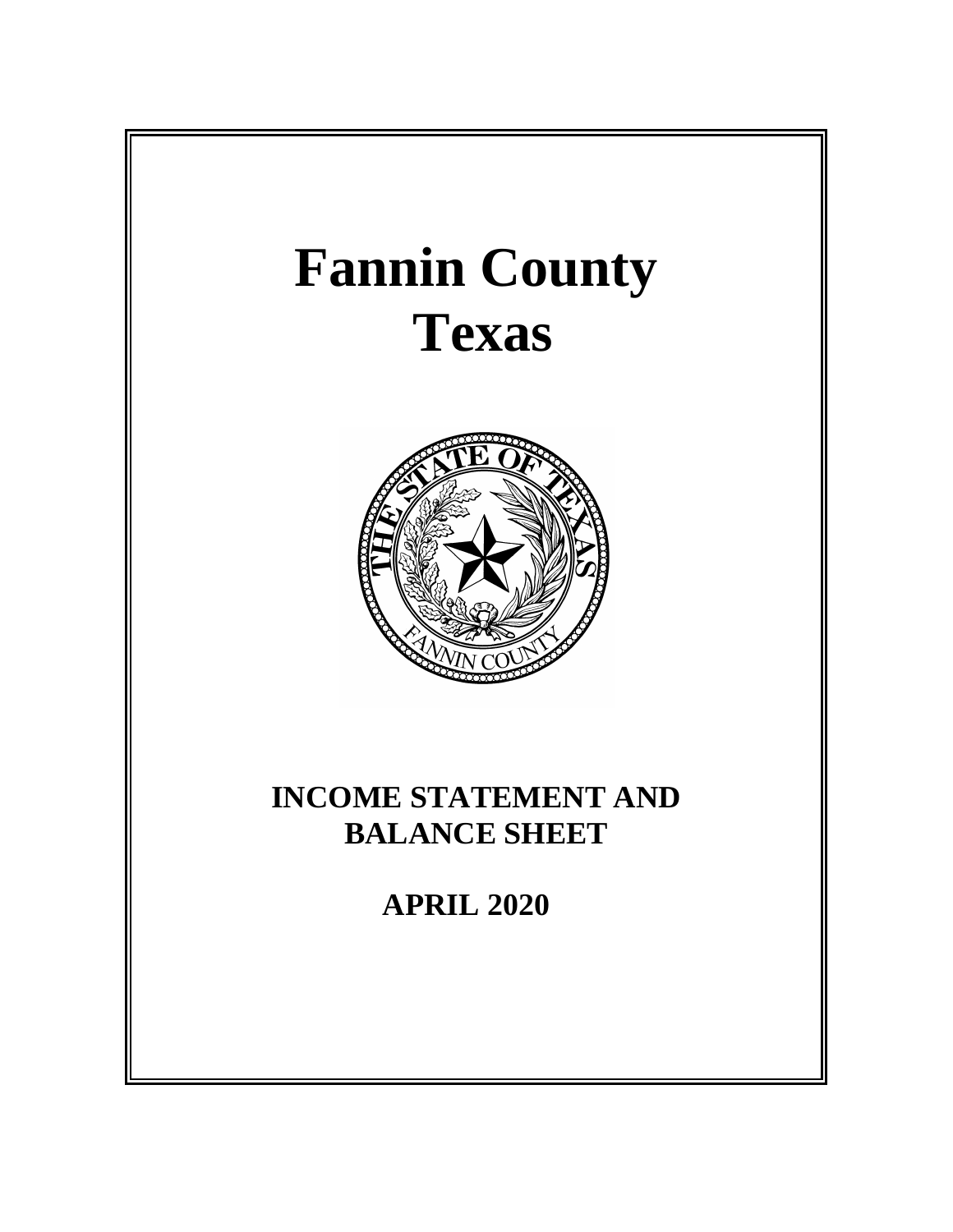| $05 - 04 - 2020$ | TIME: 03:51 PM - FOR MONTH ENDING 4-30-2020                                       | INCOME STATEMENT    |                         | PAGE<br>- 1<br>PREPARER: 0004 |
|------------------|-----------------------------------------------------------------------------------|---------------------|-------------------------|-------------------------------|
| FANNIN COUNTY    | 101 E. SAM RAYBURN DRIVE SUITE 303                                                | BONHAM, TEXAS 75418 |                         |                               |
|                  |                                                                                   |                     |                         |                               |
|                  | ***** INCOME ACCOUNTS *****                                                       |                     |                         |                               |
|                  | 10-300-110 UNENCUMBERED FUND BALANCE                                              |                     | 0.00                    |                               |
|                  |                                                                                   |                     |                         |                               |
|                  | 10-310-110 CURRENT TAXES                                                          |                     | 8,353,655.55            |                               |
|                  |                                                                                   |                     |                         |                               |
|                  | 10-318-120 PAY N LIEU TAX/GRASSLAND                                               |                     | 1,143.00                |                               |
|                  | 10-318-121 PAY N LIEU TAX/UPPER TRINITY                                           |                     | 11,286.17               |                               |
|                  | 10-318-122 TAX ABATEMENT/APPLICATION<br>10-318-128 LOCAL FINES AND REIMBURSEMENTS |                     | 17,300.00               |                               |
|                  | 10-318-129 STATE FINES AND REIMBURSEMENTS                                         |                     | $214.68$<br>4,753.12    |                               |
|                  | 10-318-130 COURT COSTS/ARREST FEES                                                |                     | 89,124.98               |                               |
|                  | 10-318-132 ATTORNEYS & DOCTORS<br>10-318-140 TAX ON MIXED DRINKS                  |                     | 1,285.43<br>4,520.29    |                               |
|                  | 10-318-160 SALES TAX REVENUES                                                     |                     | 613,878.36              |                               |
|                  |                                                                                   |                     |                         |                               |
|                  | 10-319-420 JAIL PAY PHONE COMMISSION                                              |                     | 132,742.35              |                               |
|                  | 10-319-429 SCHOLARSHIP FUNDS                                                      |                     | 0.00                    |                               |
|                  | 10-319-551 ANNUAL PAYMENT                                                         |                     | 0.00<br>0.00            |                               |
|                  | 10-319-552 MONTHLY MONITORING PAYMEN<br>10-319-553 ADMINISTRATIVE FEE             |                     | 0.00                    |                               |
|                  | 10-319-554 REIMB.FOR CONFINEMENT EXP.                                             |                     | 0.00                    |                               |
|                  |                                                                                   |                     |                         |                               |
|                  | 10-320-200 ALCOHLIC BEVERAGE LICENSE                                              |                     | 12,282.89               |                               |
|                  | 10-320-300 SEWAGE PERMITS/INSPECTIONS                                             |                     | 56,570.56               |                               |
|                  |                                                                                   |                     |                         |                               |
|                  |                                                                                   |                     |                         |                               |
|                  | 10-321-200 COMMISSIONS ON CAR REGIST                                              |                     | 53,776.30               |                               |
|                  | 10-321-250 COMMISSION ON CAR TITLES                                               |                     | 21,765.00               |                               |
|                  | 10-321-251 COMM.ON SALES TAX COLLECTIONS                                          |                     | 0.00                    |                               |
|                  | 10-321-252 TOLL COLLECTIONS<br>10-321-901 TAX CERTIFICATES                        |                     | 1,182.80<br>5,061.97    |                               |
|                  |                                                                                   |                     |                         |                               |
|                  | 10-330-201 FEMA 2018 DR-4416                                                      |                     | 3, 119. 14              |                               |
|                  | 10-330-396 RIFLE RESISTANT BODY ARMOR 3439801                                     |                     | 0.00                    |                               |
|                  | 10-330-403 TEAM REDEVELOPMENT TRAINING                                            |                     | 0.00                    |                               |
|                  | 10-330-437 INDIGENT DEFENSE GRANT<br>10-330-559 TEXAS VINE PROGRAM                |                     | 28,955.50<br>4,654.72   |                               |
|                  | 10-330-565 TCOG 911 DISPATCH FURNISHINGS                                          |                     | 45,362.25               |                               |
|                  |                                                                                   |                     |                         |                               |
|                  | 10-340-135 FAMILY PROTECTION FEE                                                  |                     | 1,171.80                |                               |
|                  | 10-340-400 COUNTY JUDGE FEES                                                      |                     | 64.00                   |                               |
|                  | 10-340-403 COUNTY CLERK FEES                                                      |                     | 24, 334.87              |                               |
|                  | 10-340-450 DISTRICT CLERK FEES<br>10-340-455 J. P. #1 FEES                        |                     | 29,396.66<br>11, 315.89 |                               |
|                  | 10-340-456 J. P. #2 FEES                                                          |                     | 2,349.40                |                               |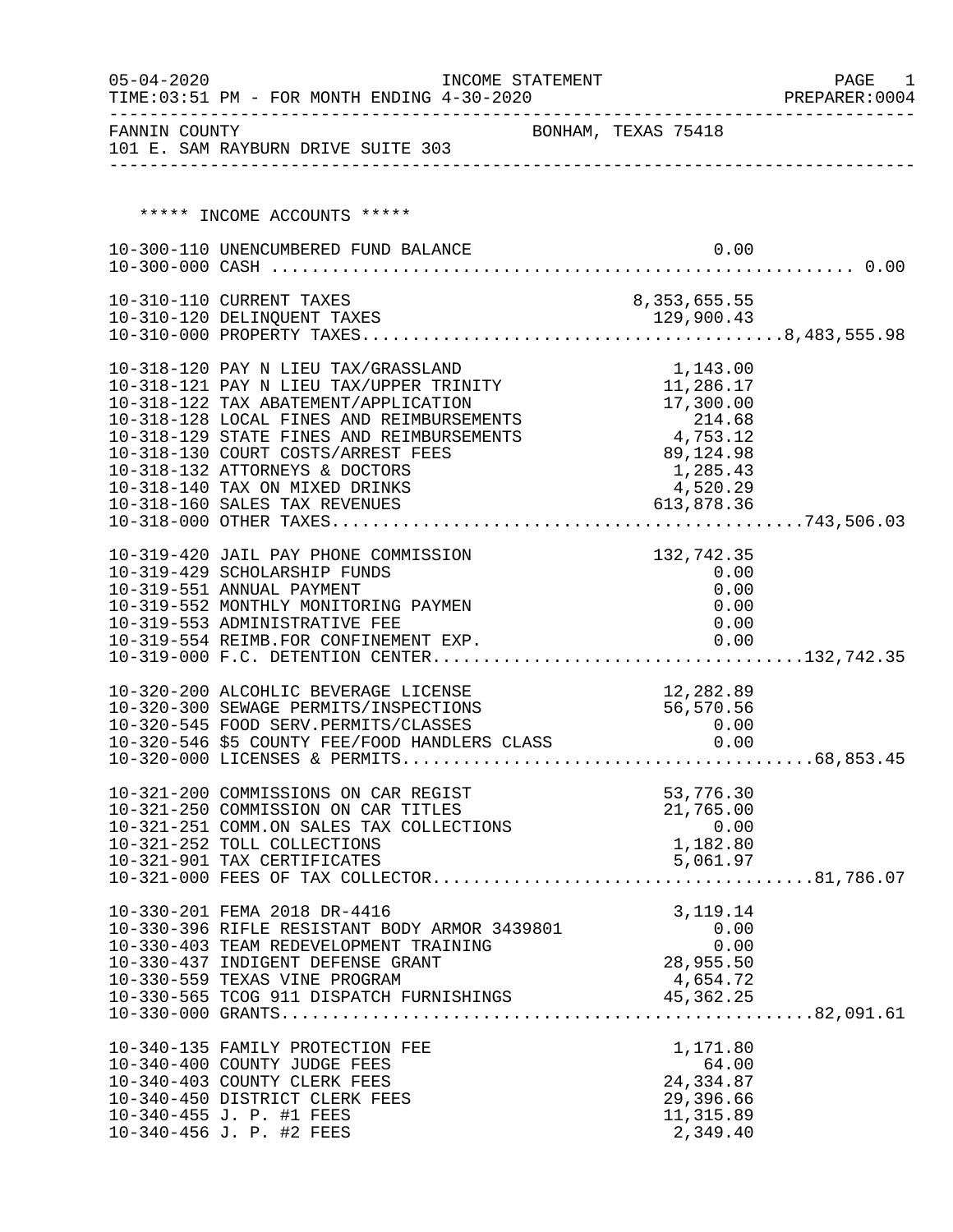| $05 - 04 - 2020$ |                                                                                                                                                                                                                                                                                                                                                                                                                                                                                                                                                                                                                                                                                                                                                                                                                                                                                                                                                | INCOME STATEMENT                                                                                                                                                                                             |                    |                                                                                                                                                                                                                                                | PAGE<br>2<br>PREPARER: 0004 |
|------------------|------------------------------------------------------------------------------------------------------------------------------------------------------------------------------------------------------------------------------------------------------------------------------------------------------------------------------------------------------------------------------------------------------------------------------------------------------------------------------------------------------------------------------------------------------------------------------------------------------------------------------------------------------------------------------------------------------------------------------------------------------------------------------------------------------------------------------------------------------------------------------------------------------------------------------------------------|--------------------------------------------------------------------------------------------------------------------------------------------------------------------------------------------------------------|--------------------|------------------------------------------------------------------------------------------------------------------------------------------------------------------------------------------------------------------------------------------------|-----------------------------|
| FANNIN COUNTY    | 101 E. SAM RAYBURN DRIVE SUITE 303                                                                                                                                                                                                                                                                                                                                                                                                                                                                                                                                                                                                                                                                                                                                                                                                                                                                                                             | BONHAM, TEXAS 75418                                                                                                                                                                                          |                    |                                                                                                                                                                                                                                                |                             |
|                  | 10-340-457 J. P. #3 FEES<br>10-340-475 DISTRICT ATTORNEY FEES<br>10-340-480 BOND APPLICATION FEE<br>10-340-484 ELECTION REIMBURSEMENTS<br>10-340-551 CONSTABLE PCT. 1 FEES<br>10-340-552 CONSTABLE PCT. 2 FEES<br>10-340-553 CONSTABLE PCT. 3 FEES<br>10-340-560 SHERIFF FEES<br>10-340-573 BOND SUPERVISION FEES<br>10-340-600 D.C.6TH COURT OF APPEALS FEE<br>10-340-601 C.C.6TH COURT OF APPEALS FEE<br>10-340-652 SUBDIVISION FEES<br>10-340-653 ZONING APPLICATION FEES<br>10-340-654 FLOOD PLAIN FEES<br>10-340-655 BUILDING PERMITS                                                                                                                                                                                                                                                                                                                                                                                                     | $\begin{array}{r} 524.69 \\ 524.69 \\ 0.00 \\ 386.92 \\ 5,045.00 \\ 1,500.00 \\ 1,482.08 \\ 21,894.20 \end{array}$<br>$21,894.20$<br>$48,593.00$<br>$902.99$<br>$90.00$<br>$2,091.89$<br>$150.00$<br>$60.00$ | 4,606.14<br>750.00 |                                                                                                                                                                                                                                                |                             |
|                  | 10-350-455 J. P. #1 FINES<br>10-350-456 J. P. #2 FINES                                                                                                                                                                                                                                                                                                                                                                                                                                                                                                                                                                                                                                                                                                                                                                                                                                                                                         |                                                                                                                                                                                                              |                    | 2,375.49<br>336.00                                                                                                                                                                                                                             |                             |
|                  | 10-352-100 10% COMM.ON SURETY BAIL BOND FEE 423.00<br>10-352-201 BOND FOREEITURES                                                                                                                                                                                                                                                                                                                                                                                                                                                                                                                                                                                                                                                                                                                                                                                                                                                              |                                                                                                                                                                                                              |                    |                                                                                                                                                                                                                                                |                             |
|                  | 10-360-110 INTEREST EARNINGS<br>10-360-110 INTEREST EARNINGS BUSINESS MONEY FU 3,269.19<br>10-360-000 INTEREST EARNINGS                                                                                                                                                                                                                                                                                                                                                                                                                                                                                                                                                                                                                                                                                                                                                                                                                        |                                                                                                                                                                                                              |                    |                                                                                                                                                                                                                                                |                             |
|                  | 10-364-162 SALE OF ASSETS LAND/BUILDING $10-364-163$ SALE OF EQUIPMENT $20,605.79$<br>10-364-000 SALE OF ASSETS LAND/BUILDING20,605.79                                                                                                                                                                                                                                                                                                                                                                                                                                                                                                                                                                                                                                                                                                                                                                                                         |                                                                                                                                                                                                              |                    |                                                                                                                                                                                                                                                |                             |
|                  | 10-370-100 KFYN-RADIO TOWER RENT<br>10-370-112 TOBACCO SETTLEMENT<br>10-370-115 RENT- VERIZON TOWER<br>10-370-120 CONTRIBUTION IHC TRUST<br>10-370-125 IHC STATE REIMBURSEMENT<br>10-370-130 REFUNDS & MISCELLANEOUS<br>10-370-131 AUTOMOBILE INSURANCE LOSS PAYMENTS<br>10-370-132 PROPERTY INSURANCE LOSS PAYMENTS<br>10-370-135 HEALTH INS. SURPLUS DISTRIBUTION<br>10-370-139 STATE JUROR REIMB.FEE<br>10-370-143 D.A.SALARY REIMB.<br>10-370-144 CO. JUDGE COURT FEES SALARY REIMB.<br>10-370-147 UTILITIES REIMBURSEMENT<br>10-370-151 ASST. DA LONGEVITY PAY<br>10-370-152 HB 9 D.A. SUPPLEMENTAL FUNDS<br>10-370-162 COURT REPORTER SERVICE FEE<br>10-370-162 COURT REPORTER SERVICE FEE<br>10-370-163 ADM.OF COURT JUSTICE 10% SB 1417<br>10-370-164 TIME PAYMENT FEE 40% SB 1417<br>10-370-166 JUDICIAL SUPP.FEE(60 CENTS)<br>10-370-167 JUROR REIMB.FEE<br>10-370-408 COUNTY WELLNESS PROGRAM<br>10-370-410 CO CT AT LAW SUPPLEMENT |                                                                                                                                                                                                              |                    | 1,600.00<br>19,703.58<br>7,452.27<br>13,352.00<br>0.00<br>3,623.66<br>43,000.00<br>0.00<br>0.00<br>6,868.00<br>9,166.67<br>0.00<br>9,779.06<br>2,520.00<br>0.00<br>2,978.91<br>184.97<br>739.97<br>320.58<br>1,896.10<br>1,260.00<br>42,000.00 |                             |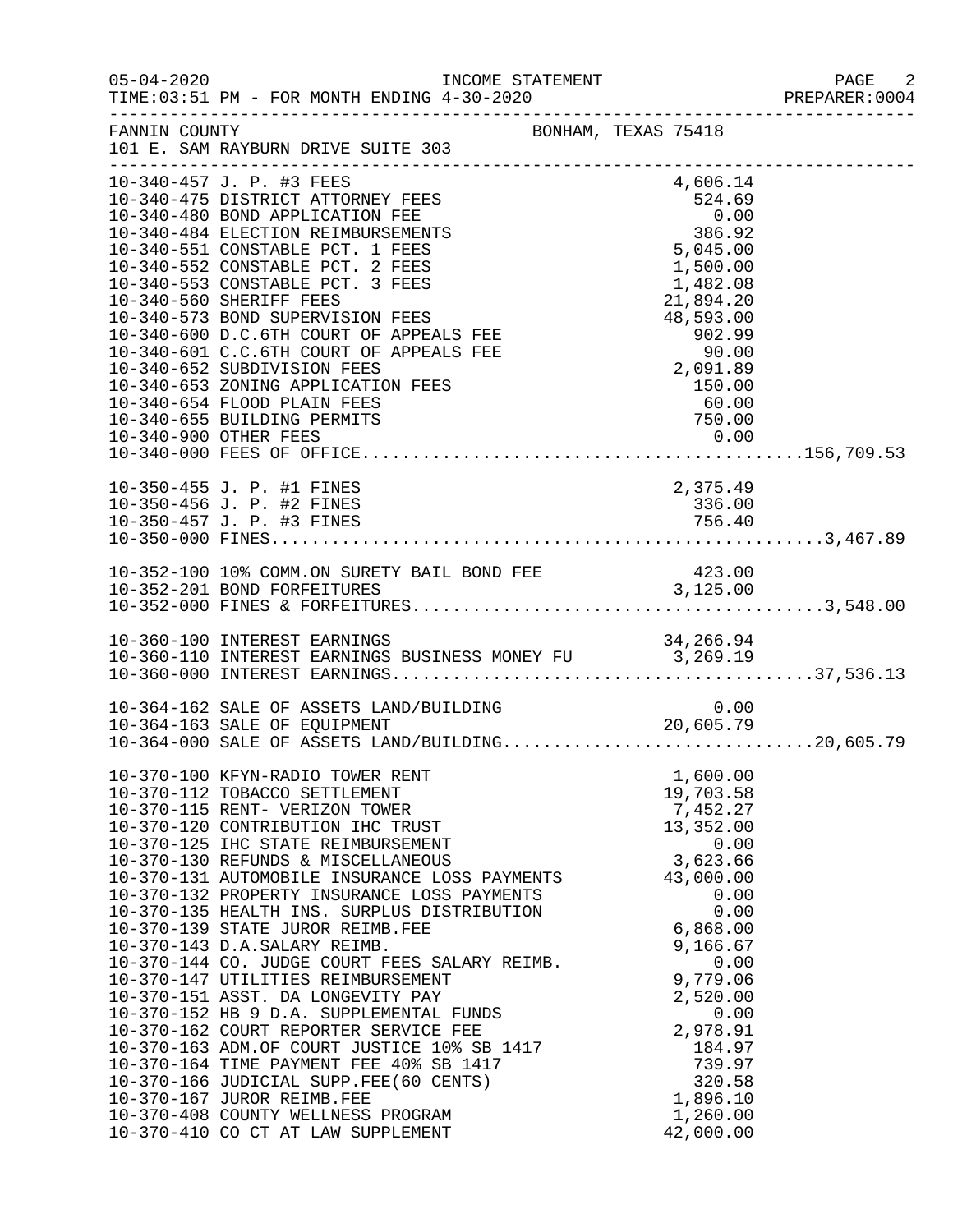| $05 - 04 - 2020$ | INCOME STATEMENT<br>TIME: 03:51 PM - FOR MONTH ENDING 4-30-2020                                                                                                                                                                                                                                                               |                                                                         | PAGE 3<br>PREPARER:0004 |
|------------------|-------------------------------------------------------------------------------------------------------------------------------------------------------------------------------------------------------------------------------------------------------------------------------------------------------------------------------|-------------------------------------------------------------------------|-------------------------|
| FANNIN COUNTY    | 101 E. SAM RAYBURN DRIVE SUITE 303                                                                                                                                                                                                                                                                                            | BONHAM, TEXAS 75418                                                     |                         |
|                  | 10-370-432 PROCEEDS OF SALE OF LIVESTOCK<br>10-370-450 DIST. CLK. PASSPORT PHOTO<br>10-370-453 REIMB.CEC ODYSSEY SAAS<br>10-370-509 CANDY MACHINE COMMISSION<br>10-370-510 DR. PEPPER COMMISSION<br>10-370-553 DONATION CONST.3 RADIO EQUIP.<br>10-370-562 STATE REIMB.OFFENDER TRANSPORT<br>10-370-565 COCA-COLA COMMISSIONS | 0.00<br>450.00<br>10,796.50<br>0.00<br>0.00<br>0.00<br>4,632.30<br>0.00 |                         |
|                  | 11-300-111 BEGINNING CASH BALANCE                                                                                                                                                                                                                                                                                             | 0.00                                                                    |                         |
|                  | 11-340-600 COUNTY CLERK FEES<br>11-340-650 DISTRICT CLERK FEES                                                                                                                                                                                                                                                                | 1,558.45<br>1,315.21                                                    |                         |
|                  | 11-360-100 INTEREST EARNINGS                                                                                                                                                                                                                                                                                                  | 178.32                                                                  |                         |
|                  | 12-300-112 BEGINNING CASH BALANCE                                                                                                                                                                                                                                                                                             | 0.00                                                                    |                         |
|                  | 12-360-100 INTEREST EARNINGS                                                                                                                                                                                                                                                                                                  | 5.41                                                                    |                         |
|                  |                                                                                                                                                                                                                                                                                                                               |                                                                         |                         |
|                  | 13-300-113 BEGINNING CASH BALANCE                                                                                                                                                                                                                                                                                             | 0.00                                                                    |                         |
|                  | 13-345-113 SURETY BAIL BOND FEE                                                                                                                                                                                                                                                                                               | 4,500.00                                                                |                         |
|                  | 13-370-130 REFUNDS & MISCELLANEOUS<br>13-370-132 TEMPORARY BOND SECURITY                                                                                                                                                                                                                                                      | 0.00<br>0.00                                                            |                         |
|                  | 14-300-114 BEGINNING CASH                                                                                                                                                                                                                                                                                                     | 0.00                                                                    |                         |
|                  | 14-370-455 JP1 SECURITY FEE<br>14-370-456 JP2 SECURITY FEE<br>14-370-457 JP3 SECURITY FEE                                                                                                                                                                                                                                     | 305.72<br>64.32<br>151.90                                               |                         |
|                  | 16-300-116 BEGINNING CASH BALANCE                                                                                                                                                                                                                                                                                             | 0.00                                                                    |                         |
|                  | 16-370-149 CO. JUDGE EXCESS SUPP.                                                                                                                                                                                                                                                                                             | 0.00                                                                    |                         |
|                  | 17-300-117 BEGINNING CASH BALANCE                                                                                                                                                                                                                                                                                             | 0.00                                                                    |                         |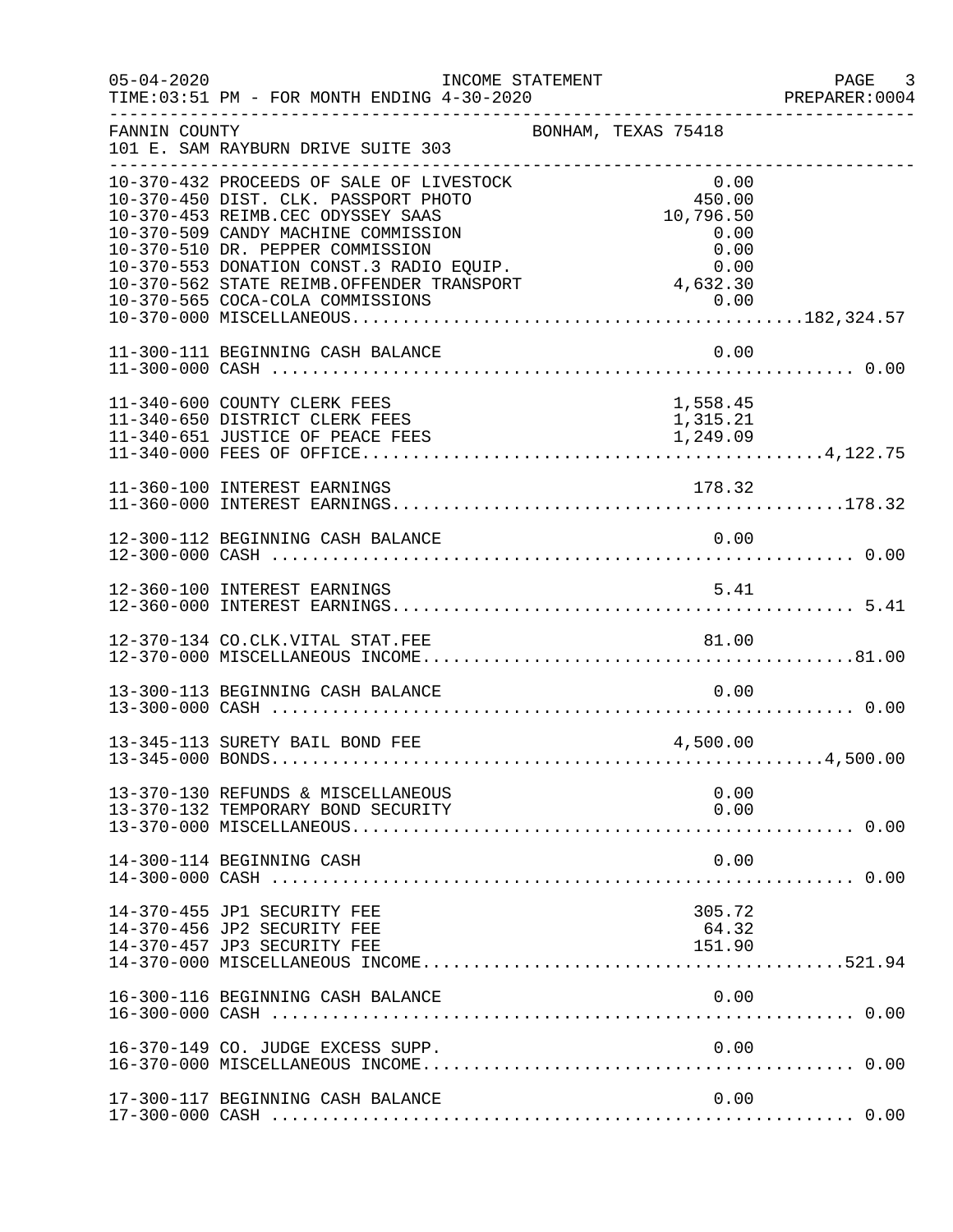| $05 - 04 - 2020$ | INCOME STATEMENT<br>TIME: 03:51 PM - FOR MONTH ENDING 4-30-2020                                                   |                                    |                                | PAGE 4<br>PREPARER: 0004 |
|------------------|-------------------------------------------------------------------------------------------------------------------|------------------------------------|--------------------------------|--------------------------|
| FANNIN COUNTY    | 101 E. SAM RAYBURN DRIVE SUITE 303                                                                                | BONHAM, TEXAS 75418                |                                |                          |
|                  | 17-340-131 PROBATE JUDGES EDUCATION                                                                               |                                    | 60.00                          |                          |
|                  | 17-370-130 REFUNDS & MISCELLANEOUS                                                                                |                                    | 0.00                           |                          |
|                  | 18-300-118 BEGINNING CASH BALANCE                                                                                 |                                    | 0.00                           |                          |
|                  | 18-360-100 INTEREST EARNINGS                                                                                      |                                    | 89.72                          |                          |
|                  | 18-370-130 REFUNDS & MISCELLANEOUS<br>18-370-131 SUBSCRIPTION/IMAGES FEES<br>18-370-133 CO.CLERK PRESERVE REC FEE | $6,004.00$<br>7,397.84<br>7,397.84 | 0.00                           |                          |
|                  | 19-300-119 BEGINNING CASH BALANCE                                                                                 |                                    | 0.00                           |                          |
|                  | 19-360-100 INTEREST EARNINGS                                                                                      |                                    | 17.68                          |                          |
|                  |                                                                                                                   |                                    |                                |                          |
|                  | 20-300-120 BEGINNING CASH BALANCE                                                                                 |                                    | 0.00                           |                          |
|                  | 20-360-100 INTEREST EARNINGS                                                                                      |                                    | 92.65                          |                          |
|                  | 20-370-135 CO.OFFICE REC.MNGMT.FEE                                                                                |                                    | 2,545.89                       |                          |
|                  | 21-300-121 BEGINNING CASH BALANCE                                                                                 |                                    | 0.00                           |                          |
|                  | 21-310-110 CURRENT TAXES                                                                                          |                                    | 528,538.24                     |                          |
|                  | 21-318-120 PAY N LIEU TAX/GRASSLAND<br>21-318-121 PAY N LIEU TAX/UPPER TRINITY                                    |                                    | 0.00<br>684.73<br>35,287.01    |                          |
|                  | 21-321-200 CAR REGISTRATION/SALES TAX<br>21-321-300 COUNTY'S ADDITIONAL \$10                                      | 73,426.50<br>34, 307. 77           |                                |                          |
|                  | 21-330-200 FEMA GRANT                                                                                             |                                    | 38,384.23                      |                          |
|                  | 21-350-403 COUNTY CLERK FINES<br>21-350-450 DISTRICT CLERK FINES<br>21-350-455 J. P. #1 FINES                     |                                    | 223.35<br>3,372.90<br>2,858.64 |                          |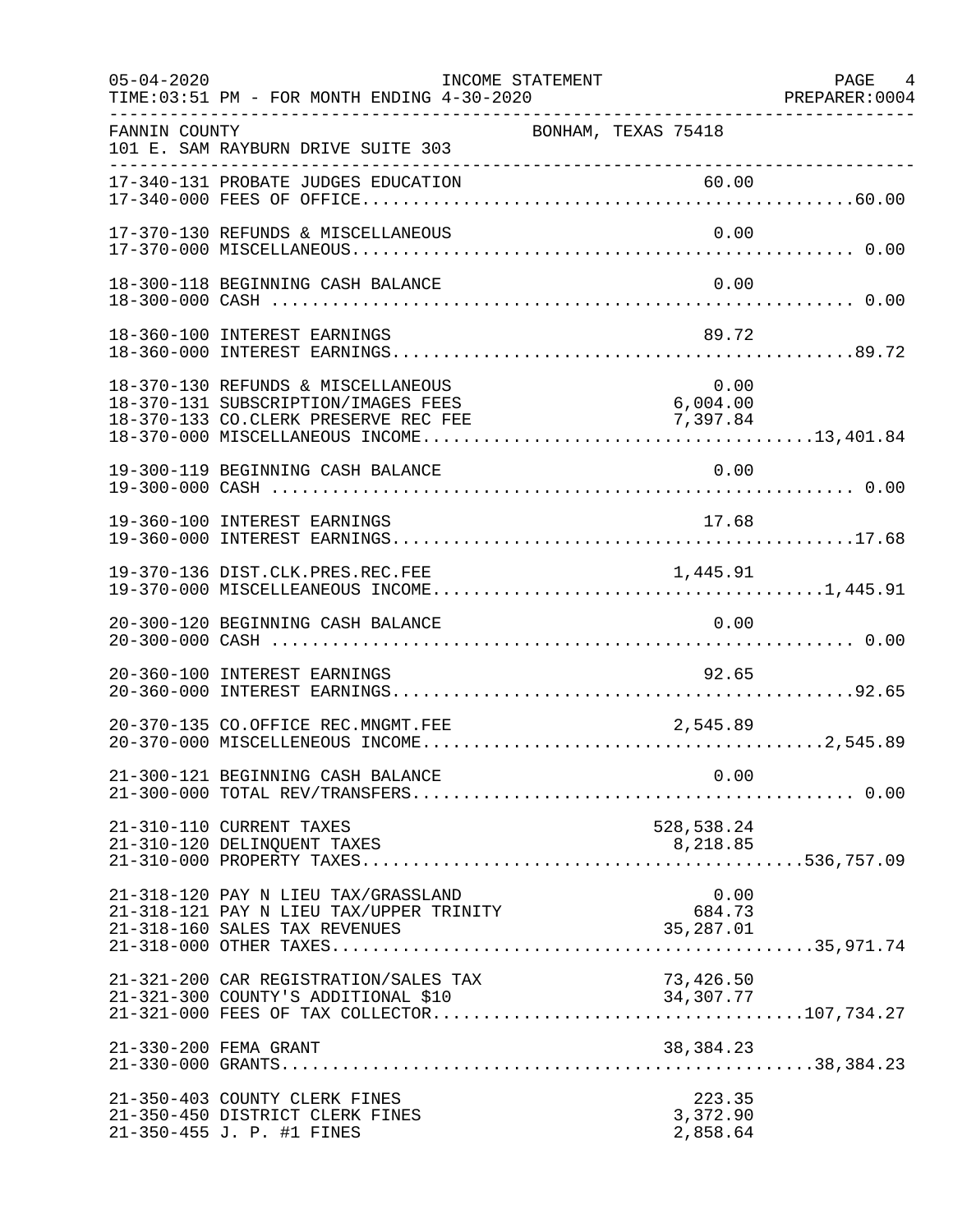| $05 - 04 - 2020$ | TIME: 03:51 PM - FOR MONTH ENDING 4-30-2020                                                                                                                                                                               | INCOME STATEMENT    | PREPARER<br>----------------------------------               | PAGE 5<br>PREPARER:0004 |
|------------------|---------------------------------------------------------------------------------------------------------------------------------------------------------------------------------------------------------------------------|---------------------|--------------------------------------------------------------|-------------------------|
| FANNIN COUNTY    | 101 E. SAM RAYBURN DRIVE SUITE 303                                                                                                                                                                                        | BONHAM, TEXAS 75418 |                                                              |                         |
|                  | 21-350-456 J. P. #2 FINES<br>21-350-457 J. P. #3 FINES                                                                                                                                                                    |                     | 2,486.08<br>1,553.88                                         |                         |
|                  | 21-360-100 INTEREST EARNINGS                                                                                                                                                                                              |                     | 565.21                                                       |                         |
|                  | 21-364-162 LAND/BUILDING<br>21-364-163 SALE OF EQUIPMENT                                                                                                                                                                  |                     | 0.00<br>0.00                                                 |                         |
|                  | 21-370-100 PROPERTY LEASE<br>21-370-120 STATE LATERAL ROAD<br>21-370-125 TDT. WEIGHT FEES<br>21-370-130 REFUNDS & MISCELLANEOUS<br>21-370-140 PROCEEDS OF LOAN                                                            |                     | 0.00<br>0.00<br>8,459.87<br>$11,531.40562.900.00$            |                         |
|                  | 22-300-122 BEGINNING CASH BALANCE                                                                                                                                                                                         |                     | 0.00                                                         |                         |
|                  | 22-310-110 CURRENT TAXES<br>22-310-120 DELINQUENT TAXES                                                                                                                                                                   |                     | 615,676.98<br>9,573.94                                       |                         |
|                  | 22-318-120 PAY N LIEU TAX/GRASSLAND<br>22-318-121 PAY N LIEU TAX/UPPER TRINITY<br>22-318-160 SALES TAX REVENUES                                                                                                           |                     | $0.00$<br>$797.62$<br>41,104.68                              |                         |
|                  | 22-321-200 CAR REGISTRATION/SALES TAX<br>22-321-300 COUNTY'S ADDITIONAL \$10                                                                                                                                              |                     | 85,532.18<br>39,963.90                                       |                         |
|                  | 22-330-200 FEMA GRANT                                                                                                                                                                                                     |                     | 0.00                                                         |                         |
|                  | 22-350-403 COUNTY CLERK FINES<br>22-350-450 DISTRICT CLERK FINES<br>22-350-455 J. P. #1 FINES<br>22-350-456 J. P. #2 FINES<br>22-350-457 J. P. #3 FINES                                                                   |                     | 260.17<br>3,929.00<br>3,329.93<br>2,895.93<br>1,810.06       |                         |
|                  | 22-360-100 INTEREST EARNINGS                                                                                                                                                                                              |                     | 3,049.61                                                     |                         |
|                  | 22-364-163 SALE OF EQUIPMENT                                                                                                                                                                                              |                     | 0.00                                                         |                         |
|                  | 22-370-120 STATE LATERAL ROAD<br>22-370-125 TDT WEIGHT FEES<br>22-370-130 REFUNDS & MISCELLANEOUS<br>22-370-131 AUTOMOBILE INSURANCE LOSS PAYMENT<br>22-370-140 PROCEEDS OF LOAN<br>22-370-145 REIMBURSEMENT OF MATERIALS |                     | 9,854.63<br>13, 432.55<br>696.96<br>0.00<br>0.00<br>7,083.36 |                         |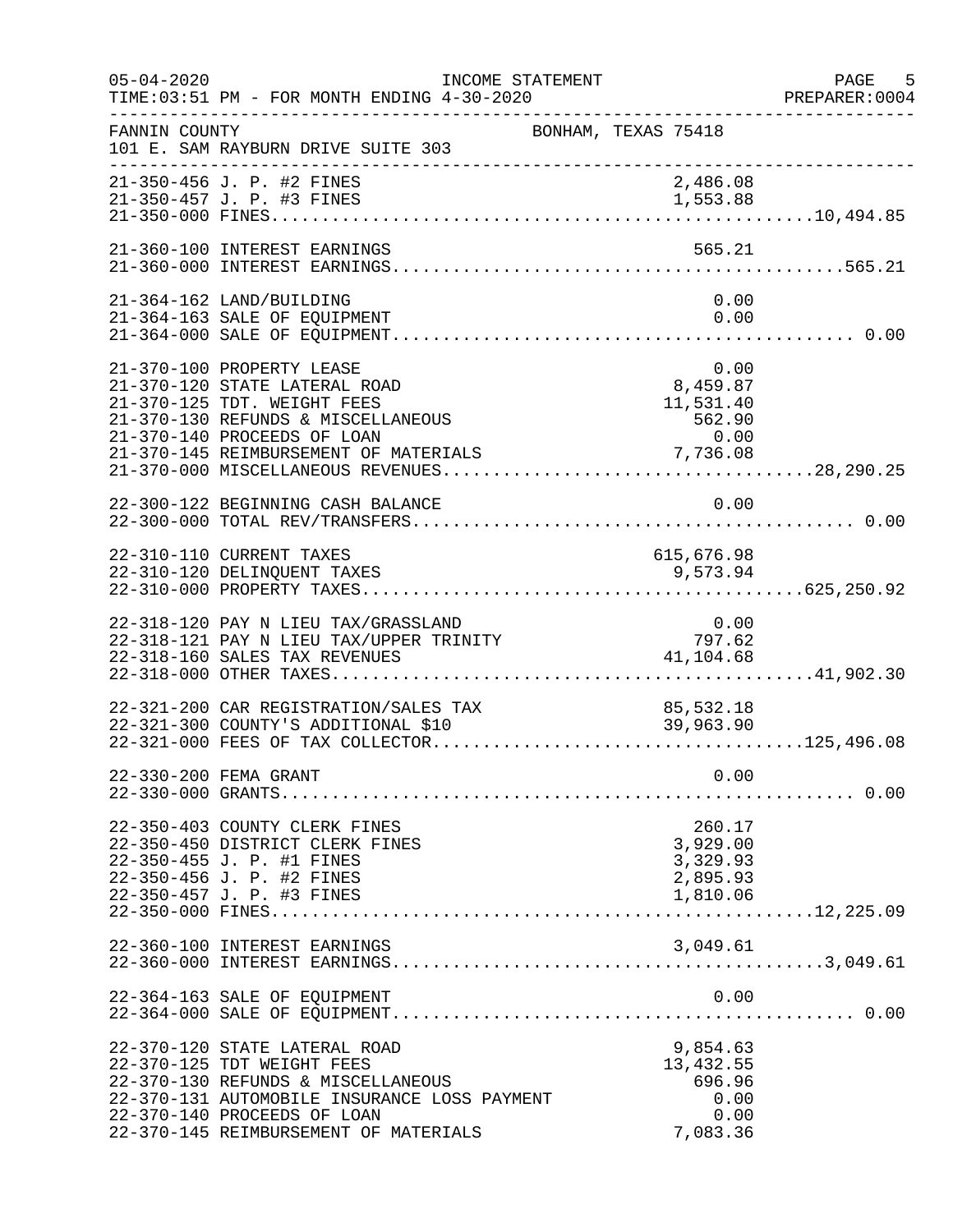| $05 - 04 - 2020$ | INCOME STATEMENT<br>TIME: 03:51 PM - FOR MONTH ENDING 4-30-2020                                                                                                                                      |                                                        | PAGE 6<br>PREPARER:0004<br>PREPARER<br>---------------------------------- |
|------------------|------------------------------------------------------------------------------------------------------------------------------------------------------------------------------------------------------|--------------------------------------------------------|---------------------------------------------------------------------------|
| FANNIN COUNTY    | 101 E. SAM RAYBURN DRIVE SUITE 303                                                                                                                                                                   | BONHAM, TEXAS 75418                                    |                                                                           |
|                  | 22-370-150 TRENTON HIGH MEADOWS SUBDIVISION 2,800.00                                                                                                                                                 |                                                        |                                                                           |
|                  | 23-300-123 BEGINNING CASH BALANCE                                                                                                                                                                    |                                                        | 0.00                                                                      |
|                  | 23-310-110 CURRENT TAXES                                                                                                                                                                             | 923, 515.49                                            |                                                                           |
|                  | 23-318-120 PAY N LIEU TAX/GRASSLAND 0.00<br>23-318-121 PAY N LIEU TAX/UPPER TRINITY 1,196.44<br>23-318-160 SALES TAX REVENUES 61,657.01<br>23-318-000 OTHER TAXES                                    |                                                        |                                                                           |
|                  | 23-321-200 CAR REGISTRATION/SALES TAX<br>23-321-300 COUNTY'S ADDITIONAL \$10                                                                                                                         | 128,298.22<br>59,945.83                                |                                                                           |
|                  | 23-330-200 FEMA GRANT                                                                                                                                                                                | 30,583.64                                              |                                                                           |
|                  | 23-350-403 COUNTY CLERK FINES<br>23-350-450 DISTRICT CLERK FINES<br>23-350-455 J. P. #1 FINES<br>23-350-456 J. P. #2 FINES<br>23-350-457 J. P. #3 FINES                                              | 390.26<br>5,893.49<br>4,994.88<br>4,343.92<br>2,715.08 |                                                                           |
|                  | 23-360-100 INTEREST EARNINGS                                                                                                                                                                         | 3,764.01                                               |                                                                           |
|                  | 23-364-162 LAND/BUILDING<br>23-364-163 SALE OF EQUIPMENT                                                                                                                                             | 76,954.64                                              | 0.00                                                                      |
|                  | 23-370-120 STATE LATERAL ROAD<br>23-370-125 TDT WEIGHT FEES<br>23-370-130 REFUNDS & MISCELLANEOUS<br>23-370-139 RESTITUTION<br>23-370-140 PROCEEDS OF LOANS<br>23-370-145 REIMBURSEMENT OF MATERIALS | 14,781.95<br>20,148.82<br>1,469.50<br>0.00<br>7,618.44 | 0.00                                                                      |
|                  | 24-300-124 BEGINNING CASH BALANCE<br>24-300-999 TOTAL TRANSFERS                                                                                                                                      |                                                        | 0.00<br>0.00                                                              |
|                  | 24-310-110 CURRENT TAXES<br>24-310-120 DELINQUENT TAXES                                                                                                                                              | 525,685.45<br>8,174.55                                 |                                                                           |
|                  | 24-318-120 PAY N LIEU TAX/GRASSLAND<br>24-318-121 PAY N LIEU TAX/UPPER TRINITY<br>24-318-160 SALES TAX REVENUES                                                                                      | 681.04<br>35,096.54                                    | 0.00                                                                      |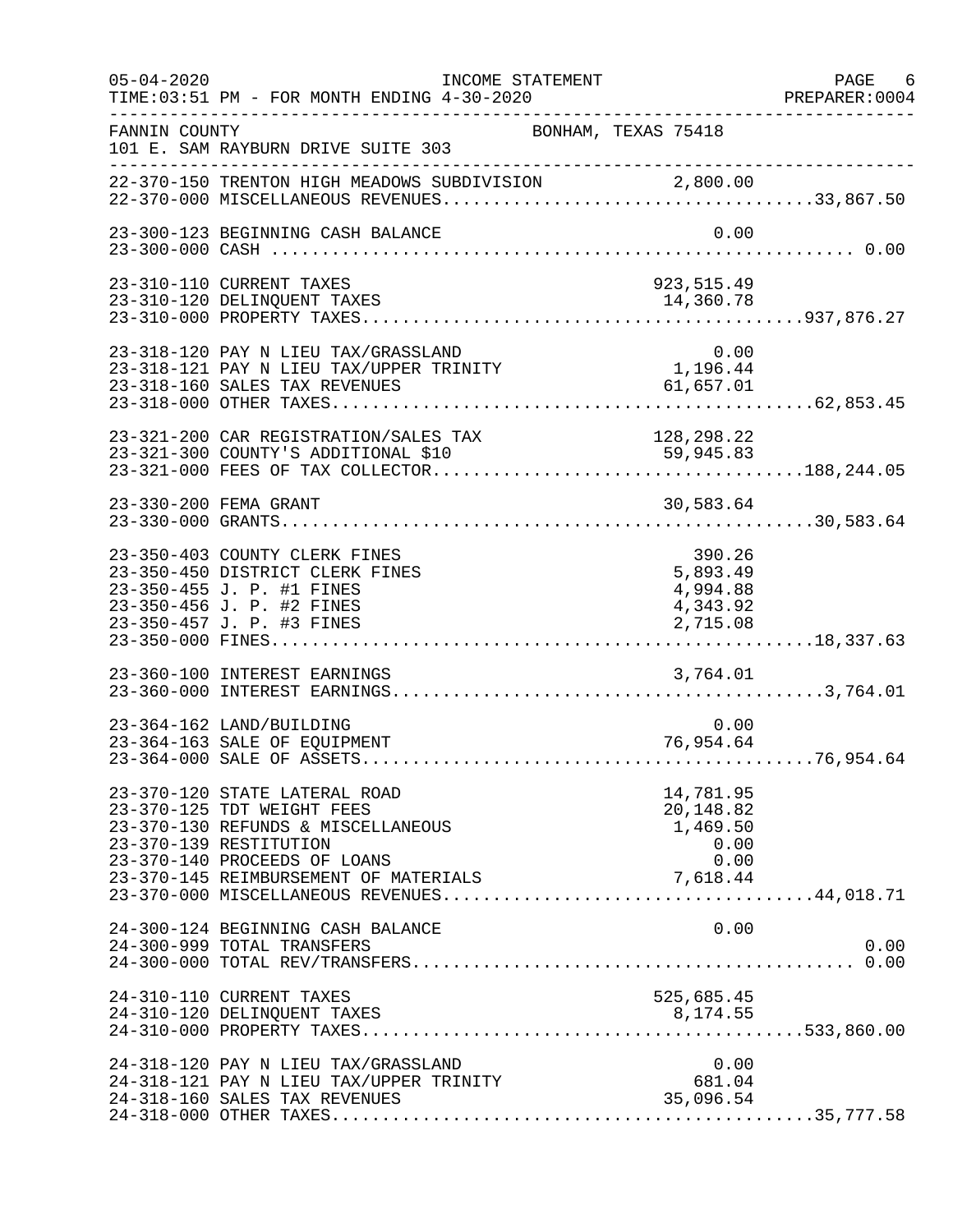| $05 - 04 - 2020$     | TIME: 03:51 PM - FOR MONTH ENDING 4-30-2020                                                                                                                                                                                                         | INCOME STATEMENT |                                                                                                                            |              | PAGE 7<br>PREPARER: 0004 |
|----------------------|-----------------------------------------------------------------------------------------------------------------------------------------------------------------------------------------------------------------------------------------------------|------------------|----------------------------------------------------------------------------------------------------------------------------|--------------|--------------------------|
| FANNIN COUNTY        | 101 E. SAM RAYBURN DRIVE SUITE 303                                                                                                                                                                                                                  |                  | BONHAM, TEXAS 75418                                                                                                        |              |                          |
|                      | 24-321-200 CAR REGISTRATION/SALES TAX                                                                                                                                                                                                               |                  | 73,030.20<br>73,030.20<br>34,122.50                                                                                        |              |                          |
|                      | 24-330-200 FEMA GRANT                                                                                                                                                                                                                               |                  | 54,433.72                                                                                                                  |              |                          |
|                      | 24-350-403 COUNTY CLERK FINES<br>24-350-450 DISTRICT CLERK FINES<br>24-350-455 J. P. #1 FINES<br>24-350-456 J. P. #2 FINES<br>24-350-457 J. P. #3 FINES                                                                                             |                  | 222.14<br>3,354.72<br>2,843.21<br>2,472.67<br>1,545.51                                                                     |              |                          |
|                      |                                                                                                                                                                                                                                                     |                  |                                                                                                                            |              |                          |
|                      | 24-364-162 LAND/BUILDING<br>24-364-163 SALE OF EQUIPMENT                                                                                                                                                                                            |                  |                                                                                                                            | 0.00<br>0.00 |                          |
|                      | 24-370-120 STATE LATERAL ROAD<br>24-370-125 TDT WEIGHT FEES<br>24-370-130 REFUNDS & MISCELLANEOUS<br>24-370-138 SALE OF SCRAP IRON<br>24-370-140 PROCEEDS OF LOAN<br>24-370-145 REIMBURSEMENT OF MATERIALS<br>24-370-146 SALE OF RECYCLED MATERIALS |                  | 8, 414.22<br>11,469.16<br>633.60<br>743.95<br>$\begin{array}{c} 0\, .\, 00 \ 4\, , \, 946\, . \, 83 \end{array}$<br>546.00 |              |                          |
|                      | 25-300-125 BEGINNING CASH BALANCE                                                                                                                                                                                                                   |                  |                                                                                                                            | 0.00         |                          |
| 25-370-625 DONATIONS | 25-370-138 SALE OF SCRAP IRON                                                                                                                                                                                                                       |                  |                                                                                                                            | 0.00<br>0.00 |                          |
|                      | 26-300-126 BEGINNING CASH BALANCE                                                                                                                                                                                                                   |                  |                                                                                                                            | 0.00         |                          |
|                      | 26-360-100 INTEREST EARNINGS                                                                                                                                                                                                                        |                  | 75.35                                                                                                                      |              |                          |
|                      | 26-370-455 J.P.#1 TECHNOLOGY FEES                                                                                                                                                                                                                   |                  | 995.65                                                                                                                     |              |                          |
|                      | 27-300-127 BEGINNING CASH BALANCE                                                                                                                                                                                                                   |                  |                                                                                                                            | 0.00         |                          |
|                      | 27-360-100 INTEREST EARNINGS                                                                                                                                                                                                                        |                  | 14.45                                                                                                                      |              |                          |
|                      | 27-370-456 J.P.#2 TECHNOLOGY FEES                                                                                                                                                                                                                   |                  | 257.28                                                                                                                     |              |                          |
|                      | 28-300-128 BEGINNING CASH                                                                                                                                                                                                                           |                  |                                                                                                                            | 0.00         |                          |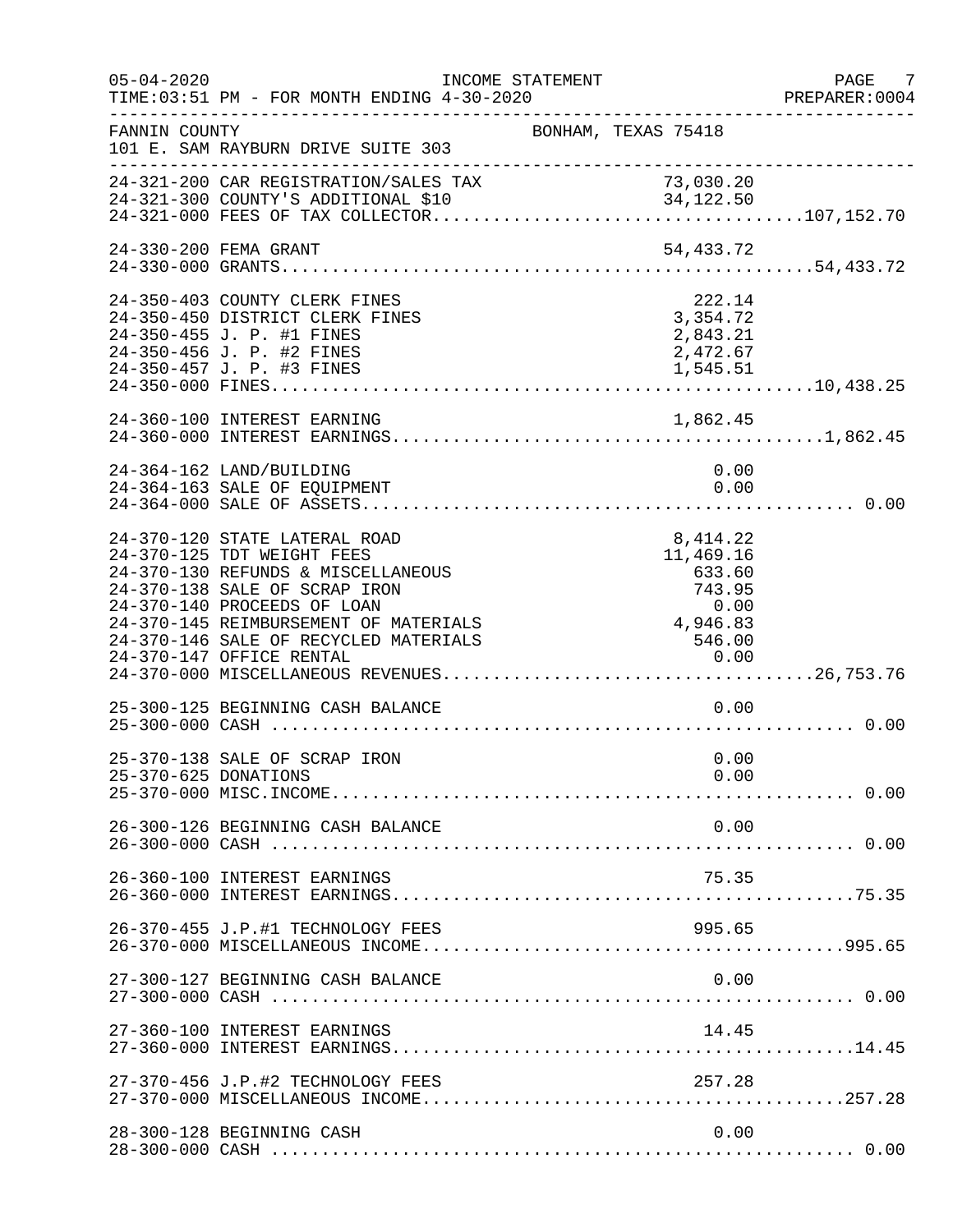| $05 - 04 - 2020$ | TIME: 03:51 PM - FOR MONTH ENDING 4-30-2020                                            | INCOME STATEMENT    |                    | PAGE 8<br>PREPARER: 0004 |
|------------------|----------------------------------------------------------------------------------------|---------------------|--------------------|--------------------------|
| FANNIN COUNTY    | 101 E. SAM RAYBURN DRIVE SUITE 303                                                     | BONHAM, TEXAS 75418 |                    |                          |
|                  | 28-360-100 INTEREST EARNINGS                                                           |                     | 8.95               |                          |
|                  | 28-370-456 J.P.#3 TECHNOLOGY FEES                                                      |                     | 499.19             |                          |
|                  | 30-360-100 INTEREST EARNINGS                                                           |                     | 0.00               |                          |
|                  | 30-370-569 SHERIFF WORK RELEASE                                                        |                     | 0.00               |                          |
|                  | 31-300-131 BEGINNING CASH BALANCE                                                      |                     | 0.00               |                          |
|                  | 31-330-510 COURTHOUSE RESTORATION                                                      |                     | 0.00               |                          |
|                  | 31-370-131 RESTORATION DONATIONS                                                       |                     | 0.00               |                          |
|                  | 33-300-133 BEGINNING CASH BALANCE                                                      |                     | 0.00               |                          |
|                  | 33-340-480 APPLICATION FEE                                                             |                     | 0.00               |                          |
|                  | 34-300-134 BEGINNING CASH BALANCE                                                      |                     | 0.00               |                          |
|                  | 34-360-100 INTEREST INCOME                                                             |                     | 50.37              |                          |
|                  | 34-370-450 DISTRICT CT.RECORDS ARCHIVE FEE                                             |                     | 2,504.06           |                          |
|                  | 35-340-403 COUNTY CLERK FEES<br>35-340-450 DISTRICT CLERK FEES                         |                     | 630.00<br>6,320.89 |                          |
|                  | 35-360-100 INTEREST EARNINGS                                                           |                     | 271.78             |                          |
|                  | 36-300-136 BEGINNING CASH BALANCE-D.A.FEE<br>36-300-236 BEGINNING CASH BALANCE-SEIZURE |                     | 0.00<br>0.00       |                          |
|                  | 36-340-475 DISTRICT ATTORNEY FEES                                                      |                     | 895.00             |                          |
|                  | 36-352-200 CONTRABAND FORFEITURE<br>36-352-300 D.A. SEIZURE FUND                       |                     | 3,301.98           |                          |
|                  | 36-360-100 INTEREST EARNINGS-D.A. FEE<br>36-360-236 INTEREST EARNINGS-SEIZURE FUND     |                     | 3.54<br>0.52       |                          |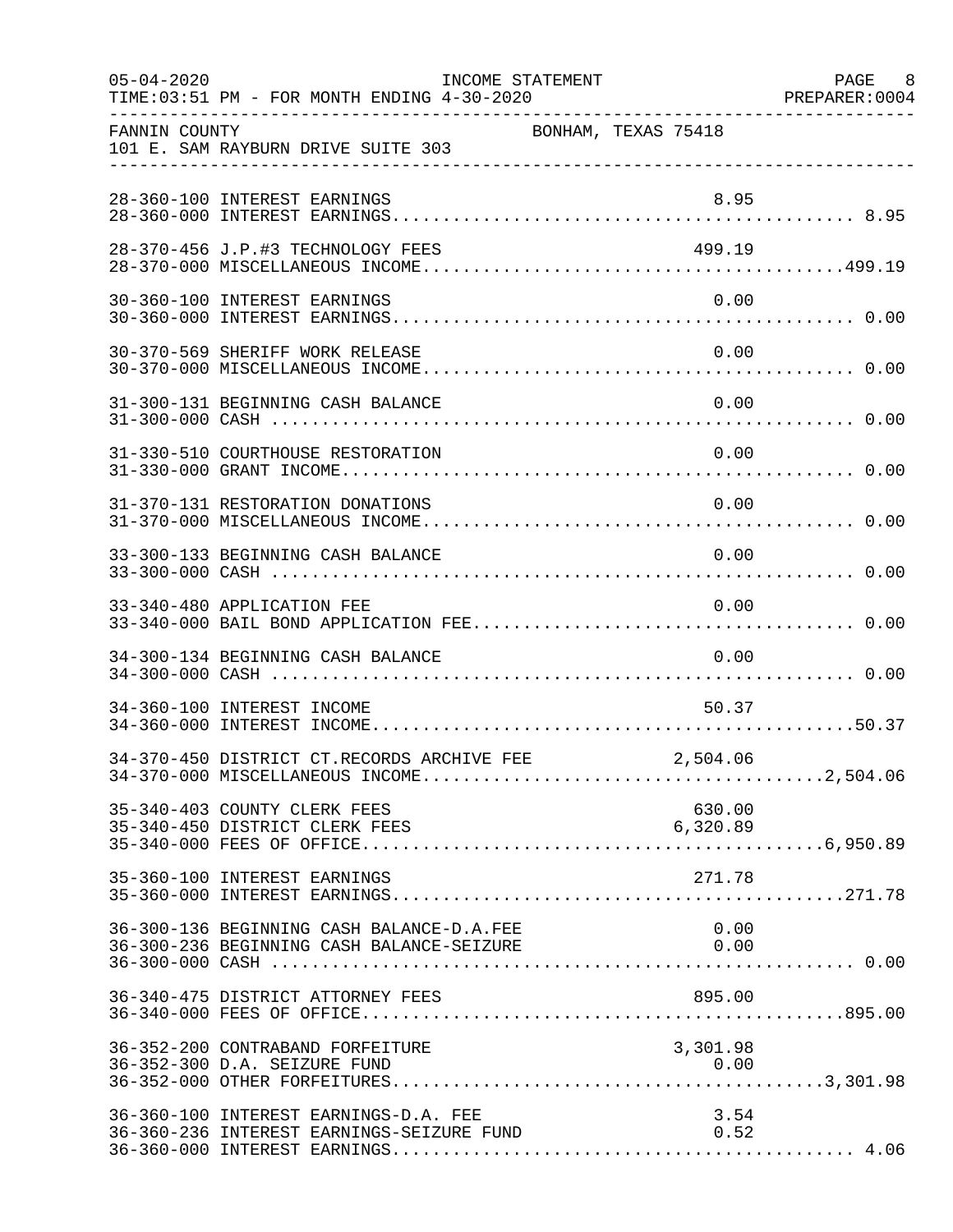| $05 - 04 - 2020$     | TIME: 03:51 PM - FOR MONTH ENDING 4-30-2020                                                                       | INCOME STATEMENT    |                    | PAGE 9<br>PREPARER: 0004 |
|----------------------|-------------------------------------------------------------------------------------------------------------------|---------------------|--------------------|--------------------------|
| FANNIN COUNTY        | 101 E. SAM RAYBURN DRIVE SUITE 303                                                                                | BONHAM, TEXAS 75418 |                    |                          |
|                      | 36-370-130 REFUNDS & MISCELLANEOUS<br>36-370-319 RESTITUTION                                                      |                     | 603.48<br>7,500.00 |                          |
|                      | 37-360-100 INTEREST EARNINGS                                                                                      |                     | 33.54              |                          |
|                      | 37-370-130 REFUNDS & MISCELLANEOUS                                                                                |                     | 0.00               |                          |
|                      | 38-360-100 INTEREST EARNINGS                                                                                      |                     | 184.69             |                          |
|                      | 39-300-110 UNENCUMBERED FUND BALANCE                                                                              |                     | 0.00               |                          |
|                      | 39-360-100 INTEREST EARNINGS                                                                                      |                     | 79.96              |                          |
|                      | 39-370-150 BONNIE RUTH COOPER TRUST 1,189.91                                                                      |                     |                    |                          |
|                      | 40-300-110 UNENCUMBERED FUND BALANCE                                                                              |                     | 0.00               |                          |
|                      | 40-330-410 NAACHO GRANT INCOME                                                                                    |                     | 0.00               |                          |
| 41-370-406 DONATIONS |                                                                                                                   |                     | 100.00             |                          |
|                      | 42-330-477 HAZARD MITIGATION DR-1999                                                                              |                     | 0.00               |                          |
|                      | 44-330-423 2016 HOMELAND SECURITY                                                                                 |                     | 0.00               |                          |
|                      | 45-330-403 CHAPTER 19 FUNDS                                                                                       |                     | 574.86             |                          |
|                      | 46-300-146 BEGINNING CASH BALANCE                                                                                 |                     | 0.00               |                          |
|                      | 46-330-475 SAFE ROOM REIMBURSEMENT DR-4029 26,283.94                                                              |                     |                    |                          |
|                      | 48-300-148 BEGINNING CASH BALANCE                                                                                 |                     | 0.00               |                          |
|                      | 48-340-130 REFUNDS & MISCELLANEOUS<br>48-340-403 CONTRACT ADMINISTRATIVE FEE<br>48-340-484 ELECTION REIMBURSEMENT |                     | 0.00<br>112.50     |                          |
|                      | 49-300-149 BEGINNING CASH BALANCE                                                                                 |                     | 0.00               |                          |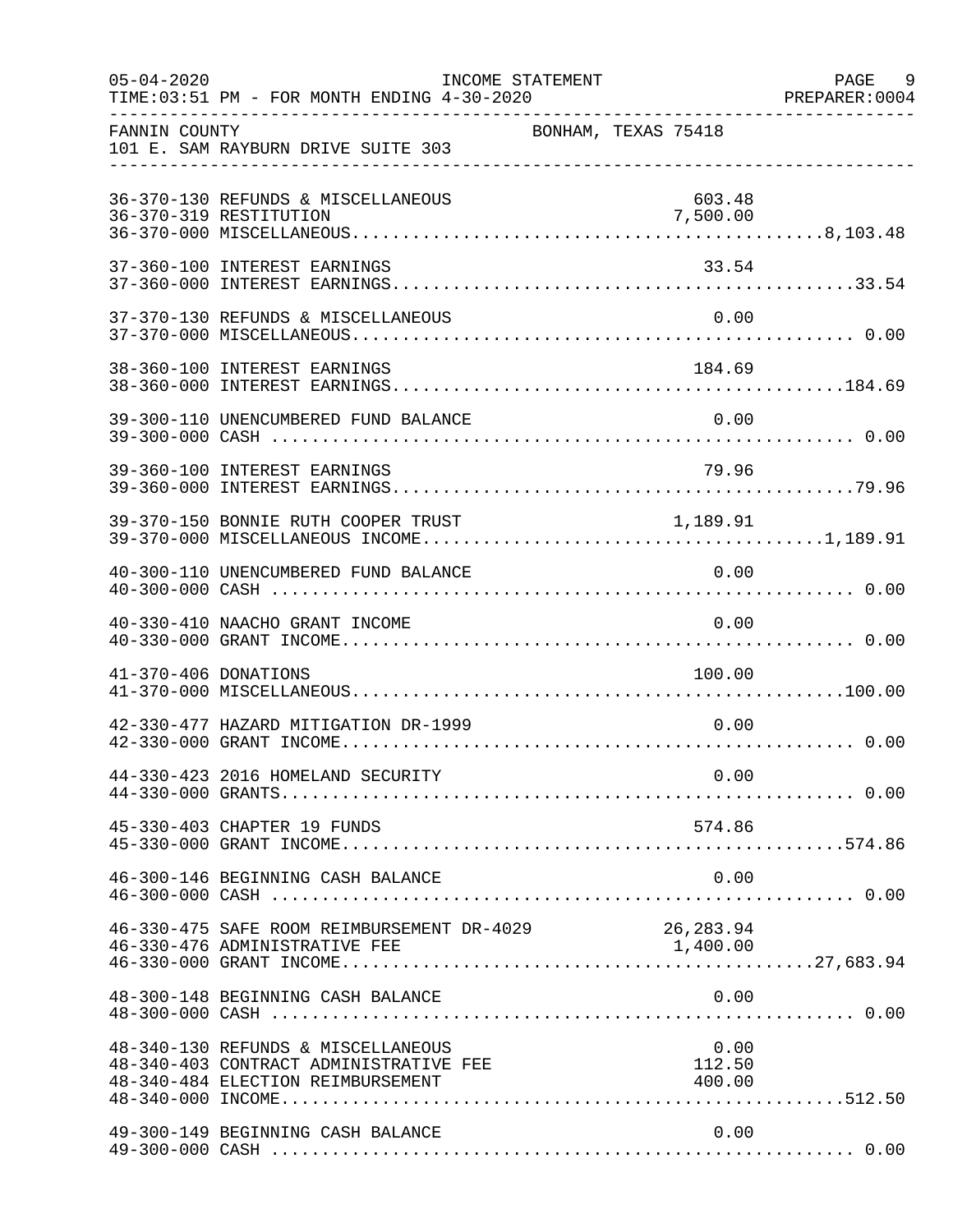| $05 - 04 - 2020$ | INCOME STATEMENT<br>TIME: 03:51 PM - FOR MONTH ENDING 4-30-2020                                       |                           | PAGE 10<br>PREPARER: 0004 |
|------------------|-------------------------------------------------------------------------------------------------------|---------------------------|---------------------------|
| FANNIN COUNTY    | 101 E. SAM RAYBURN DRIVE SUITE 303                                                                    | BONHAM, TEXAS 75418       |                           |
|                  | 49-330-475 INVESTIGATOR/LEOSE GRANT                                                                   | 685.36                    |                           |
|                  | 50-300-150 BEGINNING CASH BALANCE                                                                     | 0.00                      |                           |
|                  | 50-370-403 LOCAL FUNDING                                                                              | 0.00                      |                           |
|                  | 51-300-151 BEGINNING CASH BALANCE                                                                     | 0.00                      |                           |
|                  | 51-370-440 CO.CLK.CO.& DIST.CT.TECHNOLOGY FEE                                                         | 60.36                     |                           |
|                  | 52-360-100 INTEREST EARNINGS                                                                          | 21.98                     |                           |
|                  | 52-370-133 CO.CLK.COURT RECORDS PRESERVATION F 180.00<br>52-370-000 CO.CLK.MISCELLANEOUS INCOME180.00 |                           |                           |
|                  | 53-300-153 BEGINNING CASH BALANCE                                                                     | 0.00                      |                           |
|                  | 53-370-133 CO.CLERK RECORDS ARCHIVE FEE                                                               | 7,350.00                  |                           |
|                  | 55-300-156 BEGINNING CASH BALANCE                                                                     | 0.00                      |                           |
|                  | 55-360-100 INTEREST EARNINGS                                                                          | 0.08                      |                           |
|                  | 55-370-130 REFUNDS & MISCELLANEOUS                                                                    | 0.00                      |                           |
|                  | 56-300-156 BEGINNING CASH BALANCE                                                                     | 0.00                      |                           |
|                  | 56-330-560 BULLETPROOF VEST PARTNERSHIP                                                               | 0.00                      |                           |
|                  | 56-352-200 CONTRABAND FOREITURE<br>56-352-300 PLEA BARGAIN AGREEMENT<br>56-352-432 LIVESTOCK SEIZURE  | 21,509.82<br>0.00<br>0.00 |                           |
|                  | 56-355-560 FEDERAL FORFEITURE FUNDS 2018                                                              | 0.00                      |                           |
|                  | 56-360-100 INTEREST EARNINGS-SO FORFEITURE<br>56-360-159 INTEREST EARNINGS-FEDERAL FORF 2018 0.00     | 26.13                     |                           |
|                  | 56-370-108 FEDERAL OT REIMBURSEMENT                                                                   | 0.00                      |                           |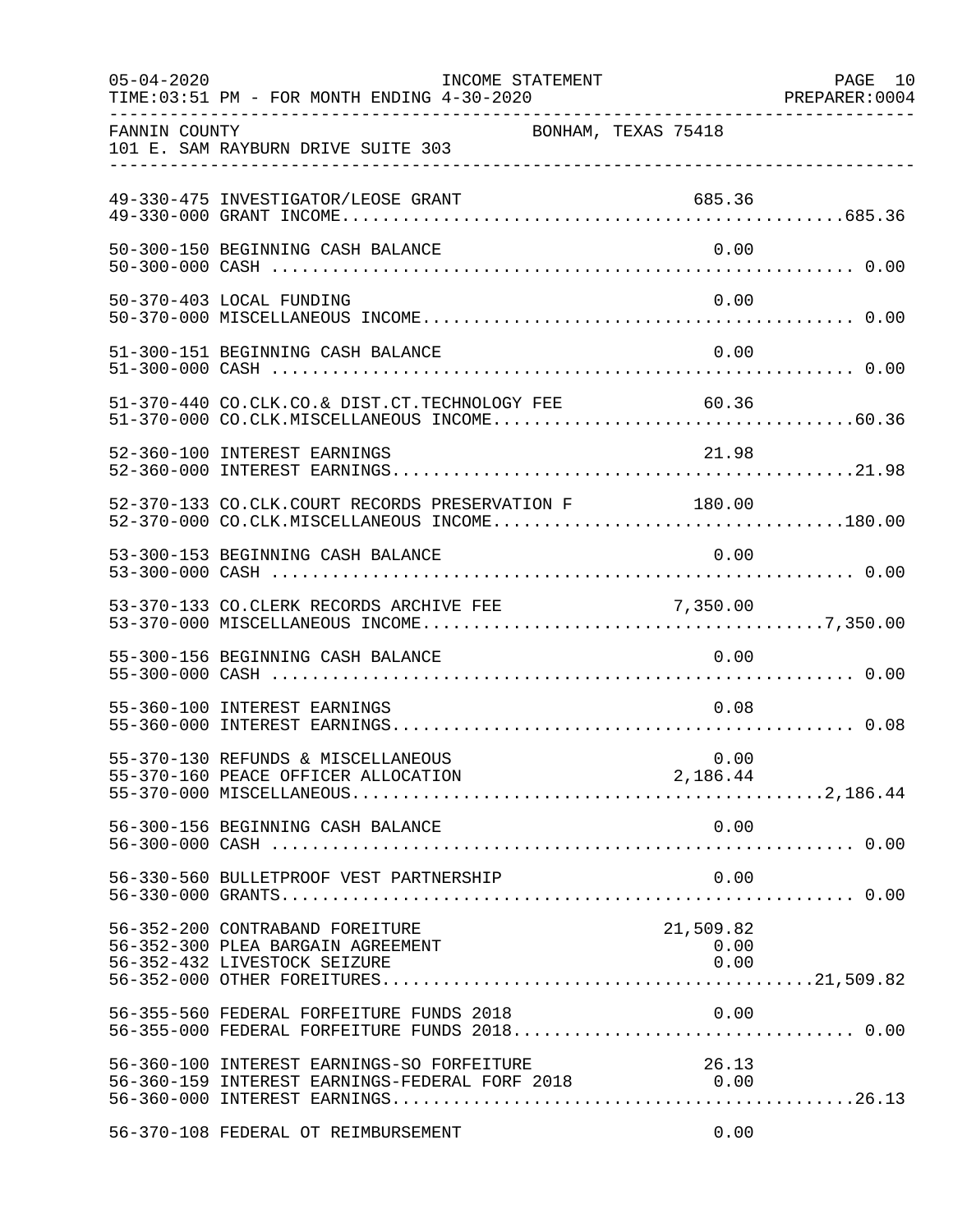| $05 - 04 - 2020$ | TIME: 03:51 PM - FOR MONTH ENDING 4-30-2020                                                                                              | INCOME STATEMENT    |                                         | PAGE 11<br>PREPARER:0004 |
|------------------|------------------------------------------------------------------------------------------------------------------------------------------|---------------------|-----------------------------------------|--------------------------|
| FANNIN COUNTY    | 101 E. SAM RAYBURN DRIVE SUITE 303                                                                                                       | BONHAM, TEXAS 75418 |                                         |                          |
|                  | 56-370-130 REFUNDS & MISCELLANEOUS                                                                                                       |                     |                                         |                          |
|                  | 56-390-140 TRANSFERS IN                                                                                                                  |                     | 0.00                                    |                          |
|                  | 57-300-157 BEGINNING CASH BALANCE                                                                                                        |                     | 0.00                                    |                          |
|                  | 57-360-100 INTEREST EARNINGS                                                                                                             |                     | 0.00                                    |                          |
|                  | 57-370-560 SHERIFF K-9 UNIT                                                                                                              |                     | 0.00                                    |                          |
|                  | 59-300-159 BEGINNING CASH BALANCE                                                                                                        |                     | 0.00                                    |                          |
|                  | 59-360-100 INTEREST EARNINGS                                                                                                             |                     | 45.05                                   |                          |
|                  | 59-370-425 DRUG COURT FEE<br>59-370-426 SPECIALTY COURT                                                                                  |                     | 668.00<br>0.00                          |                          |
|                  | 60-300-110 BEGINNING CASH BALANCE                                                                                                        |                     | 0.00                                    |                          |
|                  | 60-310-110 CURRENT TAXES<br>60-310-120 DELINQUENT TAXES<br>60-310-260 CURRENT TAXES SERIES '98<br>60-310-262 DELINQUENT TAXES SERIES '98 |                     | 825, 341.62<br>5,290.70<br>0.00<br>0.00 |                          |
|                  | 60-318-120 PAY N LIEU TAX/GRASSLAND                                                                                                      |                     | 0.00                                    |                          |
|                  | 60-360-100 INTEREST EARNINGS<br>60-360-200 INTEREST, 2017 GO BONDS<br>60-360-300 INTEREST, 2018 GO BONDS                                 |                     | 0.00<br>0.00<br>0.00                    |                          |
|                  | 60-370-130 REFUNDS & MISCELLANEOUS                                                                                                       |                     | 0.00                                    |                          |
|                  | 61-300-161 BEGINNING CASH BALANCE                                                                                                        |                     | 0.00                                    |                          |
|                  | 61-370-440 DIST.CLK.CO.& DIST.CT.TECHNOLOGY FE 184.24<br>61-370-000 DIST.CLK.MISCELLANEOUS INCOME184.24                                  |                     |                                         |                          |
|                  | 62-300-162 BEGINNING CASH BALANCE                                                                                                        |                     | 0.00                                    |                          |
|                  | 62-360-100 INTEREST EARNINGS                                                                                                             |                     | 52.78                                   |                          |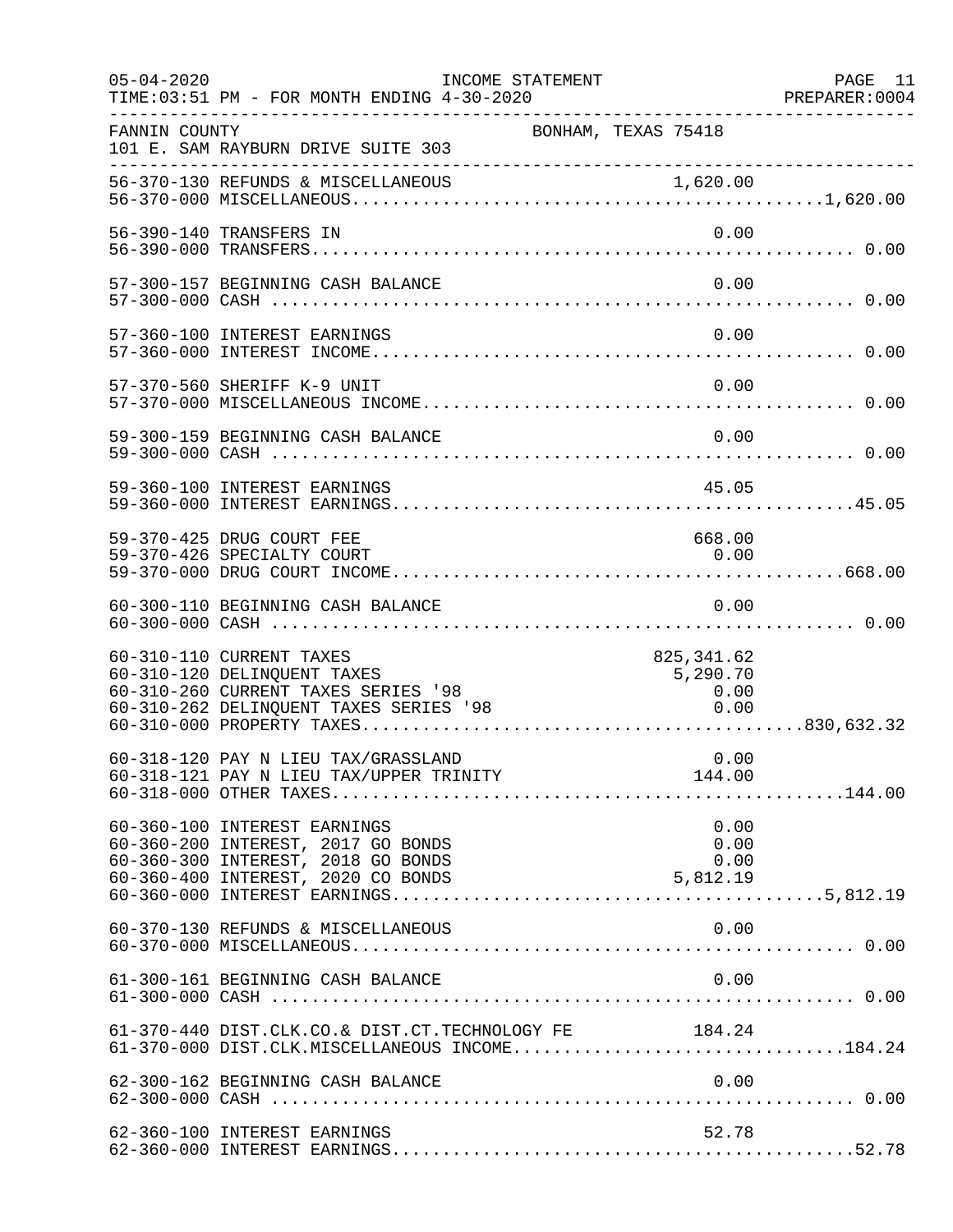| $05 - 04 - 2020$ | INCOME STATEMENT<br>TIME: 03:51 PM - FOR MONTH ENDING 4-30-2020                                                  |                | PAGE 12 |
|------------------|------------------------------------------------------------------------------------------------------------------|----------------|---------|
| FANNIN COUNTY    | BONHAM, TEXAS 75418<br>101 E. SAM RAYBURN DRIVE SUITE 303                                                        |                |         |
|                  | 62-370-133 DIST.CLK.COURT RECORDS PRESERVATION 2,004.89<br>62-370-000 DIST.CLK.COURT MISCELLAEOUS INCOME2,004.89 |                |         |
|                  | 63-300-151 BEGINNING CASH BALANCE                                                                                | 0.00           |         |
|                  | 63-370-130 REFUNDS & MISCELLANEOUS<br>63-370-160 PEACE OFFICER ALLOCATION                                        | 0.00<br>685.17 |         |
|                  | 64-300-152 BEGINNING CASH BALANCE                                                                                | 0.00           |         |
|                  | 64-370-130 REFUNDS & MISCELLANEOUS<br>64-370-160 PEACE OFFICER ALLOCATION                                        | 0.00<br>685.17 |         |
|                  | 65-300-153 BEGINNING CASH BALANCE                                                                                | 0.00           |         |
|                  | 65-370-130 REFUNDS & MISCELLANEOUS<br>65-370-160 PEACE OFFICER ALLOCATION                                        | 0.00<br>685.17 |         |
|                  | 66-300-166 BEGINNING CASH BALANCE                                                                                | 0.00           |         |
|                  | 66-360-100 INTEREST EARNINGS LEGEND BANK<br>66-360-166 INTEREST EARNINGS ICS                                     | 0.00           |         |
|                  | 66-370-130 REFUNDS & MISCELLANEOUS                                                                               | 0.00           |         |
|                  |                                                                                                                  |                |         |
|                  | 67-319-551 ANNUAL PAYMENT                                                                                        | 0.00           |         |
|                  | 68-300-168 BEGINNING CASH BALANCE                                                                                | 0.00           |         |
|                  | 68-360-100 INTEREST EARNING LEGEND BANK<br>68-360-168 INTEREST EARNINGS BUSINESS MONEY FU 65,213.69              | 0.00           |         |
|                  | 68-370-130 REFUNDS & MISCELLANEOUS                                                                               | 0.00           |         |
|                  |                                                                                                                  |                |         |
|                  | 69-350-169 2020 CO BOND PROCEEDS                                                                                 | 9,900,000.00   |         |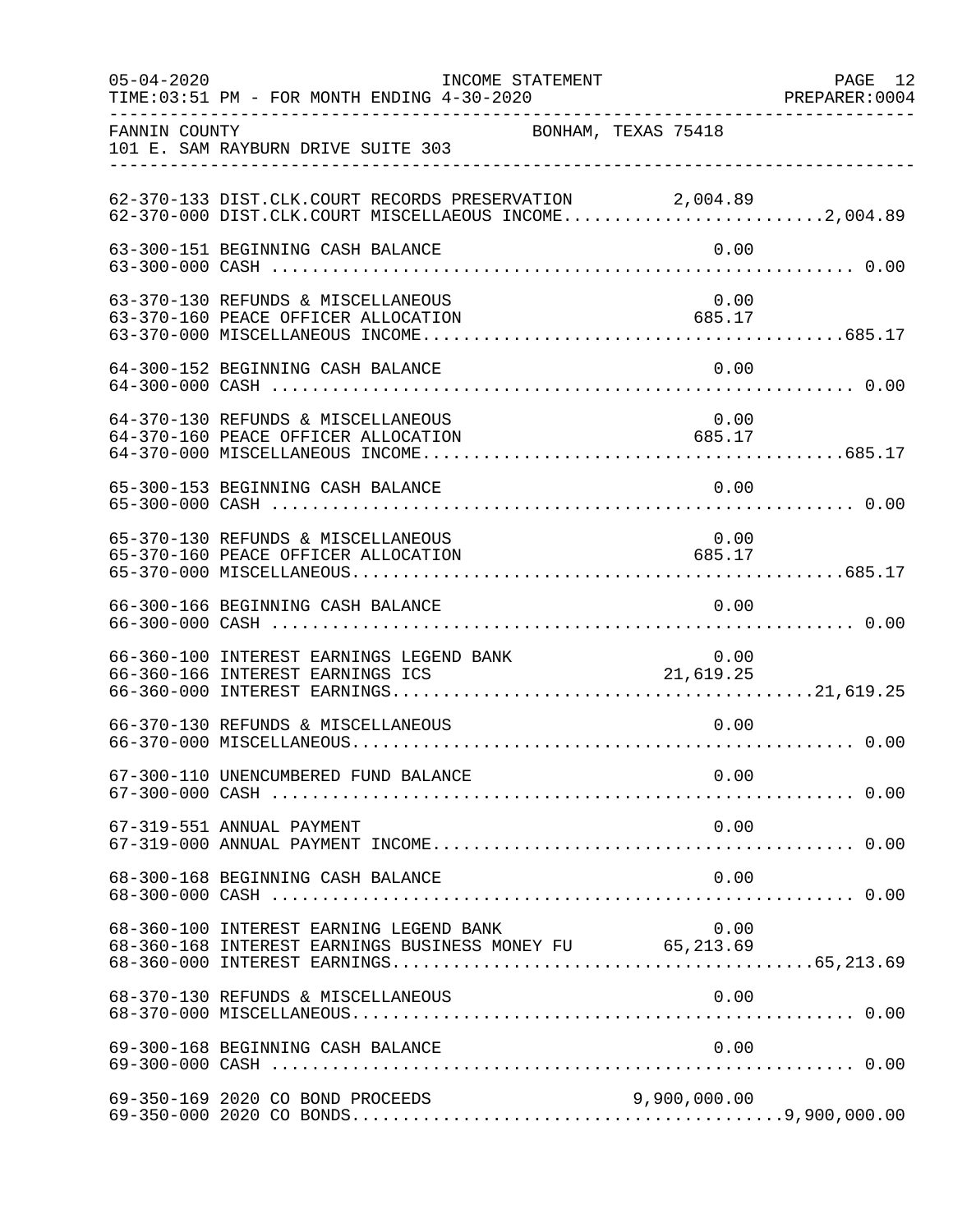| $05 - 04 - 2020$ | INCOME STATEMENT<br>TIME: 03:51 PM - FOR MONTH ENDING 4-30-2020                                               |                    | PAGE 13<br>PREPARER: 0004 |
|------------------|---------------------------------------------------------------------------------------------------------------|--------------------|---------------------------|
| FANNIN COUNTY    | BONHAM, TEXAS 75418<br>101 E. SAM RAYBURN DRIVE SUITE 303                                                     |                    |                           |
|                  | 69-360-100 INTEREST EARNING LEGEND BANK<br>69-360-160 2020 CO'S CERT.INTEREST & SINKING 0.00                  | 0.00               |                           |
|                  | 69-370-130 REFUNDS & MISCELLANEOUS                                                                            | 100.00             |                           |
|                  | 70-360-100 INTEREST EARNINGS                                                                                  | 836.04             |                           |
|                  | 71-330-475 INVESTIGATOR CRIMES AGAINST WOMEN 0.00                                                             |                    |                           |
|                  | 72-330-560 INVESTIGATOR CRIMES AGAINST CHILDRE 0.00                                                           |                    |                           |
|                  | 78-300-120 UNENCUMBERED FUND BALANCE                                                                          | 0.00               |                           |
|                  | 79-300-122 UNENCUMBERED FUND BALANCE                                                                          | 0.00               |                           |
|                  | 79-319-179 FOR MAINTENANCE OF ROADS                                                                           | 750.00             |                           |
|                  | 80-300-180 BEGINNING CASH BALANCE                                                                             | 0.00               |                           |
|                  | 80-370-130 MISCELLANEOUS<br>80-370-180 PROGRAM FEES                                                           | 0.00<br>0.00       |                           |
|                  | 81-300-110 UNENCUMBERED FUND BALANCE                                                                          | 0.00               |                           |
|                  | 81-318-181 YEAR 1 PAYMENT<br>81-318-182 YEAR 2 PAYMENT<br>81-318-000 NORTH TEX MUNICIPAL WATER DIST100,000.00 | 0.00<br>100,000.00 |                           |
|                  | 82-300-123 UNENCUMBERED FUND BALANCE                                                                          | 0.00               |                           |
|                  | 82-318-182 YEAR 1 PAYMENT                                                                                     | 0.00               |                           |
|                  | 82-319-182 FOR MAINTENANCE OF ROADS                                                                           | 0.00               |                           |
|                  | 83-300-124 UNENCUMBERED FUND BALANCE                                                                          | 0.00               |                           |
|                  | 83-318-183 YEAR 1 PAYMENT<br>83-318-000 NORTH TEXAS MUNICIPAL WATER DIST 0.00                                 | 0.00               |                           |
|                  | 83-319-183 FOR MAINTENANCE OF ROADS                                                                           | 0.00               |                           |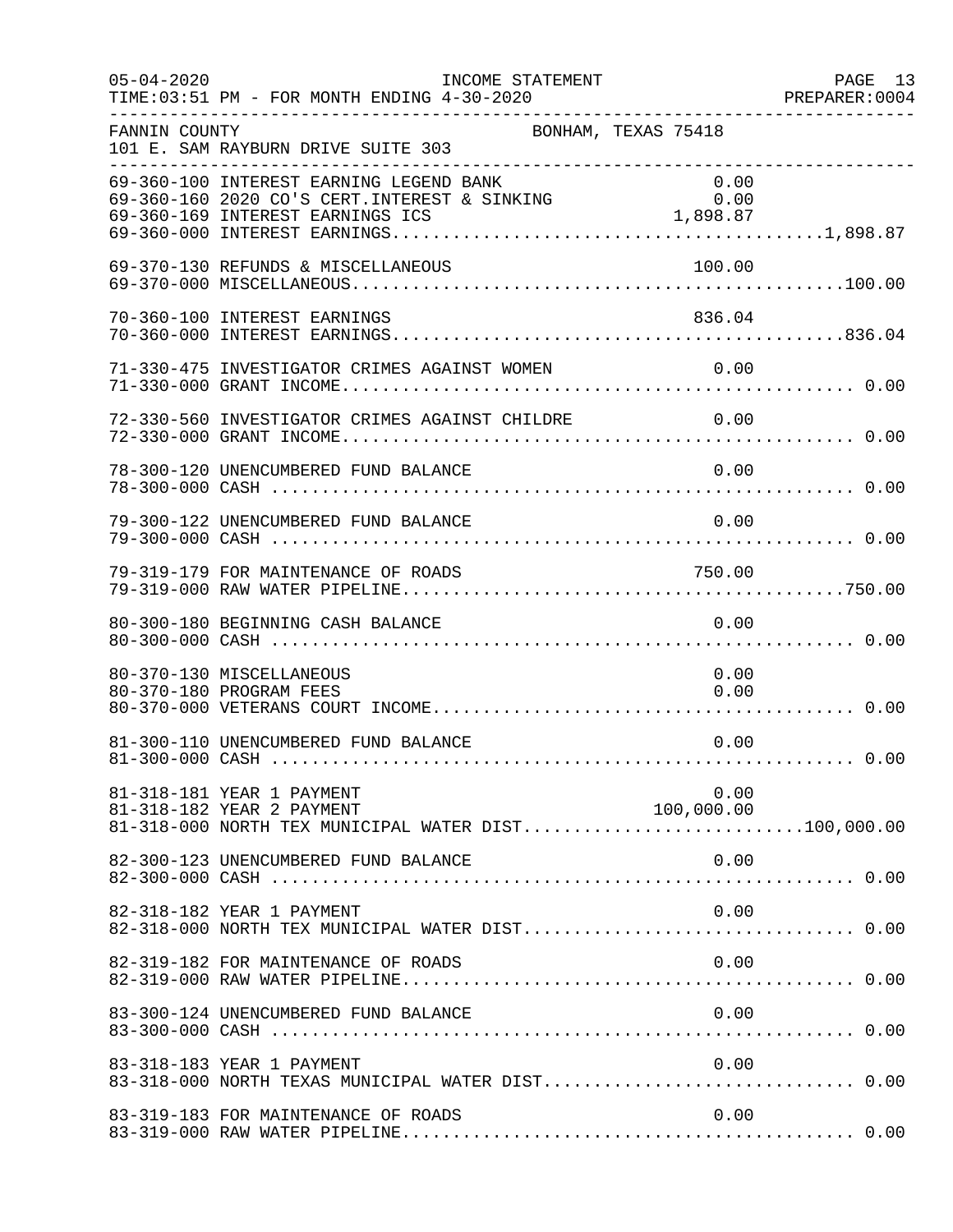| $05 - 04 - 2020$     | INCOME STATEMENT                                                                                                                                                                                                                                             |      |                                              | PAGE 14<br>PREPARER: 0004 |
|----------------------|--------------------------------------------------------------------------------------------------------------------------------------------------------------------------------------------------------------------------------------------------------------|------|----------------------------------------------|---------------------------|
|                      |                                                                                                                                                                                                                                                              |      |                                              |                           |
|                      | 84-300-110 UNENCUMBERED FUND BALANCE                                                                                                                                                                                                                         |      | 0.00                                         |                           |
|                      | 84-318-184 PERSONNEL INCOME YEAR 1<br>84-318-185 EMERGENCY RADIO IMP. INC. YEAR 1<br>84-318-186 VEHICLE OR SPEC EQUIP INC YEAR 1<br>84-318-250 DRUG SCREENING/PSYCHOLOGICAL INC YE<br>84-318-395 UNIFORMS INCOME YEAR 1<br>84-318-427 TRAINING INCOME YEAR 1 |      | 0.00<br>0.00<br>0.00<br>0.00<br>0.00<br>0.00 |                           |
|                      | 84-319-184 PERSONNEL INCOME YEAR 2<br>84-319-186 VEHICLE OR SPEC EQUIP INC YEAR 2<br>84-319-250 DRUG SCREEN/PSYCHOLOGICAL INC YE<br>84-319-395 UNIFORMS INCOME YEAR 2<br>84-319-427 TRAINING INCOME YEAR 2<br>84-319-454 R & M EQUIPMENT INCOME YEAR 2 0.00  |      | 0.00<br>0.00<br>0.00<br>0.00<br>0.00         |                           |
|                      | 84-370-184 LOCAL FUNDING                                                                                                                                                                                                                                     |      | 0.00                                         |                           |
|                      | 85-300-110 UNENCUMBERED FUND BALANCE                                                                                                                                                                                                                         |      | 0.00                                         |                           |
| 85-370-150 DONATIONS | 85-370-183 VOLUNTEER MEMBERSHIP FEES<br>85-370-184 LOCAL FUNDING<br>85-370-185 RENTAL FEE<br>85-370-186 DEPOSIT FEE                                                                                                                                          |      | 0.00<br>335.00<br>0.00<br>812.50<br>450.00   |                           |
|                      | 86-300-110 UNENCUMBERED FUND BALANCE                                                                                                                                                                                                                         | 0.00 |                                              |                           |
|                      | 86-319-420 SECURUS SIGNING BONUS                                                                                                                                                                                                                             |      | 0.00                                         |                           |
|                      | 86-370-130 REFUNDS & MISCELLANEOUS                                                                                                                                                                                                                           |      | 0.00                                         |                           |
|                      | 87-340-575 JUVENILE PROBATION FEES<br>87-340-576 JUVENILE PROBATION RESTITUTION<br>87-340-577 JUVENILE PROBATION COURT COSTS<br>87-340-578 FEES RECEIVED FOR OTHER COUNTIES<br>87-340-579 REIMBURSEMENT OF MEDICAL EXPENSES 70.00                            |      | 835.00<br>1,461.00<br>20.00<br>0.00          |                           |
|                      | 88-367-100 HOSPITAL QUARTERLY PAYMENT                                                                                                                                                                                                                        |      |                                              |                           |
|                      | 89-300-110 UNENCUMBERED FUND BALANCE                                                                                                                                                                                                                         |      | 0.00                                         |                           |
|                      | 89-330-908 STRUCTURAL FAM. THER. GRANT OOG<br>89-330-915 BASIC PROBATION SUPERVISION                                                                                                                                                                         |      | 37,500.00<br>75,792.00                       |                           |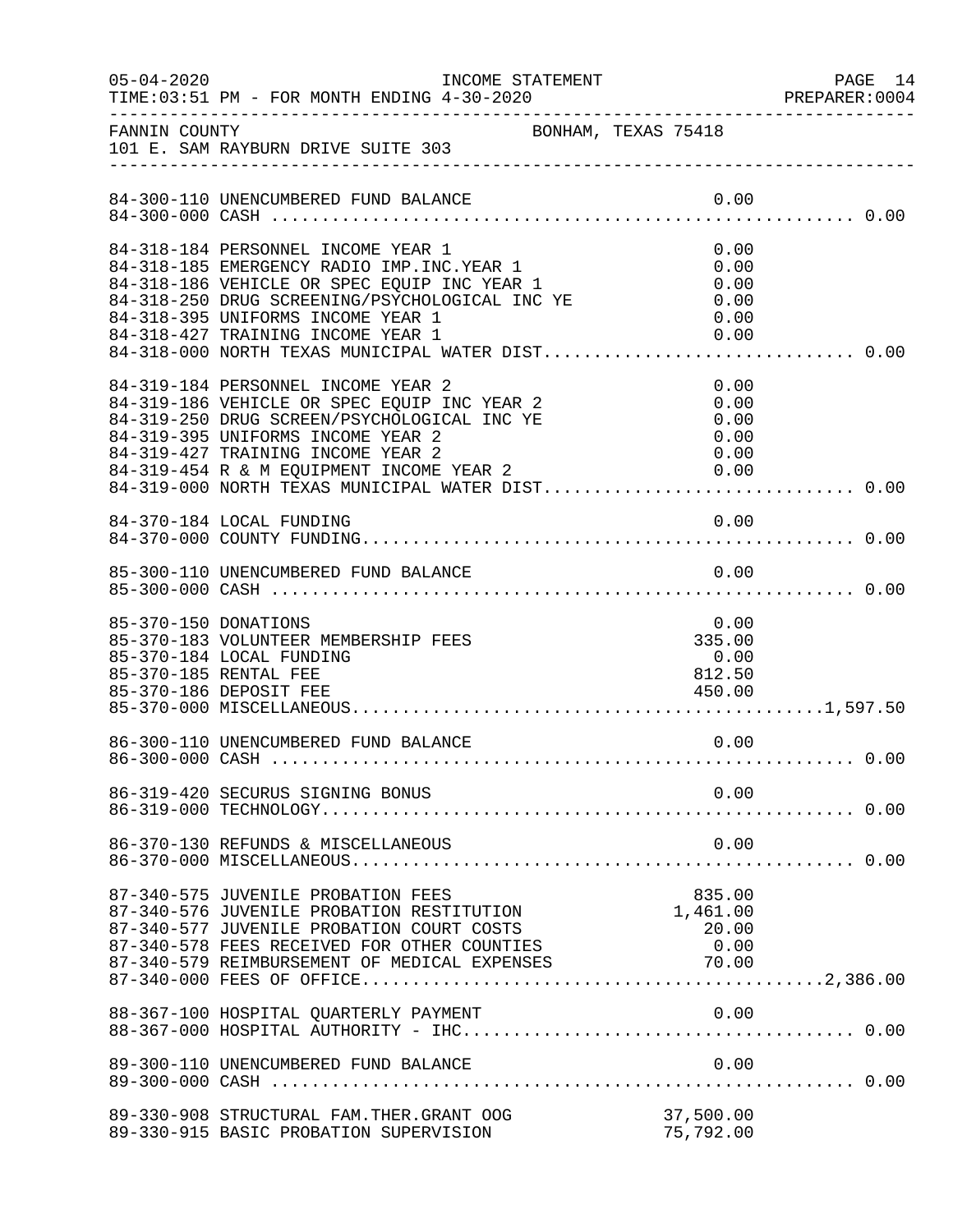| $05 - 04 - 2020$    | TIME: 03:51 PM - FOR MONTH ENDING 4-30-2020                                                                                                                                                                                                                                                                                                                                                                                                                                                      | INCOME STATEMENT |                                                                                                                                                        | PAGE 15<br>PREPARER:0004<br>______________________________________ |
|---------------------|--------------------------------------------------------------------------------------------------------------------------------------------------------------------------------------------------------------------------------------------------------------------------------------------------------------------------------------------------------------------------------------------------------------------------------------------------------------------------------------------------|------------------|--------------------------------------------------------------------------------------------------------------------------------------------------------|--------------------------------------------------------------------|
| FANNIN COUNTY       | 101 E. SAM RAYBURN DRIVE SUITE 303<br>--------------------------------                                                                                                                                                                                                                                                                                                                                                                                                                           |                  | BONHAM, TEXAS 75418                                                                                                                                    |                                                                    |
|                     | 89-330-916 COMMUNITY PROGRAMS<br>89-330-917 PRE/POST ADJUDICATION<br>89-330-918 COMMITMENT DIVERSION                                                                                                                                                                                                                                                                                                                                                                                             |                  | 46,666.00<br>3,707.00<br>5,834.00                                                                                                                      |                                                                    |
|                     | 89-360-189 INTEREST INCOME                                                                                                                                                                                                                                                                                                                                                                                                                                                                       |                  | 63.68                                                                                                                                                  |                                                                    |
|                     |                                                                                                                                                                                                                                                                                                                                                                                                                                                                                                  |                  |                                                                                                                                                        |                                                                    |
|                     | 92-360-100 INTEREST EARNINGS<br>92-360-350 GOV. COMMODITY PROG. ASCS                                                                                                                                                                                                                                                                                                                                                                                                                             |                  | 403.92<br>0.00                                                                                                                                         |                                                                    |
| 92-370-100 RENT     | 92-370-130 REFUNDS & MISCELLANEOUS                                                                                                                                                                                                                                                                                                                                                                                                                                                               |                  | 0.00<br>0.00                                                                                                                                           |                                                                    |
|                     |                                                                                                                                                                                                                                                                                                                                                                                                                                                                                                  |                  | 0.00                                                                                                                                                   |                                                                    |
|                     | 93-370-130 REFUNDS & MISCELLANEOUS                                                                                                                                                                                                                                                                                                                                                                                                                                                               |                  | 0.00                                                                                                                                                   |                                                                    |
|                     | 95-360-100 INTEREST EARNINGS                                                                                                                                                                                                                                                                                                                                                                                                                                                                     |                  | 0.00                                                                                                                                                   |                                                                    |
|                     | 95-370-125 AFLAC FSA CLEARING<br>95-370-130 REFUNDS & MISCELLANEOUS                                                                                                                                                                                                                                                                                                                                                                                                                              |                  | 0.00                                                                                                                                                   | $0.96 -$                                                           |
| TOTAL INCOME        |                                                                                                                                                                                                                                                                                                                                                                                                                                                                                                  |                  |                                                                                                                                                        |                                                                    |
|                     | ***** EXPENSE ACCOUNTS *****                                                                                                                                                                                                                                                                                                                                                                                                                                                                     |                  |                                                                                                                                                        |                                                                    |
| 10-400-435 PRINTING | 10-400-101 SALARY ELECTED OFFICIAL<br>10-400-104 STATE PROBATE SALARY SUPPLEMENT<br>10-400-105 SALARY SECRETARY<br>10-400-201 SOCIAL SECURITY TAXES<br>10-400-202 GROUP HEALTH & DENTAL INSURANCE<br>10-400-203 RETIREMENT<br>10-400-204 WORKERS' COMPENSATION<br>10-400-205 MEDICARE TAX<br>10-400-225 TRAVEL ALLOWANCE<br>10-400-310 OFFICE SUPPLIES<br>10-400-311 POSTAL EXPENSES<br>10-400-427 OUT OF COUNTY TRAVEL/TRAINING<br>10-400-431 LOCAL TRAVEL<br>10-400-437 COURT REPORTER EXPENSE |                  | 41,020.48<br>0.00<br>18,646.72<br>3,948.91<br>7,632.60<br>7,110.10<br>154.59<br>923.53<br>2,625.00<br>453.51<br>1.45<br>835.31<br>0.00<br>0.00<br>0.00 |                                                                    |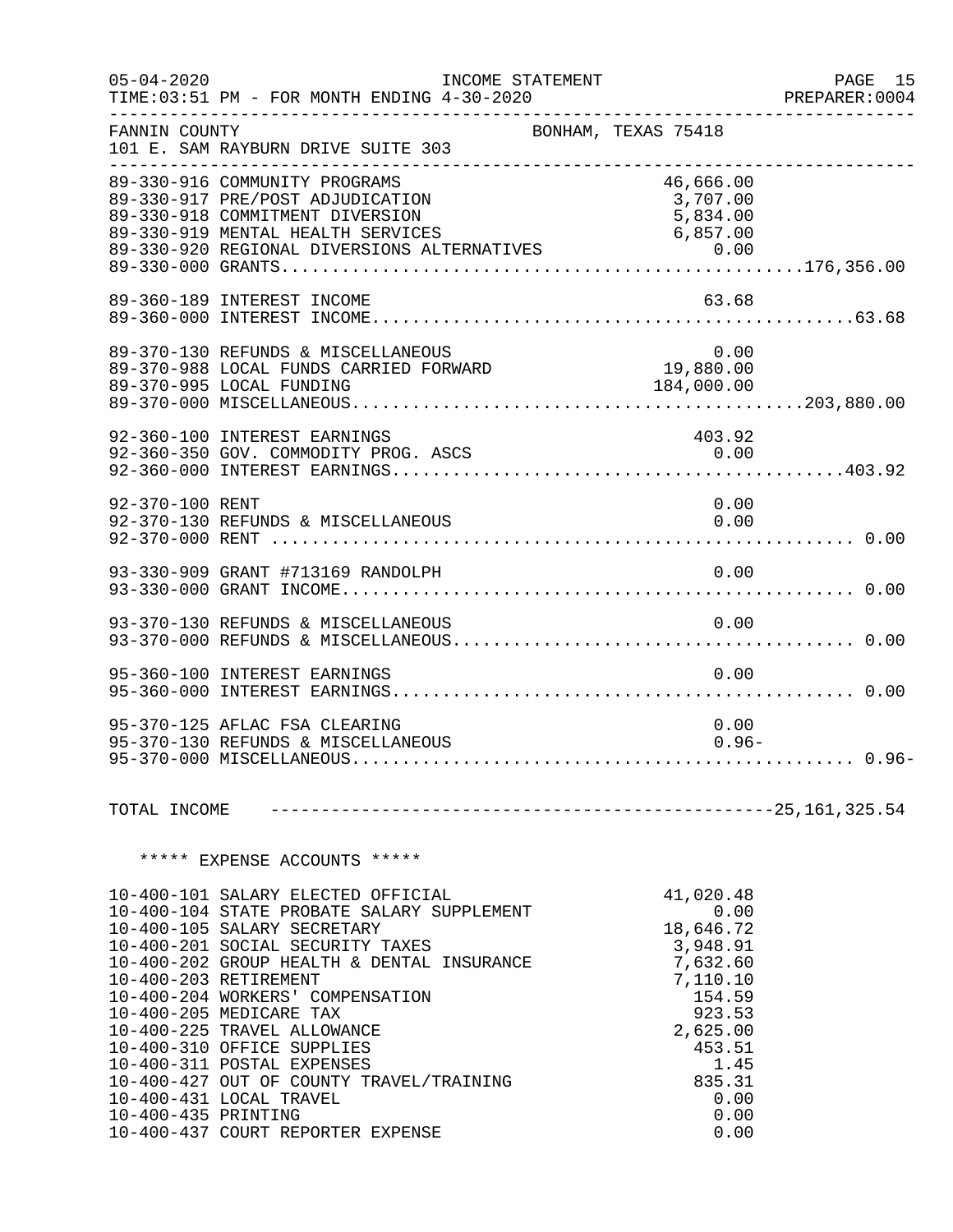|                                    | INCOME STATEMENT                                                          |                            | PAGE 16<br>PREPARER:0004 |
|------------------------------------|---------------------------------------------------------------------------|----------------------------|--------------------------|
| FANNIN COUNTY                      | 101 E. SAM RAYBURN DRIVE SUITE 303                                        | BONHAM, TEXAS 75418        |                          |
|                                    | 10-400-468 JUVENILE BOARD SALARY                                          | 1,500.00                   |                          |
| 10-400-480 BOND<br>10-400-481 DUES |                                                                           | 0.00<br>335.00             |                          |
|                                    | 10-400-572 OFFICE EQUIPMENT                                               | 0.00                       |                          |
|                                    | 10-400-574 TECHNOLOGY                                                     | 0.00                       |                          |
|                                    |                                                                           |                            |                          |
|                                    |                                                                           |                            |                          |
|                                    |                                                                           |                            |                          |
|                                    |                                                                           |                            |                          |
|                                    |                                                                           |                            |                          |
|                                    |                                                                           |                            |                          |
|                                    |                                                                           |                            |                          |
|                                    |                                                                           |                            |                          |
|                                    |                                                                           |                            |                          |
|                                    |                                                                           |                            |                          |
|                                    |                                                                           |                            |                          |
|                                    |                                                                           |                            |                          |
|                                    |                                                                           |                            |                          |
|                                    |                                                                           |                            |                          |
|                                    |                                                                           |                            |                          |
|                                    | 10-403-431 LOCAL TRAVEL                                                   | 0.00                       |                          |
| 10-403-435 PRINTING                |                                                                           |                            |                          |
|                                    | 10-403-437 IMAGING/INDEXING                                               | $942.54$<br>0.00<br>100.00 |                          |
| 10-403-480 BOND                    |                                                                           |                            |                          |
| 10-403-481 DUES                    |                                                                           | 0.00                       |                          |
|                                    |                                                                           |                            |                          |
|                                    |                                                                           |                            |                          |
| 10-404-109 SALARY                  |                                                                           | 11,973.00                  |                          |
|                                    | 10-404-201 SOCIAL SECURITY TAXES                                          | 26.61                      |                          |
|                                    | 10-404-203 RETIREMENT<br>10-404-205 MEDICARE TAX                          | 0.00<br>6.23               |                          |
|                                    | 10-404-310 ELECTION SUPPLIES                                              | 2,079.48                   |                          |
| 10-404-311 POSTAGE                 |                                                                           | 7,377.22                   |                          |
|                                    | 10-404-421 ELECTION INTERNET                                              | 531.86                     |                          |
|                                    | 10-404-423 CELL PHONE                                                     | 150.00                     |                          |
|                                    | 10-404-427 ELECTION TRAVEL/TRAINING                                       | 400.17                     |                          |
|                                    | 10-404-428 EMPLOYEE TRAINING                                              | 0.00                       |                          |
|                                    | 10-404-429 DPS BACKGROUND CHECK                                           | 0.00                       |                          |
|                                    | 10-404-430 BIDS AND NOTICES<br>10-404-442 PROFESSIONAL SERVICE/TRANSLATOR | 211.13                     |                          |
| 10-404-481 DUES                    |                                                                           | 181.25<br>300.00           |                          |
|                                    | 10-404-483 VOTER REGISTRATION                                             | 1,515.27                   |                          |
|                                    | 10-404-485 ELECTION MAINT. AGREEMENT                                      | 16,221.00                  |                          |
|                                    | 10-404-573 ELECTION EQUIPMENT                                             | 0.00                       |                          |
|                                    |                                                                           |                            |                          |
|                                    | 10-405-102 SALARY APPOINTED OFFICIAL                                      | 24,526.72                  |                          |
|                                    | 10-405-201 SOCIAL SECURITY TAXES                                          | 1,497.84                   |                          |
|                                    | 10-405-202 GROUP HEALTH & DENTAL INSURANCE                                | 7,416.90                   |                          |
|                                    | 10-405-203 RETIREMENT                                                     | 2,850.94                   |                          |
|                                    | 10-405-204 WORKERS' COMPENSATION<br>10-405-205 MEDICARE TAX               | 60.97<br>350.28            |                          |
|                                    |                                                                           |                            |                          |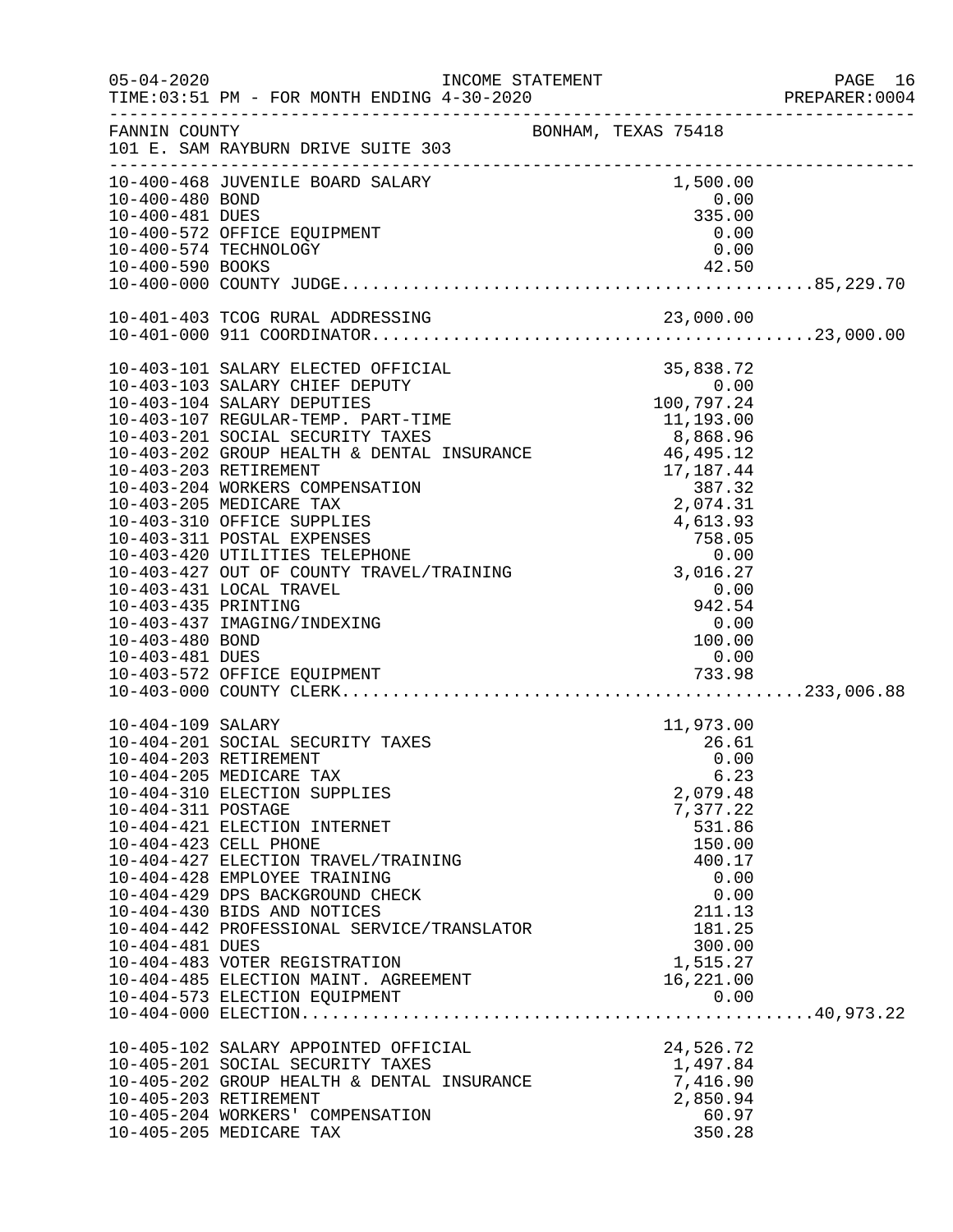|                     |                                                                                                                                                                                                                                                                                                                                                                                                                                                                                                                                                                                                                                                                                                                                                                        |                                                                                                                                                                                                                                      | PAGE 17<br>PREPARER: 0004 |
|---------------------|------------------------------------------------------------------------------------------------------------------------------------------------------------------------------------------------------------------------------------------------------------------------------------------------------------------------------------------------------------------------------------------------------------------------------------------------------------------------------------------------------------------------------------------------------------------------------------------------------------------------------------------------------------------------------------------------------------------------------------------------------------------------|--------------------------------------------------------------------------------------------------------------------------------------------------------------------------------------------------------------------------------------|---------------------------|
| FANNIN COUNTY       | BONHAM, TEXAS 75418<br>101 E. SAM RAYBURN DRIVE SUITE 303                                                                                                                                                                                                                                                                                                                                                                                                                                                                                                                                                                                                                                                                                                              |                                                                                                                                                                                                                                      |                           |
| 10-405-435 PRINTING | 10-405-310 OFFICE SUPPLIES<br>10-405-310 OFFICE SUFFILES<br>10-405-311 POSTAL EXPENSES<br>10-405-427 OUT OF COUNTY TRAVEL/TRAINING<br>10-405-428 TRAINING/TUITION 0.00<br>10-405-453 COMPUTER SOFTWARE<br>10-405-572 OFFICE EQUIPMENT                                                                                                                                                                                                                                                                                                                                                                                                                                                                                                                                  | 0.00<br>0.00<br>0.00<br>0.00                                                                                                                                                                                                         |                           |
| 10-406-103 SALARY   | 10-406-489 CODE RED EARLY WARNING SYSTEM 12,768.00<br>10-406-490 911 RADIO TOWER BUILDING                                                                                                                                                                                                                                                                                                                                                                                                                                                                                                                                                                                                                                                                              | 20,448.00<br>0.00                                                                                                                                                                                                                    |                           |
| 10-409-481 DUES     | 10-409-100 COMPENSATION PAY<br>10-409-201 SOCIAL SECURITY TAXES<br>10-409-203 RETIREMENT<br>10-409-204 WORKERS' COMPENSATION<br>10-409-205 MEDICARE TAX<br>10-409-206 UNEMPLOYMENT EXPENSE<br>10-409-395 ERRORS AND OMISSIONS<br>10-409-399 CLAIMS SETTLEMENTS<br>10-409-400 LEGAL FEES<br>10-409-401 AUDIT EXPENSE<br>10-409-404 911 EMERGENCY SERVICE<br>10-409-406 TAX APPRAISAL DISTRICT<br>10-409-408 COUNTY WELLNESS PROGRAM<br>10-409-426 PROFESSIONAL FEES<br>10-409-430 BIDS & NOTICES<br>10-409-444 LAWN MAINTENANCE<br>10-409-483 PUBLIC OFFICIALS INS.<br>10-409-484 GENERAL LIABILITY INSURANCE<br>10-409-485 WATER SUPPLY AGENCY<br>10-409-487 TCOG-REG. INTERLOCAL AGREEMENT<br>10-409-488 FANNIN RURAL RAIL DIST<br>10-409-489 COURT COSTS/ARREST FEES | 0.00<br>0.00<br>0.00<br>389.54<br>0.00<br>436.00<br>0.00<br>271.40<br>199.75<br>36,500.00<br>4,458.50<br>378, 144. 78<br>622.88<br>0.00<br>462.31<br>0.00<br>7,459.54<br>14,834.48<br>7,073.00<br>0.00<br>0.00<br>0.00<br>99, 338.14 |                           |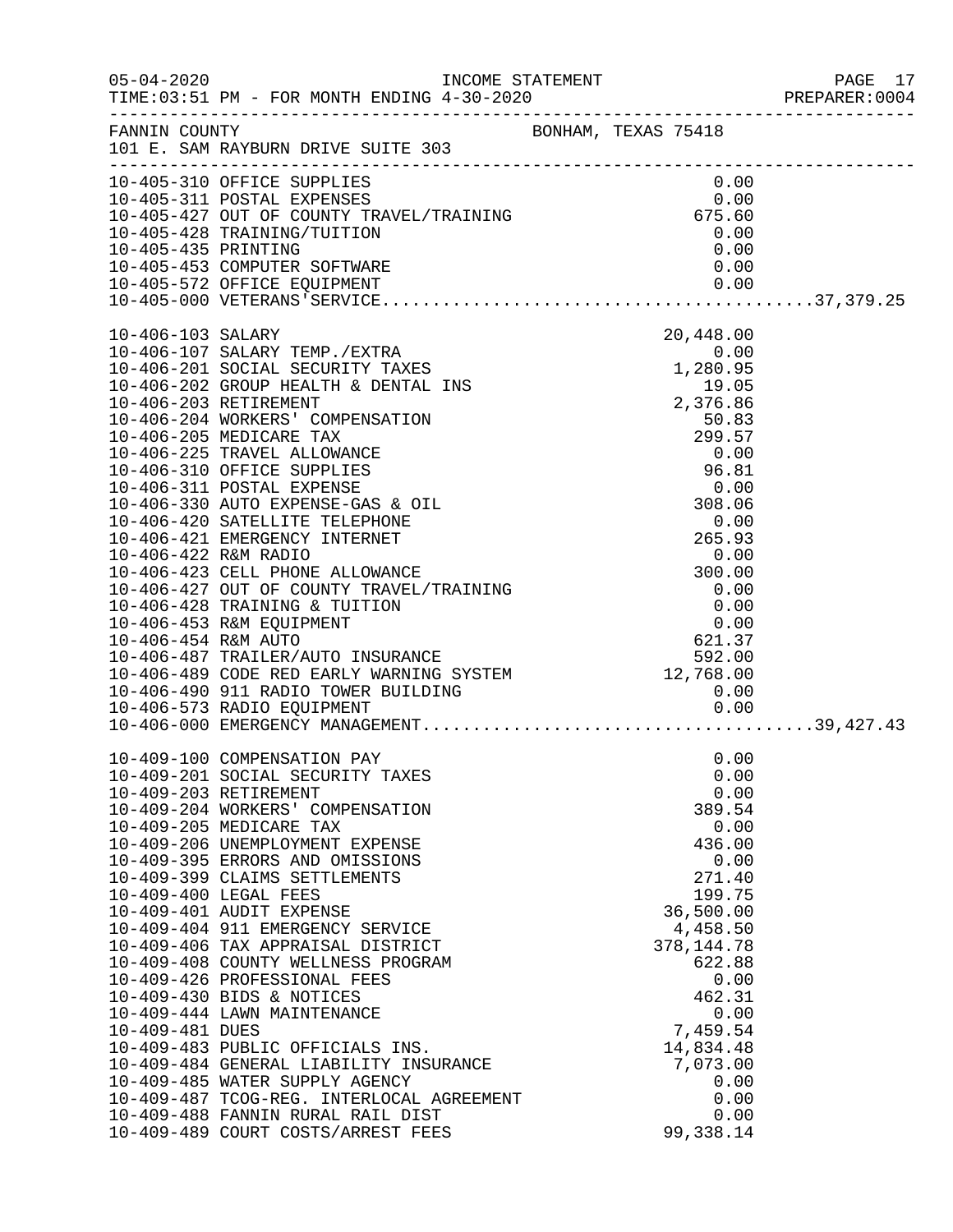|                     | FANNIN COUNTY BONHAM, TEXAS 75418<br>101 E. SAM RAYBURN DRIVE SUITE 303                                                                                                                                                                                                                                                                                                                                                                                                                                    |                                                                                                                                               |  |
|---------------------|------------------------------------------------------------------------------------------------------------------------------------------------------------------------------------------------------------------------------------------------------------------------------------------------------------------------------------------------------------------------------------------------------------------------------------------------------------------------------------------------------------|-----------------------------------------------------------------------------------------------------------------------------------------------|--|
|                     | 10-409-490 MISCELLANEOUS<br>10-409-491 SULPHUR RIVER REGIONAL MOBILITY AUT<br>10-409-495 '98 JAIL BOND PAYMENT<br>10-409-500 6TH COURT OF APPEALS FEE<br>10-409-500 6TH COURT OF APPEALS FEE<br>10-409-560 TCOG SO 911 FURNITURE<br>10-409                                                                                                                                                                                                                                                                 |                                                                                                                                               |  |
| 10-410-481 DUES     | 10-410-572 OFFICE EQUIPMENT<br>10-410-574 TECHNOLOGY<br>10-410-590 BOOKS & PUBLICATIONS<br>10-410-591 LEXIS NEXIS ONLINE LEGAL                                                                                                                                                                                                                                                                                                                                                                             | 0.00<br>0.00<br>340.73<br>0.00<br>0.00                                                                                                        |  |
| 10-425-435 PRINTING | 10-425-201 SOCIAL SECURITY<br>10-425-205 MEDICARE TAX<br>10-425-311 JURY POSTAGE<br>10-425-312 DISTRICT JURY SUPPLIES<br>10-425-313 GRAND JURY EXPENSE<br>10-425-314 PETIT JURY EXPENSE<br>10-425-316 COUNTY COURT JURY EXP.<br>10-425-317 COURT REPORTER SUPPLIES<br>10-425-318 J.P. JURY EXPENSE<br>10-425-319 CO.CT.@LAW JURY EXPENSE<br>10-425-422 REGIONAL INDIGENT DEFENSE PROGRAM<br>10-425-424 CO.CT. ATTORNEY FEES<br>10-425-425 CO.CT. PROFESSIONAL SERVICES<br>10-425-426 COUNTY COURT SUPPLIES | 0.00<br>0.00<br>1,792.15<br>104.62<br>2,888.81<br>5,190.22<br>0.00<br>0.00<br>0.00<br>640.00<br>14,461.00<br>270.00<br>0.00<br>0.00<br>972.05 |  |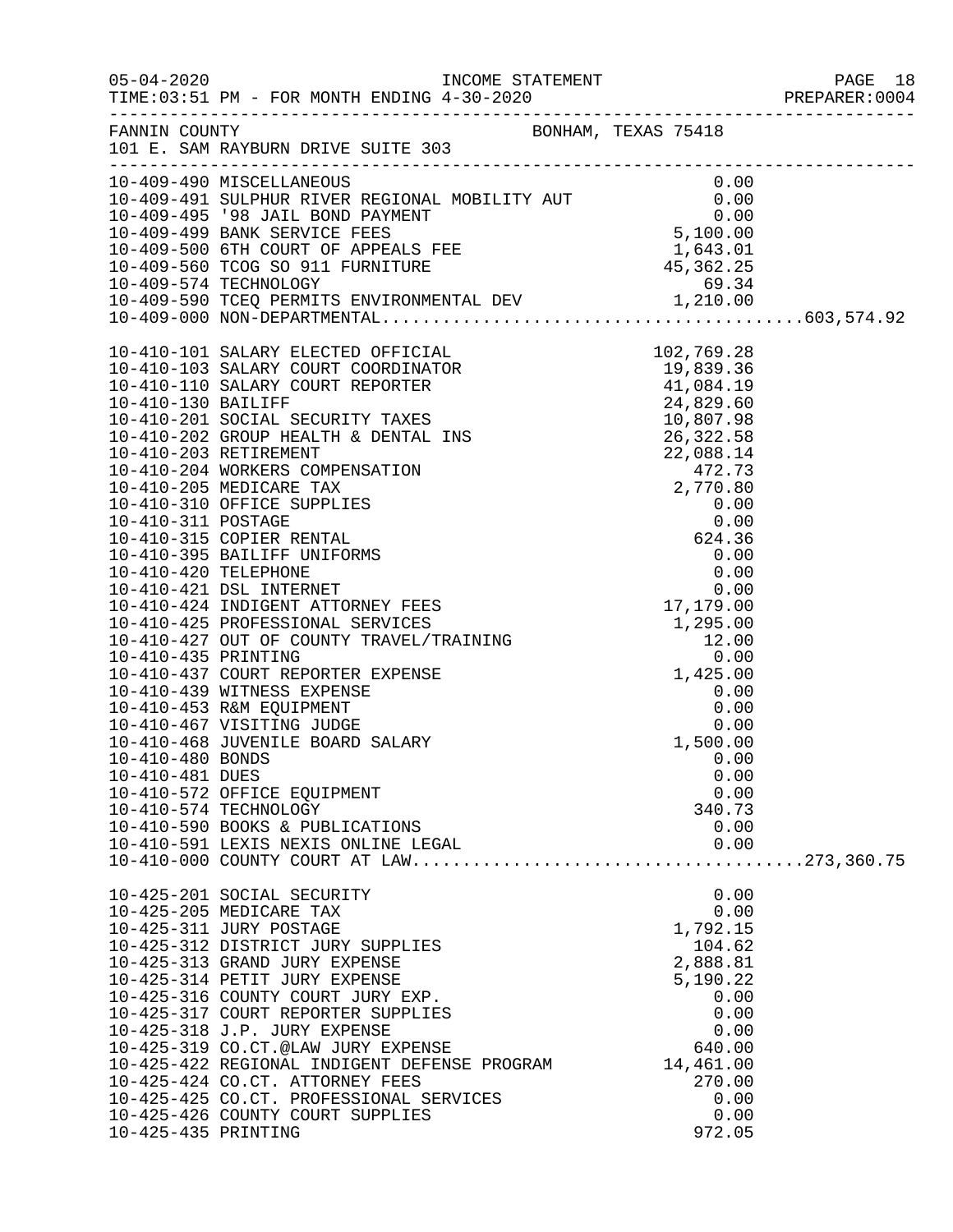|                                              |                                                                                                                                                                                                                                                                                                                                                                                                                                                                                                                                                                                                                           |                     |                                                                                                                                                                                                                | PREPARER: 0004 |
|----------------------------------------------|---------------------------------------------------------------------------------------------------------------------------------------------------------------------------------------------------------------------------------------------------------------------------------------------------------------------------------------------------------------------------------------------------------------------------------------------------------------------------------------------------------------------------------------------------------------------------------------------------------------------------|---------------------|----------------------------------------------------------------------------------------------------------------------------------------------------------------------------------------------------------------|----------------|
|                                              | FANNIN COUNTY<br>101 E. SAM RAYBURN DRIVE SUITE 303                                                                                                                                                                                                                                                                                                                                                                                                                                                                                                                                                                       | BONHAM, TEXAS 75418 |                                                                                                                                                                                                                |                |
|                                              |                                                                                                                                                                                                                                                                                                                                                                                                                                                                                                                                                                                                                           |                     |                                                                                                                                                                                                                |                |
|                                              |                                                                                                                                                                                                                                                                                                                                                                                                                                                                                                                                                                                                                           |                     |                                                                                                                                                                                                                |                |
|                                              | $10-435-000$ 336TH DISTRICT COURT ADMINISTRATION475,620.37                                                                                                                                                                                                                                                                                                                                                                                                                                                                                                                                                                |                     |                                                                                                                                                                                                                |                |
| 10-450-423 CELL PHONE<br>10-450-435 PRINTING | 10-450-101 SALARY ELECTED OFFICIAL<br>10-450-103 SALARY ASST. DIST. CLERK<br>10-450-104 SALARIES DEPUTIES<br>10-450-107 SALARY PART-TIME<br>10-450-201 SOCIAL SECURITY TAXES<br>10-450-201 SOCIAL SECURITY TAXES<br>10-450-202 GROUP HEALTH & DENTAL INSURANCE<br>10-450-203 RETIREMENT<br>10-450-204 WORKERS COMPENSATION<br>10-450-205 MEDICARE TAX<br>10-450-310 OFFICE SUPPLIES<br>10-450-311 POSTAL EXPENSES<br>10-450-313 PASSPORT PHOTO SUPPLIES<br>10-450-315 COPIER RENTAL<br>10-450-353 COMPUTER EXPENSE<br>10-450-427 OUT OF COUNTY TRAVEL/TRAINING<br>10-450-428 EMPLOYEE TRAINING<br>10-450-431 LOCAL TRAVEL |                     | 35,838.72<br>24,964.00<br>104,954.85<br>18,531.78<br>10,775.41<br>59,438.99<br>21,420.74<br>458.10<br>2,520.05<br>2,306.79<br>928.90<br>162.95<br>0.00<br>202.52<br>0.00<br>1,929.72<br>0.00<br>0.00<br>200.00 |                |
| 10-450-480 BONDS                             |                                                                                                                                                                                                                                                                                                                                                                                                                                                                                                                                                                                                                           |                     | 300.00                                                                                                                                                                                                         |                |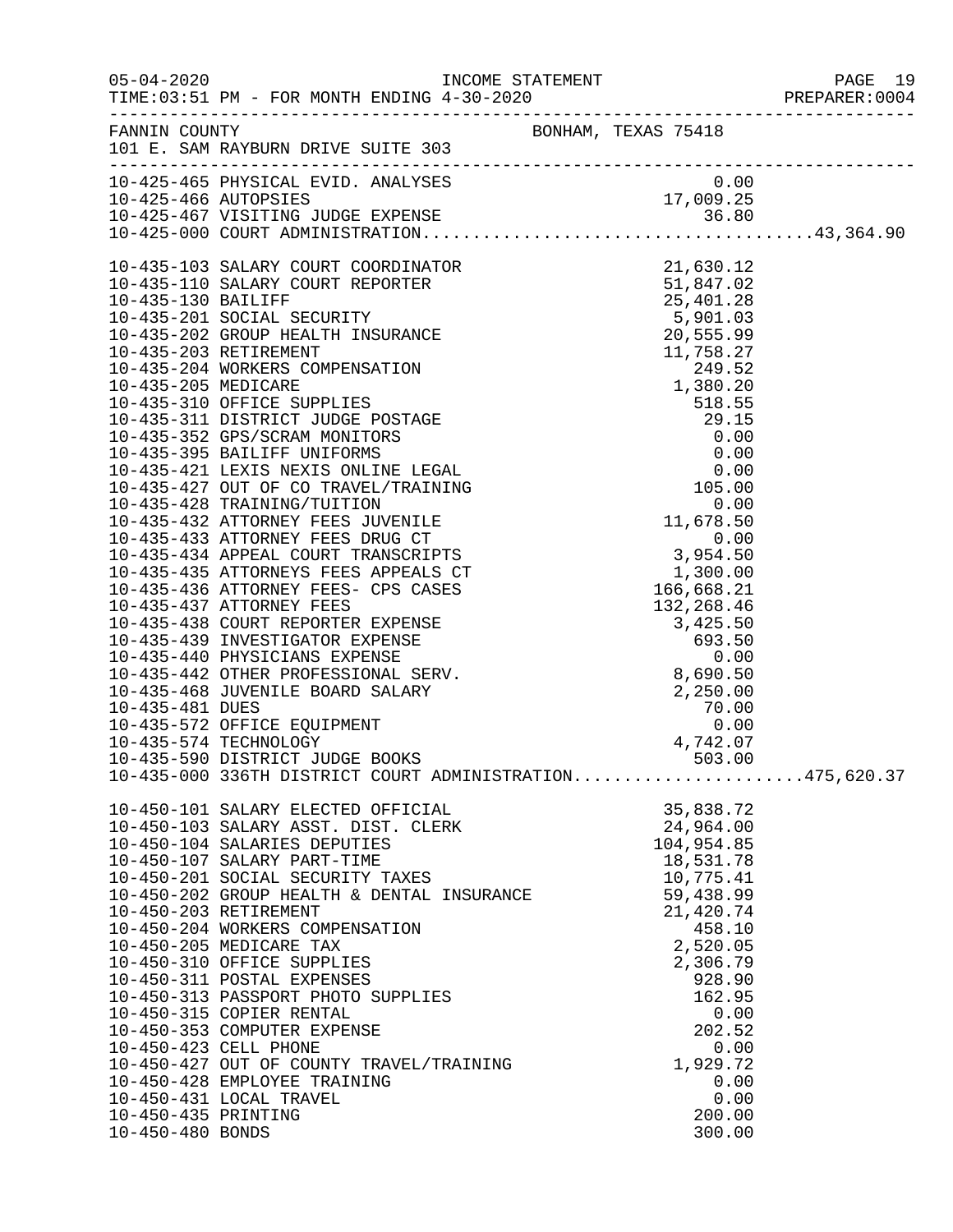|                       |                                                                                                                                                                                             |                  | PREPARER: 0004 |
|-----------------------|---------------------------------------------------------------------------------------------------------------------------------------------------------------------------------------------|------------------|----------------|
|                       | FANNIN COUNTY BONHAM, TEXAS 75418<br>101 E. SAM RAYBURN DRIVE SUITE 303                                                                                                                     |                  |                |
| 10-450-481 DUES       |                                                                                                                                                                                             | 50.00            |                |
|                       |                                                                                                                                                                                             |                  |                |
|                       |                                                                                                                                                                                             |                  |                |
|                       | 10-455-101 SALARY ELECTED OFFICIAL 27,374.40<br>10-455-103 SALARY ASSISTANTS 39,180.69<br>10-455-201 SOCIAL SECURITY TAXES 4,183.02<br>10-455-202 GROUP HEALTH & DENTAL INSURANCE 20,506.30 |                  |                |
|                       |                                                                                                                                                                                             |                  |                |
|                       |                                                                                                                                                                                             |                  |                |
|                       |                                                                                                                                                                                             |                  |                |
|                       |                                                                                                                                                                                             |                  |                |
|                       |                                                                                                                                                                                             |                  |                |
|                       |                                                                                                                                                                                             |                  |                |
|                       |                                                                                                                                                                                             |                  |                |
|                       |                                                                                                                                                                                             |                  |                |
|                       |                                                                                                                                                                                             |                  |                |
|                       |                                                                                                                                                                                             |                  |                |
|                       |                                                                                                                                                                                             |                  |                |
|                       |                                                                                                                                                                                             |                  |                |
|                       |                                                                                                                                                                                             |                  |                |
|                       |                                                                                                                                                                                             |                  |                |
|                       |                                                                                                                                                                                             |                  |                |
|                       |                                                                                                                                                                                             |                  |                |
|                       |                                                                                                                                                                                             |                  |                |
|                       |                                                                                                                                                                                             |                  |                |
|                       |                                                                                                                                                                                             |                  |                |
|                       |                                                                                                                                                                                             |                  |                |
|                       |                                                                                                                                                                                             |                  |                |
|                       |                                                                                                                                                                                             |                  |                |
|                       |                                                                                                                                                                                             |                  |                |
|                       |                                                                                                                                                                                             |                  |                |
|                       |                                                                                                                                                                                             |                  |                |
|                       |                                                                                                                                                                                             |                  |                |
|                       | 10-456-311 POSTAL EXPENSES                                                                                                                                                                  | 194.00           |                |
|                       | 10-456-420 UTILITIES TELEPHONE                                                                                                                                                              | 0.00             |                |
| 10-456-421 DSL LINE   |                                                                                                                                                                                             | 1,119.65         |                |
|                       | 10-456-422 R & M RADIO                                                                                                                                                                      | 0.00             |                |
|                       | 10-456-423 CELL PHONE ALLOWANCE<br>10-456-427 OUT OF COUNTY TRAVEL/TRAINING                                                                                                                 | 150.00<br>575.00 |                |
| 10-456-435 PRINTING   |                                                                                                                                                                                             | 0.00             |                |
|                       | 10-456-460 OFFICE RENTAL                                                                                                                                                                    | 2,450.00         |                |
| 10-456-480 BOND       |                                                                                                                                                                                             | 100.00           |                |
| 10-456-481 DUES       |                                                                                                                                                                                             | 95.00            |                |
|                       | 10-456-572 OFFICE EQUIPMENT                                                                                                                                                                 | 0.00             |                |
|                       | 10-456-573 RADIO EQUIPMENT                                                                                                                                                                  | 0.00             |                |
|                       | 10-456-574 TECHNOLOGY                                                                                                                                                                       | 0.00             |                |
|                       | 10-456-591 ONLINE RESEARCH<br>10-456-000 JUSTICE OF PEACE PCT # 284,154.45                                                                                                                  | 0.00             |                |
|                       |                                                                                                                                                                                             |                  |                |
|                       | 10-457-101 SALARY ELECTED OFFICIAL                                                                                                                                                          | 27,374.40        |                |
|                       | 10-457-103 SALARY ASSISTANT                                                                                                                                                                 | 17,160.05        |                |
|                       | 10-457-201 SOCIAL SECURITY TAXES                                                                                                                                                            | 2,863.51         |                |
|                       | 10-457-202 GROUP HEALTH & DENTAL INSURANCE                                                                                                                                                  | 14,916.87        |                |
| 10-457-203 RETIREMENT |                                                                                                                                                                                             | 5,176.76         |                |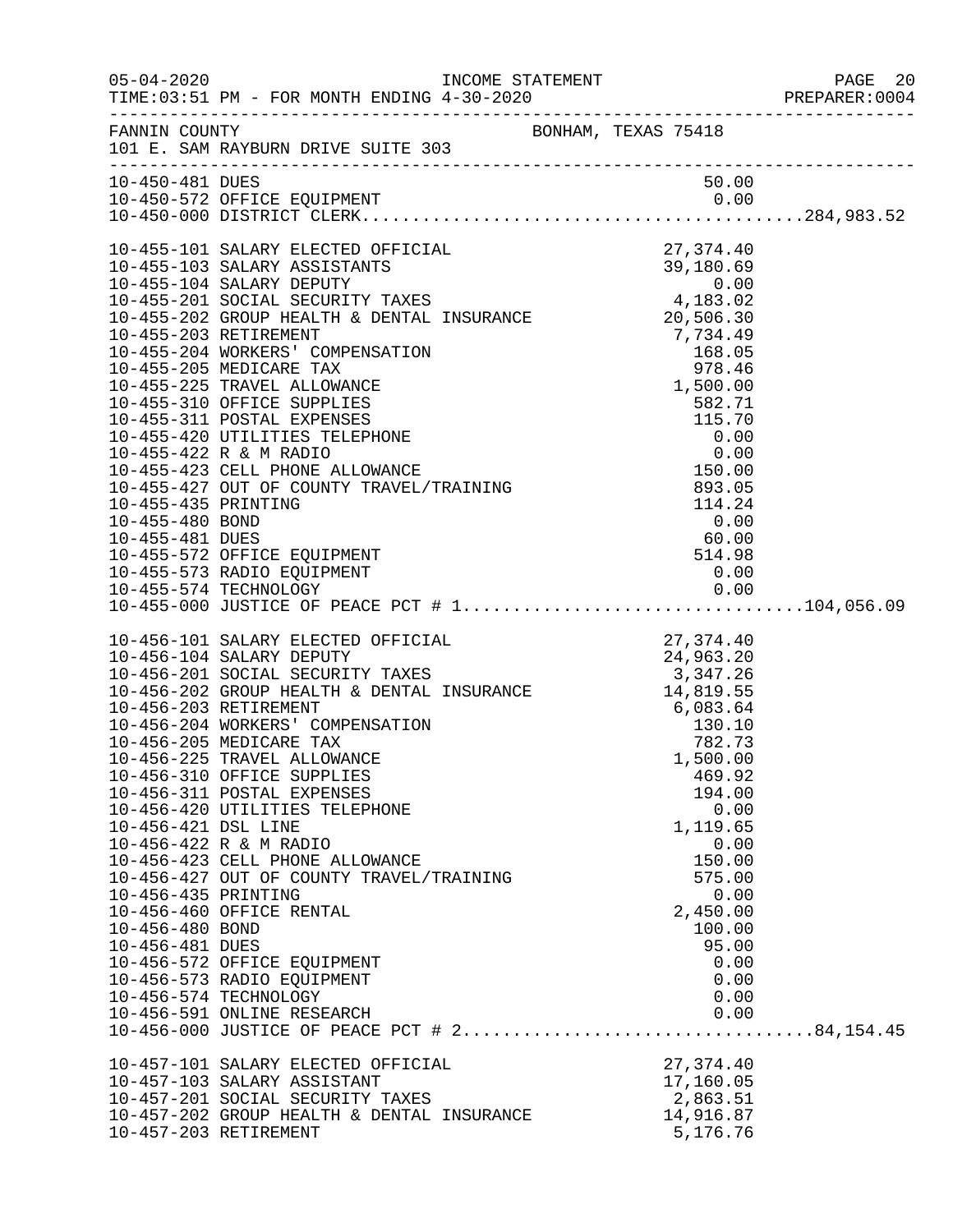|                                                           |                                                                                                                                                                                                                                                                                                                                                                                                                                               |                                                                                                                                            | PREPARER:0004 |
|-----------------------------------------------------------|-----------------------------------------------------------------------------------------------------------------------------------------------------------------------------------------------------------------------------------------------------------------------------------------------------------------------------------------------------------------------------------------------------------------------------------------------|--------------------------------------------------------------------------------------------------------------------------------------------|---------------|
|                                                           | EANNIN COUNTY BONHAM, TEXAS 75418                                                                                                                                                                                                                                                                                                                                                                                                             |                                                                                                                                            |               |
|                                                           |                                                                                                                                                                                                                                                                                                                                                                                                                                               |                                                                                                                                            |               |
|                                                           |                                                                                                                                                                                                                                                                                                                                                                                                                                               |                                                                                                                                            |               |
|                                                           | $10-475-101 \,\mathrm{DA} \quad SALARY \quad \text{SUPHENT} \\ 10-475-102 \,\mathrm{HB} \, 9 \, \mathrm{DA} \, . \quad \text{SUPHENT} \\ 10-475-102 \,\mathrm{BSLARY} \quad \text{SUPHENT} \\ 10-475-103 \,\mathrm{SALARY} \quad \text{ASISTANT D.A.} \\ 10-475-104 \,\mathrm{AST} \, \, \mathrm{DA} \, . \quad \text{DINIST} \\ 10-475-104 \,\mathrm{AST} \, . \quad \text{DA} \, . \quad \text{DAGENT} \\ 10-475-$                          |                                                                                                                                            |               |
| 10-475-435 PRINTING<br>10-475-480 BOND<br>10-475-481 DUES | 10-475-315 COPIER EXPENSE<br>10-475-421 INTERNET/ONLINE LEGAL RE<br>10-475-422 INVESTIGATOR CELL PHONE<br>$10-475-427$ OUT OF COUNTY TRAVEL/TRAINING<br>$10-475-429$ TDAINING (THEREASE)<br>10-475-428 TRAINING/TUITION<br>10-475-431 LOCAL TRAVEL<br>10-475-438 CT.REPORTER-TRANSCRIPTS<br>10-475-439 WITNESS EXPENSE<br>10-475-465 PHYS.EVIDENCE ANALYSIS<br>10-475-469 DPS TESTING<br>10-475-572 OFFICE EQUIPMENT<br>10-475-574 TECHNOLOGY | 656.18<br>4,399.29<br>225.00<br>6,434.76<br>0.00<br>0.00<br>0.00<br>592.50<br>0.00<br>2,876.00<br>0.00<br>0.00<br>825.00<br>623.71<br>0.00 |               |
|                                                           |                                                                                                                                                                                                                                                                                                                                                                                                                                               |                                                                                                                                            |               |
|                                                           | 10-495-102 SALARY APPOINTED OFFICIAL<br>10-495-103 SALARIES ASSISTANTS<br>10-495-201 SOCIAL SECURITY TAXES<br>10-495-202 GROUP HEALTH & DENTAL INSURANCE                                                                                                                                                                                                                                                                                      | 45,082.08<br>70,231.39<br>6,992.70<br>25, 217.46                                                                                           |               |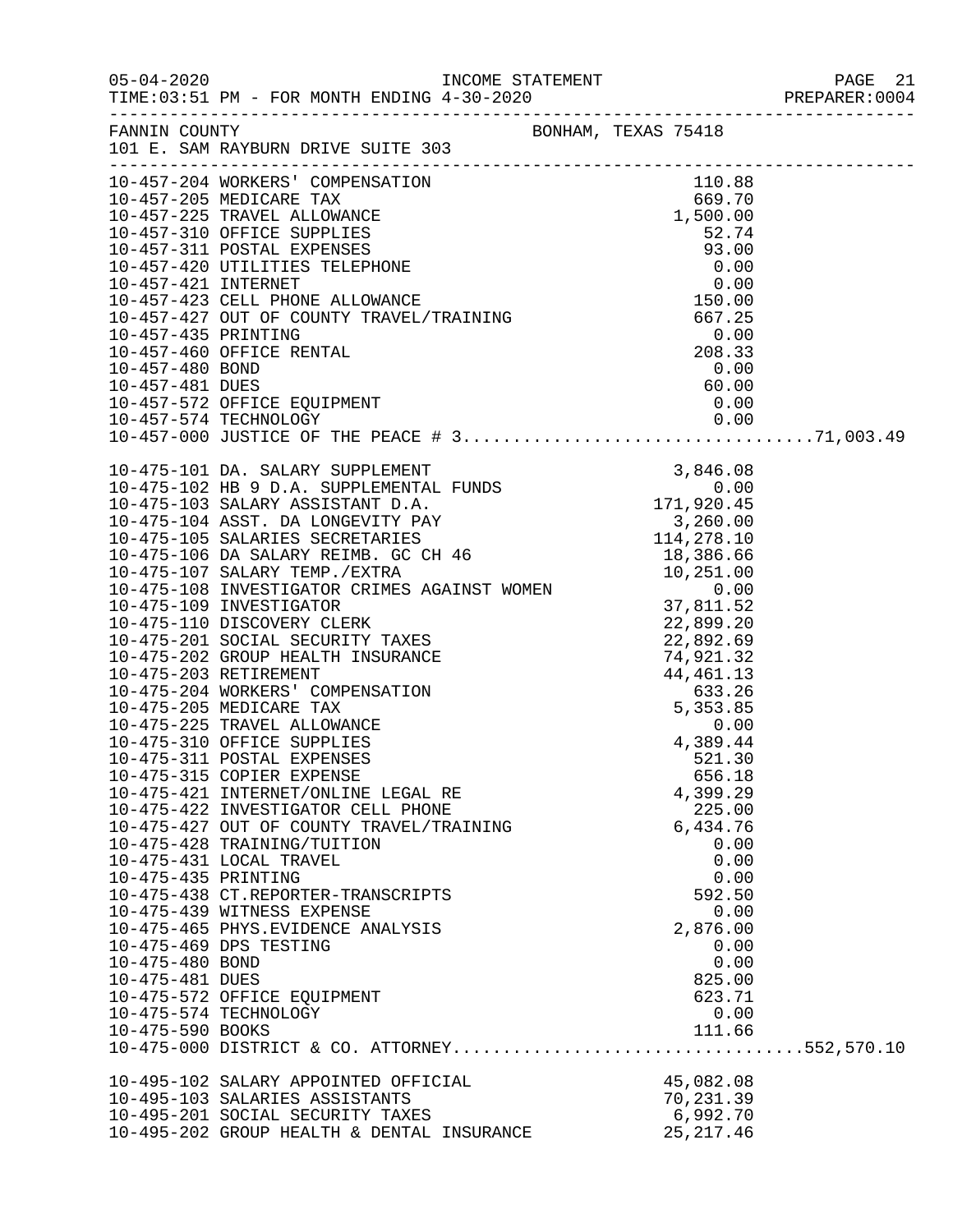|                                                           |                                                                                                                                                                                                                                                                                                                                                                                                                                                                              |                                                                                                                                                                                                                                      | PREPARER: 0004 |
|-----------------------------------------------------------|------------------------------------------------------------------------------------------------------------------------------------------------------------------------------------------------------------------------------------------------------------------------------------------------------------------------------------------------------------------------------------------------------------------------------------------------------------------------------|--------------------------------------------------------------------------------------------------------------------------------------------------------------------------------------------------------------------------------------|----------------|
|                                                           | FANNIN COUNTY BONHAM, TEXAS 75418<br>101 E. SAM RAYBURN DRIVE SUITE 303                                                                                                                                                                                                                                                                                                                                                                                                      |                                                                                                                                                                                                                                      |                |
|                                                           | 13,388.80<br>10-495-203 RETIREMENT (10-495-203 REDUCARE TAX 1635.40<br>10-495-203 MORKERS COMPENSATION (10-495-205 MEDICARE TAX 1,635.40<br>10-495-310 OFFICE SUPPLIES 535.91<br>10-495-353 COMPUTER SOFTWARE MAINTENANCE 535.91<br>10-4                                                                                                                                                                                                                                     |                                                                                                                                                                                                                                      |                |
| 10-496-435 PRINTING<br>10-496-480 BOND<br>10-496-481 DUES | 10-496-103 SALARY PURCHASING AGENT<br>10-496-201 SOCIAL SECURITY TAXES<br>10-496-202 GROUP HEALTH INSURANCE<br>10-496-203 RETIREMENT<br>10-496-204 WORKERS' COMPENSATION<br>10-496-205 MEDICARE TAX<br>10-496-310 OFFICE SUPPLIES<br>10-496-353 COMPUTER SOFTWARE MAINTENANCE<br>10-496-421 CELL PHONE<br>10-496-427 OUT OF COUNTY TRAVEL<br>10-496-431 LOCAL TRAVEL<br>10-496-452 R & M EQUIPMENT<br>10-496-572 OFFICE EQUIPMENT                                            | AGENT<br>XES<br>XES<br>1,992.67<br>ANCE<br>7,416.90<br>3,772.11<br>ION<br>80.67<br>466.02<br>28.90<br>MAINTENANCE<br>EL<br>111.36<br>0.00<br>0.00<br>0.00<br>$\begin{array}{c} 0\,.\,00 \ 0\,. \ 00 \end{array}$<br>265.00<br>185.00 |                |
| 10-497-435 PRINTING<br>10-497-480 BOND<br>10-497-481 DUES | 10-497-101 SALARY ELECTED OFFICIAL<br>10-497-103 SALARY ASSISTANT<br>10-497-201 SOCIAL SECURITY TAXES<br>10-497-202 GROUP HEALTH & DENTAL INSURANCE<br>10-497-203 RETIREMENT<br>10-497-204 WORKERS' COMPENSATION<br>10-497-205 MEDICARE TAX<br>10-497-310 OFFICE SUPPLIES<br>10-497-427 OUT OF COUNTY TRAVEL/TRAINING<br>10-497-431 LOCAL TRAVEL<br>10-497-452 R&M EQUIPMENT<br>10-497-453 COMPUTER SOFTWARE MAINTEN<br>10-497-572 OFFICE EQUIPMENT<br>10-497-574 TECHNOLOGY | CIAL 35,838.72<br>ES 3,158.20<br>ES 3,158.20<br>14,827.20<br>7,602.10<br>162.58<br>738.63<br>252.11<br>150.00<br>0.00<br>60.00<br>0.00<br>2,410.00<br>0.00<br>200.00<br>0.00<br>0.00                                                 |                |
|                                                           | 10-499-101 SALARIES ELECTED OFFICIAL<br>10-499-103 SALARIES ASSISTANTS<br>10-499-104 SALARIES DEPUTIES<br>10-499-107 SALARY TEMP./EXTRA<br>10-499-201 SOCIAL SECURITY TAXES<br>10-499-202 GROUP HEALTH & DENTAL INSURANCE                                                                                                                                                                                                                                                    | 35,838.72<br>25,693.76<br>62,071.52<br>11,136.00<br>8,028.68<br>37,084.50                                                                                                                                                            |                |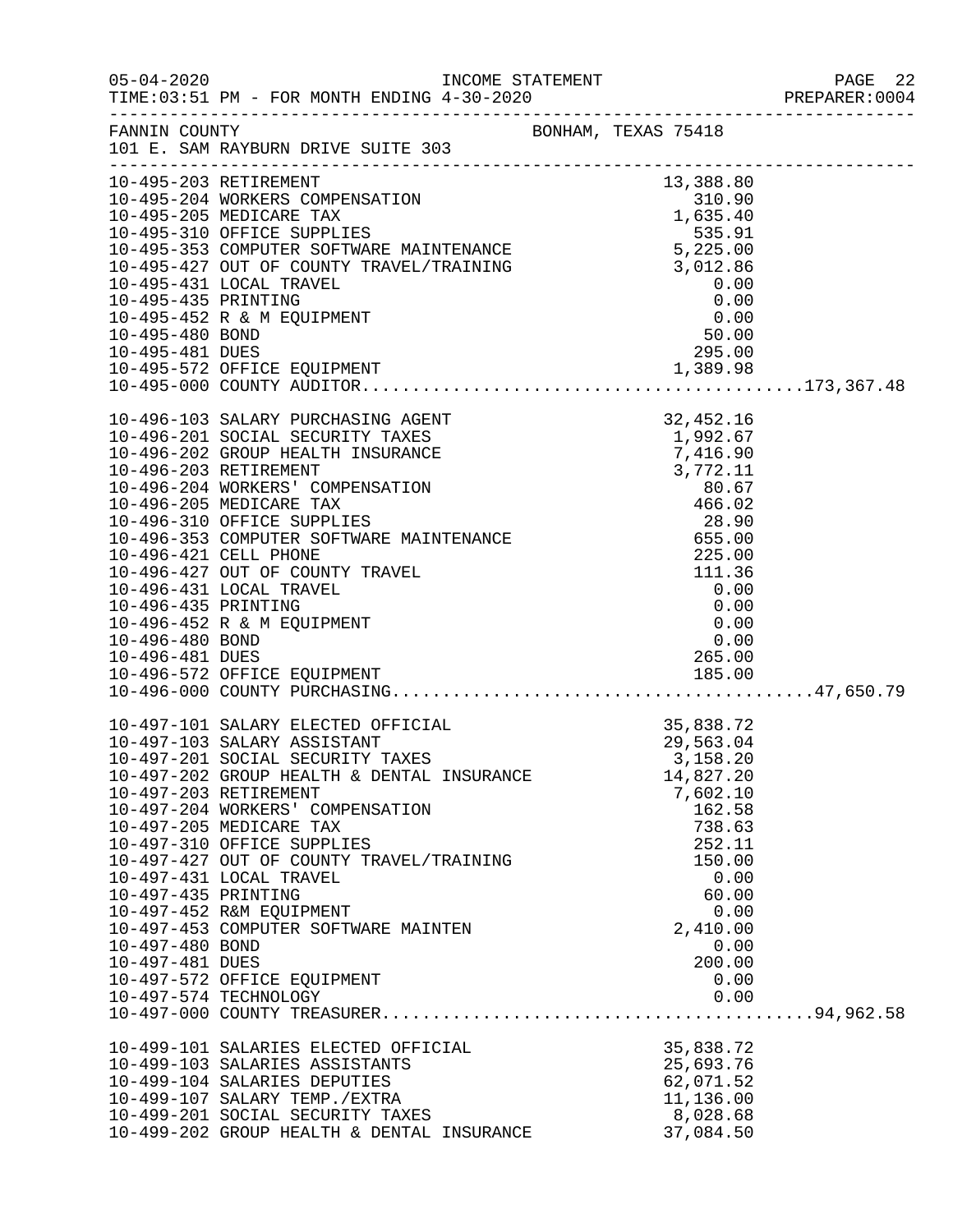|                      |                                                               |  |                      |      | PREPARER: 0004 |
|----------------------|---------------------------------------------------------------|--|----------------------|------|----------------|
|                      | FANNIN COUNTY<br>101 E. SAM RAYBURN DRIVE SUITE 303           |  |                      |      |                |
|                      |                                                               |  |                      |      |                |
|                      |                                                               |  |                      |      |                |
|                      |                                                               |  |                      |      |                |
|                      |                                                               |  |                      |      |                |
|                      |                                                               |  |                      |      |                |
|                      |                                                               |  |                      |      |                |
|                      |                                                               |  |                      |      |                |
|                      |                                                               |  |                      |      |                |
|                      |                                                               |  |                      |      |                |
|                      |                                                               |  |                      |      |                |
|                      |                                                               |  |                      |      |                |
|                      |                                                               |  |                      |      |                |
|                      | 10-499-572 OFFICE EQUIPMENT                                   |  | 0.00                 |      |                |
|                      | 10-499-574 TECHNOLOGY                                         |  |                      |      |                |
|                      |                                                               |  |                      |      |                |
|                      |                                                               |  |                      |      |                |
|                      |                                                               |  |                      |      |                |
|                      |                                                               |  |                      |      |                |
|                      |                                                               |  |                      |      |                |
|                      |                                                               |  |                      |      |                |
|                      |                                                               |  |                      |      |                |
|                      |                                                               |  |                      |      |                |
|                      |                                                               |  |                      |      |                |
|                      |                                                               |  |                      |      |                |
|                      |                                                               |  |                      |      |                |
|                      |                                                               |  |                      |      |                |
|                      |                                                               |  |                      |      |                |
|                      |                                                               |  |                      |      |                |
|                      |                                                               |  |                      |      |                |
|                      |                                                               |  |                      |      |                |
|                      |                                                               |  |                      |      |                |
|                      |                                                               |  |                      |      |                |
|                      | 10-509-475 CONTINGENCY                                        |  |                      | 0.00 |                |
|                      |                                                               |  |                      |      |                |
|                      | 10-510-107 REGULAR TEMP.- PART TIME                           |  |                      | 0.00 |                |
|                      | 10-510-115 SALARY JANITOR<br>10-510-201 SOCIAL SECURITY TAXES |  | 24,964.80            |      |                |
|                      | 10-510-202 GROUP HEALTH & DENTAL INSURANCE                    |  | 1,525.04<br>7,416.90 |      |                |
|                      | 10-510-203 RETIREMENT                                         |  | 2,901.85             |      |                |
|                      | 10-510-204 WORKERS' COMPENSATION                              |  | 717.31               |      |                |
|                      | 10-510-205 MEDICARE TAX                                       |  | 356.67               |      |                |
|                      | 10-510-310 OFFICE SUPPLIES                                    |  | 1,367.45             |      |                |
|                      | 10-510-311 POSTAL EXPENSE                                     |  | 3,586.07             |      |                |
|                      | 10-510-315 COPIER RENTAL                                      |  | 4,210.50             |      |                |
|                      | 10-510-316 EMPLOYEE AWARDS BANQUET                            |  | 3,588.57             |      |                |
|                      | 10-510-330 AUTO EXPENSE-GAS AND OIL                           |  | 189.78               |      |                |
|                      | 10-510-332 JANITOR SUPPLIES                                   |  |                      | 0.00 |                |
|                      | 10-510-353 R&M COMPUTER                                       |  |                      | 0.00 |                |
| 10-510-420 TELEPHONE |                                                               |  | 25, 339. 75          |      |                |
|                      | 10-510-421 INTERNET LINES<br>10-510-423 CELL PHONE            |  | 185.12               | 0.00 |                |
|                      |                                                               |  |                      |      |                |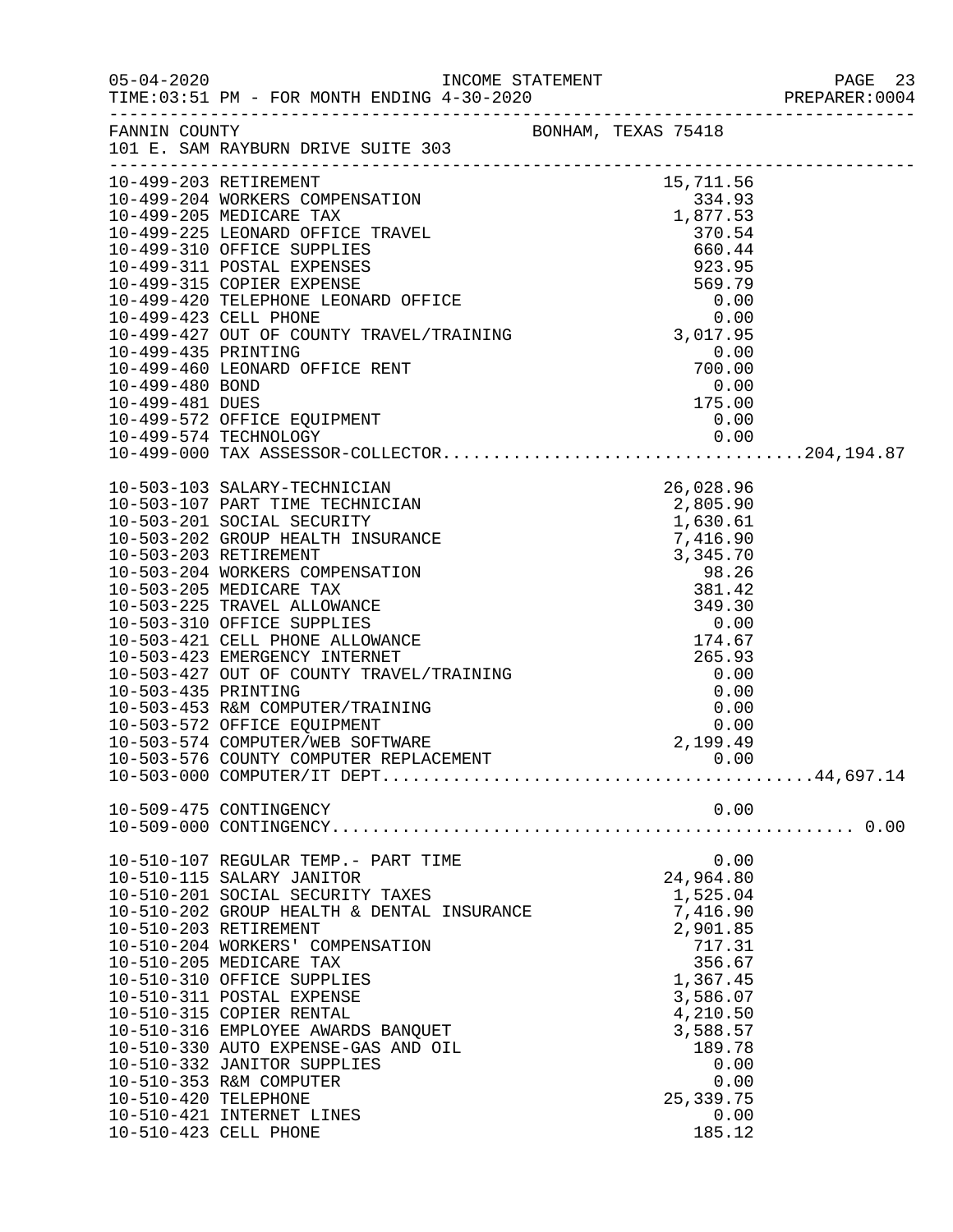|                                             |                                                                                                                                                                                                                                                                                                                                                                                                               | PAGE 24<br>PREPARER:0004 |                                                                                                    |  |
|---------------------------------------------|---------------------------------------------------------------------------------------------------------------------------------------------------------------------------------------------------------------------------------------------------------------------------------------------------------------------------------------------------------------------------------------------------------------|--------------------------|----------------------------------------------------------------------------------------------------|--|
|                                             | FANNIN COUNTY<br>101 E. SAM RAYBURN DRIVE SUITE 303                                                                                                                                                                                                                                                                                                                                                           | BONHAM, TEXAS 75418      |                                                                                                    |  |
|                                             | $[10-510-440 \text{ UTILITIES BLECTRIGTITX} \underbrace{0.00}_{10-510-4440 \text{ UTILITIES BLECTRIGTITX}} \underbrace{0.00}_{10-510-4442 \text{ UTILITIES BLECTRIGTITX}} \underbrace{0.00}_{10-510-4442 \text{ UTILITIES BATER}} \underbrace{0.00}_{10-510-445 \text{ RKS CNDITIONRE MANTENANCE S55}} \underbrace{0.00}_{10-510-446 \text{ ELEVATOR MANTENANCE S55}} \underbrace{0.00}_{0.00} \underbrace{1$ |                          |                                                                                                    |  |
|                                             |                                                                                                                                                                                                                                                                                                                                                                                                               |                          |                                                                                                    |  |
| 10-511-535 BUILDINGS                        |                                                                                                                                                                                                                                                                                                                                                                                                               |                          | 0.00                                                                                               |  |
| 10-512-535 BUILDINGS                        | 10-512-332 JANITOR SUPPLIES<br>10-512-440 UTILITIES ELECTRICITY<br>10-512-442 UTILITIES WATER<br>10-512-450 R&M BUILDING<br>10-512-482 FIRE INSURANCE<br>10-512-501 PEST CONTROL                                                                                                                                                                                                                              |                          | 149.63<br>3,370.86<br>392.35<br>140.00<br>0.00<br>0.00<br>0.00                                     |  |
| 10-513-420 TELEPHONE<br>10-513-421 INTERNET | 10-513-115 SALARY JANITOR<br>10-513-201 SOCIAL SECURITY TAXES<br>10-513-203 RETIREMENT<br>10-513-204 WORKERS' COMPENSATION<br>10-513-205 MEDICARE TAX<br>10-513-311 SOUTH ANNEX POSTAGE<br>10-513-315 COPIER RENTAL<br>10-513-332 JANITOR SUPPLIES                                                                                                                                                            |                          | 4,561.75<br>282.79<br>0.00<br>117.05<br>66.14<br>$873.95-$<br>654.51<br>810.95<br>0.00<br>2,005.94 |  |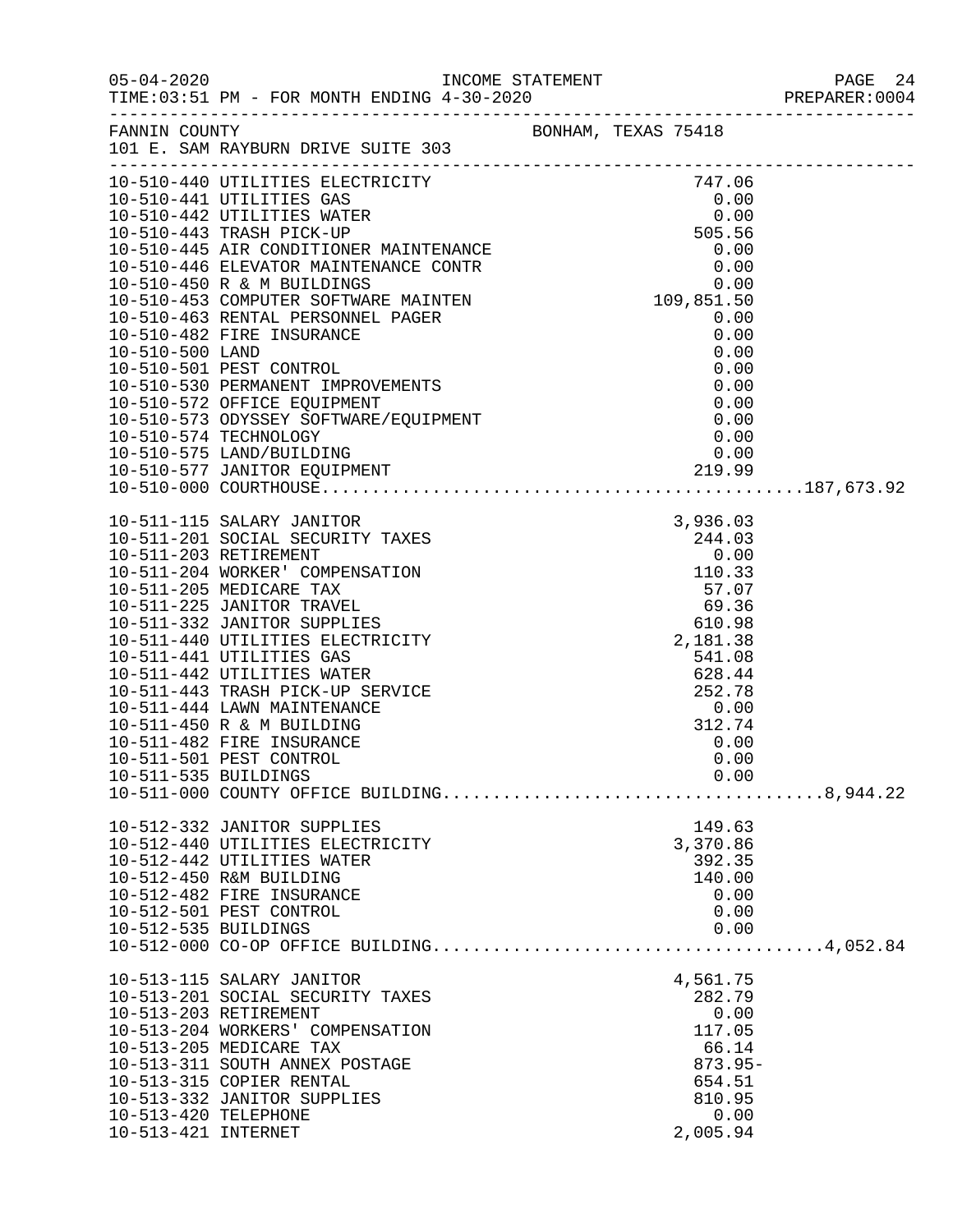|                      |                                                                                                                                                                                                                                                                                                                                                                                                                                                                                                                                                                                                                          |                                                        |  |                                                                                                                  | PREPARER: 0004 |
|----------------------|--------------------------------------------------------------------------------------------------------------------------------------------------------------------------------------------------------------------------------------------------------------------------------------------------------------------------------------------------------------------------------------------------------------------------------------------------------------------------------------------------------------------------------------------------------------------------------------------------------------------------|--------------------------------------------------------|--|------------------------------------------------------------------------------------------------------------------|----------------|
|                      | FANNIN COUNTY BONHAM, TEXAS 75418<br>101 E. SAM RAYBURN DRIVE SUITE 303                                                                                                                                                                                                                                                                                                                                                                                                                                                                                                                                                  |                                                        |  |                                                                                                                  |                |
|                      | FANNIEL SAM RAYBURN FRIEDRICHTER<br>10-513-440 UTILITIES ELECTRICITY<br>10-513-441 UTILITIES GAS<br>10-513-441 UTILITIES GAS                                                                                                                                                                                                                                                                                                                                                                                                                                                                                             |                                                        |  | 2,706.72<br>790.06<br>544.76<br>505.56                                                                           |                |
|                      | 10-513-444 LAWN MAINTENANCE<br>10-513-450 R&M BUILDING<br>10-513-455 PARKING LOT                                                                                                                                                                                                                                                                                                                                                                                                                                                                                                                                         |                                                        |  | 0.00<br>5,189.25<br>0.00                                                                                         |                |
| 10-513-531 ANNEX     | 10-513-482 FIRE INSURANCE<br>10-513-501 PEST CONTROL                                                                                                                                                                                                                                                                                                                                                                                                                                                                                                                                                                     |                                                        |  | 0.00<br>0.00<br>0.00                                                                                             |                |
|                      |                                                                                                                                                                                                                                                                                                                                                                                                                                                                                                                                                                                                                          |                                                        |  |                                                                                                                  |                |
| 10-515-421 INTERNET  | 10-515-332 JANITOR SUPPLIES<br>10-515-440 UTILITIES ELECTRICITY<br>10-515-441 UTILITIES GAS<br>10-515-442 UTILITIES WATER<br>10-515-444 LAWN MAINTENANCE<br>10-515-450 R&M BUILDING<br>10-515-482 FIRE INSURANCE                                                                                                                                                                                                                                                                                                                                                                                                         |                                                        |  | 0.00<br>0.00<br>1,460.61<br>632.76<br>282.36<br>220.00<br>31.50<br>31.50<br>0.00                                 |                |
| 10-516-420 TELEPHONE | 10-516-115 SALARY JANITOR<br>10-516-201 SOCIAL SECURITY TAXES<br>10-516-203 RETIREMENT<br>10-516-204 WORKERS' COMPENSATION<br>10-516-205 MEDICARE TAX<br>10-516-225 JANITOR TRAVEL<br>10-516-332 JANITOR SUPPLIES<br>10-516-440 UTILITIES ELECTRICITY<br>10-516-441 UTILITIES GAS<br>10-516-442 UTILITIES WATER<br>10-516-443 TRASH PICKUP SERVICE<br>10-516-444 LAWN MAINTENANCE<br>10-516-450 R&M BUILDING<br>10-516-482 FIRE INSURANCE<br>10-516-501 PEST CONTROL<br>10-516-530 BUILDING REMODEL<br>10-516-535 BUILDING CONSTRUCTION<br>10-516-572 OFFICE EQUIPMENT<br>10-516-000 AGRILIFE EXTENSION BUILDING8,008.04 | 2,436.87<br>151.10<br>0.00<br>60.68<br>35.33<br>116.62 |  | 404.37<br>0.00<br>3,333.09<br>0.00<br>342.48<br>0.00<br>0.00<br>1,127.50<br>0.00<br>0.00<br>0.00<br>0.00<br>0.00 |                |
| 10-517-535 BUILDING  |                                                                                                                                                                                                                                                                                                                                                                                                                                                                                                                                                                                                                          |                                                        |  | 0.00                                                                                                             |                |
|                      | 10-518-311 POSTAL EXPENSES<br>10-518-332 JANITOR SUPPLIES<br>10-518-420 UTILITIES TELEPHONE<br>10-518-421 INTERNET SERVICES<br>10-518-440 UTILITIES ELECTRICITY<br>10-518-441 UTILITIES GAS<br>10-518-442 UTILITIES WATER                                                                                                                                                                                                                                                                                                                                                                                                |                                                        |  | 336.00<br>2,388.53<br>0.00<br>8,697.03<br>6,500.27<br>1,971.63<br>2,219.65                                       |                |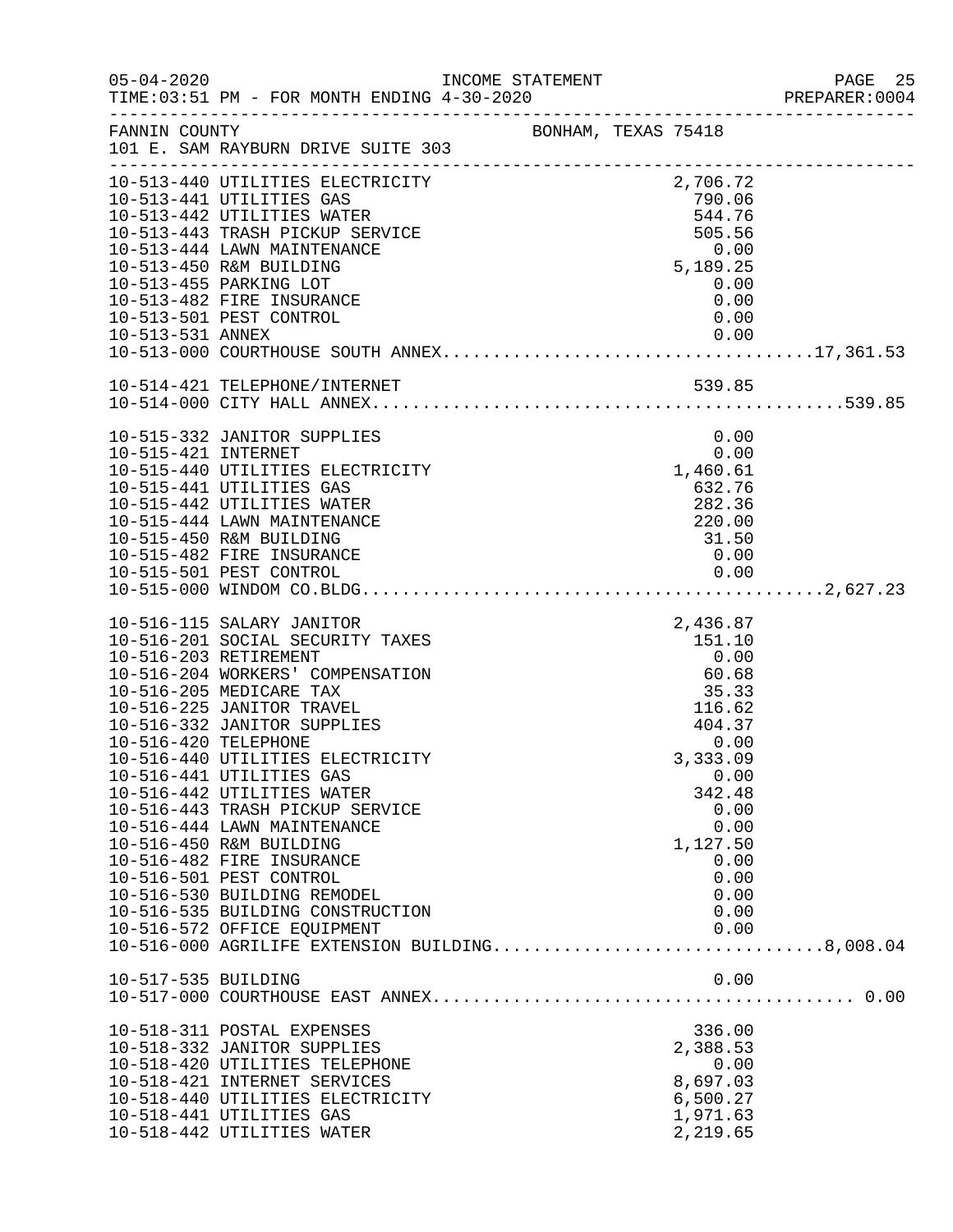| $05 - 04 - 2020$                                               | INCOME STATEMENT<br>TIME: 03:51 PM - FOR MONTH ENDING 4-30-2020                                                                                                                                                                                                                                                                                                                                                                                                                   |                                                                                                                                                                                        | PAGE 26<br>PREPARER: 0004 |
|----------------------------------------------------------------|-----------------------------------------------------------------------------------------------------------------------------------------------------------------------------------------------------------------------------------------------------------------------------------------------------------------------------------------------------------------------------------------------------------------------------------------------------------------------------------|----------------------------------------------------------------------------------------------------------------------------------------------------------------------------------------|---------------------------|
| FANNIN COUNTY                                                  | 101 E. SAM RAYBURN DRIVE SUITE 303                                                                                                                                                                                                                                                                                                                                                                                                                                                | BONHAM, TEXAS 75418                                                                                                                                                                    |                           |
|                                                                | 10-518-443 TRASH PICKUP SERVICE<br>10-518-450 R & M BUILDING<br>10-518-460 MOVING EXPENSES<br>10-518-470 OFFICE SPACE LEASE<br>10-518-483 ALARM MONITORING<br>10-518-484 CLEANING SERVICES<br>10-518-501 PEST CONTROL 470.00<br>10-518-000 COUNTY OFFICES RELOCATION118,394.66                                                                                                                                                                                                    | 1,005.72<br>1,495.23<br>92,425.00<br>885.60<br>0.00                                                                                                                                    |                           |
|                                                                | 10-519-165 CONSTRUCTION                                                                                                                                                                                                                                                                                                                                                                                                                                                           | 0.00                                                                                                                                                                                   |                           |
|                                                                |                                                                                                                                                                                                                                                                                                                                                                                                                                                                                   |                                                                                                                                                                                        |                           |
|                                                                |                                                                                                                                                                                                                                                                                                                                                                                                                                                                                   |                                                                                                                                                                                        |                           |
|                                                                | 10-543-416 FIRE PROTECTION SERVICE<br>10-543-416 FIRE PROIECITON SERVICE<br>10-543-422 R&M RADIO/TOWER 0.00<br>10-543-440 UTILITIES ELECTRICITY 0.00<br>10-543-447 REPEATER SERVICE CONTRACT 2,920.96                                                                                                                                                                                                                                                                             | 42,000.00                                                                                                                                                                              |                           |
| 10-551-435 PRINTING<br>10-551-480 BOND<br>10-551-572 EQUIPMENT | 10-551-101 SALARY ELECTED OFFICIAL<br>10-551-202 GROUP HEALTH & DENTAL INSURANCE 1,255.94<br>10-551-202 GROUP HEALTH & DENTAL INSURANCE 3,345.02<br>10-551-204 WORKERS' COMPENSATION<br>10-551-205 MEDICARE TAX<br>10-551-310 OFFICE SUPPLIES<br>10-551-311 POSTAL EXPENSES<br>10-551-330 AUTO EXPENSE-GAS AND OIL<br>10-551-421 ONLINE RESEARCH/ACCURINT<br>10-551-422 R & M RADIO<br>10-551-427 TRAVEL EXPENSE<br>10-551-488 LAW ENFORCEMENT PROF. INS<br>10-551-574 TECHNOLOGY | 20,402.88<br>$\begin{array}{r} 3,343.02 \\ 2,371.75 \\ 295.39 \\ 293.74 \\ 0.00 \\ 7.35 \\ 466.26 \\ 300.00 \end{array}$<br>0.00<br>1,500.00<br>0.00<br>0.00<br>463.00<br>0.00<br>0.00 |                           |
| 10-552-435 PRINTING                                            | 10-552-101 SALARY ELECTED OFFICIAL<br>10-552-201 SOCIAL SECURITY TAXES<br>10-552-202 GROUP HEALTH & DENTAL INSURANCE<br>10-552-203 RETIREMENT<br>10-552-204 WORKERS' COMPENSATION<br>10-552-205 MEDICARE TAX<br>10-552-310 OFFICE SUPPLIES<br>10-552-311 POSTAL EXPENSES<br>10-552-330 AUTO EXPENSE-GAS AND OIL<br>10-552-422 R & M RADIO<br>10-552-427 TRAVEL EXPENSE<br>10-552-428 TRAINING/TUITION/TRAVEL                                                                      | 9,907.04<br>614.24<br>7,416.90<br>1,151.55<br>139.07<br>143.68<br>0.00<br>55.00<br>76.25<br>0.00<br>0.00<br>0.00<br>0.00                                                               |                           |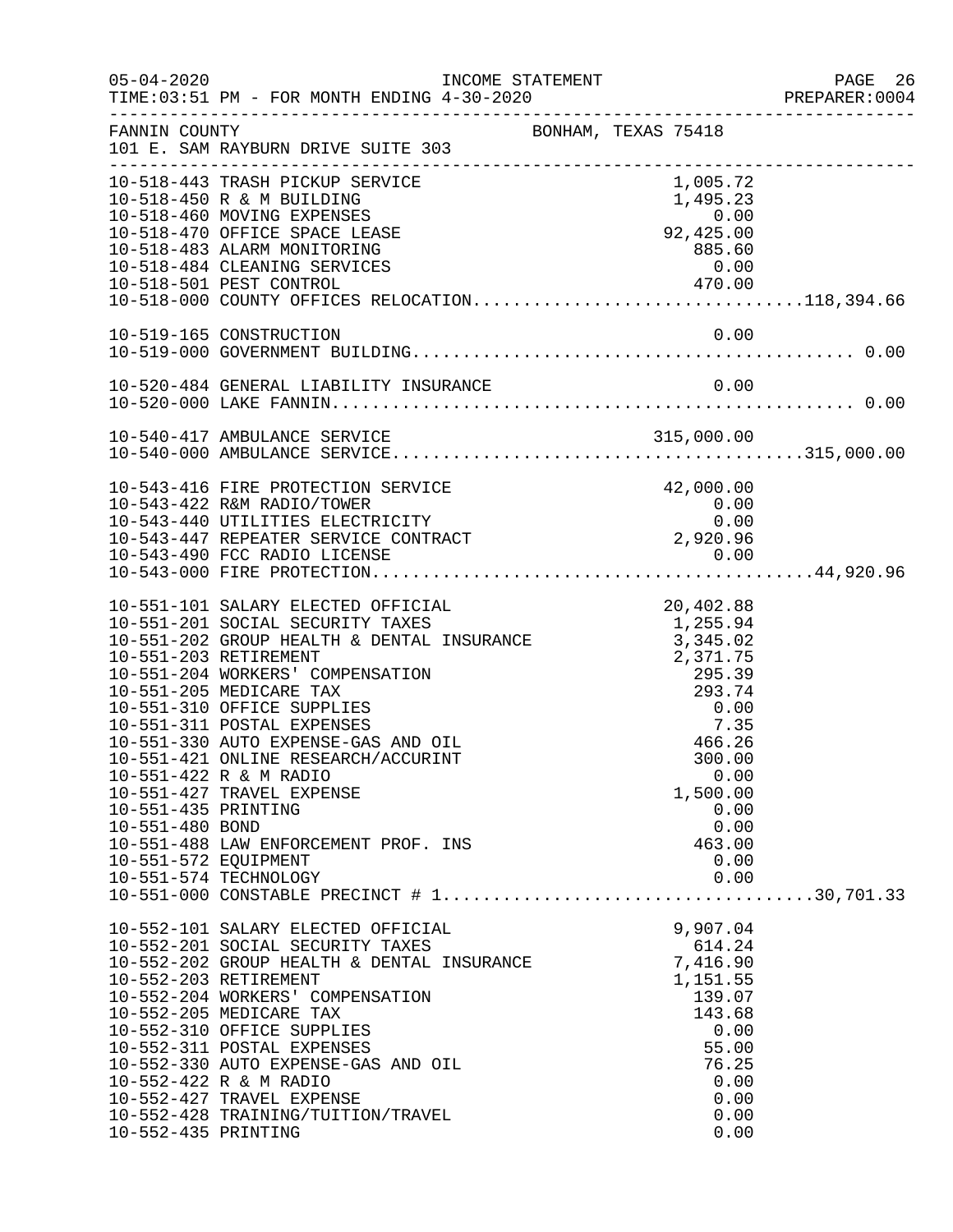| $05 - 04 - 2020$                                          | INCOME STATEMENT                                                                                                                                                                                                                                                                                                                                                                                                                                                                                                                                                                                                                                                                                                                                                                                 |                                                         |                                                                                                |                                                                                                                                                                                                                                                                                          | PAGE 27<br>PREPARER: 0004 |
|-----------------------------------------------------------|--------------------------------------------------------------------------------------------------------------------------------------------------------------------------------------------------------------------------------------------------------------------------------------------------------------------------------------------------------------------------------------------------------------------------------------------------------------------------------------------------------------------------------------------------------------------------------------------------------------------------------------------------------------------------------------------------------------------------------------------------------------------------------------------------|---------------------------------------------------------|------------------------------------------------------------------------------------------------|------------------------------------------------------------------------------------------------------------------------------------------------------------------------------------------------------------------------------------------------------------------------------------------|---------------------------|
| FANNIN COUNTY                                             | 101 E. SAM RAYBURN DRIVE SUITE 303                                                                                                                                                                                                                                                                                                                                                                                                                                                                                                                                                                                                                                                                                                                                                               | BONHAM, TEXAS 75418                                     |                                                                                                |                                                                                                                                                                                                                                                                                          |                           |
| 10-552-454 R&M AUTO<br>10-552-480 BOND                    | 10-552-487 AUTO INSURANCE<br>10-552-488 LAW ENFOREMENT PROF. INS.<br>10-552-573 RADIO EQUIPMENT                                                                                                                                                                                                                                                                                                                                                                                                                                                                                                                                                                                                                                                                                                  | $\begin{array}{c} 0.00 \\ 403.00 \\ 463.00 \end{array}$ |                                                                                                | 14.50<br>0.00<br>0.00                                                                                                                                                                                                                                                                    |                           |
|                                                           |                                                                                                                                                                                                                                                                                                                                                                                                                                                                                                                                                                                                                                                                                                                                                                                                  |                                                         |                                                                                                |                                                                                                                                                                                                                                                                                          |                           |
| 10-553-435 PRINTING<br>10-553-480 BOND<br>10-553-481 DUES | 10-553-101 SALARY ELECTED OFFICIAL<br>10-553-201 SOCIAL SECURITY TAXES 639.08<br>10-553-202 GROUP HEALTH & DENTAL INSURANCE 7,416.90<br>10-553-203 BETIBEMENT<br>10-553-203 RETIREMENT<br>10-553-204 WORKERS' COMPENSATION<br>10-553-205 MEDICARE TAX<br>10-553-310 OFFICE SUPPLIES<br>10-553-311 POSTAL EXPENSES<br>10-553-330 AUTO EXPENSE-GAS AND OIL<br>10-553-427 TRAVEL EXPENSE<br>10-553-453 COMPUTER SOFTWARE<br>10-553-488 LAW ENFORCEMENT PROF. INS<br>10-553-572 OFFICE EQUIPMENT<br>10-553-573 RADIO EQUIPMENT                                                                                                                                                                                                                                                                       | RAINCE<br>123.62<br>149.43<br>0.00<br>0.00<br>0.00      | 8,806.56<br>$149.43$<br>0.00<br>0.00<br>$\begin{array}{c} 0.00 \\ 60.00 \\ 463.00 \end{array}$ | 0.00<br>0.00<br>0.00<br>0.00<br>0.00                                                                                                                                                                                                                                                     |                           |
|                                                           |                                                                                                                                                                                                                                                                                                                                                                                                                                                                                                                                                                                                                                                                                                                                                                                                  |                                                         |                                                                                                |                                                                                                                                                                                                                                                                                          |                           |
|                                                           |                                                                                                                                                                                                                                                                                                                                                                                                                                                                                                                                                                                                                                                                                                                                                                                                  |                                                         |                                                                                                |                                                                                                                                                                                                                                                                                          |                           |
|                                                           | 10-559-495 VINE AUTOMATED VICTIM NOTIF.SERV. 9,309.44                                                                                                                                                                                                                                                                                                                                                                                                                                                                                                                                                                                                                                                                                                                                            |                                                         |                                                                                                |                                                                                                                                                                                                                                                                                          |                           |
|                                                           | 10-560-101 SALARY ELECTED OFFICIAL<br>10-560-102 ADMINISTRATIVE SECRETARY<br>10-560-103 CHIEF DEPUTY<br>10-560-104 SALARIES DEPUTIES<br>10-560-105 EVIDENCE CLERK<br>10-560-107 PT RECORDS/EVIDENCE CLERKS<br>10-560-108 COMPENSATION PAY<br>10-560-109 INVESTIGATOR-CRIMES AGAINST CHILDRE<br>10-560-110 JAIL ADMINISTRATOR<br>10-560-111 LIEUTENANT<br>10-560-113 TRANSPORT OFFICER<br>10-560-114 PROF. STANDARDS OFFICER<br>10-560-120 SALARY DISPATCHER<br>10-560-201 SOCIAL SECURITY TAXES<br>10-560-202 GROUP HEALTH INSURANCE<br>10-560-203 RETIREMENT<br>10-560-204 WORKERS' COMPENSATION<br>10-560-205 MEDICARE TAX<br>10-560-206 UNEMPLOYMENT EXPENSE<br>10-560-250 EMPLOYEE PHYSICALS<br>10-560-310 OFFICE SUPPLIES<br>10-560-311 POSTAL EXPENSES<br>10-560-315 SHERIFF COPIER RENTAL |                                                         |                                                                                                | 36,919.36<br>26, 153.92<br>30, 153.92<br>373,032.96<br>0.00<br>15,072.00<br>50,124.58<br>10,064.99<br>0.00<br>27,569.28<br>10,900.15<br>22,504.16<br>132, 174.37<br>44,690.85<br>220, 299.48<br>85,404.94<br>8,092.36<br>10,451.44<br>7,771.18<br>636.00<br>5,393.61<br>2,563.53<br>0.00 |                           |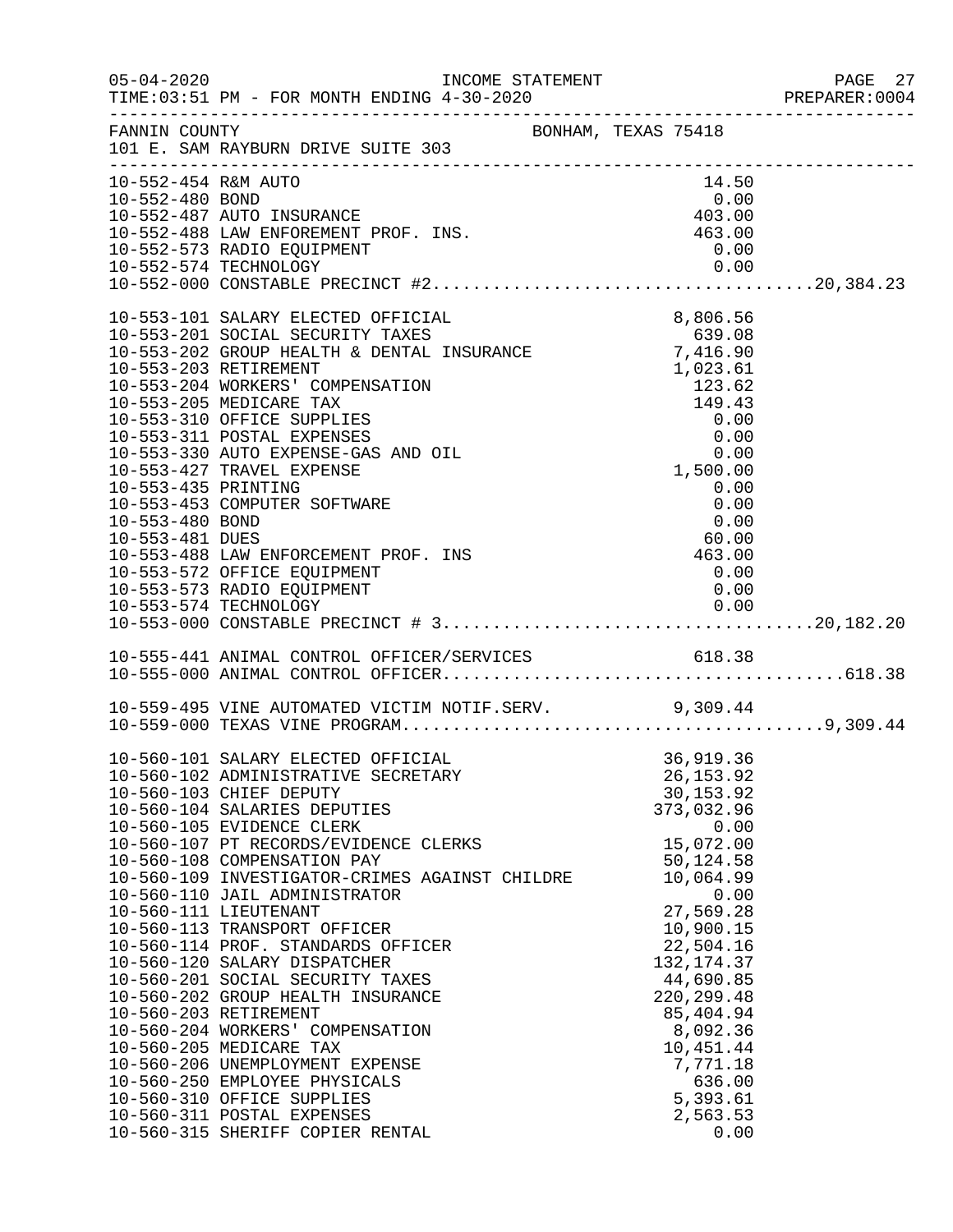| FANNIN COUNTY        | 101 E. SAM RAYBURN DRIVE SUITE 303                 | BONHAM, TEXAS 75418 |  |
|----------------------|----------------------------------------------------|---------------------|--|
|                      |                                                    |                     |  |
|                      |                                                    |                     |  |
|                      |                                                    |                     |  |
|                      |                                                    |                     |  |
|                      |                                                    |                     |  |
|                      |                                                    |                     |  |
|                      |                                                    |                     |  |
|                      |                                                    |                     |  |
|                      |                                                    |                     |  |
|                      |                                                    |                     |  |
|                      |                                                    |                     |  |
|                      |                                                    |                     |  |
|                      |                                                    |                     |  |
|                      |                                                    |                     |  |
|                      |                                                    |                     |  |
|                      |                                                    |                     |  |
|                      |                                                    |                     |  |
|                      |                                                    |                     |  |
|                      |                                                    |                     |  |
|                      |                                                    |                     |  |
|                      |                                                    |                     |  |
|                      |                                                    |                     |  |
|                      |                                                    |                     |  |
|                      |                                                    |                     |  |
|                      |                                                    |                     |  |
|                      |                                                    |                     |  |
|                      |                                                    |                     |  |
|                      |                                                    |                     |  |
|                      |                                                    |                     |  |
|                      |                                                    |                     |  |
|                      |                                                    |                     |  |
|                      |                                                    |                     |  |
|                      | 10-560-575 AUTOMOBILES                             | 84,681.70           |  |
| 10-560-579 WEAPONS   |                                                    | 0.00                |  |
|                      | 10-560-630 AUTO NOTE PMT-PRINCIPAL                 | 0.00                |  |
|                      | 10-560-670 AUTO NOTE PMT-INTEREST                  | 0.00                |  |
|                      |                                                    |                     |  |
|                      |                                                    |                     |  |
|                      | 10-562-396 BODY ARMOR                              | 0.00                |  |
|                      | 10-562-000 RIFLE RESISTANT BODY ARMOR 3439801 0.00 |                     |  |
|                      |                                                    |                     |  |
|                      | 10-565-380 PRISONER HOUSING                        | 1,149,533.75        |  |
|                      | 10-565-400 PRISONER TRANSPORT/GUARD                | 22,226.08           |  |
|                      | 10-565-405 PRISONER MEDICAL                        | 88,193.20           |  |
|                      | 10-565-429 SCHOLARSHIP AWARDS                      | 0.00                |  |
|                      | 10-565-442 CR4200 UTILITY WATER                    | 0.00                |  |
|                      | 10-565-450 R&M BUILDING                            | 6,600.00            |  |
|                      | 10-565-482 FIRE INSURANCE                          | 0.00                |  |
|                      | 10-565-491 JUSTICE ASSISTANCE GRANT                | 0.00                |  |
| 10-565-500 LAND      | 10-565-501 PEST CONTROL                            | 0.00<br>0.00        |  |
| 10-565-532 JAIL      |                                                    | 0.00                |  |
|                      |                                                    |                     |  |
|                      |                                                    |                     |  |
| 10-570-420 TELEPHONE |                                                    | 0.00                |  |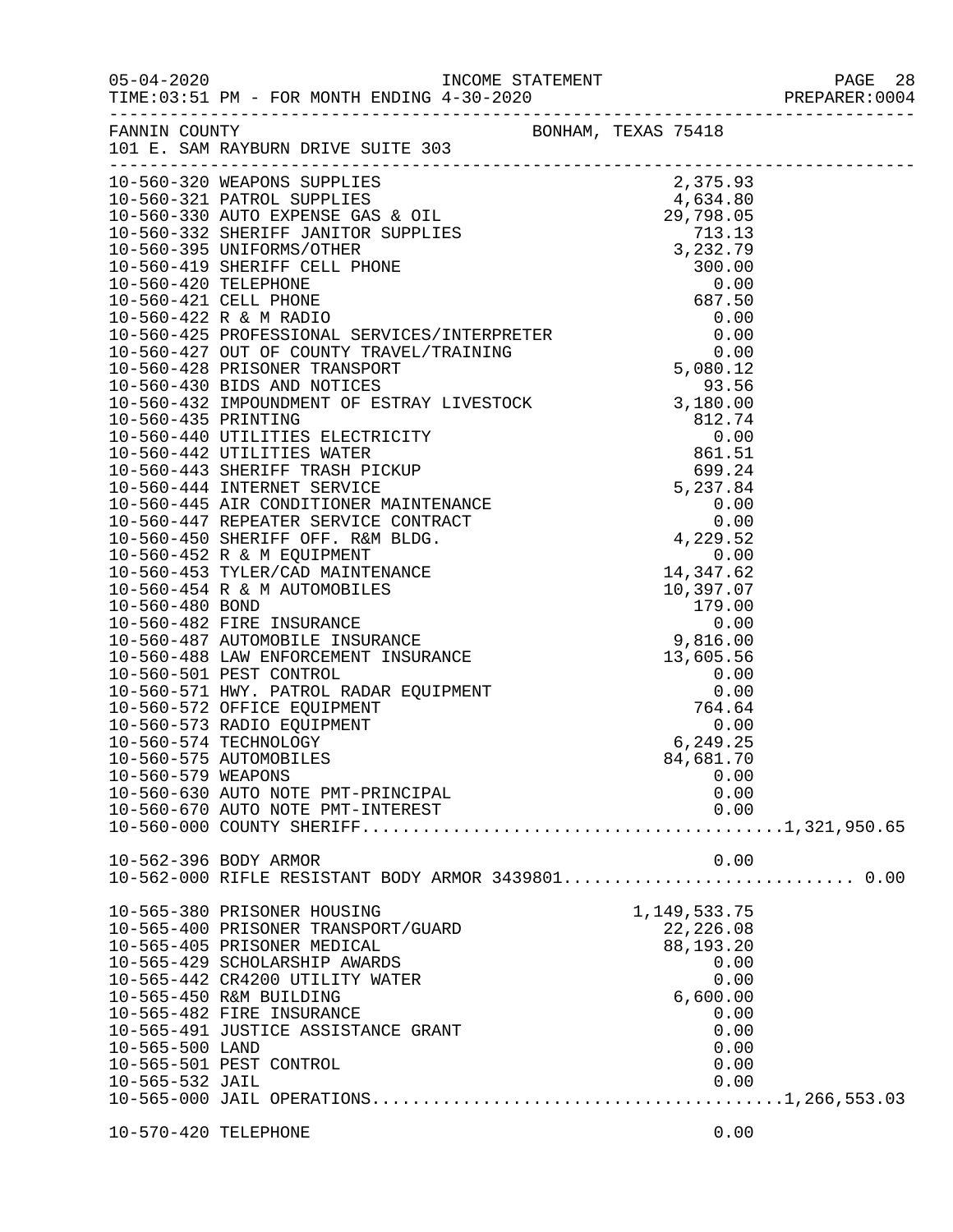| $05 - 04 - 2020$                   | INCOME STATEMENT<br>TIME: 03:51 PM - FOR MONTH ENDING 4-30-2020                                                                                           |                                                                                                                  | PAGE 29<br>PREPARER:0004 |
|------------------------------------|-----------------------------------------------------------------------------------------------------------------------------------------------------------|------------------------------------------------------------------------------------------------------------------|--------------------------|
|                                    | $\begin{tabular}{lllllllll} \texttt{FANNIN} & \texttt{COUNTY} & \texttt{BONHAM, TEXAS} & 75418 \\ 101 & E. SAM RAYBURN DRIVE SUITE & 303 & \end{tabular}$ |                                                                                                                  |                          |
|                                    |                                                                                                                                                           |                                                                                                                  |                          |
|                                    |                                                                                                                                                           |                                                                                                                  |                          |
|                                    |                                                                                                                                                           |                                                                                                                  |                          |
|                                    | 10-573-103 SALARY-BOND SUPERVISOR                                                                                                                         | 23, 215.36                                                                                                       |                          |
|                                    | 10-573-201 SOCIAL SECURITY TAXES                                                                                                                          | $1,424.00$<br>$7,416,90$                                                                                         |                          |
|                                    | 10-573-202 GROUP HEALTH INSURANCE<br>10-573-203 RETIREMENT                                                                                                |                                                                                                                  |                          |
|                                    | 10-573-204 WORKERS' COMPENSATION                                                                                                                          | $1, 423$<br>$7, 416.90$<br>$2, 698.48$<br>$57.71$<br>$332.96$<br>$448.81$<br>0.00<br>$1, 222.00$<br>0.00<br>0.00 |                          |
|                                    | 10-573-205 MEDICARE TAX                                                                                                                                   |                                                                                                                  |                          |
|                                    | 10-573-310 OFFICE SUPPLIES                                                                                                                                |                                                                                                                  |                          |
|                                    | 10-573-311 POSTAL EXPENSES<br>10-573-313 DRUG TESTING SUPPLIES                                                                                            |                                                                                                                  |                          |
|                                    | 10-573-340 EVALUATIONS                                                                                                                                    | 0.00                                                                                                             |                          |
|                                    | 10-573-353 COMPUTER EXPENSE                                                                                                                               | 0.00                                                                                                             |                          |
| 10-573-420 TELEPHONE               |                                                                                                                                                           | 0.00                                                                                                             |                          |
|                                    | 10-573-427 OUT OF COUNTY TRAVEL/TRAINING<br>10-573-453 COMPUTER SOFTWARE                                                                                  | 856.00                                                                                                           |                          |
| 10-573-480 BOND                    |                                                                                                                                                           | 0.00                                                                                                             |                          |
| 10-573-481 DUES                    |                                                                                                                                                           | 0.00                                                                                                             |                          |
|                                    |                                                                                                                                                           |                                                                                                                  |                          |
| 10-575-311 POSTAGE                 |                                                                                                                                                           | 29.90                                                                                                            |                          |
|                                    | 10-575-315 COPIER RENTAL                                                                                                                                  | 164.92                                                                                                           |                          |
|                                    | 10-575-408 DETENTION OPERATING COST                                                                                                                       | 0.00                                                                                                             |                          |
|                                    | 10-575-415 RESIDENTIAL PLACEMENT<br>10-575-416 COUNSELING SERVICES                                                                                        | 0.00                                                                                                             |                          |
| 10-575-420 TELEPHONE               |                                                                                                                                                           | 0.00<br>0.00                                                                                                     |                          |
|                                    |                                                                                                                                                           |                                                                                                                  |                          |
|                                    |                                                                                                                                                           |                                                                                                                  |                          |
|                                    |                                                                                                                                                           |                                                                                                                  |                          |
|                                    | 10-590-104 SALARIES DEPUTIES                                                                                                                              | 24,714.88                                                                                                        |                          |
|                                    | 10-590-107 SALARY TEMP/EXTRA                                                                                                                              | 3,636.00                                                                                                         |                          |
|                                    | 10-590-151 SALARY DIRECTOR                                                                                                                                | 22, 171.40                                                                                                       |                          |
|                                    | 10-590-201 SOCIAL SECURITY TAXES<br>10-590-202 GROUP HEALTH & DENTAL INSURANCE                                                                            | 3,036.87<br>14,833.80                                                                                            |                          |
|                                    | 10-590-203 RETIREMENT                                                                                                                                     | 5,861.86                                                                                                         |                          |
|                                    | 10-590-204 WORKERS' COMPENSATION                                                                                                                          | 144.23                                                                                                           |                          |
|                                    | 10-590-205 MEDICARE TAX                                                                                                                                   | 710.21                                                                                                           |                          |
|                                    | 10-590-310 OFFICE SUPPLIES<br>10-590-311 POSTAL EXPENSE                                                                                                   | 476.96<br>545.40                                                                                                 |                          |
|                                    | 10-590-315 COPIER RENTAL                                                                                                                                  | 454.35                                                                                                           |                          |
|                                    | 10-590-330 AUTO EXPENSE GAS & OIL                                                                                                                         | 321.34                                                                                                           |                          |
| 10-590-420 TELEPHONE               | 10-590-427 OUT OF COUNTY TRAVEL/TRAINING<br>10-590-425 PRINTING                                                                                           | 0.00                                                                                                             |                          |
| 10-590-435 PRINTING                |                                                                                                                                                           | 1,280.54<br>302.20                                                                                               |                          |
|                                    | 10-590-453 SOFTWARE MAINTENANCE SAFE                                                                                                                      | 300.00                                                                                                           |                          |
| 10-590-454 R&M AUTO                |                                                                                                                                                           | 14.50                                                                                                            |                          |
|                                    | 10-590-467 VISITING HEALTH INSPECTOR                                                                                                                      | 70.74                                                                                                            |                          |
| 10-590-480 BOND<br>10-590-481 DUES |                                                                                                                                                           | 0.00<br>111.00                                                                                                   |                          |
|                                    | 10-590-487 AUTOMOBILE INSURANCE                                                                                                                           | 188.00                                                                                                           |                          |
|                                    | 10-590-572 OFFICE EQUIPMENT                                                                                                                               | 593.98                                                                                                           |                          |
|                                    | 10-590-574 TECHNOLOGY                                                                                                                                     | 0.00                                                                                                             |                          |
|                                    |                                                                                                                                                           |                                                                                                                  |                          |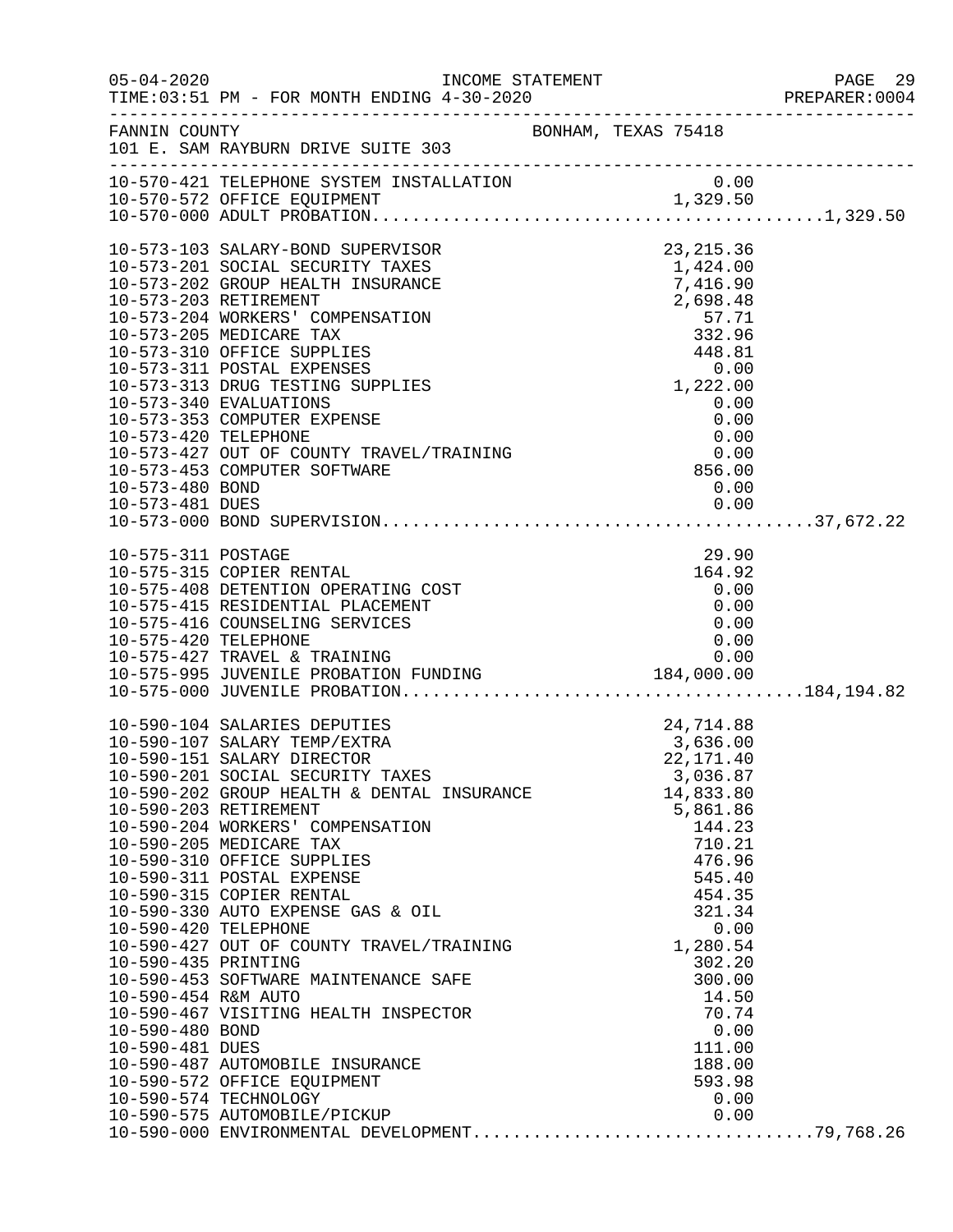| FANNIN COUNTY<br>101 E. SAM RAYBURN DRIVE SUITE 303                                                                                                                                                                                                                                                                                                                               | BONHAM, TEXAS 75418                                                                                           |           |
|-----------------------------------------------------------------------------------------------------------------------------------------------------------------------------------------------------------------------------------------------------------------------------------------------------------------------------------------------------------------------------------|---------------------------------------------------------------------------------------------------------------|-----------|
| 10-591-110 SALARY DIRECTOR $22,347.04$<br>10-591-201 SOCIAL SECURITY TAXES $1,272.34$<br>10-591-202 GROUP HEALTH & DENTAL INSURANCE 7,416.90<br>10-591-202 SETIREMENT                                                                                                                                                                                                             |                                                                                                               |           |
| 10-591-574 TECHNOLOGY<br>10-591-575 AUTOMOBILE<br>10-591-000 FANNIN CO DEVELOPMENT SERV36,049.97                                                                                                                                                                                                                                                                                  | $0\,.\,00\,$<br>0.00                                                                                          |           |
| 10-640-441 UTILITIES GAS<br>10-640-442 UTILITIES WATER<br>10-640-443 TRASH PICK-UP<br>10-640-450 R & M BUILDINGS (TDHS)<br>10-640-482 FIRE INSURANCE<br>10-640-493 DHS PARKING LOT<br>10-640-575 LAKE FANNIN                                                                                                                                                                      | 1,161.99<br>1,909.86<br>252.78<br>0.00<br>0.00<br>0.00<br>0.00                                                |           |
| 10-641-102 SALARY APPOINTED OFFICIAL                                                                                                                                                                                                                                                                                                                                              | 1,400.00                                                                                                      |           |
| 10-645-102 SALARY IHC DIRECTOR<br>10-645-107 SALARY ASSISTANT<br>10-645-201 SOCIAL SECURITY TAX<br>10-645-202 GROUP HEALTH INSURANCE<br>10-645-203 RETIREMENT<br>10-645-204 WORKER'S COMP<br>10-645-205 MEDICARE TAX<br>10-645-210 TOTAL SALARY & BENEFITS<br>10-645-310 OFFICE SUPPLIES<br>10-645-311 POSTAL EXPENSE<br>10-645-330 BIDS & NOTICES<br>10-645-353 COMPUTER EXPENSE | 25,860.16<br>0.00<br>1,588.00<br>7,416.90<br>3,005.98<br>64.28<br>371.36<br>61.67<br>0.00<br>0.00<br>8,472.00 | 38,306.68 |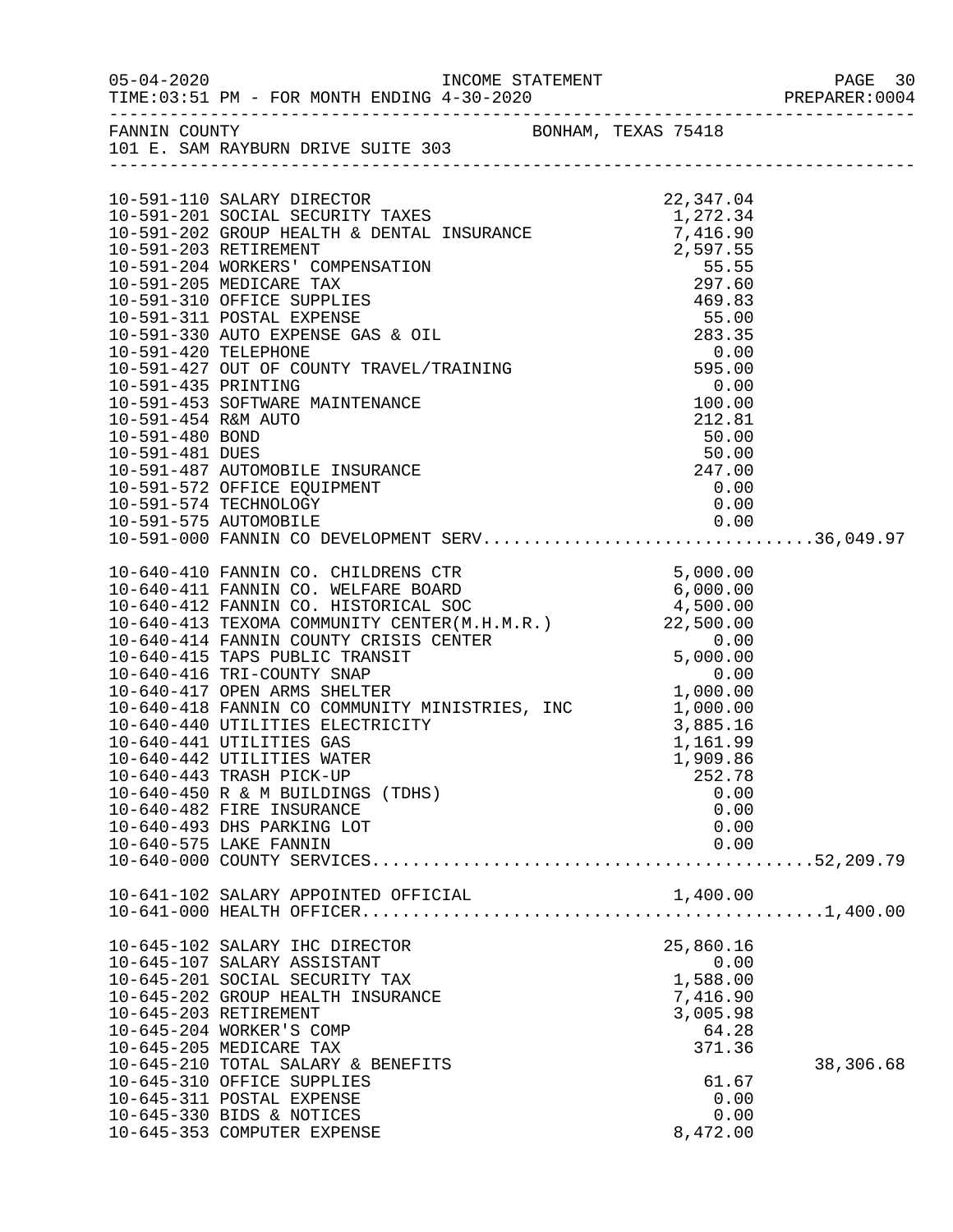| $05 - 04 - 2020$                            | TIME: 03:51 PM - FOR MONTH ENDING 4-30-2020                                                                                                                                          | INCOME STATEMENT                                                                                                             | PAGE 31<br>PREPARER: 0004 |
|---------------------------------------------|--------------------------------------------------------------------------------------------------------------------------------------------------------------------------------------|------------------------------------------------------------------------------------------------------------------------------|---------------------------|
|                                             | FANNIN COUNTY<br>101 E. SAM RAYBURN DRIVE SUITE 303                                                                                                                                  | BONHAM, TEXAS 75418                                                                                                          |                           |
|                                             | 10-645-390 SUBSCRIPTIONS<br>10-645-399 SUBTOTAL OFFICE EXPENSE                                                                                                                       | 0.00                                                                                                                         |                           |
|                                             | 10-645-404 COBRA/INSURANCE                                                                                                                                                           | 0.00                                                                                                                         | 8,533.67                  |
|                                             |                                                                                                                                                                                      | 0.00                                                                                                                         |                           |
|                                             | 10-645-407 INELIGIBLE IHC EXPENSE<br>10-645-409 DIABETIC SUPPLIES<br>10-645-410 CERT. REG. NURSE ANES.<br>10-645-411 PHYSICIAN, NON-EMERGENCY<br>10-645-411 PHYSICIAN, NON-EMERGENCY | 919.12                                                                                                                       |                           |
|                                             |                                                                                                                                                                                      | 0.00                                                                                                                         |                           |
|                                             |                                                                                                                                                                                      | 6,116.94                                                                                                                     |                           |
|                                             | 10-645-412 PRESCRIPTIONS, DRUGS                                                                                                                                                      | 2,795.72                                                                                                                     |                           |
|                                             | 10-645-413 HOSPITAL, INPATIENT                                                                                                                                                       | $2,793.72$<br>$21,562.82$<br>$21,855.54$<br>$0.00$<br>$0.00$<br>$0.00$<br>$2,249.66$<br>$0.00$<br>$0.00$<br>$0.00$<br>$0.00$ |                           |
|                                             | 10-645-414 HOSPITAL, OUTPATIENT                                                                                                                                                      |                                                                                                                              |                           |
|                                             | 10-645-415 LABORATORY/ X-RAY                                                                                                                                                         |                                                                                                                              |                           |
|                                             | 10-645-416 SKILLED NURSING FACILITY                                                                                                                                                  |                                                                                                                              |                           |
|                                             | 10-645-417 FAMILY PLANNING<br>10-645-418 FED. QUALIFIED HEALTH CENTER                                                                                                                |                                                                                                                              |                           |
|                                             | 10-645-419 COUNSELING SERVICE                                                                                                                                                        |                                                                                                                              |                           |
|                                             | 10-645-420 RURAL HEALTH CLINIC                                                                                                                                                       |                                                                                                                              |                           |
|                                             | 10-645-421 STATE HOSPITAL CONTRACTS                                                                                                                                                  |                                                                                                                              |                           |
|                                             | 10-645-422 AMBULATORY SURGICAL CENTE                                                                                                                                                 | 0.00                                                                                                                         |                           |
|                                             | 10-645-423 MEDICAL EQUIP. PURCHASE                                                                                                                                                   | 0.00                                                                                                                         |                           |
|                                             | 10-645-425 TOTAL MEDICAL/IHC                                                                                                                                                         |                                                                                                                              | 55,499.80                 |
|                                             | 10-645-427 OUT OF COUNTY TRAVEL/TRAINING                                                                                                                                             | 0.00                                                                                                                         |                           |
| 10-645-435 PRINTING                         |                                                                                                                                                                                      | 0.00                                                                                                                         |                           |
| 10-645-440 TELEPHONE<br>10-645-441 DSL LINE |                                                                                                                                                                                      | 0.00                                                                                                                         |                           |
|                                             | 10-645-499 SERVICES & OTHER CHARGES                                                                                                                                                  | 600.97                                                                                                                       | 600.97                    |
|                                             | 10-645-574 TECHNOLOGY                                                                                                                                                                | 0.00                                                                                                                         |                           |
|                                             | 10-645-599 CAPITAL OUTLAY                                                                                                                                                            |                                                                                                                              | 0.00                      |
|                                             |                                                                                                                                                                                      |                                                                                                                              |                           |
|                                             | 10-665-105 SALARY SECRETARY                                                                                                                                                          | 17,093.44                                                                                                                    |                           |
|                                             | 10-665-107 REGULAR-TEMP. PART-TIME                                                                                                                                                   |                                                                                                                              |                           |
|                                             | 10-665-150 CO. AGENTS SALARIES<br>10-665-201 SOCIAL SECURITY TAXES<br>10-665-202 GROUP HEALTH & DENTAL INSURANCE                                                                     | $17,093.44$<br>0.00<br>30,924.16<br>2.515.72                                                                                 |                           |
|                                             |                                                                                                                                                                                      | 2,615.72                                                                                                                     |                           |
|                                             |                                                                                                                                                                                      | 7,416.90                                                                                                                     |                           |
|                                             | 10-665-203 RETIREMENT                                                                                                                                                                | 1,986.94                                                                                                                     |                           |
|                                             | 10-665-204 WORKERS' COMPENSATION                                                                                                                                                     | 42.49                                                                                                                        |                           |
|                                             | 10-665-205 MEDICARE TAX<br>10-665-310 OFFICE SUPPLIES                                                                                                                                | 611.73<br>648.46                                                                                                             |                           |
|                                             | 10-665-311 POSTAL EXPENSE                                                                                                                                                            | 220.00                                                                                                                       |                           |
|                                             | 10-665-315 COPIER RENTAL                                                                                                                                                             | 760.74                                                                                                                       |                           |
|                                             | 10-665-335 PROGRAM SUPPLIES                                                                                                                                                          | 0.00                                                                                                                         |                           |
| 10-665-420 TELEPHONE                        |                                                                                                                                                                                      | 0.00                                                                                                                         |                           |
|                                             | 10-665-421 CELL PHONE ALLOWANCE                                                                                                                                                      | 1,125.00                                                                                                                     |                           |
|                                             | 10-665-422 CABLE INTERNET                                                                                                                                                            | 444.45                                                                                                                       |                           |
|                                             | 10-665-427 IN/OUT CO.TRAVEL/TRAINING-AG.                                                                                                                                             | 205.32                                                                                                                       |                           |
|                                             | 10-665-428 IN/OUT CO.TRAVEL/TRAINING-F.C.S.                                                                                                                                          | 2,154.59                                                                                                                     |                           |
|                                             | 10-665-429 IN/OUT CO.TRAVEL/TRAINING-4-H                                                                                                                                             | 1,061.34                                                                                                                     |                           |
|                                             | 10-665-572 OFFICE EQUIPMENT<br>10-665-574 TECHNOLOGY                                                                                                                                 | 0.00<br>0.00                                                                                                                 |                           |
|                                             |                                                                                                                                                                                      |                                                                                                                              |                           |
|                                             |                                                                                                                                                                                      |                                                                                                                              |                           |
|                                             | 10-696-491 SOIL & WATER CONSERVATION                                                                                                                                                 | 0.00                                                                                                                         |                           |
|                                             | 10-696-492 INDIGENT BURIAL                                                                                                                                                           | 1,000.00                                                                                                                     |                           |
|                                             | 10-696-494 FLOOD CONTROL SITE MAINTENANCE                                                                                                                                            |                                                                                                                              |                           |
|                                             |                                                                                                                                                                                      |                                                                                                                              |                           |
| 11-435-107 PART TIME                        |                                                                                                                                                                                      | 0.00                                                                                                                         |                           |
|                                             |                                                                                                                                                                                      |                                                                                                                              |                           |
|                                             |                                                                                                                                                                                      |                                                                                                                              |                           |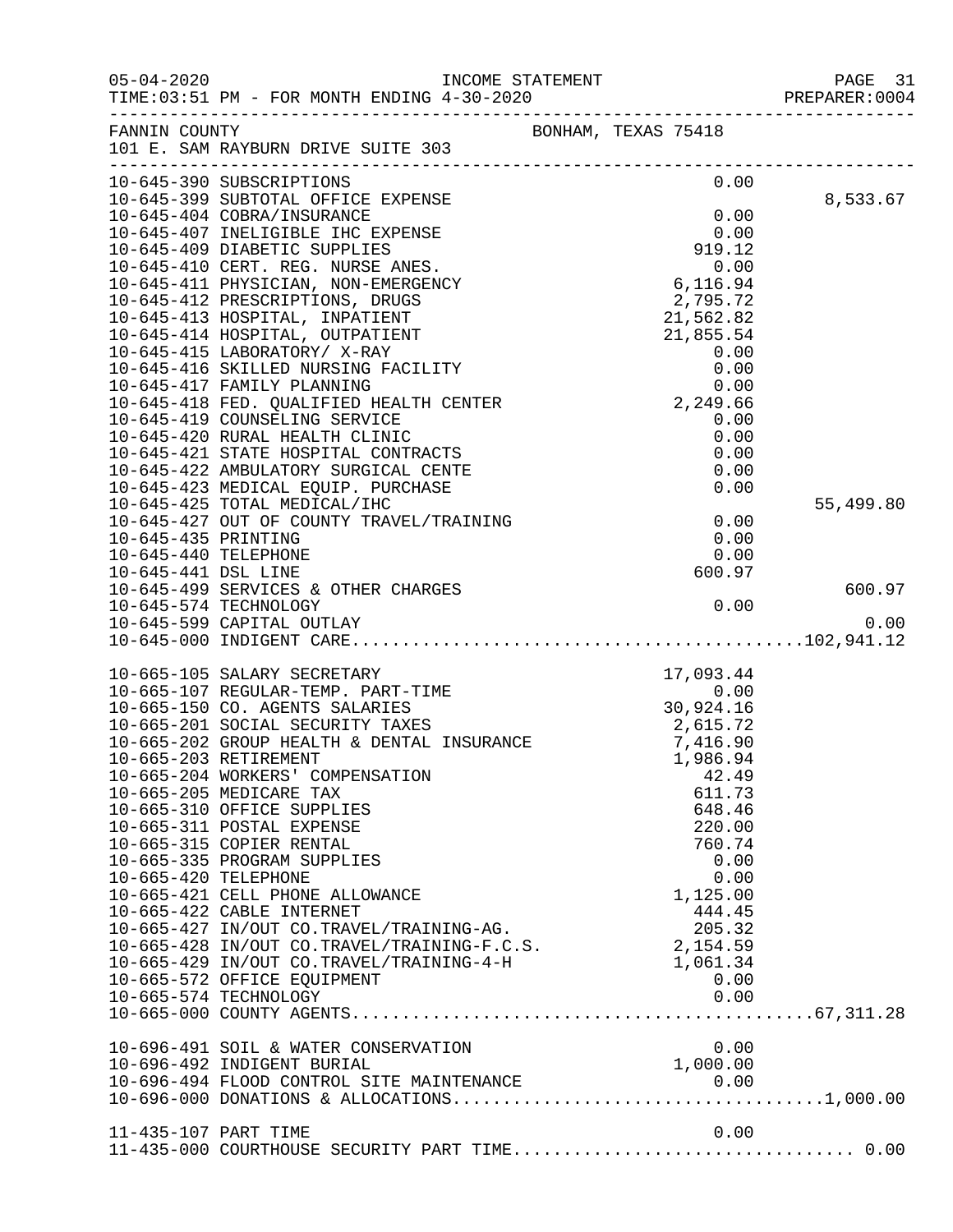| $05 - 04 - 2020$     | INCOME STATEMENT<br>TIME: 03:51 PM - FOR MONTH ENDING 4-30-2020                                                                                                                                                                                                                                                                                                                                                                                                           |                                                                                                                                               | PAGE 32<br>PREPARER: 0004 |
|----------------------|---------------------------------------------------------------------------------------------------------------------------------------------------------------------------------------------------------------------------------------------------------------------------------------------------------------------------------------------------------------------------------------------------------------------------------------------------------------------------|-----------------------------------------------------------------------------------------------------------------------------------------------|---------------------------|
| FANNIN COUNTY        | 101 E. SAM RAYBURN DRIVE SUITE 303                                                                                                                                                                                                                                                                                                                                                                                                                                        | BONHAM, TEXAS 75418                                                                                                                           |                           |
|                      |                                                                                                                                                                                                                                                                                                                                                                                                                                                                           |                                                                                                                                               |                           |
| 11-560-205 MEDICARE  | 11-560-130 SALARY/BAILIFF<br>11-560-201 SOCIAL SECURITY<br>11-560-203 RETIREMENT<br>11-560-204 WORKER'S COMPENSATION<br>11-560-427 BAILIFF CONT.ED./OUT OF COUNTY                                                                                                                                                                                                                                                                                                         | 0.00<br>0.00<br>0.00<br>0.00<br>0.00                                                                                                          |                           |
|                      | 12-403-310 OFFICE SUPPLIES<br>12-403-427 OUT OF COUNTY TRAVEL<br>12-403-574 COMPUTER EOUIPMENT                                                                                                                                                                                                                                                                                                                                                                            | 136.82<br>0.00<br>0.00                                                                                                                        |                           |
|                      | 13-498-489 10% TO STATE COMPTROLLER 4,230.00                                                                                                                                                                                                                                                                                                                                                                                                                              |                                                                                                                                               |                           |
|                      | 14-435-320 JP1 SECURITY EXPENSE<br>14-435-321 JP2 SECURITY EXPENSE<br>14-435-322 JP3 SECURITY EXPENSE                                                                                                                                                                                                                                                                                                                                                                     | 0.00<br>0.00<br>0.00                                                                                                                          |                           |
|                      | 16-400-310 OFFICE SUPPLIES<br>16-400-311 POSTAL EXPENSE<br>16-400-427 OUT OF COUNTY TRAVEL<br>16-400-572 OFFICE EQUIPMENT<br>16-400-590 COUNTY JUDGE BOOKS                                                                                                                                                                                                                                                                                                                | 384.06<br>485.90<br>0.00<br>0.00<br>0.00                                                                                                      |                           |
|                      | 17-400-427 OUT OF COUNTY TRAVEL                                                                                                                                                                                                                                                                                                                                                                                                                                           | 0.00                                                                                                                                          |                           |
| 18-402-420 TELEPHONE | 18-402-103 SALARY ASSISTANT<br>18-402-107 SALARY TEMP/EXTRA<br>18-402-201 SOCIAL SECURITY TAXES<br>18-402-202 GROUP HEALTH INSURANCE<br>18-402-203 RETIREMENT<br>18-402-204 WORKERS COMPENSATION<br>18-402-205 MEDICARE TAX<br>18-402-310 OFFICE SUPPLIES<br>18-402-312 IMAGING SYSTEM<br>18-402-315 COPIER MAINTENANCE<br>18-402-437 DIGITAL IMAGING OF MICROFILM<br>18-402-453 COMPUTER SOFTWARE<br>18-402-490 CO. CLERK MISCELLANEOUS<br>18-402-574 COMPUTER EQUIPMENT | 15,521.92<br>0.00<br>962.40<br>7,416.90<br>1,804.25<br>38.58<br>225.12<br>176.53<br>25,728.00<br>0.00<br>0.00<br>0.00<br>0.00<br>0.00<br>0.00 |                           |
|                      | 19-450-107 SALARY TEMP/EXTRA<br>19-450-201 SOCIAL SECURITY TAXES<br>19-450-202 GROUP HEALTH & DENTAL INSURANCE<br>19-450-203 RETIREMENT<br>19-450-204 WORKERS COMPENSATION                                                                                                                                                                                                                                                                                                | 3,478.88<br>208.82<br>1,507.85<br>405.03<br>0.00                                                                                              |                           |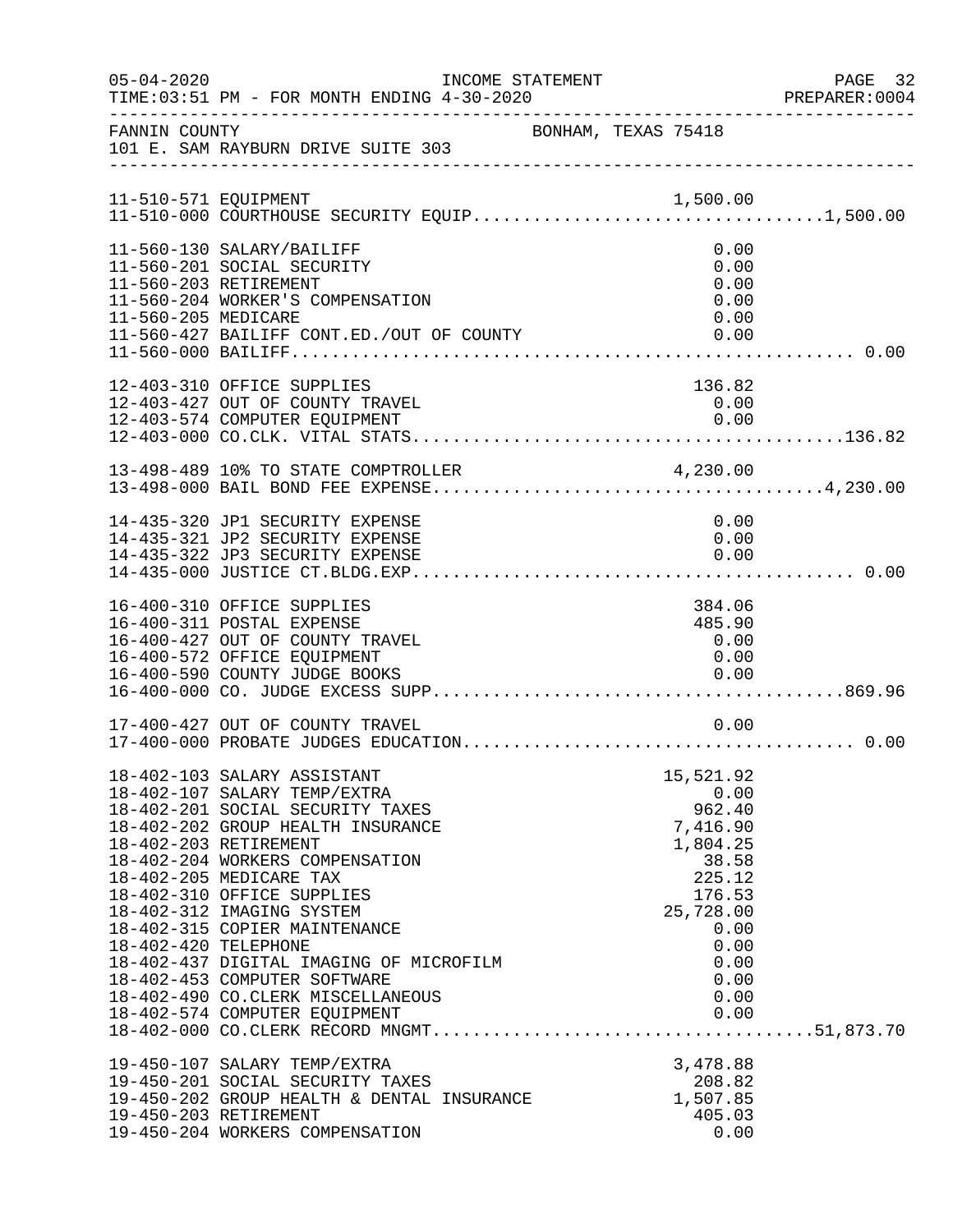| $05 - 04 - 2020$                              | INCOME STATEMENT<br>TIME: 03:51 PM - FOR MONTH ENDING 4-30-2020                                                                                                                                                                                                                                                                                                                                                                                                                                                                                                                                                                                                                                                                                                                                |                     |                                                                                                                                                                                                  |                              | PAGE 33<br>PREPARER:0004             |
|-----------------------------------------------|------------------------------------------------------------------------------------------------------------------------------------------------------------------------------------------------------------------------------------------------------------------------------------------------------------------------------------------------------------------------------------------------------------------------------------------------------------------------------------------------------------------------------------------------------------------------------------------------------------------------------------------------------------------------------------------------------------------------------------------------------------------------------------------------|---------------------|--------------------------------------------------------------------------------------------------------------------------------------------------------------------------------------------------|------------------------------|--------------------------------------|
| FANNIN COUNTY                                 | 101 E. SAM RAYBURN DRIVE SUITE 303                                                                                                                                                                                                                                                                                                                                                                                                                                                                                                                                                                                                                                                                                                                                                             | BONHAM, TEXAS 75418 |                                                                                                                                                                                                  |                              |                                      |
| 19-450-435 PRINTING                           | 19-450-205 MEDICARE TAX<br>19-450-310 OFFICE SUPPLIES<br>19-450-400 RECORDS STORAGE SHELVING                                                                                                                                                                                                                                                                                                                                                                                                                                                                                                                                                                                                                                                                                                   |                     | 48.88<br>$\begin{array}{c} 1.318 \\ 0.00 \\ 2,956.49 \end{array}$<br>0.00                                                                                                                        |                              |                                      |
|                                               | 20-449-103 SALARY ASSISTANT<br>20-449-107 SALARY TEMP./EXTRA<br>20-449-201 SOCIAL SECURITY TAXES<br>20-449-202 GROUP HEALTH INSURANCE<br>20-449-203 RETIREMENT<br>20-449-204 WORKERS COMPENSATION<br>20-449-205 MEDICARE TAX<br>20-449-310 OFFICE SUPPLIES<br>0.00<br>20-449-350 RECORDS DISPOSAL<br>20-449-400 RECORDS STORAGE SHELVING<br>20-449-453 COMPUTER SOFTWARE MAINTENANCE<br>20-449-460 EQUIPMENT RENTAL<br>20-449-460 EQUIPMENT RENTAL                                                                                                                                                                                                                                                                                                                                             |                     | 384.00<br>$23.81$<br>$494.71$<br>494.71<br>45.27<br>13.47<br>5.57<br>0.00                                                                                                                        | 0.00                         |                                      |
|                                               | 21-509-475 CONTINGENCY                                                                                                                                                                                                                                                                                                                                                                                                                                                                                                                                                                                                                                                                                                                                                                         |                     |                                                                                                                                                                                                  | 0.00                         |                                      |
| 21-621-203 RETIREMENT<br>21-621-345 CHEMICALS | 21-621-100 COMPENSATION PAY<br>21-621-101 SALARY ELECTED OFFICIAL<br>21-621-105 SALARY SECRETARY<br>21-621-106 SALARY PRECINCT EMPLOYEES<br>21-621-107 REGULAR-TEMP. PART-TIME<br>21-621-108 SALARY-FOREMAN<br>21-621-199 TOTAL SALARIES<br>21-621-201 SOCIAL SECURITY TAXES<br>21-621-202 GROUP HEALTH INSURANCE<br>21-621-204 WORKERS' COMPENSATION<br>21-621-205 MEDICARE TAX<br>21-621-206 UNEMPLOYMENT EXPENSE<br>21-621-299 TOTAL EMPLOYEE BENEFITS<br>21-621-314 EMPLOYEE PHYSICALS/DOT TESTING<br>21-621-340 SHOP SUPPLIES<br>21-621-341 R & B MAT. ROCK & GRAVEL<br>21-621-342 R & B MAT. CULVERTS<br>21-621-343 R & B MAT. HARDWRE & LUMB<br>$21-621-344$ R & B MAT ASPHALT $/RD$ OIL<br>21-621-346 CETRZ EXPENDITURES<br>21-621-350 DEBRIS REMOVAL<br>21-621-399 TOTAL R&B MATERIAL |                     | 0.00<br>38,597.60<br>0.00<br>99,841.92<br>0.00<br>18,896.95<br>9,490.30<br>45, 293.67<br>18, 274. 47<br>3,436.38<br>2,219.45<br>170.38<br>330.16<br>59,855.48<br>3,469.20<br>268.85<br>14,926.54 | 0.00<br>0.00<br>0.00<br>0.00 | 157,336.47<br>78,714.27<br>79,020.61 |
| 21-621-435 PRINTING                           | 21-621-400 LEGAL FEES<br>21-621-420 UTILITY TELEPHONE<br>21-621-421 CELL PHONE ALLOWANCE<br>21-621-423 INTERNET SERVICE<br>21-621-427 OUT OF COUNTY TRAVEL/TRAINING<br>21-621-430 BIDS, NOTICES & PERMITS<br>21-621-440 UTILITY ELECTRICITY                                                                                                                                                                                                                                                                                                                                                                                                                                                                                                                                                    |                     | 455.20<br>375.00<br>957.50<br>613.35                                                                                                                                                             | 0.00<br>0.00<br>0.00<br>0.00 |                                      |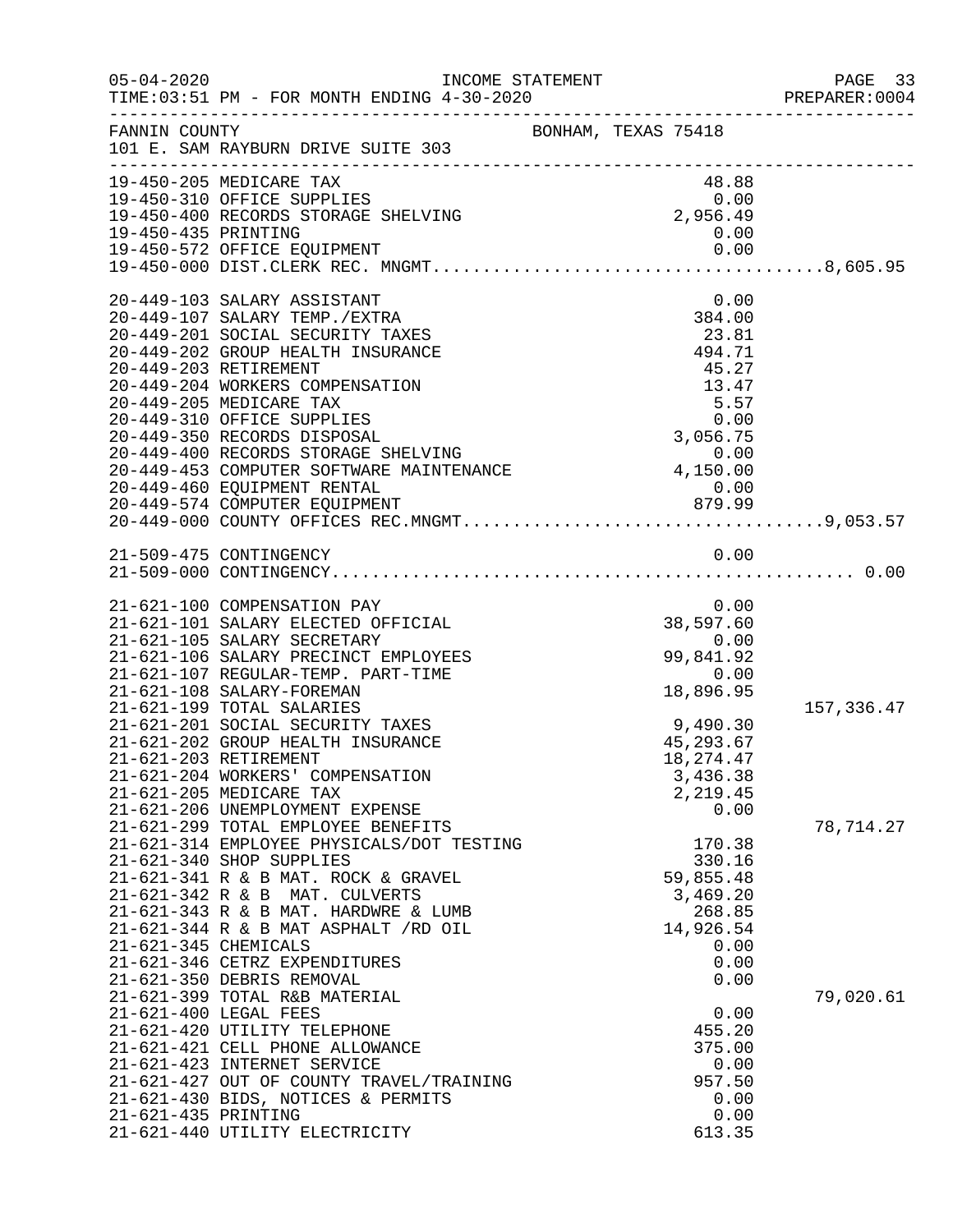| $05 - 04 - 2020$ | INCOME STATEMENT<br>TIME:03:51 PM - FOR MONTH ENDING 4-30-2020                                                                                                                                   |                     | PAGE 34<br>PREPARER: 0004 |
|------------------|--------------------------------------------------------------------------------------------------------------------------------------------------------------------------------------------------|---------------------|---------------------------|
|                  | FANNIN COUNTY<br>101 E. SAM RAYBURN DRIVE SUITE 303                                                                                                                                              | BONHAM, TEXAS 75418 |                           |
|                  | 21-621-442 UTILITY WATER                                                                                                                                                                         | 120.89              |                           |
|                  |                                                                                                                                                                                                  |                     |                           |
|                  |                                                                                                                                                                                                  |                     |                           |
|                  |                                                                                                                                                                                                  |                     |                           |
|                  |                                                                                                                                                                                                  |                     |                           |
|                  |                                                                                                                                                                                                  |                     |                           |
|                  |                                                                                                                                                                                                  |                     |                           |
|                  |                                                                                                                                                                                                  |                     |                           |
|                  |                                                                                                                                                                                                  |                     |                           |
|                  |                                                                                                                                                                                                  |                     |                           |
|                  |                                                                                                                                                                                                  |                     |                           |
|                  | 21-621-485 PRISONER SUPPLIES                                                                                                                                                                     | 0.00                |                           |
|                  | 21-621-488 FANNIN RURAL RAIL DISTRICT                                                                                                                                                            | 0.00                |                           |
|                  | 21-621-490 MISCELLANEOUS                                                                                                                                                                         | 0.00                |                           |
|                  |                                                                                                                                                                                                  | 0.00                |                           |
|                  | 21-621-491 SOIL &<br>21-621-492 TDRA FLOOD CASH MATCH<br>21-621-494 FLOOD CONTROL SITE MAINTENANCE<br>21-621-495 PIPELINE SALES TAX REIMBURSEMENT<br>21-621-495 PIPELINE SALES TAX REIMBURSEMENT | 0.00                |                           |
|                  |                                                                                                                                                                                                  | 0.00                |                           |
|                  |                                                                                                                                                                                                  | 0.00                |                           |
|                  |                                                                                                                                                                                                  | 0.00                |                           |
|                  |                                                                                                                                                                                                  |                     | 48,825.16                 |
|                  |                                                                                                                                                                                                  | 0.00                |                           |
|                  | 21-621-571 PURCHASE OF MACH./EQUIP.                                                                                                                                                              | 28,000.00           |                           |
|                  | 21-621-573 RADIO EQUIPMENT<br>21-621-575 LAND AND BUILDING                                                                                                                                       | 0.00<br>0.00        |                           |
|                  | 21-621-599 CAPITAL OUTLAY                                                                                                                                                                        |                     | 28,000.00                 |
|                  | 21-621-630 NOTE PAYMENT                                                                                                                                                                          | 0.00                |                           |
|                  |                                                                                                                                                                                                  | 0.00                |                           |
|                  | 21-621-670 NOTE PAYMENT-INTEREST<br>21-621-695 SURVEYING                                                                                                                                         | 0.00                |                           |
|                  |                                                                                                                                                                                                  |                     |                           |
|                  | 21-625-105 SALARY SECRETARY                                                                                                                                                                      | 6, 240.80           |                           |
|                  | 21-625-201 SOCIAL SECURITY TAXES                                                                                                                                                                 | 275.71              |                           |
|                  | 21-625-202 GROUP HEALTH INSURANCE                                                                                                                                                                | 1,854.00            |                           |
|                  | 21-625-203 RETIREMENT                                                                                                                                                                            | 725.25              |                           |
|                  | 21-625-204 WORKERS' COMPENSATION                                                                                                                                                                 | 15.51               |                           |
|                  | 21-625-205 MEDICARE TAX                                                                                                                                                                          | 64.47               |                           |
|                  | 21-625-310 OFFICE SUPPLIES                                                                                                                                                                       | 0.00                |                           |
|                  | 21-625-311 POSTAL EXPENSES                                                                                                                                                                       | 0.00                |                           |
|                  | 21-625-353 COMPUTER EXPENSE                                                                                                                                                                      | 0.00                |                           |
| 21-625-480 BOND  | 21-625-427 OUT OF COUNTY TRAVEL                                                                                                                                                                  | 0.00<br>0.00        |                           |
|                  | 21-625-572 OFFICE EQUIPMENT                                                                                                                                                                      | 0.00                |                           |
|                  | 21-625-574 COMPUTER EQUIPMENT                                                                                                                                                                    | 0.00                |                           |
|                  | 21-625-000 ADMINISTRATIVE OFFICE R&B #19,175.74                                                                                                                                                  |                     |                           |
|                  | 22-509-475 CONTINGENCY                                                                                                                                                                           | 0.00                |                           |
|                  |                                                                                                                                                                                                  |                     |                           |
|                  | 22-622-100 COMPENSATION PAY                                                                                                                                                                      | 0.00                |                           |
|                  | 22-622-101 SALARY ELECTED OFFICIAL                                                                                                                                                               | 38,597.60           |                           |
|                  | 22-622-105 SALARY SECRETARY                                                                                                                                                                      | 0.00                |                           |
|                  | 22-622-106 SALARY PRECINCT EMPLOYEES                                                                                                                                                             | 124,930.97          |                           |
|                  | 22-622-107 REGULAR-TEMP. PART-TIME                                                                                                                                                               | 0.00                |                           |
|                  | 22-622-108 SALARY-FOREMAN                                                                                                                                                                        | 0.00                |                           |
|                  | 22-622-199 TOTAL SALARIES                                                                                                                                                                        |                     | 163,528.57                |
|                  | 22-622-201 SOCIAL SECURITY TAXES                                                                                                                                                                 | 9,652.53            |                           |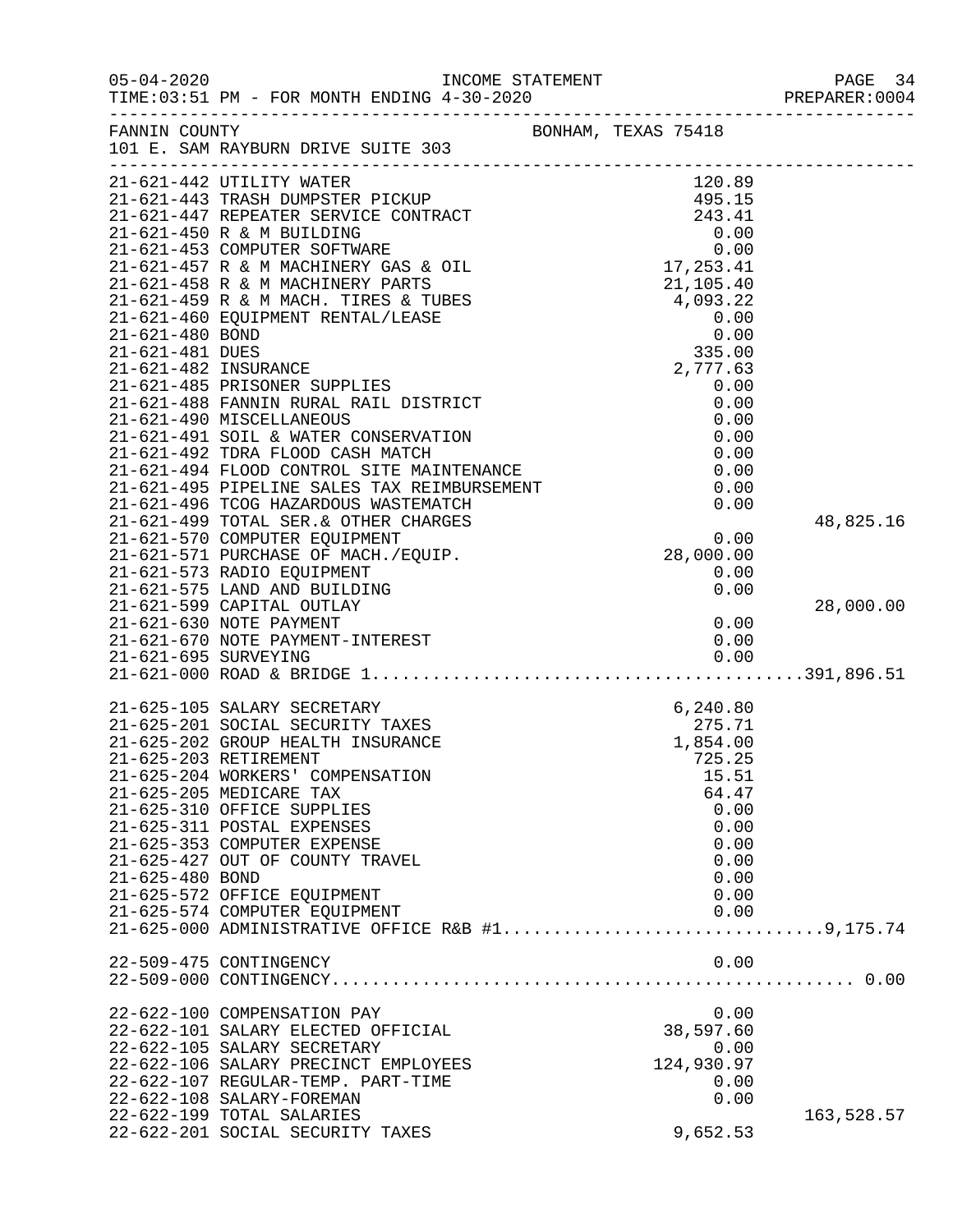|                                                            |                                                                                                                                                                                                                                                                                                                                                                  |                                                                                                    | PREPARER: 0004          |
|------------------------------------------------------------|------------------------------------------------------------------------------------------------------------------------------------------------------------------------------------------------------------------------------------------------------------------------------------------------------------------------------------------------------------------|----------------------------------------------------------------------------------------------------|-------------------------|
|                                                            | FANNIN COUNTY<br>101 E. SAM RAYBURN DRIVE SUITE 303                                                                                                                                                                                                                                                                                                              | BONHAM, TEXAS 75418                                                                                |                         |
|                                                            |                                                                                                                                                                                                                                                                                                                                                                  |                                                                                                    | 91,832.96               |
| 22-622-395 UNIFORMS                                        |                                                                                                                                                                                                                                                                                                                                                                  | 1,644.45                                                                                           |                         |
| 22-622-480 BOND<br>22-622-481 DUES<br>22-622-482 INSURANCE | 22-622-485 PRISONER SUPPLIES<br>22-622-488 FANNIN RURAL RAIL DISTRICT<br>22-622-490 MISCELLANEOUS<br>22-622-491 SOIL & WATER CONSERVATION<br>22-622-492 TDRA FLOOD CASH MATCH<br>22-622-493 TRENTON HIGH MEADOWS SUBDIVISION<br>22-622-494 FLOOD CONTROL SITE MAINTENANCE<br>22-622-495 PIPELINE SALES TAX REIMBURSEMENT<br>22-622-496 TCOG HAZARDOUS WASTEMATCH | 0.00<br>335.00<br>5,733.96<br>0.00<br>0.00<br>0.00<br>0.00<br>0.00<br>0.00<br>0.00<br>0.00<br>0.00 | 149,354.70              |
|                                                            | 22-622-499 TOTAL SER.& OTHER CHARGES<br>22-622-562 LAND/BUILDING<br>22-622-570 COMPUTER EQUIPMENT<br>22-622-571 PURCHASE OF MACH./EQUIP.<br>22-622-573 RADIO EQUIPMENT<br>22-622-580 PRECINCT BRIDGE<br>22-622-599 CAPITAL OUTLAY                                                                                                                                | 0.00<br>0.00<br>29,492.50<br>0.00<br>0.00                                                          | 123,836.00<br>29,492.50 |
|                                                            | 22-625-105 SALARY SECRETARY                                                                                                                                                                                                                                                                                                                                      | 6,240.80                                                                                           |                         |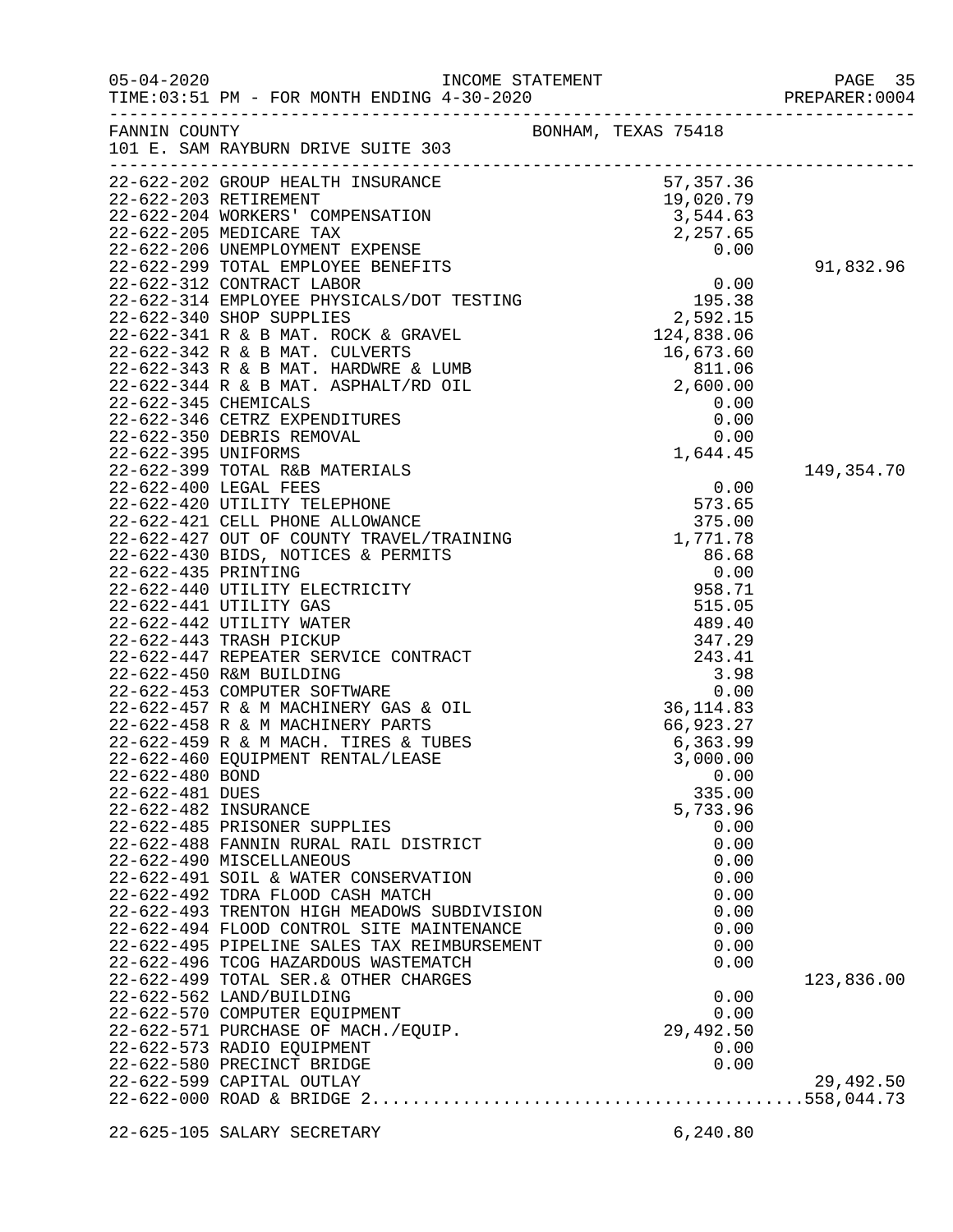| $05 - 04 - 2020$     | TIME: 03:51 PM - FOR MONTH ENDING 4-30-2020                                                                                                                                                                                                 | INCOME STATEMENT    |                                                                            | PAGE 36<br>PREPARER: 0004 |
|----------------------|---------------------------------------------------------------------------------------------------------------------------------------------------------------------------------------------------------------------------------------------|---------------------|----------------------------------------------------------------------------|---------------------------|
| FANNIN COUNTY        | 101 E. SAM RAYBURN DRIVE SUITE 303                                                                                                                                                                                                          | BONHAM, TEXAS 75418 |                                                                            |                           |
|                      | 22-625-201 SOCIAL SECURITY TAXES<br>22-625-202 GROUP HEALTH INSURANCE<br>22-625-203 RETIREMENT                                                                                                                                              |                     | 275.58<br>1,854.30<br>725.48                                               |                           |
|                      | 22-625-204 WORKERS' COMPENSATION<br>22-625-205 MEDICARE TAX<br>22-625-310 OFFICE SUPPLIES                                                                                                                                                   |                     | 15.51<br>64.46<br>0.00                                                     |                           |
|                      | 22-625-311 POSTAL EXPENSES<br>22-625-353 COMPUTER EXPENSE<br>22-625-427 OUT OF COUNTY TRAVEL                                                                                                                                                |                     | 0.00<br>0.00<br>0.00                                                       |                           |
| 22-625-480 BOND      | 22-625-572 OFFICE EQUIPMENT<br>22-625-574 COMPUTER EQUIPMENT                                                                                                                                                                                |                     | 0.00<br>0.00<br>0.00                                                       |                           |
|                      | 22-625-574 COMPUTER EQUIPMENT<br>22-625-000 ADMINISTRATIVE OFFICE R&B #29,176.13                                                                                                                                                            |                     |                                                                            |                           |
|                      |                                                                                                                                                                                                                                             |                     |                                                                            |                           |
|                      | 23-509-475 CONTINGENCY                                                                                                                                                                                                                      |                     | 0.00                                                                       |                           |
|                      | 23-623-100 COMPENSATION PAY<br>23-623-101 SALARY ELECTED OFFICIAL<br>23-623-105 SALARY SECRETARY<br>23-623-106 SALARY PRECINCT EMPLOYEES<br>23-623-107 REGULAR-TEMP. PART-TIME                                                              |                     | 0.00<br>38,597.60<br>6,242.16<br>0,∠4∠.∟o<br>174,371.49<br>1,884.00        |                           |
|                      | 23-623-108 SALARY-FOREMAN<br>23-623-199 TOTAL SALARIES                                                                                                                                                                                      |                     | 0.00                                                                       | 221,095.25                |
|                      | 23-623-201 SOCIAL SECURITY TAXES<br>23-623-202 GROUP HEALTH INSURANCE<br>23-623-203 RETIREMENT<br>23-623-204 WORKERS' COMPENSATION<br>23-623-205 MEDICARE TAX                                                                               |                     | 13,471.88<br>73, 174.30<br>25,493.40<br>4,466.97<br>3,150.74               |                           |
|                      | 23-623-206 UNEMPLOYMENT EXPENSE<br>23-623-299 TOTAL EMPLOYEE BENEFITS<br>23-623-310 OFFICE SUPPLIES                                                                                                                                         |                     | 0.00<br>419.60                                                             | 119,757.29                |
|                      | 23-623-314 EMPLOYEE PHYSICALS/DOT TESTING<br>23-623-315 COPIER EXPENSE<br>23-623-340 SHOP SUPPLIES<br>23-623-341 R & B MAT. ROCK & GRAVEL<br>23-623-342 R & B MAT. CULVERTS                                                                 |                     | 520.38<br>0.00<br>6, 413.34<br>78,086.10<br>26,837.64                      |                           |
| 23-623-345 CHEMICALS | 23-623-343 R & B MAT. HARDWRE & LUMB<br>23-623-344 R & B MAT. ASPHALT/RD OIL<br>23-623-346 CETRZ EXPENDITURES<br>23-623-350 DEBRIS REMOVAL                                                                                                  |                     | 3,603.48<br>31, 112.90<br>450.00<br>0.00<br>772.90                         |                           |
| 23-623-395 UNIFORMS  | 23-623-399 TOTAL R&B MATERIALS                                                                                                                                                                                                              |                     | 0.00                                                                       | 148,216.34                |
| 23-623-435 PRINTING  | 23-623-400 LEGAL FEES<br>23-623-420 UTILITY TELEPHONE<br>23-623-421 INTERNET SERVICE<br>23-623-423 CELL PHONE ALLOWANCE<br>23-623-427 OUT OF COUNTY TRAVEL/TRAINING<br>23-623-430 BIDS, NOTICES & PERMITS<br>23-623-440 UTILITY ELECTRICITY |                     | 692.96<br>0.00<br>573.65<br>0.00<br>1,410.23<br>899.44<br>0.00<br>1,990.34 |                           |
|                      | 23-623-441 UTILITY GAS<br>23-623-442 UTILITY WATER                                                                                                                                                                                          |                     | 0.00<br>193.33                                                             |                           |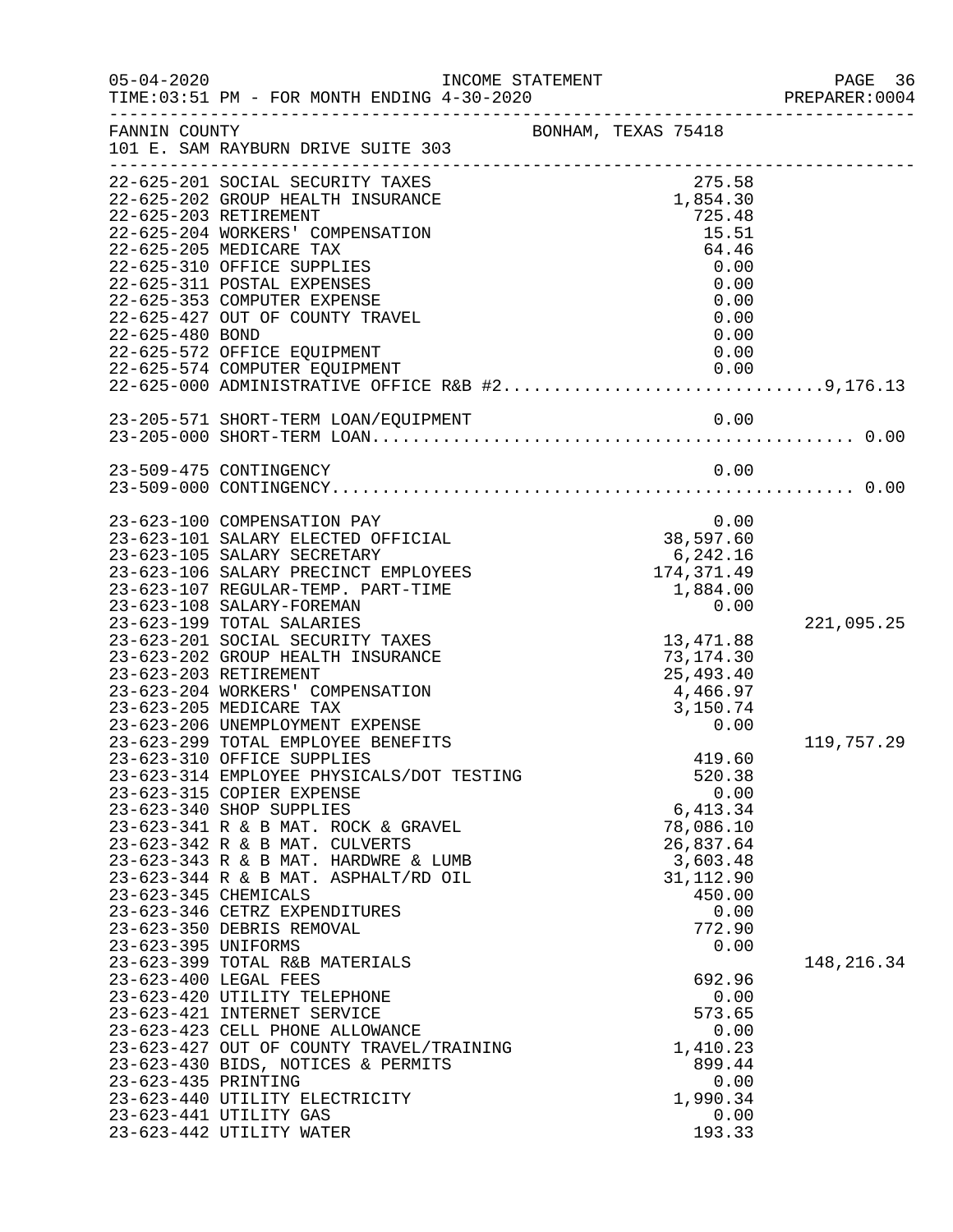| $05 - 04 - 2020$      | TIME: 03:51 PM - FOR MONTH ENDING 4-30-2020                                                                                                                                                                                                  | INCOME STATEMENT<br>4.30.3020 |                                       | PAGE 37<br>PREPARER: 0004 |
|-----------------------|----------------------------------------------------------------------------------------------------------------------------------------------------------------------------------------------------------------------------------------------|-------------------------------|---------------------------------------|---------------------------|
|                       | FANNIN COUNTY<br>101 E. SAM RAYBURN DRIVE SUITE 303                                                                                                                                                                                          | BONHAM, TEXAS 75418           |                                       |                           |
|                       |                                                                                                                                                                                                                                              |                               |                                       |                           |
|                       |                                                                                                                                                                                                                                              |                               |                                       |                           |
|                       |                                                                                                                                                                                                                                              |                               |                                       |                           |
|                       |                                                                                                                                                                                                                                              |                               |                                       |                           |
|                       |                                                                                                                                                                                                                                              |                               |                                       |                           |
|                       |                                                                                                                                                                                                                                              |                               |                                       |                           |
|                       |                                                                                                                                                                                                                                              |                               |                                       |                           |
|                       |                                                                                                                                                                                                                                              |                               |                                       |                           |
|                       |                                                                                                                                                                                                                                              |                               |                                       |                           |
|                       |                                                                                                                                                                                                                                              |                               |                                       |                           |
|                       | 5,3<br>23-623-485 PRISONER SUPPLIES<br>23-623-488 FANNIN RURAL RAIL DISTRICT<br>23-623-490 MISCELLANEOUS<br>23-623-491 SOIL & WATER CONSERVATION<br>23-623-492 TDRA FLOOD CASH MATCH<br>23-623-494 FLOOD CONTROL SITE MAINTENANCE<br>23-623- |                               | 0.00                                  |                           |
|                       |                                                                                                                                                                                                                                              |                               | 0.00                                  |                           |
|                       |                                                                                                                                                                                                                                              |                               | 0.00                                  |                           |
|                       |                                                                                                                                                                                                                                              |                               | 0.00                                  |                           |
|                       |                                                                                                                                                                                                                                              |                               | 0.00                                  |                           |
|                       |                                                                                                                                                                                                                                              |                               | 0.00                                  |                           |
|                       |                                                                                                                                                                                                                                              |                               | 0.00                                  |                           |
|                       |                                                                                                                                                                                                                                              |                               | 0.00                                  |                           |
|                       | 23-623-499 TOTAL SER. & OTHER CHARGES                                                                                                                                                                                                        |                               |                                       | 187,700.36                |
|                       | 23-623-562 LAND/BUILDING                                                                                                                                                                                                                     |                               |                                       |                           |
|                       | 23-623-570 COMPUTER EQUIPMENT                                                                                                                                                                                                                |                               | $0.00$<br>0.00<br>34,328.95<br>485.00 |                           |
|                       | 23-623-571 PURCHASE OF MACH./EQUIP.                                                                                                                                                                                                          |                               |                                       |                           |
|                       | 23-623-572 OFFICE EQUIPMENT                                                                                                                                                                                                                  |                               | 485.00                                |                           |
|                       | 23-623-573 RADIO EQUIPMENT                                                                                                                                                                                                                   |                               | 0.00                                  |                           |
|                       | 23-623-575 LAND/BUILDING                                                                                                                                                                                                                     |                               | 0.00                                  |                           |
|                       | 23-623-580 PRECINCT BRIDGE                                                                                                                                                                                                                   |                               | 0.00                                  |                           |
|                       | 23-623-599 CAPITAL OUTLAY                                                                                                                                                                                                                    |                               |                                       | 34,813.95                 |
|                       |                                                                                                                                                                                                                                              |                               |                                       |                           |
|                       |                                                                                                                                                                                                                                              |                               |                                       |                           |
|                       |                                                                                                                                                                                                                                              |                               |                                       |                           |
|                       | 23-625-105 SALARY SECRETARY                                                                                                                                                                                                                  |                               | 6, 240.80                             |                           |
|                       | 23-625-201 SOCIAL SECURITY TAXES                                                                                                                                                                                                             |                               | 275.58                                |                           |
|                       | 23-625-202 GROUP HEALTH INSURANCE                                                                                                                                                                                                            |                               | 1,854.30                              |                           |
| 23-625-203 RETIREMENT |                                                                                                                                                                                                                                              |                               | 725.48                                |                           |
|                       | 23-625-204 WORKERS' COMPENSATION                                                                                                                                                                                                             |                               | 15.51                                 |                           |
|                       | 23-625-205 MEDICARE TAX                                                                                                                                                                                                                      |                               | 64.46                                 |                           |
|                       | 23-625-310 OFFICE SUPPLIES                                                                                                                                                                                                                   |                               | 21.39                                 |                           |
|                       | 23-625-311 POSTAL EXPENSES                                                                                                                                                                                                                   |                               | 0.00                                  |                           |
|                       | 23-625-353 COMPUTER EXPENSE                                                                                                                                                                                                                  |                               | 0.00                                  |                           |
|                       | 23-625-427 OUT OF COUNTY TRAVEL                                                                                                                                                                                                              |                               | 0.00                                  |                           |
| 23-625-480 BOND       |                                                                                                                                                                                                                                              |                               | 0.00                                  |                           |
|                       | 23-625-572 OFFICE EQUIPMENT<br>23-625-574 COMPUTER EQUIPMENT                                                                                                                                                                                 |                               | 0.00<br>0.00                          |                           |
|                       | 23-625-000 ADMINISTRATIVE OFFICE R&B #39,197.52                                                                                                                                                                                              |                               |                                       |                           |
|                       |                                                                                                                                                                                                                                              |                               |                                       |                           |
|                       | 24-509-475 CONTINGENCY                                                                                                                                                                                                                       |                               | 0.00                                  |                           |
|                       |                                                                                                                                                                                                                                              |                               |                                       |                           |
|                       | 24-624-100 COMPENSATION PAY                                                                                                                                                                                                                  |                               | 0.00                                  |                           |
|                       | 24-624-101 SALARY ELECTED OFFICIAL                                                                                                                                                                                                           |                               | 38,597.60                             |                           |
|                       | 24-624-105 SALARY SECRETARY                                                                                                                                                                                                                  |                               | 17,586.40                             |                           |
|                       | 24-624-106 SALARY PRECINCT EMPLOYEES                                                                                                                                                                                                         |                               | 79,858.55                             |                           |
|                       | 24-624-107 REGULAR-TEMP. PART-TIME                                                                                                                                                                                                           |                               | 5,436.00                              |                           |
|                       | 24-624-108 LABOR REIMBURSEMENT                                                                                                                                                                                                               |                               | 0.00                                  |                           |
|                       | 24-624-199 TOTAL SALARIES                                                                                                                                                                                                                    |                               |                                       | 141,478.55                |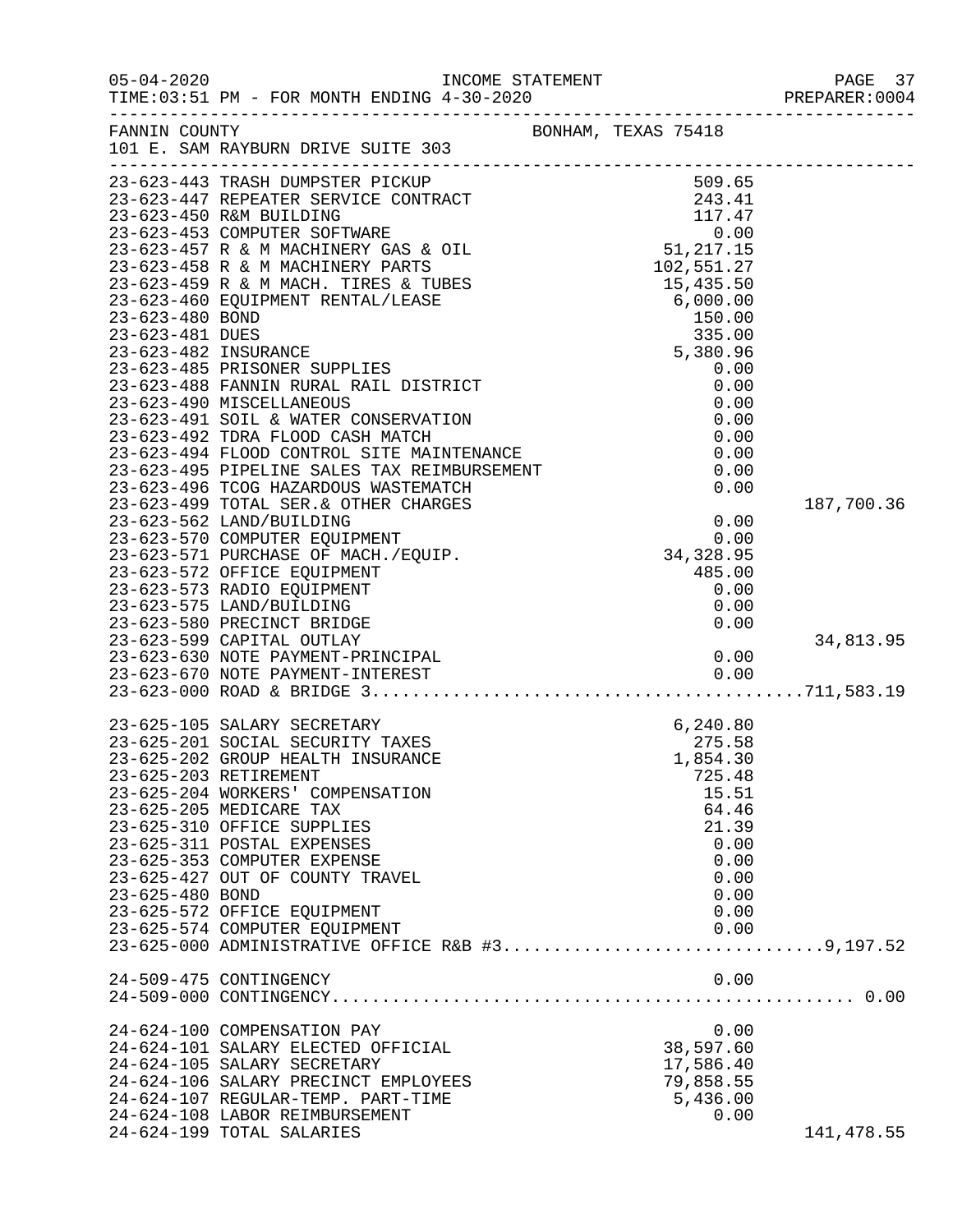| FANNIN COUNTY                                              | 101 E. SAM RAYBURN DRIVE SUITE 303                                                                                                                                                                                                                                                                                                                       | BONHAM, TEXAS 75418 |                                                                                                         |                        |
|------------------------------------------------------------|----------------------------------------------------------------------------------------------------------------------------------------------------------------------------------------------------------------------------------------------------------------------------------------------------------------------------------------------------------|---------------------|---------------------------------------------------------------------------------------------------------|------------------------|
|                                                            | -------------------<br>24-624-201 SOCIAL SECURITY TAXES 8,703.19<br>24-624-202 GROUP HEALTH INSURANCE 51,918.30<br>24-624-203 RETIREMENT 15,826.97<br>24-624-204 WORKERS' COMPENSATION<br>24-624-205 MEDICARE TAX                                                                                                                                        |                     | $\begin{array}{r} 2,849.73 \\ 2,849.73 \\ 2,035.48 \\ 0 & 00 \end{array}$                               | 81,333.67              |
|                                                            |                                                                                                                                                                                                                                                                                                                                                          |                     |                                                                                                         |                        |
| 24-624-480 BOND<br>24-624-481 DUES<br>24-624-482 INSURANCE | 24-624-460 EQUIPMENT RENTAL/LEASE<br>24-624-485 PRISONER'S SUPPLIES<br>24-624-488 FANNIN RURAL RAIL DISTRICT<br>24-624-490 MISCELLANEOUS<br>24-624-491 SOIL & WATER CONSERVATION<br>24-624-492 TDRA FLOOD CASH MATCH<br>24-624-494 FLOOD CONTROL SITE MAINTENANCE<br>24-624-495 PIPELINE SALES TAX REIMBURSEMENT<br>24-624-496 TCOG HAZARDOUS WASTEMATCH |                     | 13,034.51<br>0.00<br>335.00<br>3,047.97<br>0.00<br>0.00<br>0.00<br>0.00<br>0.00<br>0.00<br>0.00<br>0.00 | 136,981.01             |
| 24-624-575 BUILDING                                        | 24-624-499 TOTAL SER. & OTHER CHARGES<br>24-624-570 COMPUTER EQUIPMENT<br>24-624-571 PURCHASE OF MACH./EQUIP.<br>24-624-573 RADIO EQUIPMENT<br>24-624-599 CAPITAL OUTLAY                                                                                                                                                                                 |                     | 0.00<br>46,689.90<br>0.00<br>0.00                                                                       | 80,381.84<br>46,689.90 |
|                                                            | 24-625-105 SALARY SECRETARY                                                                                                                                                                                                                                                                                                                              |                     | 6, 240.80                                                                                               |                        |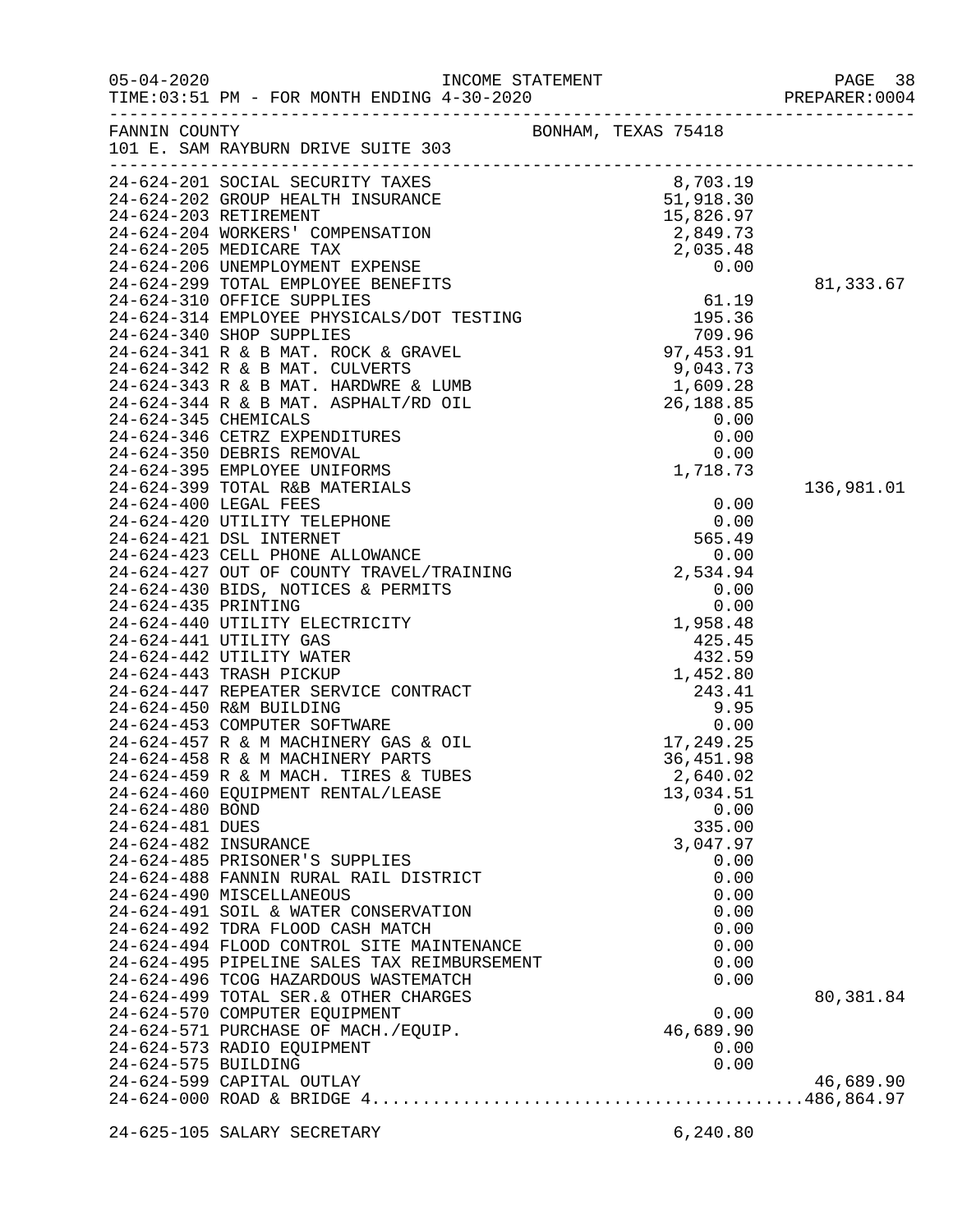| $05 - 04 - 2020$                            | INCOME STATEMENT<br>TIME: 03:51 PM - FOR MONTH ENDING 4-30-2020                                                                                                                                                                                                                                                            |                     |                                                                                                | PAGE 39<br>PREPARER: 0004 |
|---------------------------------------------|----------------------------------------------------------------------------------------------------------------------------------------------------------------------------------------------------------------------------------------------------------------------------------------------------------------------------|---------------------|------------------------------------------------------------------------------------------------|---------------------------|
| FANNIN COUNTY                               | 101 E. SAM RAYBURN DRIVE SUITE 303                                                                                                                                                                                                                                                                                         | BONHAM, TEXAS 75418 |                                                                                                |                           |
| 24-625-480 BOND                             | 24-625-201 SOCIAL SECURITY TAXES<br>24-625-202 GROUP HEALTH INSURANCE<br>24-625-203 RETIREMENT<br>24-625-204 WORKERS' COMPENSATION<br>24-625-205 MEDICARE TAX<br>24-625-310 OFFICE SUPPLIES<br>24-625-311 POSTAL EXPENSES<br>24-625-353 COMPUTER EXPENSE<br>24-625-427 OUT OF COUNTY TRAVEL<br>24-625-572 OFFICE EQUIPMENT |                     | 275.58<br>1,854.30<br>725.48<br>15.51<br>64.46<br>0.00<br>0.00<br>0.00<br>0.00<br>0.00<br>0.00 |                           |
|                                             | 25-625-310 OFFICE SUPPLIES<br>25-625-343 ROAD SIGNS<br>25-625-353 COMPUTER EXPENSE<br>25-625-427 TRAVEL EXPENSE<br>25-625-572 OFFICE EQUIPMENT                                                                                                                                                                             |                     | 0.00<br>0.00<br>0.00<br>0.00<br>0.00                                                           |                           |
|                                             | 26-455-420 OMNIBASE TELEPHONE LINE<br>26-455-572 OFFICE EQUIPMENT                                                                                                                                                                                                                                                          |                     | 0.00<br>0.00                                                                                   |                           |
|                                             | 27-456-452 R & M EQUIPMENT<br>27-456-572 OFFICE EQUIPMENT                                                                                                                                                                                                                                                                  |                     | 0.00<br>0.00                                                                                   |                           |
|                                             | 28-457-423 INTERNET SERVICE                                                                                                                                                                                                                                                                                                |                     | 653.64<br>0.00                                                                                 |                           |
| 30-569-571 EQUIPMENT                        | 30-569-310 OFFICE SUPPLIES<br>30-569-421 ONLINE RESEARCH                                                                                                                                                                                                                                                                   |                     | 0.00<br>0.00<br>0.00                                                                           |                           |
|                                             | 31-509-475 CONTINGENCY                                                                                                                                                                                                                                                                                                     |                     | 0.00                                                                                           |                           |
|                                             | 31-510-403 ARCHITECTURAL FEES<br>31-510-451 ASBESTOS ABATEMENT<br>31-510-482 DEMOLITION<br>31-510-490 MISCELLANEOUS                                                                                                                                                                                                        |                     | 0.00<br>0.00<br>0.00<br>0.00                                                                   |                           |
| 31-511-453 IT DESIGN<br>31-511-455 SECURITY | 31-511-165 CONSTRUCTION<br>31-511-403 ARCHITECTURAL FEES<br>31-511-451 ASBESTOS & OTHER TESTING                                                                                                                                                                                                                            |                     | 0.00<br>0.00<br>0.00<br>0.00<br>0.00                                                           |                           |
|                                             | 33-498-310 OFFICE SUPPLIES<br>33-498-427 OUT OF COUNTY TRAVEL                                                                                                                                                                                                                                                              |                     | 168.71<br>0.00                                                                                 |                           |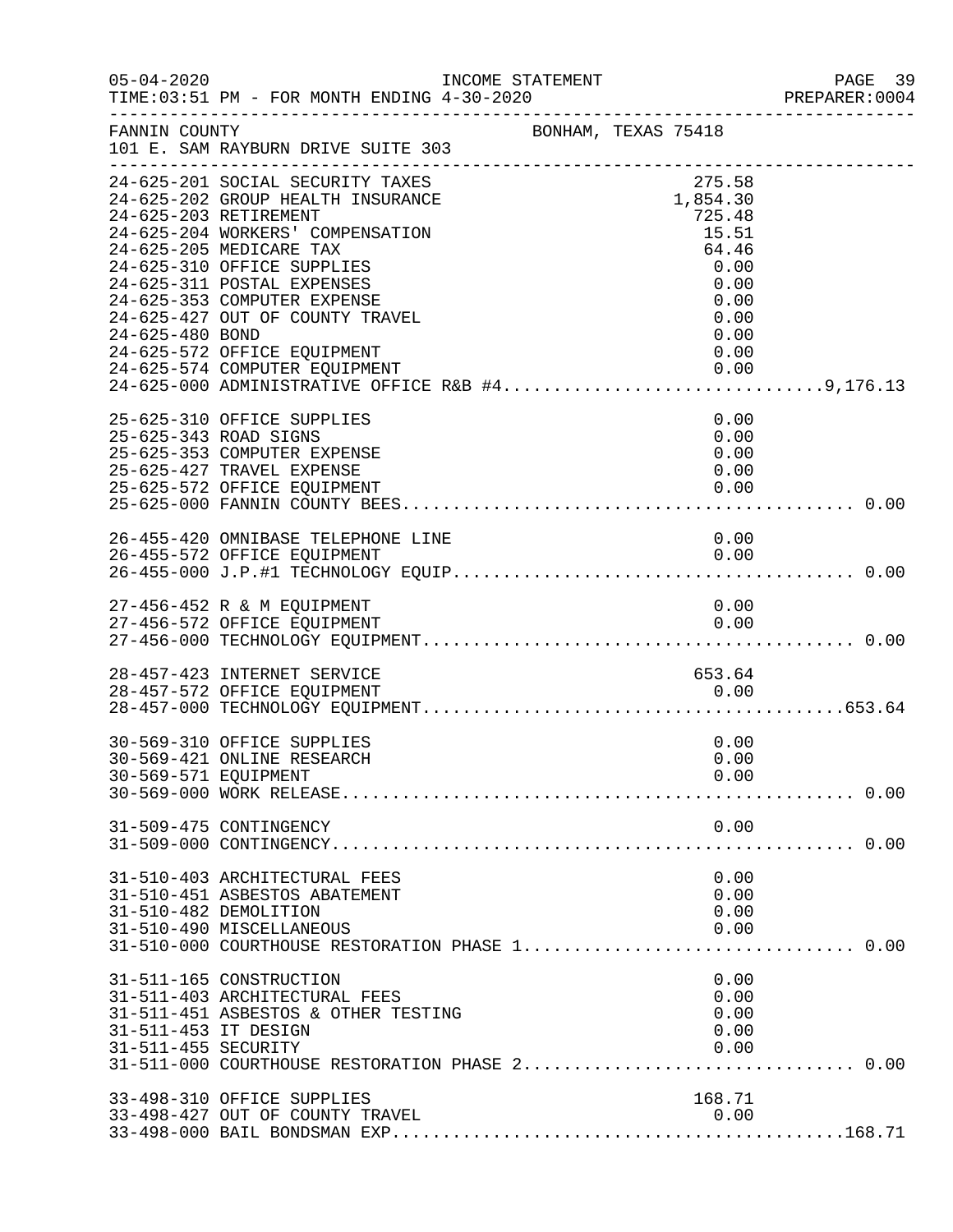| $05 - 04 - 2020$                         |                                                                                                                                                                                                                                                                                                                                                                                                                                                         | INCOME STATEMENT    |                                                                                                                      | PAGE 40<br>PREPARER: 0004 |
|------------------------------------------|---------------------------------------------------------------------------------------------------------------------------------------------------------------------------------------------------------------------------------------------------------------------------------------------------------------------------------------------------------------------------------------------------------------------------------------------------------|---------------------|----------------------------------------------------------------------------------------------------------------------|---------------------------|
|                                          | FANNIN COUNTY<br>101 E. SAM RAYBURN DRIVE SUITE 303                                                                                                                                                                                                                                                                                                                                                                                                     | BONHAM, TEXAS 75418 |                                                                                                                      |                           |
|                                          | 34-450-107 SALARYTEMP/EXTRA<br>34-450-201 SOCIAL SECURITY TAXES<br>34-450-203 RETIREMENT<br>34-450-204 WORKERS COMPENSATION<br>34-450-205 MEDICARE TAX<br>34-450-572 OFFICE EQUIPMENT<br>34-450-000 DISTRICT CT.RECORDS ARCHIVE EQUIPME 0.00                                                                                                                                                                                                            |                     | 0.00<br>0.00<br>0.00<br>0.00<br>0.00<br>0.00                                                                         |                           |
|                                          | 35-475-310 OFFICE SUPPLIES<br>35-475-421 LEXIS NEXIS ONLINE LEGAL RESEARCH<br>35-475-453 R&M COMPUTER<br>35-475-574 TECHNOLOGY                                                                                                                                                                                                                                                                                                                          |                     | 550.00<br>0.00<br>0.00<br>0.00                                                                                       |                           |
|                                          | 36-475-107 SALARY SUPPLEMENT<br>36-475-201 SOCIAL SECURITY TAXES<br>36-475-203 RETIREMENT<br>36-475-204 WORKERS COMPENSATION<br>36-475-205 MEDICARE TAX<br>36-475-310 OFFICE SUPPLIES<br>36-475-319 RESTITUTION<br>36-475-321 CONTINUING EDUCATION<br>36-475-353 COMPUTER EXPENSE<br>36-475-421 INVESTIGATOR/HOT CK. ONLINE<br>36-475-490 MISCELLANEOUS<br>36-475-499 BANK SERVICE FEES<br>36-475-572 OFFICE EQUIPMENT<br>36-475-574 COMPUTER EQUIPMENT |                     | 0.00<br>0.00<br>0.00<br>0.00<br>0.00<br>0.00<br>7,500.00<br>0.00<br>0.00<br>0.00<br>1,294.20<br>0.00<br>0.00<br>0.00 |                           |
| 36-477-321 TRAINING<br>36-477-480 TOWING | 36-477-107 SALARY SUPPLEMENT<br>36-477-201 SOCIAL SECURITY TAXES<br>36-477-203 RETIREMENT<br>36-477-204 WORKERS COMPENSATION<br>36-477-205 MEDICARE TAX<br>36-477-310 OFFICE SUPPLIES<br>36-477-470 CIVIL PROCESS<br>36-477-490 MISCELLANEOUS<br>36-477-499 BANK SERVICE FEES<br>36-477-572 OFFICE EQUIPMENT<br>36-477-574 COMPUTER EQUIPMENT                                                                                                           |                     | 3,000.96<br>156.78<br>344.33<br>2.93<br>36.65<br>0.00<br>0.00<br>0.00<br>0.00<br>0.00<br>0.00<br>0.00<br>0.00        |                           |
|                                          | 38-645-412 PRESCRIPTIONS<br>38-645-415 LABORATORY/X-RAY                                                                                                                                                                                                                                                                                                                                                                                                 |                     | 0.00<br>0.00                                                                                                         |                           |
|                                          | 39-645-404 COBRA/INSURANCE<br>39-645-410 CERT. REG. NURSE ANES.<br>39-645-411 PHYSICIAN, NON-EMERGENCY<br>39-645-412 PRESCRIPTIONS, DRUGS<br>39-645-413 HOSPITAL-INPATIENT<br>39-645-414 HOSPITAL, OUTPATIENT                                                                                                                                                                                                                                           |                     | 0.00<br>0.00<br>0.00<br>9,181.69<br>0.00<br>0.00                                                                     |                           |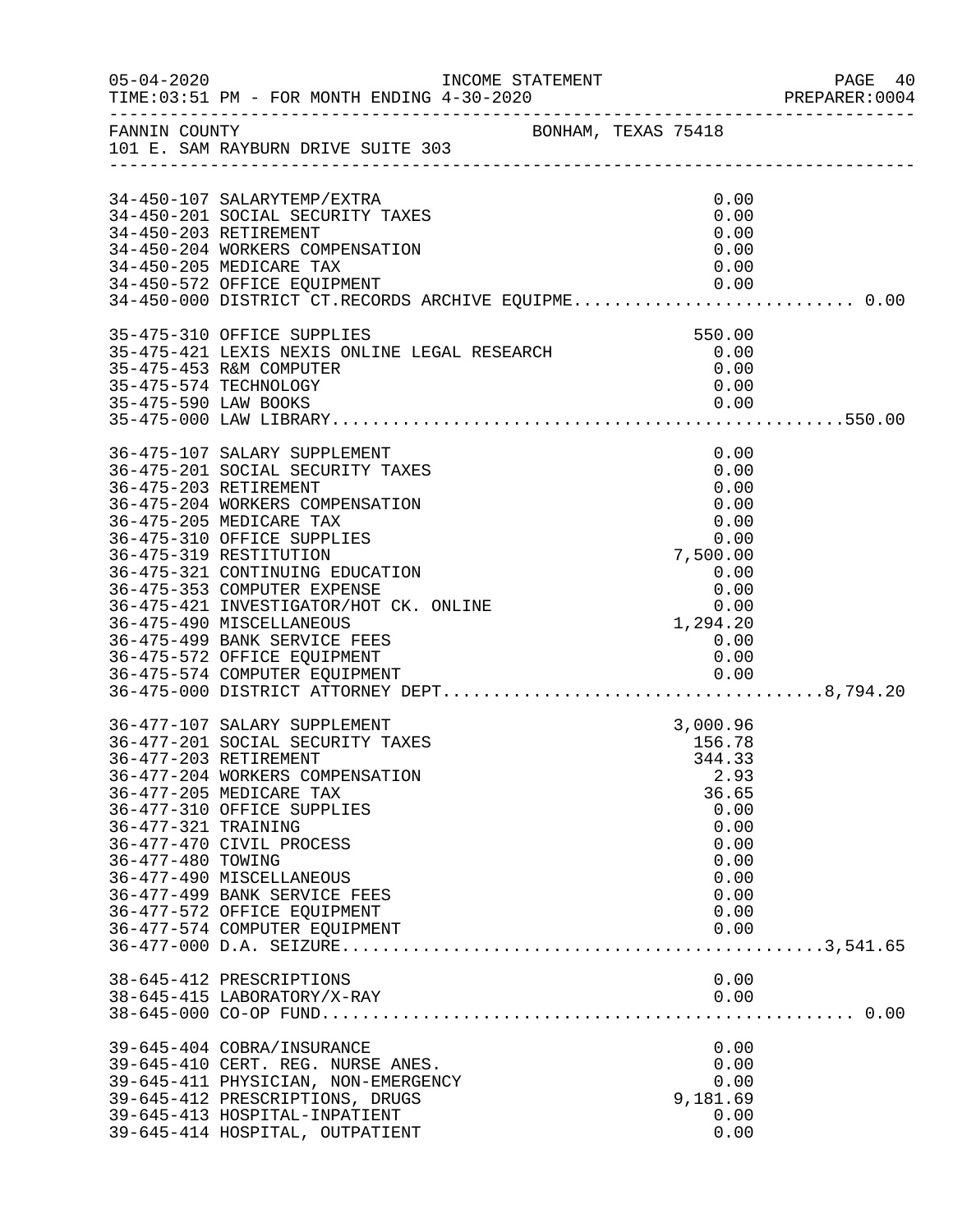| $05 - 04 - 2020$                            |                                                                                                                                                                                                                                                           | INCOME STATEMENT    |                                                                                   | PAGE 41<br>PREPARER:0004 |
|---------------------------------------------|-----------------------------------------------------------------------------------------------------------------------------------------------------------------------------------------------------------------------------------------------------------|---------------------|-----------------------------------------------------------------------------------|--------------------------|
| FANNIN COUNTY                               | 101 E. SAM RAYBURN DRIVE SUITE 303                                                                                                                                                                                                                        | BONHAM, TEXAS 75418 |                                                                                   |                          |
|                                             | 39-645-415 LABORATORY/X-RAY<br>39-645-418 FED.QUALIFIED HEALTH CENTER<br>39-645-422 AMBULATORY SURGICAL CENTER                                                                                                                                            |                     | 0.00<br>0.00<br>0.00                                                              |                          |
|                                             | 40-411-310 OFFICE SUPPLIES<br>40-411-427 OUT OF COUNTY TRAVEL<br>40-411-574 COMPUTER EQUIPMENT                                                                                                                                                            |                     | 169.02<br>0.00<br>0.00                                                            |                          |
| 41-406-310 SUPPLIES<br>41-406-330 GAS & OIL | 41-406-427 TRAINING EXPENSE                                                                                                                                                                                                                               |                     | 63.42<br>0.00<br>0.00                                                             |                          |
|                                             | 42-477-310 OFFICE SUPPLIES<br>42-477-415 CONSULTANT<br>42-477-427 TRAVEL AND TRAINING<br>42-477-574 COMPUTER EQUIPMENT                                                                                                                                    |                     | 0.00<br>0.00<br>0.00<br>0.00                                                      |                          |
|                                             | 44-412-578 2011 EQUIPMENT<br>44-412-579 2012 EQUIPMENT<br>44-412-580 2013 EQUIPMENT<br>44-412-581 2014 EQUIPMENT<br>44-412-582 2015 EQUIPMENT<br>44-412-583 2016 EQUIPMENT                                                                                |                     | 0.00<br>0.00<br>0.00<br>0.00<br>0.00<br>0.00                                      |                          |
| 45-403-103 SALARY<br>45-403-481 DUES        | 45-403-201 SOCIAL SECURITY<br>45-403-204 WORKERS COMPENSATION<br>45-403-205 MEDICARE TAX<br>45-403-310 OFFICE SUPPLIES<br>45-403-427 TRAVEL AND TRAINING<br>45-403-572 OFFICE EQUIPMENT<br>45-403-573 ELECTION EQUIPMENT<br>45-403-574 COMPUTER EQUIPMENT |                     | 470.00<br>29.14<br>0.00<br>6.82<br>700.00<br>0.00<br>0.00<br>0.00<br>0.00<br>0.00 |                          |
| 46-475-330 GAS/OIL<br>46-475-454 R&M AUTO   | 46-475-310 OFFICE SUPPLIES<br>46-475-314 SAFE ROOM REIMBURSEMENT<br>46-475-427 OUT OF COUNTY TRAVEL<br>46-475-573 RADIO EQUIPMENT<br>46-475-574 COMPUTER EQUIPMENT<br>46-475-000 SAFE ROOM REIMBURSEMENT PROGRAM26,367.91                                 |                     | 83.97<br>26, 283.94<br>0.00<br>0.00<br>0.00<br>0.00<br>0.00                       |                          |
|                                             | 48-403-421 ELECTION INTERNET<br>48-403-485 LICENSE/SUPPORT<br>48-403-573 ELECTION EQUIPMENT                                                                                                                                                               |                     | 0.00<br>0.00<br>767.64                                                            |                          |
| 49-475-103 SALARY                           | 49-475-201 SOCIAL SECURITY                                                                                                                                                                                                                                |                     | 0.00<br>0.00                                                                      |                          |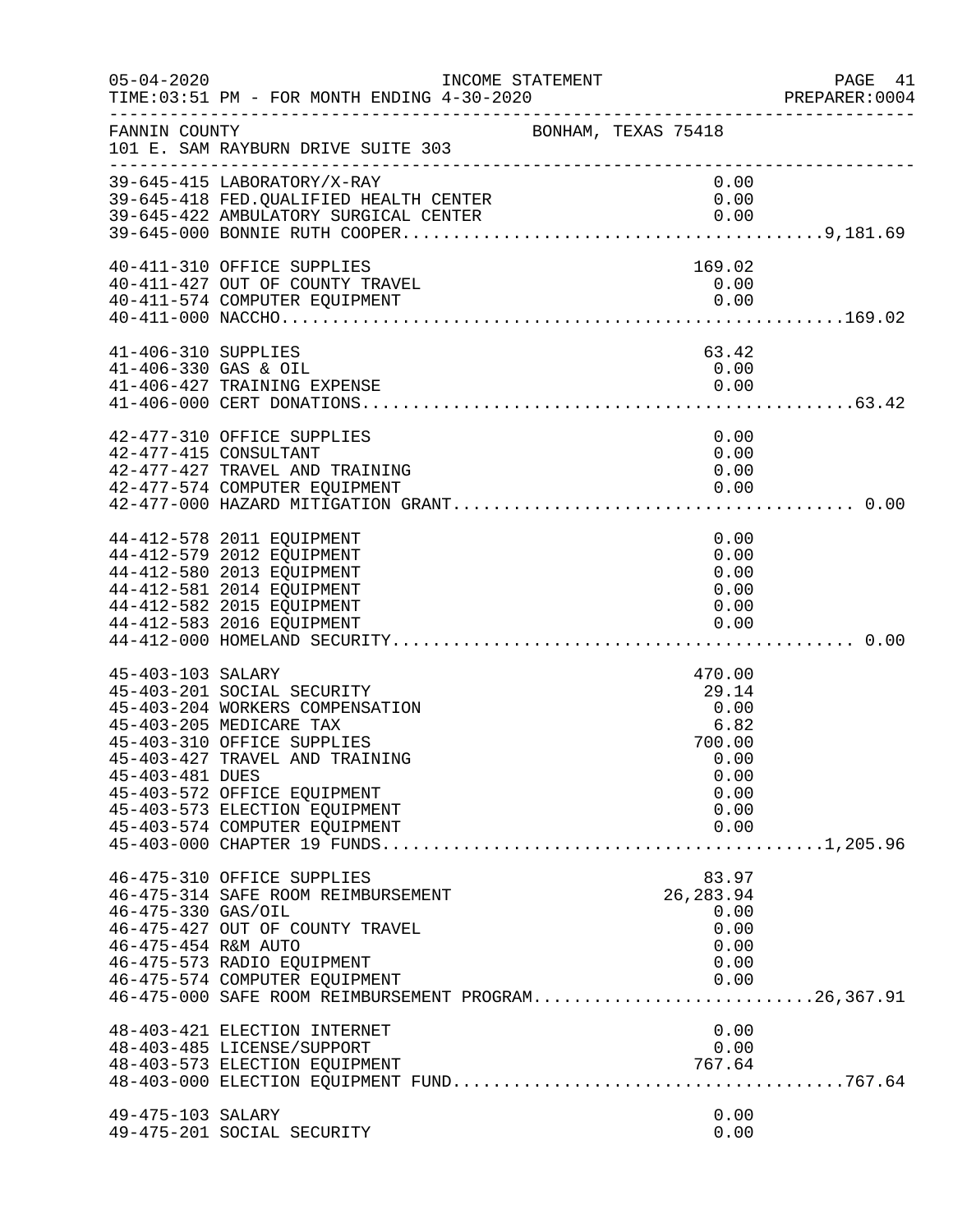| $05 - 04 - 2020$                                                                      | INCOME STATEMENT<br>TIME: 03:51 PM - FOR MONTH ENDING 4-30-2020                                                                                                                                                                                                                                                                                                                                                                                                                                                                                                                                                                                                                  |                     |                                                                                                                                                                                                                   | PAGE 42<br>PREPARER: 0004 |
|---------------------------------------------------------------------------------------|----------------------------------------------------------------------------------------------------------------------------------------------------------------------------------------------------------------------------------------------------------------------------------------------------------------------------------------------------------------------------------------------------------------------------------------------------------------------------------------------------------------------------------------------------------------------------------------------------------------------------------------------------------------------------------|---------------------|-------------------------------------------------------------------------------------------------------------------------------------------------------------------------------------------------------------------|---------------------------|
| FANNIN COUNTY                                                                         | 101 E. SAM RAYBURN DRIVE SUITE 303                                                                                                                                                                                                                                                                                                                                                                                                                                                                                                                                                                                                                                               | BONHAM, TEXAS 75418 |                                                                                                                                                                                                                   |                           |
|                                                                                       | 49-475-202 GROUP HEALTH INSURANCE<br>49-475-203 RETIREMENT<br>49-475-204 WORKER'S COMPENSATION<br>49-475-205 MEDICARE TAX<br>49-475-310 OFFICE SUPPLIES<br>0.00<br>49-475-427 TRAINING/TUITION/OUT OF COUNTY 681.66<br>49-475-572 OFFICE FOUTINGNER<br>49-475-572 OFFICE EQUIPMENT                                                                                                                                                                                                                                                                                                                                                                                               |                     | 0.00<br>0.00<br>0.00<br>0.00<br>0.00<br>0.00<br>0.00                                                                                                                                                              |                           |
| 50-403-311 POSTAGE                                                                    | 50-403-310 OFFICE SUPPLIES<br>50-403-427 TRAVEL/TRAINING<br>50-403-430 BIDS AND NOTICES                                                                                                                                                                                                                                                                                                                                                                                                                                                                                                                                                                                          |                     | 0.00<br>0.00<br>0.00<br>0.00                                                                                                                                                                                      |                           |
|                                                                                       | 51-440-572 OFFICE EQUIPMENT<br>51-440-000 CO.CLK.COURT TECHNOLOGY EQUIPMENT 0.00<br>52-449-572 OFFICE EQUIPMENT                                                                                                                                                                                                                                                                                                                                                                                                                                                                                                                                                                  |                     | 0.00<br>0.00                                                                                                                                                                                                      |                           |
|                                                                                       | 52-449-000 CO.CLK.COURT RECORDS PRES.EQUIPMENT 0.00<br>53-403-437 DIGITAL IMAGING                                                                                                                                                                                                                                                                                                                                                                                                                                                                                                                                                                                                |                     | 164.00                                                                                                                                                                                                            |                           |
| 55-560-435 PRINTING                                                                   | 55-560-427 OUT OF COUNTY TRAVEL<br>55-560-428 TRAINING & TUITION<br>55-560-490 MISCELLANEOUS                                                                                                                                                                                                                                                                                                                                                                                                                                                                                                                                                                                     |                     | 0.00<br>2,153.50<br>0.00<br>0.00                                                                                                                                                                                  |                           |
| 56-560-108 SALARY<br>56-560-310 SUPPLIES<br>56-560-454 R&M AUTO<br>56-560-579 WEAPONS | 56-560-201 SOCIAL SECURITY TAXES<br>56-560-202 GROUP HEALTH INSURANCE<br>56-560-203 RETIREMENT<br>56-560-204 WORKERS COMPENSATION<br>56-560-205 MEDICARE TAX<br>56-560-316 EMPLOYEE AWARDS BANQUET<br>56-560-320 WEAPON SUPPLIES<br>56-560-395 UNIFORMS/PROT.VESTS<br>56-560-423 INTERNET SERVICE<br>56-560-427 OUT OF COUNTY TRAVEL<br>56-560-428 TRAINING & TUITION<br>56-560-452 R & M EQUIPMENT<br>56-560-460 EQUIPMENT RENTAL/LEASE<br>56-560-490 MISCELLANEOUS<br>56-560-495 NARCOTICS AND/OR OTHER INVESTIGATIO<br>56-560-499 BANK SERVICE FEES<br>56-560-571 AUTOMOBILES<br>56-560-572 OFFICE EQUIPMENT<br>56-560-573 TELEPHONE/RADIO EQUIPMENT<br>56-560-574 TECHNOLOGY |                     | 0.00<br>0.00<br>0.00<br>0.00<br>0.00<br>0.00<br>0.00<br>0.00<br>1,259.30<br>2,055.12<br>0.00<br>0.00<br>0.00<br>0.00<br>0.00<br>0.00<br>0.00<br>1,500.00<br>0.00<br>0.00<br>0.00<br>0.00<br>16,615.62<br>3,342.00 |                           |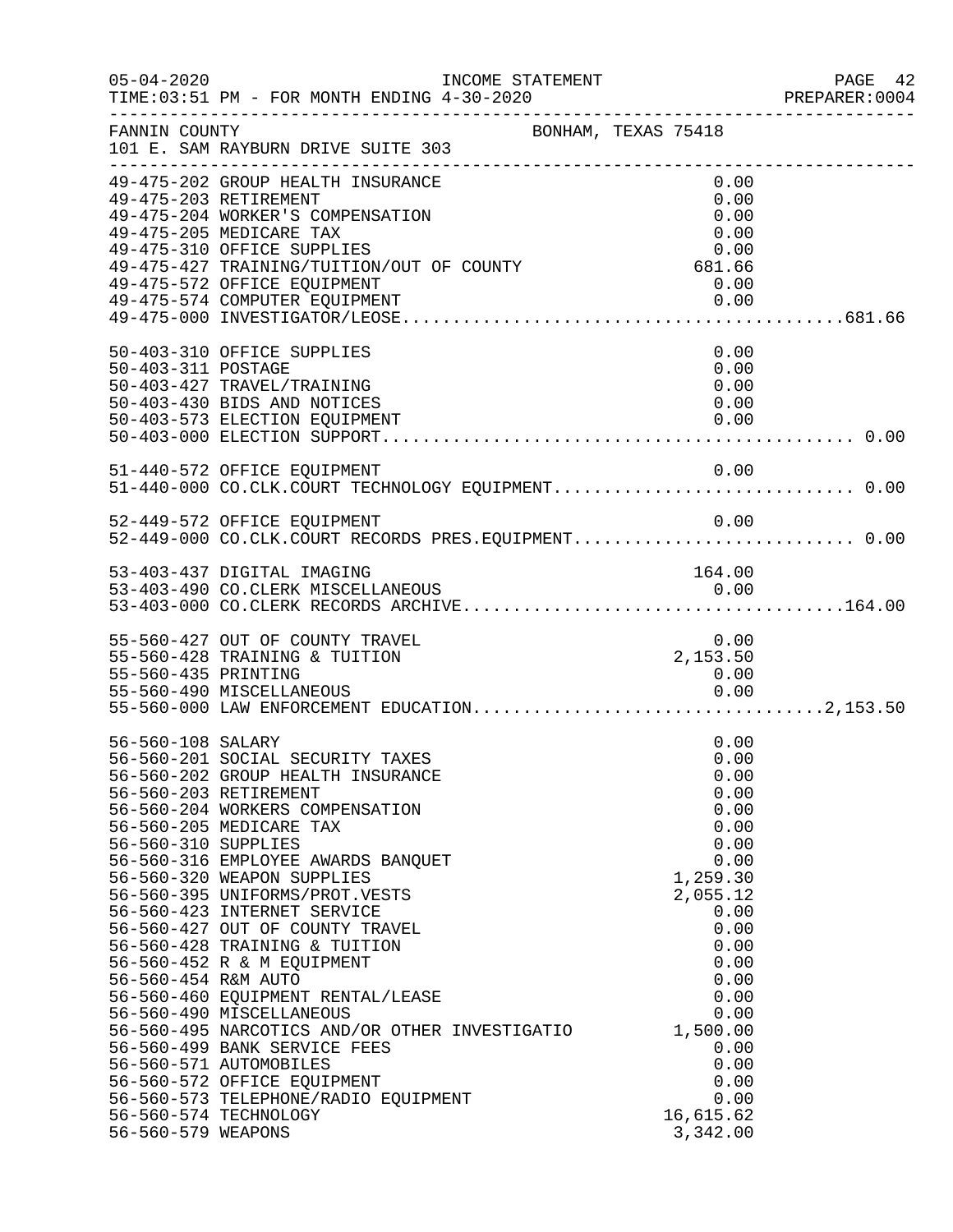| $05 - 04 - 2020$                                                   | INCOME STATEMENT<br>TIME: 03:51 PM - FOR MONTH ENDING 4-30-2020                                                                                                                                                                                                                                                                                          |                     |                                                                                  | PAGE 43<br>PREPARER: 0004 |
|--------------------------------------------------------------------|----------------------------------------------------------------------------------------------------------------------------------------------------------------------------------------------------------------------------------------------------------------------------------------------------------------------------------------------------------|---------------------|----------------------------------------------------------------------------------|---------------------------|
| FANNIN COUNTY                                                      | 101 E. SAM RAYBURN DRIVE SUITE 303                                                                                                                                                                                                                                                                                                                       | BONHAM, TEXAS 75418 |                                                                                  |                           |
|                                                                    |                                                                                                                                                                                                                                                                                                                                                          |                     |                                                                                  |                           |
| 56-565-108 SALARY                                                  | 56-565-201 SOCIAL SECURITY TAXES<br>56-565-202 GROUP HEALTH INSURANCE<br>56-565-203 RETIREMENT<br>56-565-204 WORKERS COMPENSATION<br>56-565-205 MEDICARE TAX                                                                                                                                                                                             |                     | 0.00<br>0.00<br>0.00<br>0.00<br>0.00<br>0.00                                     |                           |
| 56-570-572 EQUIPMENT                                               | 56-570-310 OFFICE & MISC. SUPPLIES<br>56-570-395 UNIFORMS/PROT. VESTS/BADGES<br>56-570-571 AUTOMOBILES<br>56-570-574 TECHNOLOGY                                                                                                                                                                                                                          |                     | 0.00<br>0.00<br>0.00<br>0.00<br>1,350.00                                         |                           |
| 57-560-310 SUPPLIES<br>57-560-395 UNIFORMS<br>57-560-571 EQUIPMENT | 57-560-427 OUT OF COUNTY TRAVEL<br>57-560-428 TRAINING/TUITION<br>57-560-580 PURCHASE OF ANIMAL                                                                                                                                                                                                                                                          |                     | 0.00<br>0.00<br>0.00<br>0.00<br>0.00<br>0.00                                     |                           |
|                                                                    | 59-425-433 DRUG COURT PROGRAMS<br>59-425-437 ATTORNEY FEES DRUG COURT<br>59-425-439 INVESTIGATOR EXPENSE<br>59-425-442 PROFESSIONAL SERVICES                                                                                                                                                                                                             |                     | 0.00<br>562.50<br>0.00<br>550.00                                                 |                           |
|                                                                    | 60-620-309 ANNUAL PAYING AGENT REGISTRAR FEES<br>60-620-400 BOND LEGAL FEES<br>60-620-401 CONTINUING DISCLOSURE FEES<br>60-620-490 MISCELLANEOUS<br>60-620-627 PRINCIPAL, 2017 GO BONDS<br>60-620-628 PRINCIPAL, JAIL '98 BONDS<br>60-620-629 PRINCIPAL, SERIAL BONDS 1992<br>60-620-630 PRINCIPAL, 2018 GO BONDS<br>60-620-631 PRINCIPAL, 2020 CO BONDS |                     | 386.48<br>0.00<br>2,250.00<br>0.00<br>170,000.00<br>0.00<br>0.00<br>0.00<br>0.00 |                           |
|                                                                    | 60-660-667 INTEREST, 2017 GO BONDS<br>60-660-668 INTEREST JAIL'98 BONDS<br>60-660-669 INTEREST, SERIAL BONDS<br>60-660-670 INTEREST, 2018 GO BONDS                                                                                                                                                                                                       |                     | 103,237.50<br>0.00<br>0.00<br>237,700.00                                         |                           |
|                                                                    | 61-440-572 OFFICE EQUIPMENT                                                                                                                                                                                                                                                                                                                              |                     | 0.00                                                                             |                           |
|                                                                    | 62-449-572 OFFICE EQUIPMENT<br>62-449-000 DIST.CLK.RECORDS PRES.EQUIPMENT 0.00                                                                                                                                                                                                                                                                           |                     | 0.00                                                                             |                           |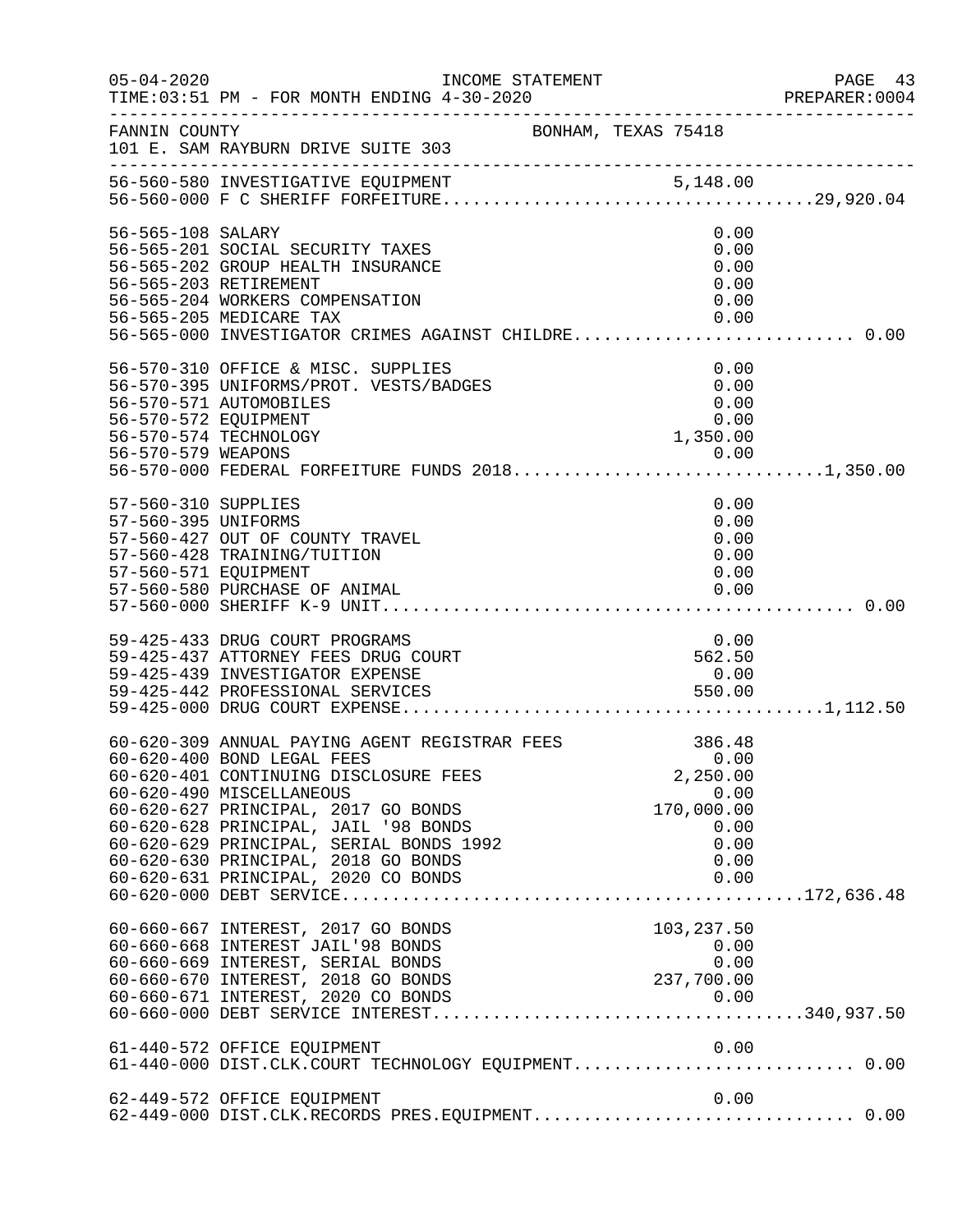| $05 - 04 - 2020$                            | INCOME STATEMENT                                                                                                                                                                                                                                                                                                                                                                                                                                                                                                                                                                           |                            |                                                                             |                                                                                                      | PREPARER:0004 | PAGE 44 |
|---------------------------------------------|--------------------------------------------------------------------------------------------------------------------------------------------------------------------------------------------------------------------------------------------------------------------------------------------------------------------------------------------------------------------------------------------------------------------------------------------------------------------------------------------------------------------------------------------------------------------------------------------|----------------------------|-----------------------------------------------------------------------------|------------------------------------------------------------------------------------------------------|---------------|---------|
| FANNIN COUNTY                               | 101 E. SAM RAYBURN DRIVE SUITE 303                                                                                                                                                                                                                                                                                                                                                                                                                                                                                                                                                         | BONHAM, TEXAS 75418        |                                                                             |                                                                                                      |               |         |
|                                             | 63-551-427 OUT OF COUNTY TRAVEL                                                                                                                                                                                                                                                                                                                                                                                                                                                                                                                                                            |                            | 0.00                                                                        |                                                                                                      |               |         |
|                                             | 64-552-427 OUT OF COUNTY TRAVEL<br>64-552-428 TRAINING & TUITION                                                                                                                                                                                                                                                                                                                                                                                                                                                                                                                           |                            | 0.00                                                                        | 0.00                                                                                                 |               |         |
|                                             | 65-553-427 OUT OF COUNTY TRAVEL<br>65-553-428 TRAINING & TUITION                                                                                                                                                                                                                                                                                                                                                                                                                                                                                                                           |                            | 0.00<br>0.00                                                                |                                                                                                      |               |         |
|                                             |                                                                                                                                                                                                                                                                                                                                                                                                                                                                                                                                                                                            |                            |                                                                             |                                                                                                      |               |         |
| 66-666-535 BUILDING<br>66-666-695 SURVEYING | 66-666-165 CONSTRUCTION<br>66-666-400 ATTORNEY FEES<br>66-666-402 ENGINEERING<br>66-666-403 ARCHITECTURAL FEES<br>66-666-426 PROFESSIONAL FEES<br>66-666-430 BIDS & NOTICES<br>66-666-450 R & M BUILDINGS<br>66-666-451 ASBESTOS ABATEMENT<br>66-666-453 IT DESIGN/SECURITY DESIGN<br>66-666-482 DEMOLITION<br>66-666-490 MISCELLANEOUS<br>66-666-574 TECHNOLOGY                                                                                                                                                                                                                           |                            | 0.00                                                                        | 0.00<br>0.00<br>0.00<br>0.00<br>0.00<br>0.00<br>0.00<br>0.00<br>0.00<br>0.00<br>0.00<br>0.00<br>0.00 |               |         |
| 66-667-455 SECURITY                         | 66-667-165 CONSTRUCTION<br>66-667-167 CONSTRUCTION MANAGER AGENT<br>66-667-168 MASONRY AND STONE<br>66-667-400 ATTORNEY FEES<br>66-667-403 ARCHITECTURAL FEES<br>66-667-421 INTERNET SERVICES<br>66-667-426 PROFESSIONAL FEES<br>66-667-430 BIDS, NOTICES & PERMITS<br>66-667-440 UTILITIES ELECTRICITY<br>66-667-442 UTILITIES WATER<br>66-667-443 TRASH PICK UP<br>66-667-451 ASBESTOS & OTHER TESTING<br>66-667-453 IT DESIGN/SECURITY DESIGN<br>66-667-470 OFFICE LEASE<br>66-667-490 MISCELLANEOUS<br>66-667-574 TECHNOLOGY<br>66-667-000 COURTHOUSE CONSTRUCTION PHASE 23,541,124.99 | 2,115,917.13<br>445,121.12 | 907,010.60<br>48,750.00<br>21,713.20<br>165.12<br>2,401.39<br>46.43<br>0.00 | 0.00<br>0.00<br>0.00<br>0.00<br>0.00<br>0.00<br>0.00<br>0.00                                         |               |         |
|                                             | 67-560-428 TRAINING & TUITION<br>67-560-580 INVESTIGATIVE EQUIPMENT<br>67-560-000 F.C. SHERIFF ANNUAL PAYMENT3,910.19                                                                                                                                                                                                                                                                                                                                                                                                                                                                      |                            | 3,910.19                                                                    |                                                                                                      |               |         |
|                                             | 68-509-475 CONTINGENCY                                                                                                                                                                                                                                                                                                                                                                                                                                                                                                                                                                     |                            |                                                                             | 0.00                                                                                                 |               |         |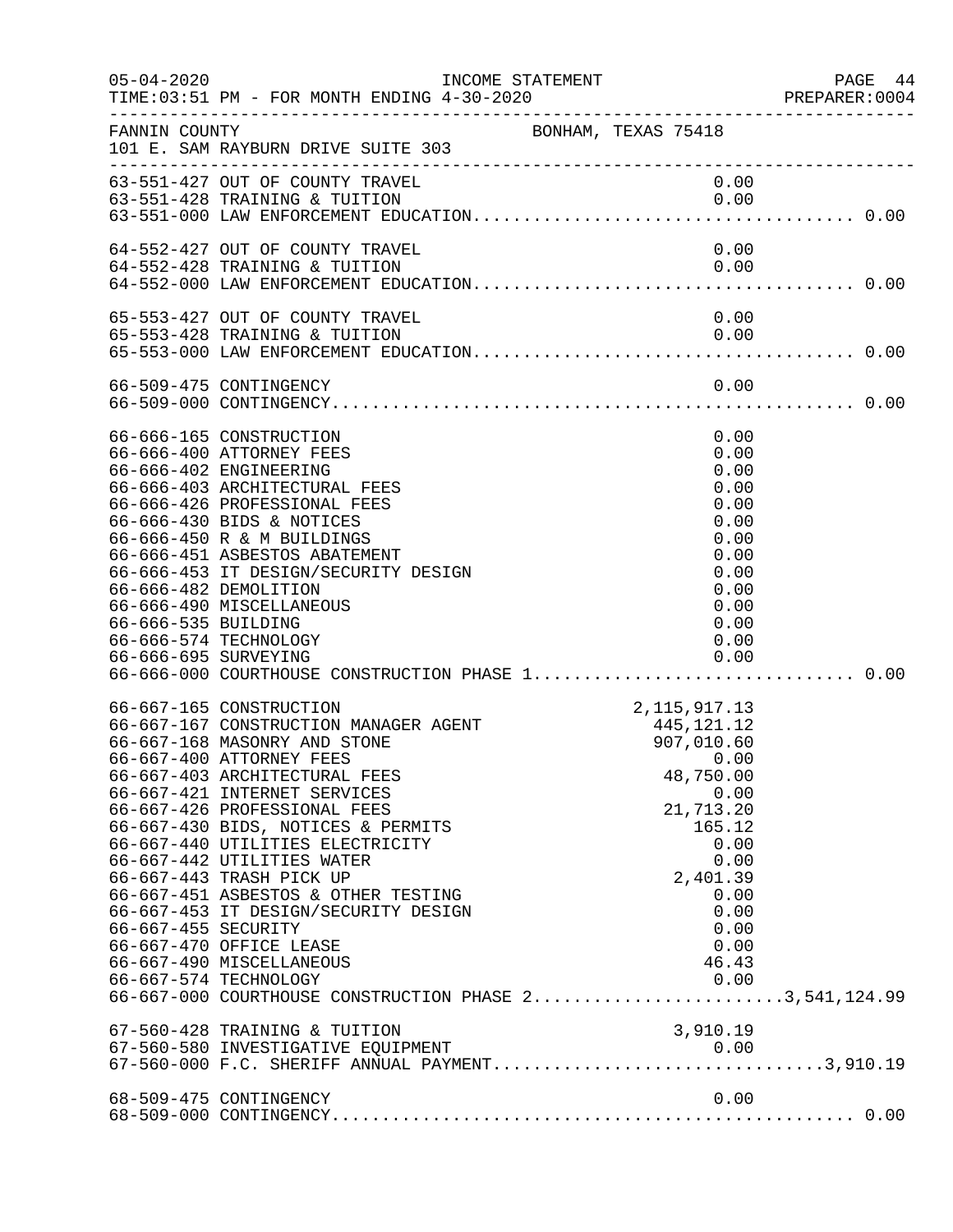| $05 - 04 - 2020$                            | INCOME STATEMENT                                                                                                                                                                                                                                                   |                                                                              | PAGE 45<br>PREPARER: 0004 |
|---------------------------------------------|--------------------------------------------------------------------------------------------------------------------------------------------------------------------------------------------------------------------------------------------------------------------|------------------------------------------------------------------------------|---------------------------|
| FANNIN COUNTY                               | BONHAM, TEXAS 75418<br>101 E. SAM RAYBURN DRIVE SUITE 303                                                                                                                                                                                                          |                                                                              |                           |
| 68-668-535 BUILDING<br>68-668-695 SURVEYING | 68-668-165 CONSTRUCTION<br>68-668-400 ATTORNEY FEES<br>68-668-402 ENGINEERING<br>68-668-403 ARCHITECTURAL FEES<br>68-668-426 PROFESSIONAL FEES<br>68-668-430 BIDS & NOTICES<br>68-668-450 R & M BUILDINGS<br>68-668-490 MISCELLANEOUS                              | 0.00<br>0.00<br>0.00<br>0.00<br>0.00<br>0.00<br>0.00<br>0.00<br>0.00<br>0.00 |                           |
|                                             |                                                                                                                                                                                                                                                                    |                                                                              |                           |
|                                             | 69-669-165 CONSTRUCTION<br>69-669-167 CONSTRUCTION MANAGER AGENT<br>69-669-168 MASONRY AND STONE<br>69-669-403 ARCHITECTURAL FEES<br>69-669-426 PROFESSIONAL FEES<br>69-669-430 BIDS & NOTICES<br>69-669-443 TRASH PICK UP<br>69-669-453 IT DESIGN/SECURITY DESIGN | 0.00<br>0.00<br>0.00<br>0.00<br>0.00<br>0.00<br>0.00<br>0.00                 |                           |
|                                             | 70-622-399 CLAIM SETTLEMENTS<br>70-622-426 APPRAISAL FEES                                                                                                                                                                                                          | 0.00<br>0.00                                                                 |                           |
|                                             | 70-629-500 RIGHT OF WAY PUR HWY #82<br>70-629-501 RIGHT OF WAY PURCHASE FM #87<br>70-629 E00 BIGHT OF WAY PURCHASE HWY #121                                                                                                                                        | 0.00<br>0.00<br>0.00                                                         |                           |
| 71-475-108 SALARY                           | 71-475-201 SOCIAL SECURITY TAXES<br>71-475-202 GROUP HEALTH INSURANCE<br>71-475-203 RETIREMENT<br>71-475-204 WORKERS COMPENSATION<br>71-475-205 MEDICARE TAX<br>71-475-000 INVESTIGATOR CRIMES AGAINST WOMEN 0.00                                                  | 0.00<br>0.00<br>0.00<br>0.00<br>0.00<br>0.00                                 |                           |
| 72-560-108 SALARY                           | 72-560-201 SOCIAL SECURITY TAXES<br>72-560-202 GROUP HEALTH INSURANCE<br>72-560-203 RETIREMENT<br>72-560-204 WORKERS COMPENSATION<br>72-560-205 MEDICARE TAX<br>72-560-000 INVESTIGATOR CRIMES AGAINST CHILDRE 0.00                                                | 0.00<br>0.00<br>0.00<br>0.00<br>0.00<br>0.00                                 |                           |
|                                             | 78-319-179 FOR MAINTENANCE OF ROADS                                                                                                                                                                                                                                | 0.00                                                                         |                           |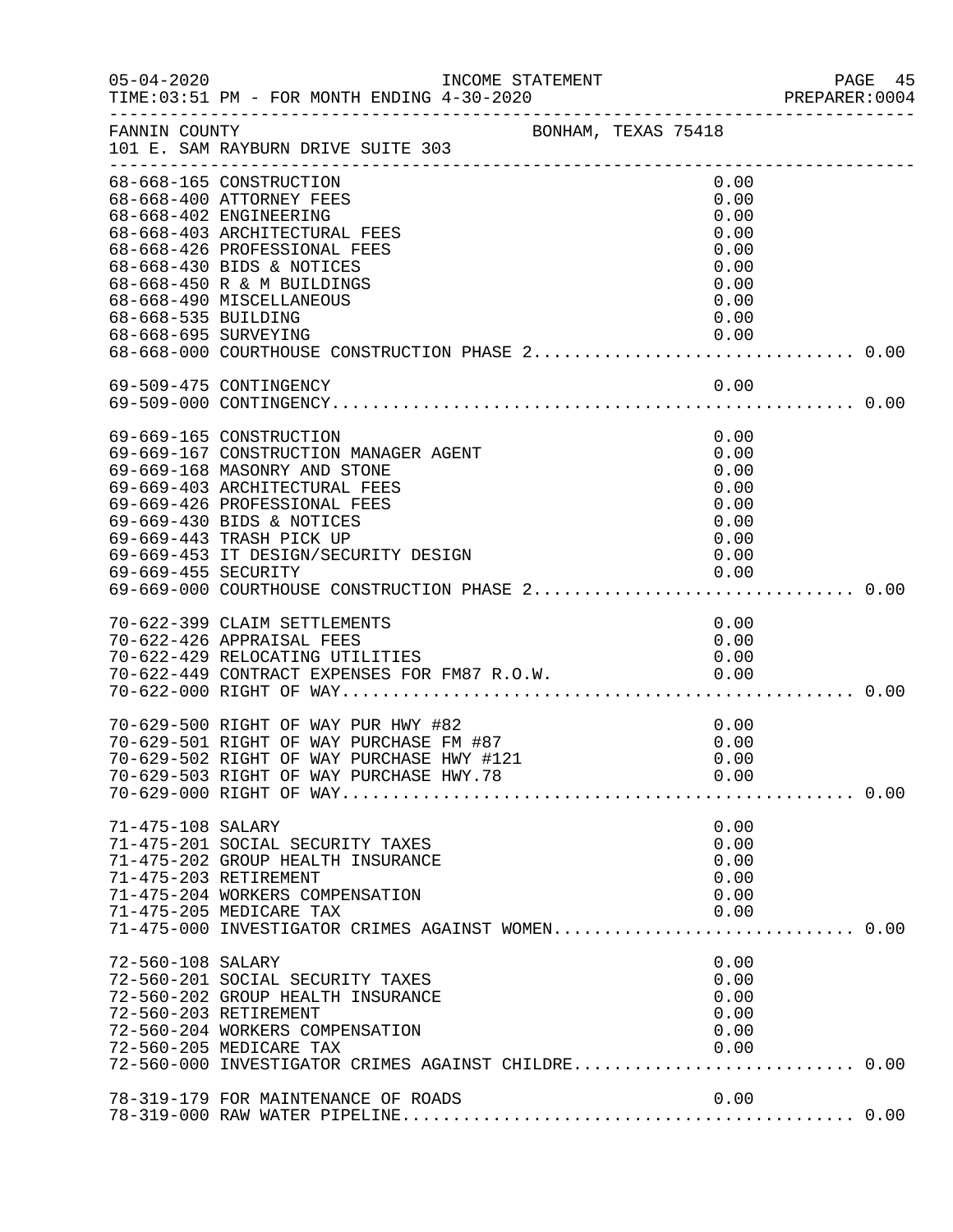| $05 - 04 - 2020$ | INCOME STATEMENT                                                                                                                                                                                                                                                                                                                                                                                                     |                                                                                                                              | PAGE 46<br>PREPARER:0004 |
|------------------|----------------------------------------------------------------------------------------------------------------------------------------------------------------------------------------------------------------------------------------------------------------------------------------------------------------------------------------------------------------------------------------------------------------------|------------------------------------------------------------------------------------------------------------------------------|--------------------------|
| FANNIN COUNTY    | 101 E. SAM RAYBURN DRIVE SUITE 303                                                                                                                                                                                                                                                                                                                                                                                   | BONHAM, TEXAS 75418                                                                                                          |                          |
|                  | 78-628-341 R & B MAT. ROCK & GRAVEL 139,411.00<br>78-628-000 ROAD & BRIDGE 2,3,4 EXPENSES139,411.00                                                                                                                                                                                                                                                                                                                  |                                                                                                                              |                          |
|                  | 79-622-571 PURCHASE OF MACH/EQUIPMENT<br>79-622-571 PURCHASE OF MACH/EQUIPMENT 79-622-571 PURCHASE OF MACH/EQUIPMENT 71<br>79-622-000 ROAD & BRIDGE #2 RAW WATER PIPELINE75,000.00                                                                                                                                                                                                                                   | 75,000.00                                                                                                                    |                          |
|                  | 80-570-490 MISCELLANEOUS                                                                                                                                                                                                                                                                                                                                                                                             | 0.00                                                                                                                         |                          |
|                  | 81-590-490 MISCELLANEOUS<br>81-590-576 LUCAS CHEST COMPRESSION SYSTEM<br>81-590-579 WEAPONS/TASERS                                                                                                                                                                                                                                                                                                                   | 0.00<br>0.00<br>0.00                                                                                                         |                          |
|                  | 82-623-341 R & B MAT. ROCK & GRAVEL<br>82-623-344 R & B MAT. ASPHALT/ROAD OIL<br>82-623-490 MISCELLANEOUS 0.00<br>82-623-000 ROAD & BRIDGE #3 LAKE ROAD EXPENSES68,511.52                                                                                                                                                                                                                                            | 68,511.52<br>0.00                                                                                                            |                          |
|                  | 82-626-457 R & M MACHINERY GAS & OIL<br>82-626-458 R & M MACHINERY PARTS<br>82-626-460 EQUIPMENT RENTAL/LEASE<br>82-626-571 PURCHASE OF MACH/EQUIPMENT<br>82-626-000 ROAD & BRIDGE #3 RAW WATER PIPELINE 0.00                                                                                                                                                                                                        | 0.00<br>0.00<br>0.00<br>0.00                                                                                                 |                          |
|                  | 83-624-341 R & B MAT. ROCK & GRAVEL<br>83-624-344 R & B MAT. ASPHALT/ROAD OIL<br>83-624-460 EQUIPMENT RENTAL/LEASE<br>83-624-490 MISCELLANEOUS                                                                                                                                                                                                                                                                       | 8,812.10<br>$13,830.82$<br>$400.00$<br>400.00                                                                                |                          |
|                  | 83-627-106 SALARY PRECINCT EMPLOYEE<br>83-627-201 SOCIAL SECURITY TAXES<br>83-627-202 GROUP HEALTH INSURANCE<br>83-627-203 RETIREMENT<br>83-627-204 WORKERS COMPENSATION<br>83-627-205 MEDICARE TAX<br>83-627-457 R & M MACHINERY GAS & OIL<br>83-627-458 R & M MACHINERY PARTS<br>83-627-460 EQUIPMENT RENTAL/LEASE<br>83-627-571 PURCHASE OF MACH/EQUIPMENT<br>83-627-000 ROAD & BRIDGE #4 RAW WATER PIPELINE 0.00 | 0.00<br>0.00<br>0.00<br>0.00<br>0.00<br>0.00<br>0.00<br>0.00<br>0.00<br>0.00                                                 |                          |
|                  | 84-560-104 SALARIES DEPUTIES<br>84-560-201 SOCIAL SECURITY TAXES<br>84-560-202 GROUP HEALTH INSURANCE<br>84-560-203 RETIREMENT<br>84-560-204 WORKERS' COMPENSATION<br>84-560-205 MEDICARE TAX<br>84-560-206 UNEMPLOYMENT EXPENSE<br>84-560-250 EMPLOYEE PHYSICALS<br>84-560-320 WEAPONS SUPPLIES<br>84-560-321 PATROL SUPPLIES<br>84-560-395 UNIFORMS/OTHER<br>84-560-421 CELL PHONE<br>84-560-422 R & M RADIO       | 50,429.57<br>3,122.39<br>10,684.25<br>5,866.67<br>699.71<br>730.15<br>0.00<br>0.00<br>393.60<br>0.00<br>0.00<br>0.00<br>0.00 |                          |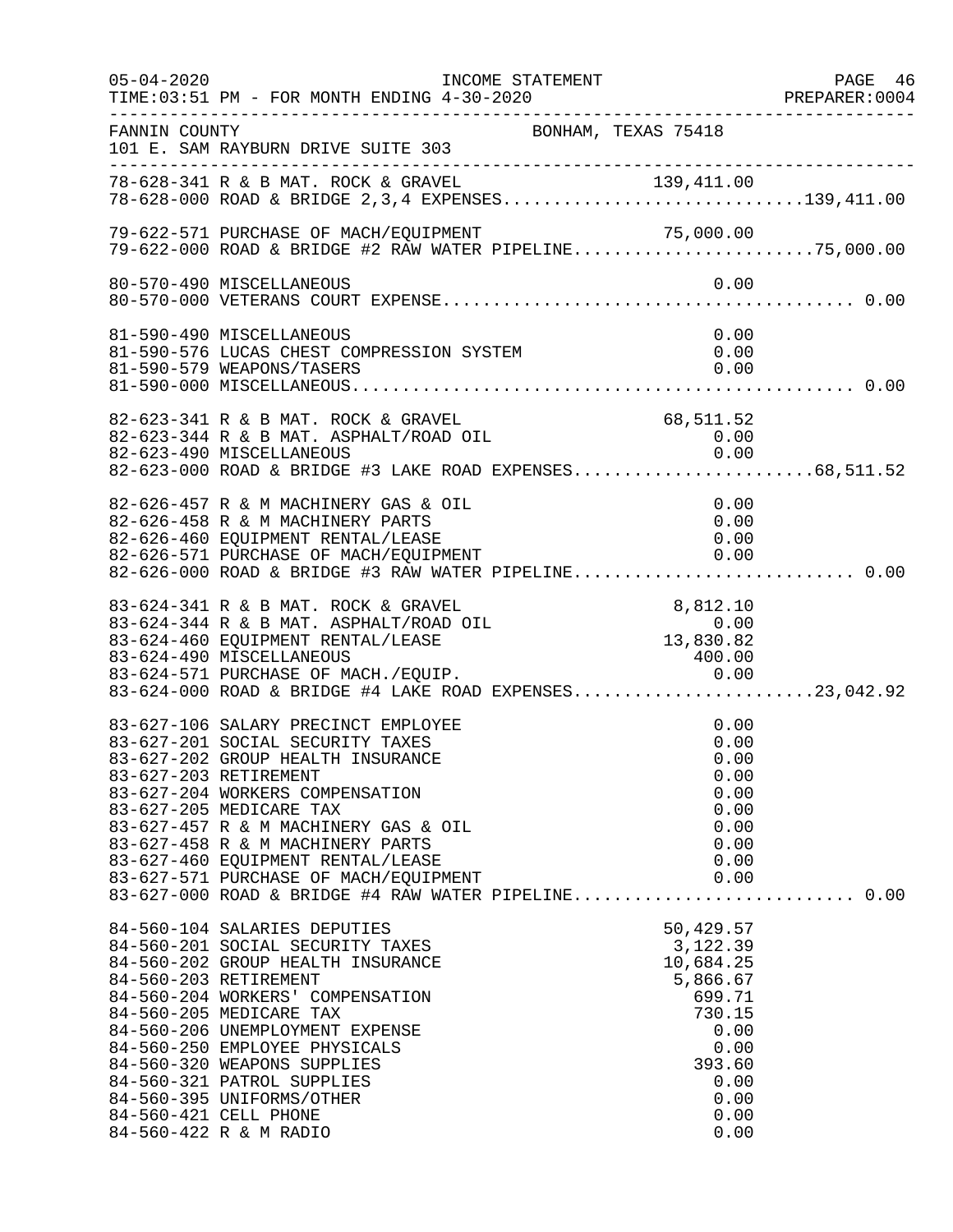|                      |                                                                                                                                                                                                                                                                                                                                                                                                                          |                                                                                      | PAGE 47<br>PREPARER: 0004 |
|----------------------|--------------------------------------------------------------------------------------------------------------------------------------------------------------------------------------------------------------------------------------------------------------------------------------------------------------------------------------------------------------------------------------------------------------------------|--------------------------------------------------------------------------------------|---------------------------|
|                      | FANNIN COUNTY<br>101 E. SAM RAYBURN DRIVE SUITE 303                                                                                                                                                                                                                                                                                                                                                                      |                                                                                      |                           |
|                      | 84-560-427 TRAVEL AND TRAINING<br>84-560-447 RADIO LICENSES<br>44-560-447 RADIO LICENSES<br>84-560-452 R & M EQUIPMENT<br>84-560-453 TYLER/CAD MAINTENANCE<br>84-560-453 TYLER/CAD MAINTENANCE<br>84-560-454 R & M AUTO, BOATS, ATV<br>84-560-487 AUTO & OTHER EQUIPMENT INSURANCE<br>84-560-488 LAW ENFO<br>0.00 0.00 54-560-575 PURCHNOLOGY<br>84-560-575 PURCHASE AUTOS, BOATS, ATV'S 48,945.97<br>84-560-579 WEADONG | 0.00<br>485.00                                                                       |                           |
| 85-520-343 R & M DAM | 85-520-186 DEPOSIT REFUND<br>85-520-341 R & M ROADS<br>85-520-342 R & M CAMPGROUNDS<br>85-520-440 UTILITIES ELECTRICITY<br>85-520-440 UTILITIES ELECTRICITY<br>85-520-442 UTILITIES WATER<br>85-520-443 TRASH PICK-UP<br>85-520-443 TRASH PICK-UP<br>85-520-484 GENERAL LIABILITY INSURANCE<br>85-520-484 GENERAL LIABILITY INSUR                                                                                        | 450.00<br>0.00<br>0.00<br>0.00                                                       |                           |
|                      | 86-560-573 EMERGENCY RADIOS 2,884.60<br>86-560-000 SHERIFF'S OFFICE TECHNOLOGY2,884.60                                                                                                                                                                                                                                                                                                                                   |                                                                                      |                           |
|                      | 87-575-310 OFFICE SUPP./MISC.<br>87-575-319 RESTITUTION<br>87-575-320 COURT COSTS 20.00<br>87-575-321 REIMBURSEMENT OF FEES FOR OTHER COU 0.00<br>0.00 0.00 0.00 0.00<br>87-575-416 STRUCTURAL FAMILY THERAPY<br>87-575-427 TRAVEL AND TRAINING                                                                                                                                                                          | 405.60<br>0.00<br>0.00                                                               |                           |
|                      | 88-645-409 DIABETIC SUPPLIES<br>88-645-410 CERT. REG. NURSE ANES.<br>88-645-411 PHYSICIAN, NON-EMERGENCY<br>88-645-412 PRESCRIPTIONS, DRUGS<br>88-645-413 HOSPITAL, INPATIENT<br>88-645-414 HOSPITAL, OUTPATIENT<br>88-645-415 LABORATORY/X-RAY<br>88-645-418 FED. QUALIFIED HEALTH CENTER<br>88-645-420 RURAL HEALTH CLINIC<br>88-645-422 AMBULATORY SURGICAL CENTER                                                    | 0.00<br>0.00<br>0.00<br>0.00<br>0.00<br>0.00<br>0.00<br>0.00<br>0.00<br>0.00<br>0.00 |                           |
|                      | 89-581-416 STRUCTURAL FAMILY THERAPY 00G37,500.00<br>89-581-000 STRUCTURAL FAMILY THERAPY 00G37,500.00                                                                                                                                                                                                                                                                                                                   |                                                                                      |                           |
|                      | 89-588-103 SALARY COMM.CORR.OFFICERS<br>89-588-201 SOCIAL SECURITY TAX<br>89-588-202 GROUP HEALTH INSURANCE<br>89-588-203 RETIREMENT                                                                                                                                                                                                                                                                                     | 0.00<br>0.00<br>0.00<br>0.00                                                         |                           |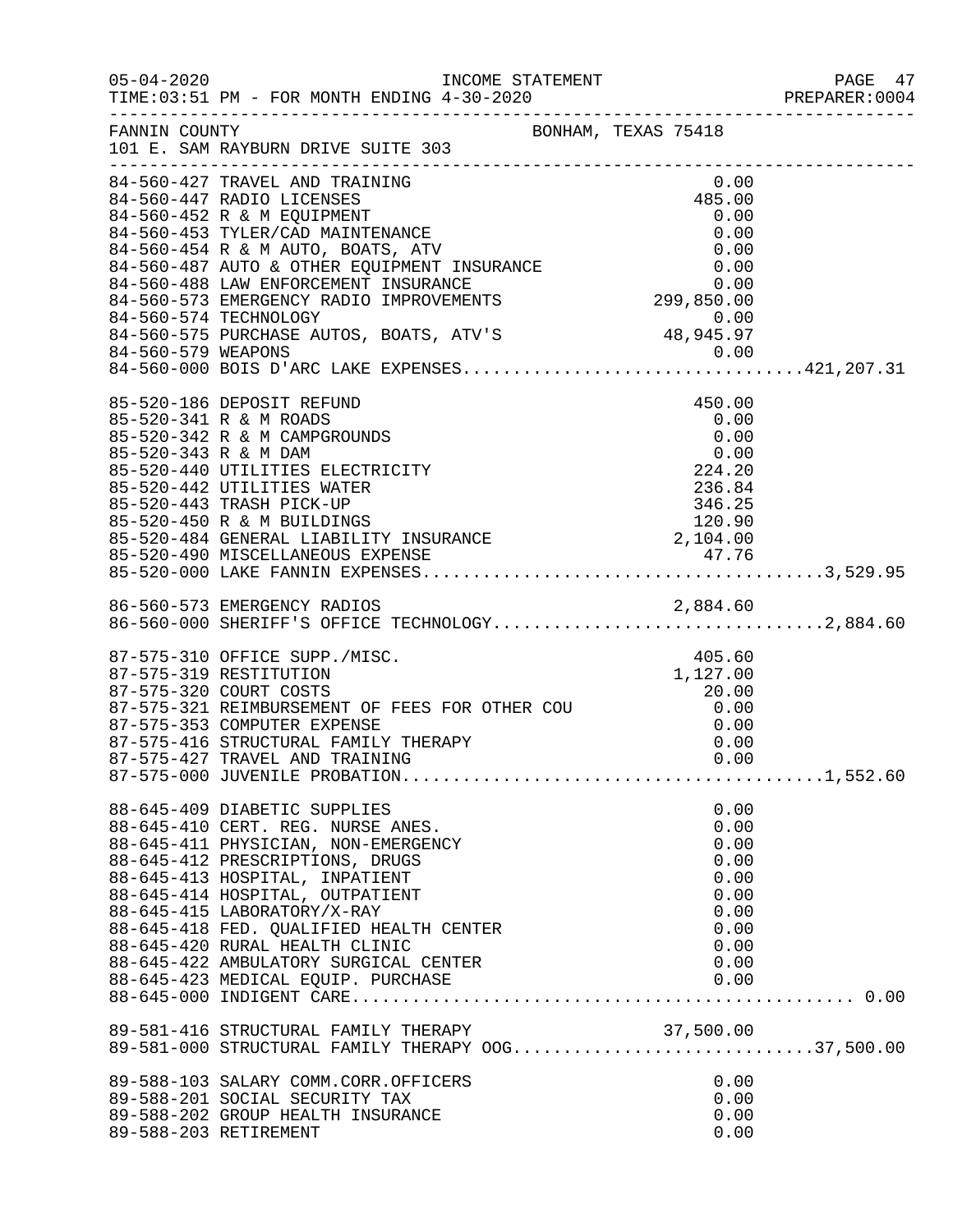| $05 - 04 - 2020$     | TIME: 03:51 PM - FOR MONTH ENDING 4-30-2020                                                                                                                                                                                              |                 | PAGE 48<br>PREPARER: 0004 |
|----------------------|------------------------------------------------------------------------------------------------------------------------------------------------------------------------------------------------------------------------------------------|-----------------|---------------------------|
|                      | FANNIN COUNTY<br>101 E. SAM RAYBURN DRIVE SUITE 303                                                                                                                                                                                      |                 |                           |
|                      | 89-588-204 WORKERS COMPENSATION                                                                                                                                                                                                          | 0.00            |                           |
|                      |                                                                                                                                                                                                                                          | 0.00            |                           |
|                      |                                                                                                                                                                                                                                          | 0.00            |                           |
|                      | 89-588-310 OFFICE SUPPLIES<br>89-588-574 COMPUTER EQUIPMENT<br>89-588-000 INTEREST FOUIPMENT                                                                                                                                             |                 |                           |
|                      | 89-589-416 STRUCTURAL FAMILY THERAPY 0.00<br>89-589-453 COMPUTER SOFTWARE 308-589-469 UNEXPENDED FUNDS 0.00                                                                                                                              |                 |                           |
|                      |                                                                                                                                                                                                                                          |                 |                           |
|                      | 89-589-469 UNEXPENDED FUNDS<br>89-589-000 REGIONAL DIVERSIONS ALTERNATIVES3,000.00                                                                                                                                                       |                 |                           |
|                      |                                                                                                                                                                                                                                          |                 |                           |
|                      |                                                                                                                                                                                                                                          |                 |                           |
|                      |                                                                                                                                                                                                                                          |                 |                           |
|                      |                                                                                                                                                                                                                                          |                 |                           |
|                      |                                                                                                                                                                                                                                          |                 |                           |
|                      |                                                                                                                                                                                                                                          |                 |                           |
|                      |                                                                                                                                                                                                                                          |                 |                           |
|                      |                                                                                                                                                                                                                                          |                 |                           |
|                      |                                                                                                                                                                                                                                          |                 |                           |
|                      |                                                                                                                                                                                                                                          |                 |                           |
|                      |                                                                                                                                                                                                                                          |                 |                           |
|                      |                                                                                                                                                                                                                                          |                 |                           |
| 89-590-435 PRINTING  |                                                                                                                                                                                                                                          | 0.00            |                           |
|                      | 89-590-469 UNEXPENDED FUNDS                                                                                                                                                                                                              | 0.00            |                           |
|                      | 89-590-499 BANK SERVICE FEES 0.00<br>89-590-000 BASIC PROBATION SUPERVISION74,763.60                                                                                                                                                     |                 |                           |
|                      |                                                                                                                                                                                                                                          |                 |                           |
|                      | 89-591-102 SALARY APPOINTED OFFICIAL 15,221.28<br>89-591-103 SALARY COMM.CORR.OFFICERS 18,960.64<br>89-591-201 SOCIAL SECURITY TAX 2,063.65<br>89-591-202 GROUP HEALTH INSURANCE 7,738.65<br>89-591-203 RETIREMENT 7,738.65<br>89-591-20 |                 |                           |
|                      |                                                                                                                                                                                                                                          |                 |                           |
|                      |                                                                                                                                                                                                                                          |                 |                           |
|                      |                                                                                                                                                                                                                                          |                 |                           |
|                      |                                                                                                                                                                                                                                          |                 |                           |
|                      | 89-591-205 MEDICARE TAX                                                                                                                                                                                                                  |                 |                           |
|                      |                                                                                                                                                                                                                                          | 482.61          |                           |
|                      |                                                                                                                                                                                                                                          |                 |                           |
|                      | 89-592-102 SALARY APPOINTED OFFICIAL                                                                                                                                                                                                     | 1,208.96        |                           |
|                      | 89-592-103 SALARY COMM.CORR.OFFICERS                                                                                                                                                                                                     | 1,505.92        |                           |
|                      | 89-592-201 SOCIAL SECURITY TAX                                                                                                                                                                                                           | 163.62          |                           |
|                      | 89-592-202 GROUP HEALTH INSURANCE                                                                                                                                                                                                        | 614.25          |                           |
|                      | 89-592-203 RETIREMENT                                                                                                                                                                                                                    | 315.22          |                           |
|                      | 89-592-204 WORKERS COMPENSATION                                                                                                                                                                                                          | 19.06           |                           |
|                      | 89-592-205 MEDICARE TAX                                                                                                                                                                                                                  | 38.29           |                           |
| 89-592-408 DETENTION |                                                                                                                                                                                                                                          | 0.00            |                           |
|                      | 89-592-469 UNEXPENDED FUNDS<br>89-592-469 UNEXPENDED FUNDS<br>89-592-000 PRE/POST ADJUDICATION FACILITIES3,865.32                                                                                                                        | 0.00            |                           |
|                      |                                                                                                                                                                                                                                          |                 |                           |
|                      | 89-593-102 SALARY APPOINTED OFFICIAL                                                                                                                                                                                                     | 1,902.72        |                           |
|                      | 89-593-103 SALARY COMM.CORR.OFFICERS                                                                                                                                                                                                     | 2,370.08        |                           |
|                      | 89-593-201 SOCIAL SECURITY TAX                                                                                                                                                                                                           | 258.05          |                           |
|                      | 89-593-202 GROUP HEALTH INSURANCE<br>89-593-203 RETIREMENT                                                                                                                                                                               | 967.95          |                           |
|                      | 89-593-204 WORKERS COMPENSATION                                                                                                                                                                                                          | 496.93<br>29.99 |                           |
|                      | 89-593-205 MEDICARE TAX                                                                                                                                                                                                                  | 60.46           |                           |
|                      | 89-593-415 RESIDENTIAL PLACEMENT                                                                                                                                                                                                         | 0.00            |                           |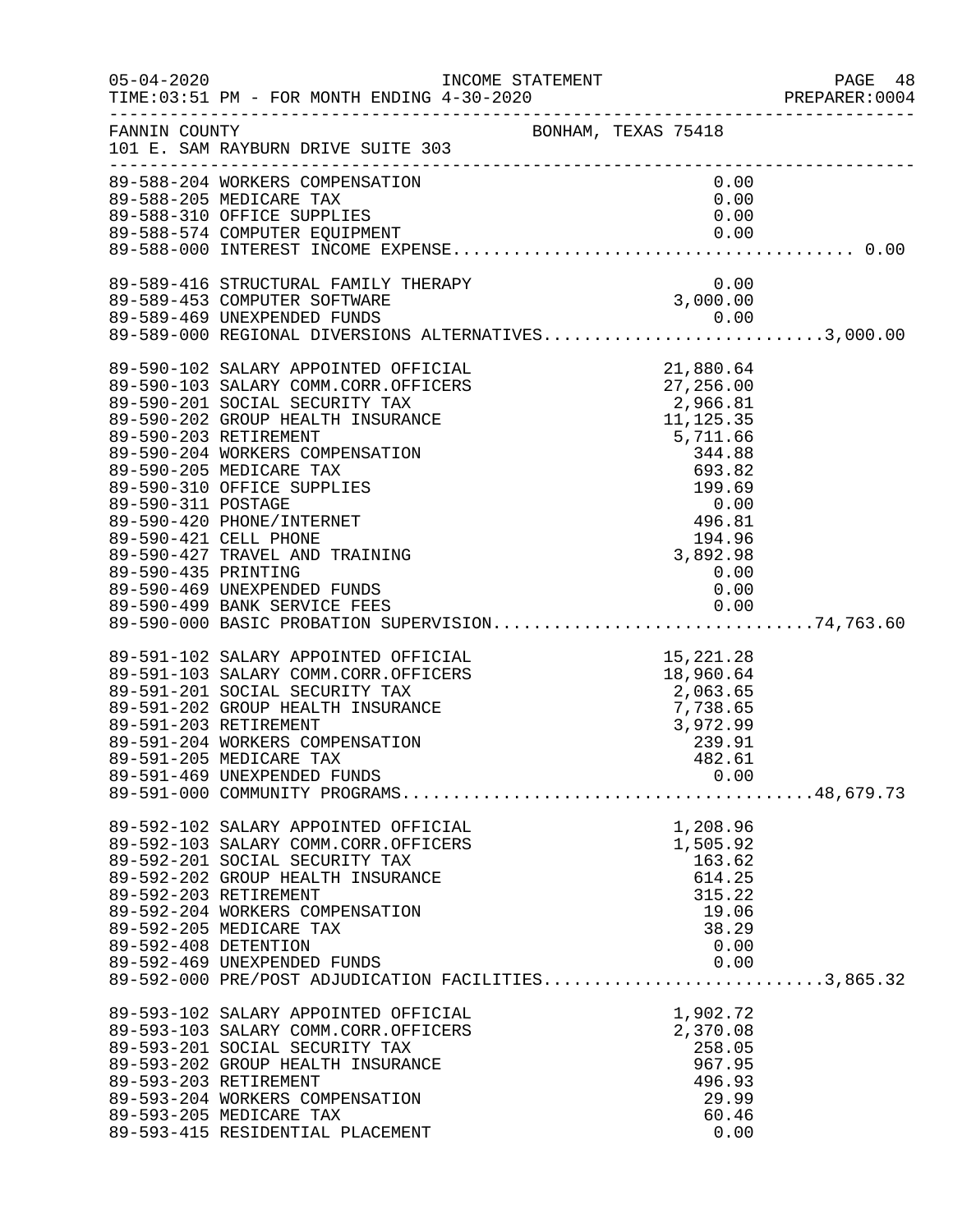|                                                                                                                                                                                                                                              |                                                                                                                 |        | PAGE 49<br>PREPARER: 0004 |
|----------------------------------------------------------------------------------------------------------------------------------------------------------------------------------------------------------------------------------------------|-----------------------------------------------------------------------------------------------------------------|--------|---------------------------|
| FANNIN COUNTY<br>101 E. SAM RAYBURN DRIVE SUITE 303                                                                                                                                                                                          |                                                                                                                 |        |                           |
| 89-593-469 UNEXPENDED FUNDS                                                                                                                                                                                                                  |                                                                                                                 |        |                           |
| 89-594-102 SALARY APPOINTED OFFICIAL                                                                                                                                                                                                         | CCIAL<br>CCERS<br>524.00<br>652.80<br>71.36<br>71.36<br>266.85<br>137.01<br>8.26<br>16.73<br>3,225.00<br>360.00 |        |                           |
| 89-594-103 SALARY COMM.CORR.OFFICERS                                                                                                                                                                                                         |                                                                                                                 |        |                           |
| 89-594-201 SOCIAL SECURITY TAX                                                                                                                                                                                                               |                                                                                                                 |        |                           |
| 89-594-202 GROUP HEALTH INSURANCE                                                                                                                                                                                                            |                                                                                                                 |        |                           |
| 89-594-203 RETIREMENT                                                                                                                                                                                                                        |                                                                                                                 |        |                           |
| 89-594-204 WORKERS COMPENSATION                                                                                                                                                                                                              |                                                                                                                 |        |                           |
| 89-594-205 MEDICARE TAX                                                                                                                                                                                                                      |                                                                                                                 |        |                           |
| 89-594-413 PSYCHOLOGICAL                                                                                                                                                                                                                     |                                                                                                                 |        |                           |
| 89-594-414 COUNSELING                                                                                                                                                                                                                        |                                                                                                                 | 360.00 |                           |
| 89-594-415 RESIDENTIAL PLACEMENT                                                                                                                                                                                                             |                                                                                                                 | 0.00   |                           |
|                                                                                                                                                                                                                                              |                                                                                                                 |        |                           |
|                                                                                                                                                                                                                                              |                                                                                                                 |        |                           |
|                                                                                                                                                                                                                                              |                                                                                                                 |        |                           |
|                                                                                                                                                                                                                                              |                                                                                                                 |        |                           |
| 89-994-415 RESIDENTIAL PLACEMENT<br>89-994-488 LAW ENFORCEMENT INSURANCE 694.44<br>89-994-000 LOCAL FUNDS CARRIED FORWARD16,234.44                                                                                                           |                                                                                                                 |        |                           |
|                                                                                                                                                                                                                                              |                                                                                                                 |        |                           |
| 99-995-102 SALARY APPOINTED OFFICIAL 3,023.68<br>99-995-103 SALARY COMM.CORR.OFFICERS 3,766.56<br>99-995-105 OFFICE MANAGER 0.00<br>99-995-201 SOCIAL SECURITY TAX 409.81<br>89-995-202 GROUP HEALTH INSURANCE 1,537.65                      |                                                                                                                 |        |                           |
|                                                                                                                                                                                                                                              |                                                                                                                 |        |                           |
|                                                                                                                                                                                                                                              |                                                                                                                 |        |                           |
|                                                                                                                                                                                                                                              |                                                                                                                 |        |                           |
|                                                                                                                                                                                                                                              |                                                                                                                 |        |                           |
| 89-995-202 GROUP HEALIH INSURANCE<br>89-995-203 RETIREMENT<br>89-995-203 NEDICARE TAX<br>89-995-205 MEDICARE TAX<br>89-995-401 AUDIT EXPENSE<br>89-995-401 AUDIT EXPENSE<br>89-995-404 DETENTION OPERATING COST FY20<br>89-995-405 DETENTION |                                                                                                                 |        |                           |
|                                                                                                                                                                                                                                              |                                                                                                                 |        |                           |
|                                                                                                                                                                                                                                              |                                                                                                                 |        |                           |
|                                                                                                                                                                                                                                              |                                                                                                                 |        |                           |
|                                                                                                                                                                                                                                              |                                                                                                                 |        |                           |
|                                                                                                                                                                                                                                              |                                                                                                                 |        |                           |
|                                                                                                                                                                                                                                              |                                                                                                                 |        |                           |
|                                                                                                                                                                                                                                              |                                                                                                                 |        |                           |
|                                                                                                                                                                                                                                              |                                                                                                                 |        |                           |
|                                                                                                                                                                                                                                              |                                                                                                                 |        |                           |
| 89-995-453 COMPUTER SOFTWARE                                                                                                                                                                                                                 |                                                                                                                 | 0.00   |                           |
|                                                                                                                                                                                                                                              |                                                                                                                 |        |                           |
| 92-700-310 OFFICE SUPPLIES                                                                                                                                                                                                                   |                                                                                                                 | 0.00   |                           |
| 92-700-430 BIDS AND NOTICES                                                                                                                                                                                                                  |                                                                                                                 | 0.00   |                           |
| 92-700-484 APPRAISALS                                                                                                                                                                                                                        |                                                                                                                 | 0.00   |                           |
| 92-700-490 LITERACY COUNCIL DONATION                                                                                                                                                                                                         |                                                                                                                 | 0.00   |                           |
|                                                                                                                                                                                                                                              |                                                                                                                 |        |                           |
| 93-909-414 GRANT ADMINISTRATION                                                                                                                                                                                                              |                                                                                                                 | 0.00   |                           |
| 93-909-415 CONSTRUCTION EXPENSE                                                                                                                                                                                                              |                                                                                                                 | 0.00   |                           |
| 93-909-416 ENGINEERING                                                                                                                                                                                                                       |                                                                                                                 | 0.00   |                           |
|                                                                                                                                                                                                                                              |                                                                                                                 |        |                           |
|                                                                                                                                                                                                                                              |                                                                                                                 |        |                           |
|                                                                                                                                                                                                                                              |                                                                                                                 |        |                           |
|                                                                                                                                                                                                                                              |                                                                                                                 |        |                           |
|                                                                                                                                                                                                                                              |                                                                                                                 |        |                           |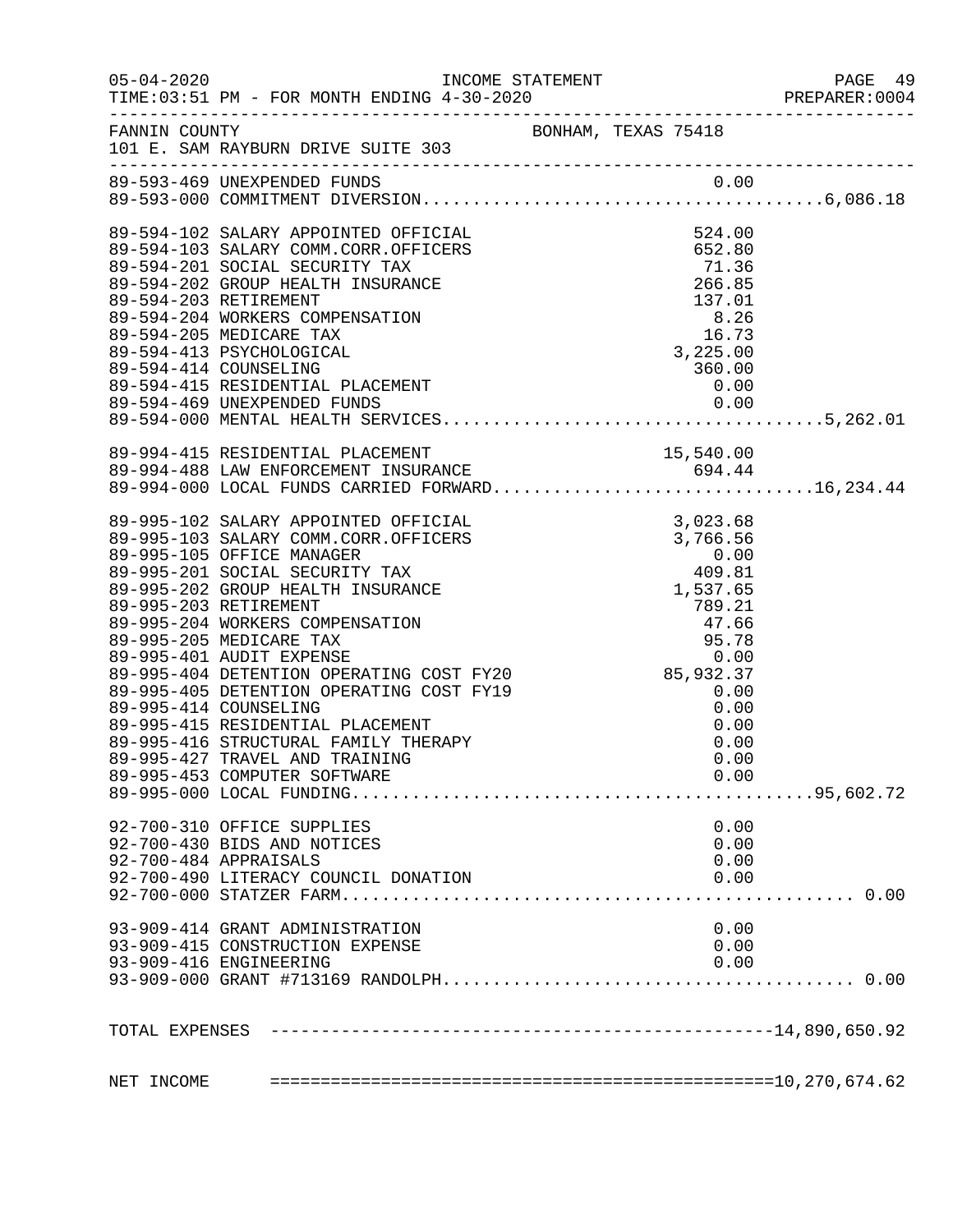| $05 - 04 - 2020$    | BALANCE SHEET                                                                                                                                                                                                                                                         |                                                                                                      | PAGE<br>1 |
|---------------------|-----------------------------------------------------------------------------------------------------------------------------------------------------------------------------------------------------------------------------------------------------------------------|------------------------------------------------------------------------------------------------------|-----------|
|                     |                                                                                                                                                                                                                                                                       |                                                                                                      |           |
|                     | ***** ASSETS *****                                                                                                                                                                                                                                                    |                                                                                                      |           |
| 10-100-100 PAYROLL  |                                                                                                                                                                                                                                                                       | 341.08                                                                                               |           |
| 10-103-175 TEXPOOL  | 10-103-100 GENERAL-COMBINED FUNDS CHECKING 1,329,270.06<br>10-103-110 BUSINESS MONEY FUND ACCOUNT 3,024,877.67                                                                                                                                                        | 2,516,129.73                                                                                         |           |
|                     | 10-104-560 SHERIFF PETTY CASH                                                                                                                                                                                                                                         | 200.00                                                                                               |           |
|                     | 10-105-003 COUNTY CLERK CHANGE FUND<br>10-105-075 CO.ATTORNEY CHANGE FUND<br>10-105-115 JURY CASH ON HAND<br>10-105-450 DISTRICT CLK. CHANGE FUND<br>10-105-455 JP#1 CASH ON HAND<br>10-105-457 JP#3 CASH ON HAND<br>10-105-499 TAX ASSESSOR CHANGE FUND              | 100.00<br>0.00<br>1,000.00<br>50.00<br>100.00<br>100.00<br>1,400.00                                  |           |
|                     | 10-120-305 FINES RECEIVABLE<br>10-120-306 ALLOWANCE FOR UNCOLLECTIBLES<br>10-120-307 ALOWANCE FOR UNCOLLECTIBLES HOSPITA<br>10-120-311 TAXES RECEIVABLE<br>10-120-312 DUE FROM OTHER GOVERNMENTS<br>10-120-313 DUE FROM OTHER FUNDS<br>10-120-314 ACCOUNTS RECEIVABLE | 6,459,373.14<br>1,861,839.03-<br>100,000.00-<br>650,315.52<br>161, 132.87<br>65,602.51<br>108,835.30 |           |
|                     | 10-133-089 DUE FROM T.J.P.C.                                                                                                                                                                                                                                          | 0.00                                                                                                 |           |
| 10-513-162 BUILDING |                                                                                                                                                                                                                                                                       | 0.00                                                                                                 |           |
|                     | 10-999-100 A/P CLEARING ACCOUNT                                                                                                                                                                                                                                       | 0.00                                                                                                 |           |
| 11-100-100 PAYROLL  |                                                                                                                                                                                                                                                                       | 0.00                                                                                                 |           |
|                     | 11-102-100 A/P CLEARING                                                                                                                                                                                                                                               | 0.00                                                                                                 |           |
|                     | 11-103-100 C.H. SECURITY-COMBINED FUNDS CKING 119,278.67                                                                                                                                                                                                              |                                                                                                      |           |
|                     | 11-120-313 DUE FROM OTHER FUNDS                                                                                                                                                                                                                                       | 1,107.67                                                                                             |           |
|                     | 12-102-100 A/P CLEARING                                                                                                                                                                                                                                               | 0.00                                                                                                 |           |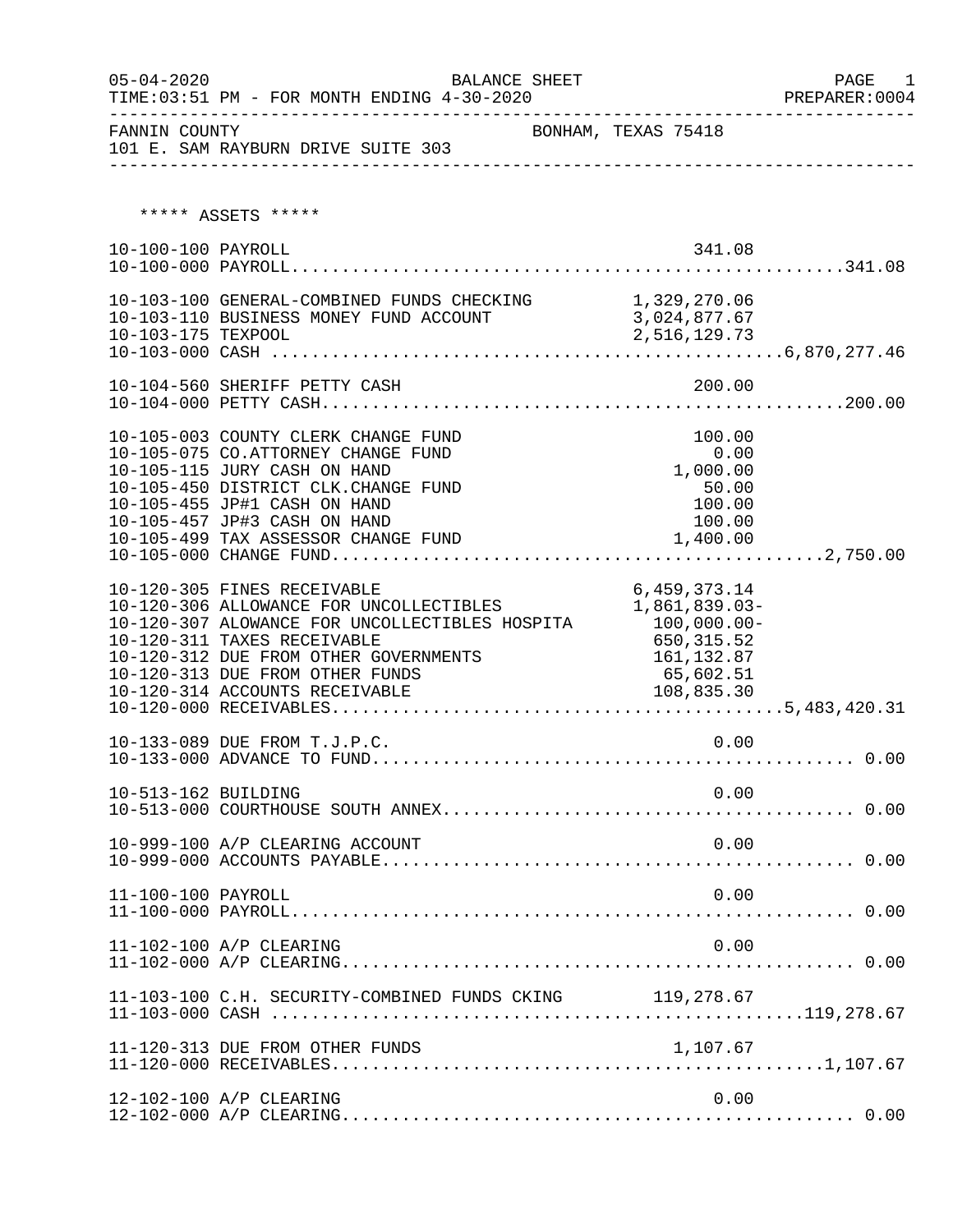| $05 - 04 - 2020$   | BALANCE SHEET<br>TIME: 03:51 PM - FOR MONTH ENDING 4-30-2020 |                     | PAGE 2<br>PREPARER: 0004 |
|--------------------|--------------------------------------------------------------|---------------------|--------------------------|
| FANNIN COUNTY      | 101 E. SAM RAYBURN DRIVE SUITE 303                           | BONHAM, TEXAS 75418 |                          |
|                    | 12-103-100 CO.CLK.VITAL STAT.-COMB.FUNDS CKING 3,469.71      |                     |                          |
|                    | 12-120-313 DUE FROM OTHER FUNDS                              | 81.00               |                          |
|                    | 13-102-100 A/P CLEARING                                      | 0.00                |                          |
|                    | 13-103-113 SURETY BAIL BOND FEE                              | 5,745.00            |                          |
|                    | 14-102-100 A/P CLEARING                                      | 0.00                |                          |
|                    | 14-103-100 JUST.CT.BLDG.SEC.-COMB.FUNDS CKING 18,562.21      |                     |                          |
|                    |                                                              |                     |                          |
|                    | 16-102-100 A/P CLEARING                                      | 0.00                |                          |
|                    | 16-103-100 CO.JUDGE EXCESS SUPP.-COMB.FUND CK 16,754.71      |                     |                          |
|                    | 17-102-100 A/P CLEARING                                      | 0.00                |                          |
|                    | 17-103-100 PROB.JUDGES ED.-COMB. FUNDS CKING 5,297.50        |                     |                          |
|                    | 17-120-313 DUE FROM OTHER FUNDS                              | 45.00               |                          |
| 18-100-100 PAYROLL |                                                              | 0.00                |                          |
|                    | 18-102-100 A/P CLEARING                                      | 0.00                |                          |
|                    | 18-103-100 CO.CLK.REC.MNGMT.-COMB.FUNDS CKING                | 35,329.47           |                          |
|                    | 18-120-313 DUE FROM OTHER FUNDS                              | 5,997.70            |                          |
| 19-100-100 PAYROLL |                                                              | 0.00                |                          |
|                    | 19-102-100 A/P CLEARING                                      | 0.00                |                          |
|                    | 19-103-100 DIST.CLK.REC.MNGMT-COMB.FUNDS CKING 6,580.95      |                     |                          |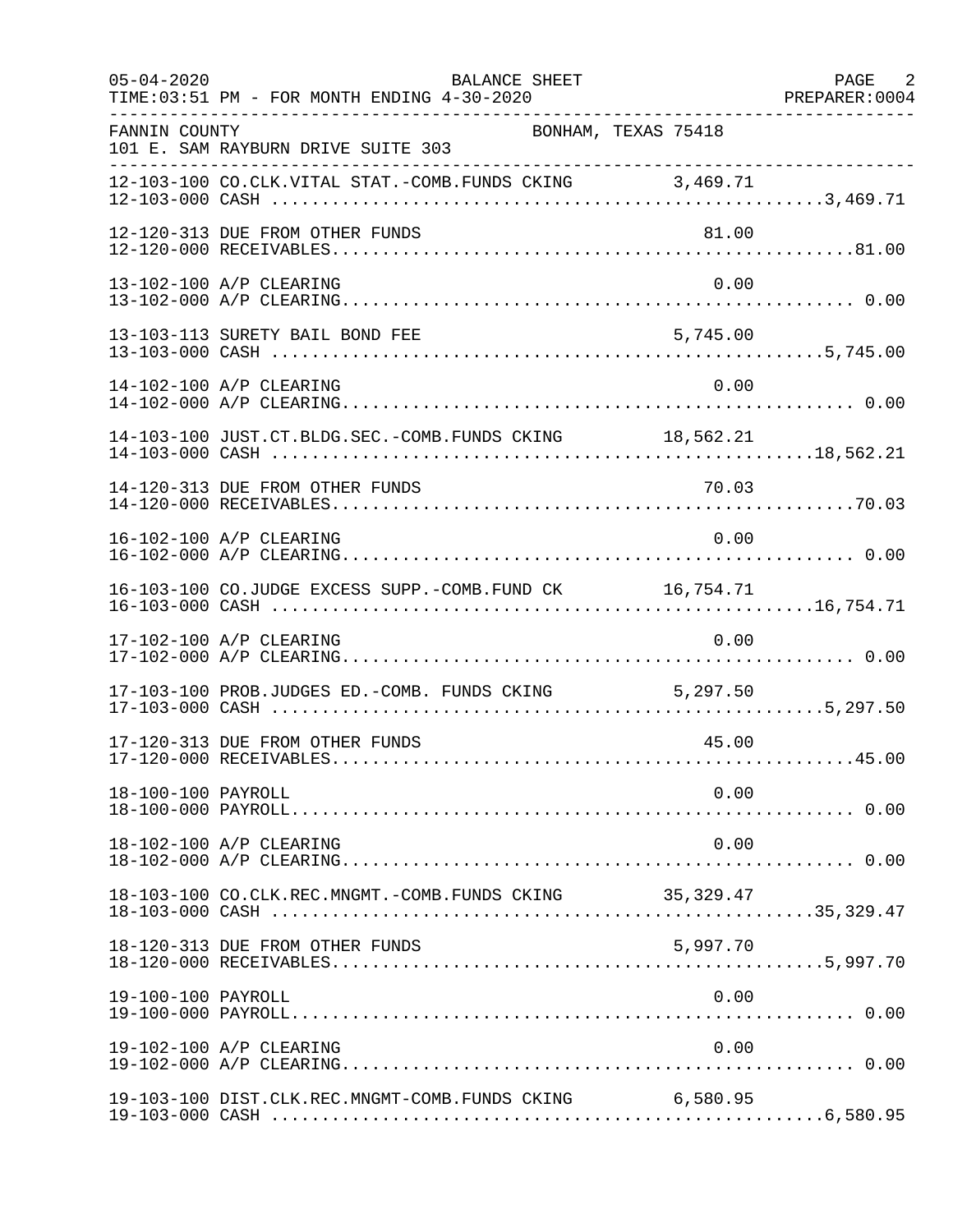| $05 - 04 - 2020$                       | BALANCE SHEET<br>TIME: 03:51 PM - FOR MONTH ENDING 4-30-2020                                                                          |                                                 | PAGE 3<br>PREPARER: 0004 |
|----------------------------------------|---------------------------------------------------------------------------------------------------------------------------------------|-------------------------------------------------|--------------------------|
| FANNIN COUNTY                          | BONHAM, TEXAS 75418<br>101 E. SAM RAYBURN DRIVE SUITE 303                                                                             |                                                 |                          |
|                                        | 19-120-313 DUE FROM OTHER FUNDS                                                                                                       |                                                 |                          |
| 20-100-100 PAYROLL                     |                                                                                                                                       | 0.00                                            |                          |
|                                        | 20-102-100 A/P CLEARING                                                                                                               | 0.00                                            |                          |
|                                        | 20-103-100 CO.OFF.REC.MNGMT-COMB. FUNDS CKING 59,724.34                                                                               |                                                 |                          |
|                                        | 20-120-313 DUE FROM OTHER FUNDS                                                                                                       | 937.31                                          |                          |
| 21-100-100 PAYROLL                     |                                                                                                                                       | 0.00                                            |                          |
|                                        | 21-102-100 A/P CLEARING                                                                                                               | 0.00                                            |                          |
|                                        | 21-103-100 R&B#1-COMBINED FUNDS CHECKING                                                                                              | 438,869.17                                      |                          |
|                                        | 21-120-311 TAXES RECEIVABLE<br>21-120-312 DUE FROM OTHER GOVERNMENTS<br>21-120-313 DUE FROM OTHER FUNDS<br>21-120-315 INVENTORY ASSET | 36,182.06<br>19,994.07<br>3,510.97<br>12,217.15 |                          |
| 21-621-500 LAND<br>21-621-535 BUILDING | 21-621-599 CAPITAL OUTLAY                                                                                                             | 0.00<br>0.00                                    | 0.00                     |
| 22-100-100 PAYROLL                     |                                                                                                                                       | 0.00                                            |                          |
|                                        | 22-102-100 A/P CLEARING                                                                                                               | 0.00                                            |                          |
| 22-103-175 TEXPOOL                     | 22-103-100 R&B#2- COMBINED FUNDS CHECKING                                                                                             | 513,637.52<br>261,862.63                        |                          |
|                                        | 22-120-311 TAXES RECEIVABLE<br>22-120-312 DUE FROM OTHER GOVERNMENT<br>22-120-313 DUE FROM OTHER FUNDS<br>22-120-315 INVENTORY ASSET  | 41,096.44<br>22,822.14<br>4,089.81<br>54,009.30 |                          |
| 22-622-500 LAND<br>22-622-535 BUILDING | 22-622-575 LAND/BUILDING<br>22-622-599 CAPITAL OUTLAY                                                                                 | 0.00<br>0.00<br>0.00                            | 0.00                     |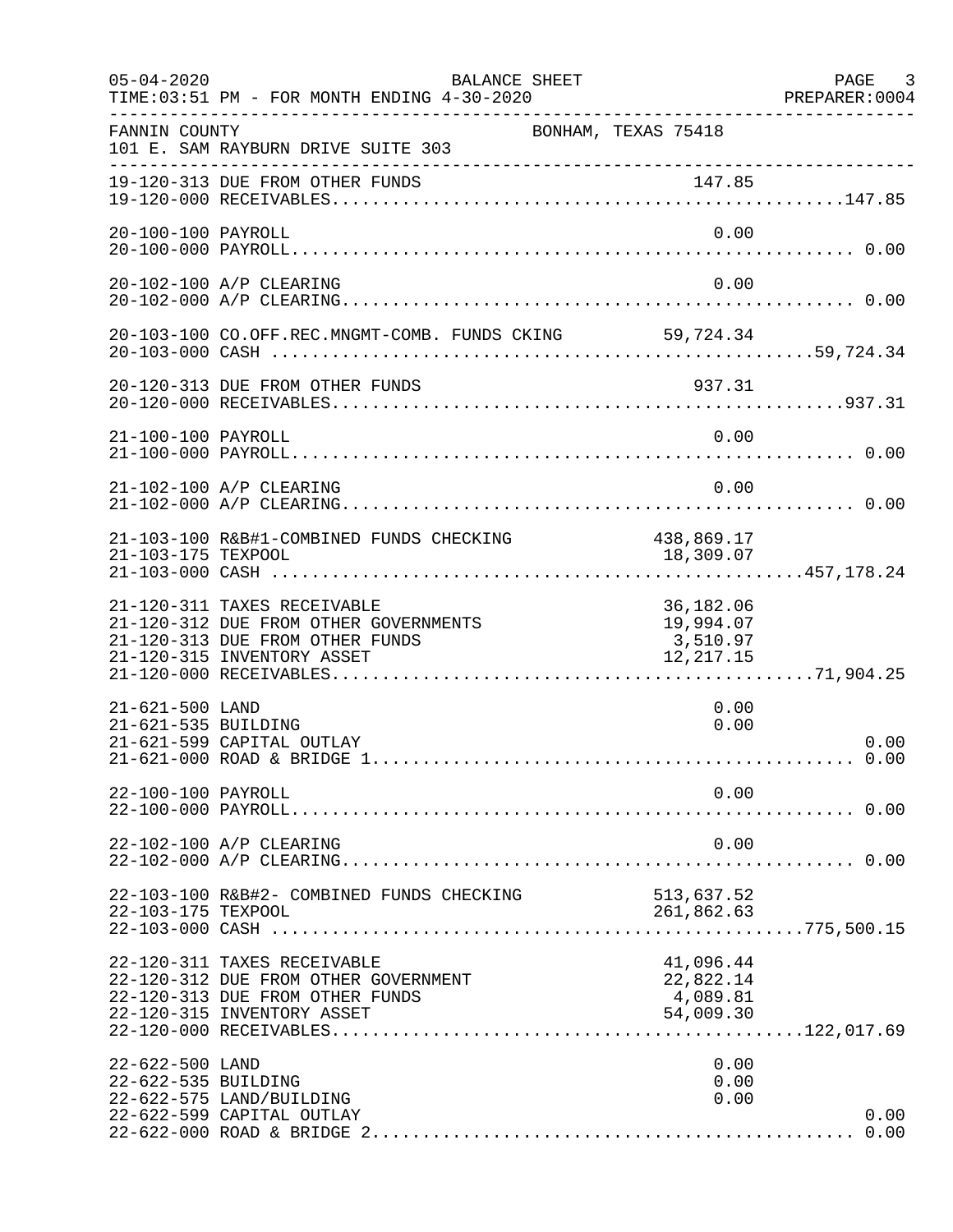| $05 - 04 - 2020$                       | BALANCE SHEET<br>TIME: 03:51 PM - FOR MONTH ENDING 4-30-2020                                                                    |                                                 | PAGE 4<br>PREPARER:0004 |
|----------------------------------------|---------------------------------------------------------------------------------------------------------------------------------|-------------------------------------------------|-------------------------|
| FANNIN COUNTY                          | 101 E. SAM RAYBURN DRIVE SUITE 303                                                                                              | BONHAM, TEXAS 75418                             |                         |
| 23-100-100 PAYROLL                     |                                                                                                                                 | 0.00                                            |                         |
|                                        | 23-102-100 A/P CLEARING                                                                                                         | 0.00                                            |                         |
| 23-103-175 TEXPOOL                     | 23-103-100 R&B#3-COMBINED FUNDS CHECKING 610,755.23                                                                             | 620,508.45                                      |                         |
|                                        | 23-120-311 TAXES RECEIVABLE<br>23-120-312 DUE FROM OTHER GOVERNMENTS<br>23-120-313 DUE FROM OTHER FUNDS<br>23-120-315 INVENTORY | 61,651.58<br>34,935.67<br>6,134.72<br>56,099.46 |                         |
| 23-623-500 LAND<br>23-623-535 BUILDING | 23-623-599 CAPITAL OUTLAY                                                                                                       | 0.00<br>0.00                                    | 0.00                    |
| 24-100-100 PAYROLL                     |                                                                                                                                 | 0.00                                            |                         |
|                                        | 24-102-100 A/P CLEARING                                                                                                         | 0.00                                            |                         |
| 24-103-175 TEXPOOL                     | 24-103-100 R&B#4- COMBINED FUNDS CHECKING                                                                                       | 450,005.03<br>109,661.19                        |                         |
|                                        | 24-120-311 TAXES RECEIVABLE<br>24-120-312 DUE FROM OTHER GOVERNMENTS<br>24-120-313 DUE FROM OTHER FUNDS<br>24-120-315 INVENTORY | 34,523.03<br>19,886.14<br>3,492.04<br>28,736.87 |                         |
| 24-624-500 LAND<br>24-624-535 BUILDING | 24-624-599 CAPITAL OUTLAY                                                                                                       | 0.00<br>0.00                                    | 0.00                    |
|                                        | 25-103-100 BEES-COMBINED FUNDS CHECKING                                                                                         | 2,177.67                                        |                         |
|                                        | 26-102-100 A/P CLEARING                                                                                                         | 0.00                                            |                         |
|                                        | 26-103-100 J.P.#1 JUST.CT.TECH-COMB.FUND CKING 50,574.03                                                                        |                                                 |                         |
|                                        | 26-120-313 DUE FROM OTHER FUNDS                                                                                                 | 148.85                                          |                         |
|                                        | 27-102-100 A/P CLEARING                                                                                                         | 0.00                                            |                         |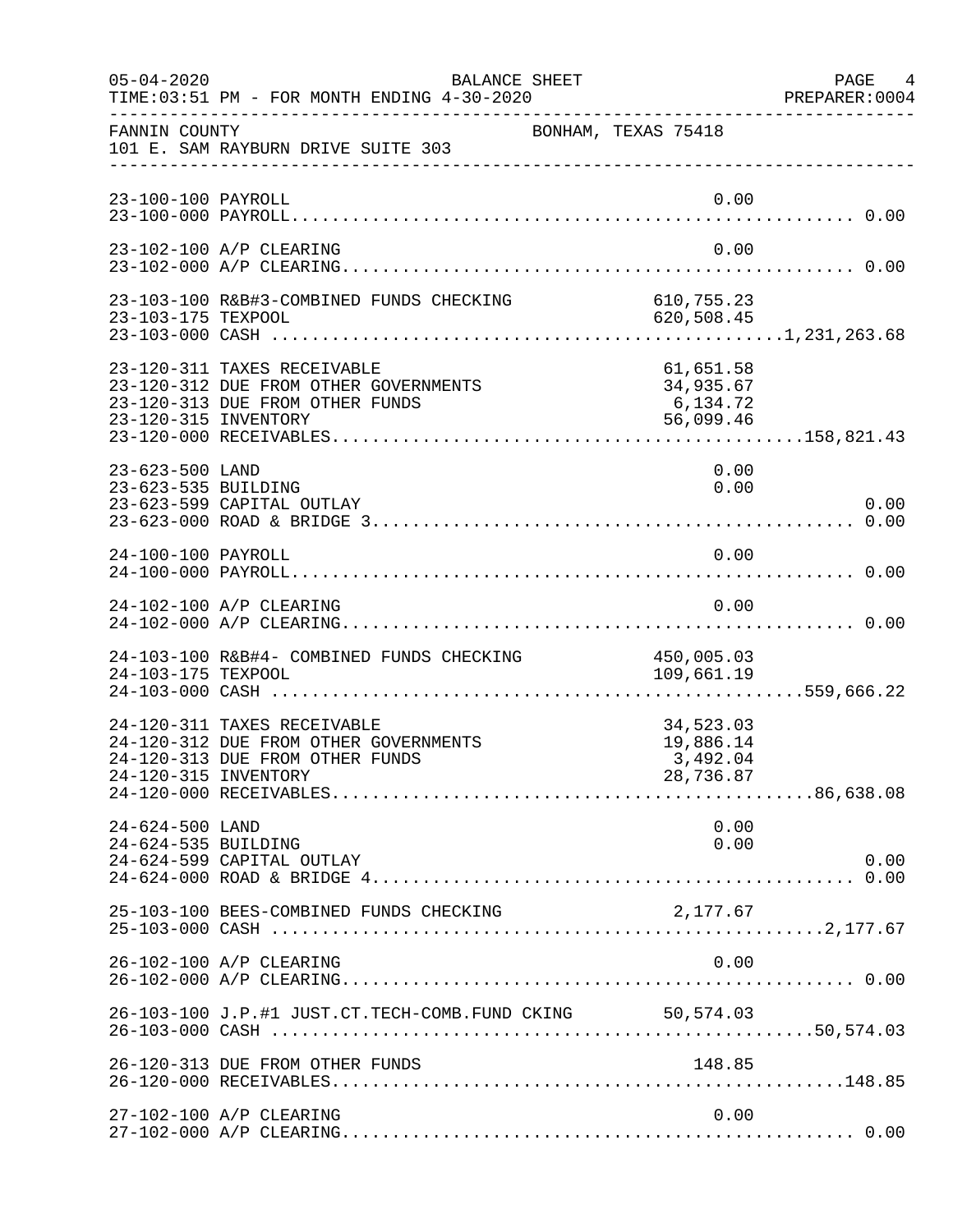| $05 - 04 - 2020$   | BALANCE SHEET<br>TIME: 03:51 PM - FOR MONTH ENDING 4-30-2020                                           |                       | PAGE 5<br>PREPARER: 0004 |
|--------------------|--------------------------------------------------------------------------------------------------------|-----------------------|--------------------------|
| FANNIN COUNTY      | BONHAM, TEXAS 75418<br>101 E. SAM RAYBURN DRIVE SUITE 303                                              |                       |                          |
|                    | 27-103-100 J.P.#2 JUST.CT.TECH-COMB.FUND CKING 9,543.31                                                |                       |                          |
|                    | 27-120-313 DUE FROM OTHER FUNDS                                                                        | 16.00                 |                          |
|                    | 28-102-100 A/P CLEARING                                                                                | 0.00                  |                          |
|                    | 28-103-100 J.P.#3 JUST.CT.TECH-COMB.FUND CKING 6,076.06                                                |                       |                          |
|                    | 28-120-313 DUE FROM OTHER FUNDS                                                                        |                       |                          |
|                    | 30-103-100 SHERIFF WORK RELEASE-COMB FUND CKIN 983.14                                                  |                       |                          |
| 31-103-175 TEXPOOL | 31-103-100 COURTHOUSE RESTORATION-COMB.FUND                                                            | 115.00<br>0.00        |                          |
|                    | 31-120-310 GRANT RECEIVED FROM THC                                                                     | 111, 327.70           |                          |
|                    | 33-102-100 A/P CLEARING                                                                                | 0.00                  |                          |
|                    | 33-103-100 BAIL BONDSMAN APP.-COMB FUND CKING 8,428.03<br>33-103-000 BAIL BONDSMAN AP.FEE CASH8,428.03 |                       |                          |
| 34-100-100 PAYROLL |                                                                                                        | 0.00                  |                          |
|                    | 34-103-100 DISTRICT CT.REC.ARCHIVE COMB.FUND C 34,673.11                                               |                       |                          |
|                    | 34-120-313 DUE FROM OTHER FUNDS                                                                        | 252.97                |                          |
|                    | 35-103-100 LAW LIBRARY-COMBINED FUND CHECKING 183,444.44                                               |                       |                          |
|                    | 35-120-313 DUE FROM OTHER FUNDS                                                                        | 1,190.77              |                          |
| 36-100-100 PAYROLL |                                                                                                        | 0.00                  |                          |
|                    | 36-102-100 A/P CLEARING                                                                                | 0.00                  |                          |
|                    | 36-103-136 D. A. FEE CASH ACCT.<br>36-103-236 D.A. FEE SEIZURE FUND                                    | 12,735.05<br>3,216.46 |                          |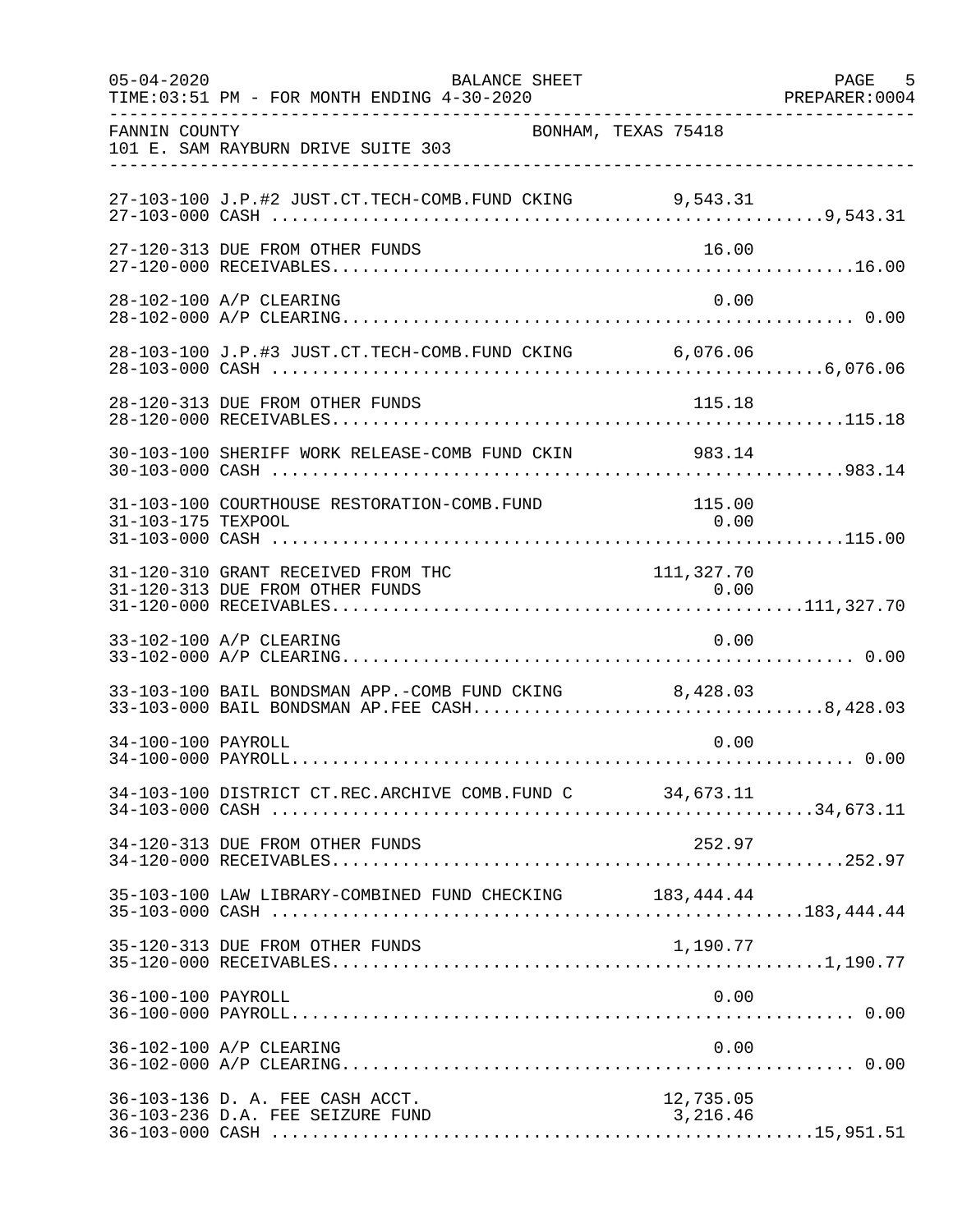| $05 - 04 - 2020$   | BALANCE SHEET<br>TIME: 03:51 PM - FOR MONTH ENDING 4-30-2020 |            | PAGE 6 |
|--------------------|--------------------------------------------------------------|------------|--------|
| FANNIN COUNTY      | BONHAM, TEXAS 75418<br>101 E. SAM RAYBURN DRIVE SUITE 303    |            |        |
|                    | 36-999-100 A/P CLEARING ACCOUNT                              | 0.00       |        |
|                    |                                                              |            |        |
|                    | 38-102-100 A/P CLEARING                                      | 0.00       |        |
|                    |                                                              |            |        |
|                    | 39-102-100 A/P CLEARING                                      | 0.00       |        |
|                    |                                                              |            |        |
|                    | 40-103-100 NAACHO-COMBINED FUND CKING                        | 212.71     |        |
|                    | 41-102-100 A/P CLEARING                                      | 0.00       |        |
|                    | 41-103-100 CITIZEN CORPS(CERT)-COMB. FUND CKING 36.58        |            |        |
|                    | 41-120-312 DUE FROM OTHER GOVERNMENTS                        | 0.00       |        |
|                    | 42-103-100 HAZARD MITIGATION-COMB. FUND CKING. 428.64-       |            |        |
|                    | 44-102-100 A/P CLEARING                                      | 0.00       |        |
|                    | 44-103-100 HOMELAND SECURITY-COMB. FUND CHKING               | 0.00       |        |
|                    | 44-120-312 DUE FROM OTHER GOVERNMENT                         | 0.00       |        |
| 45-100-100 PAYROLL |                                                              | 0.00       |        |
|                    | 45-103-100 CHAPTER 19-COMBINED FUNDS CHECKING                | $700.00 -$ |        |
|                    | 45-120-312 DUE FROM OTHER GOVERNMENT                         | 0.00       |        |
|                    | 46-103-100 SAFE ROOM REIMB. PROG. - COMB. FUNDS              | 9,081.70   |        |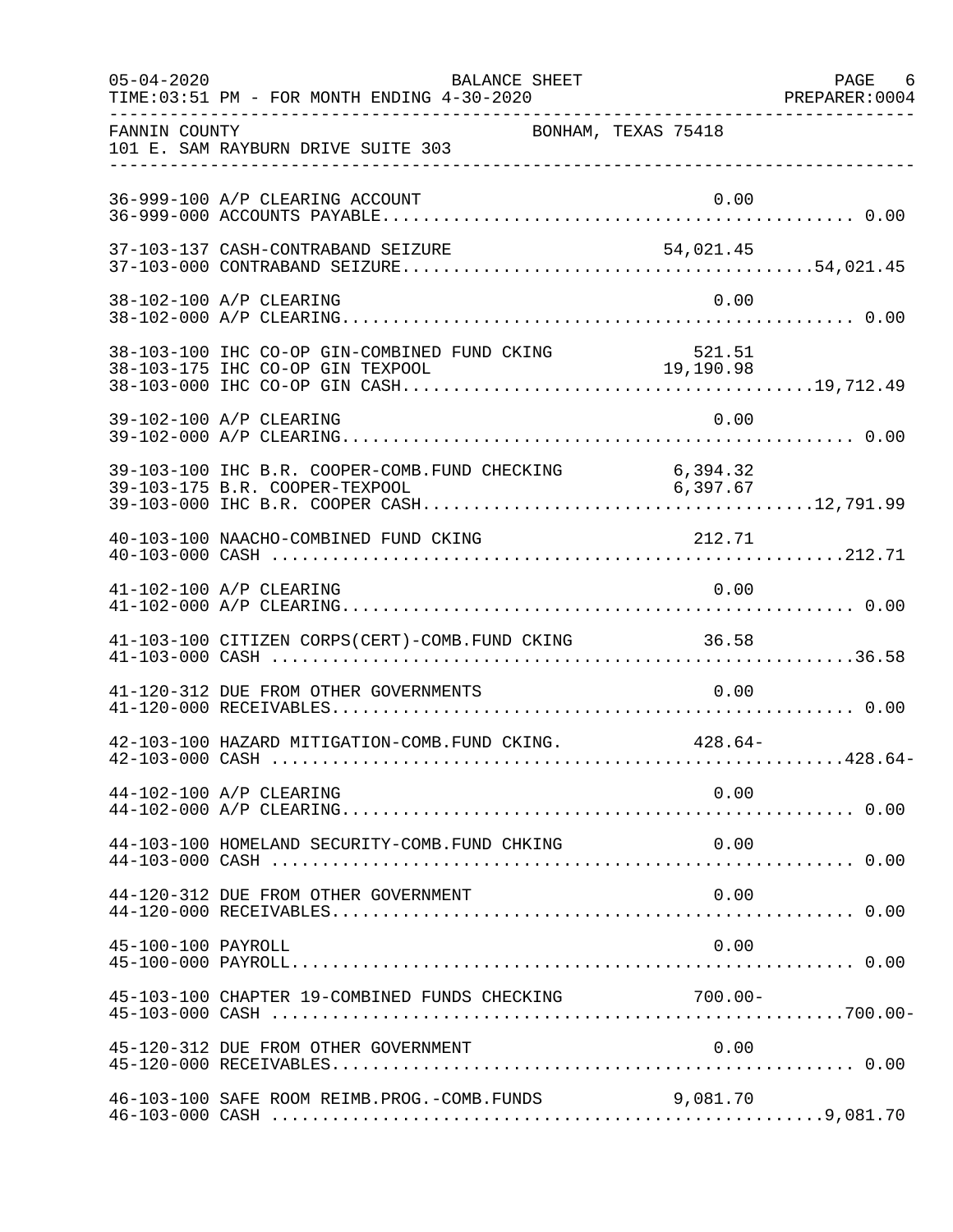| $05 - 04 - 2020$   | <b>BALANCE SHEET</b><br>TIME: 03:51 PM - FOR MONTH ENDING 4-30-2020 |           | PAGE 7<br>PREPARER: 0004 |
|--------------------|---------------------------------------------------------------------|-----------|--------------------------|
| FANNIN COUNTY      | BONHAM, TEXAS 75418<br>101 E. SAM RAYBURN DRIVE SUITE 303           |           |                          |
|                    | 46-120-312 DUE FROM OTHER GOVERNMENTS                               |           |                          |
|                    | 48-103-100 ELECTION EQUIP. FUND-COMBINED FUNDS 38,329.45            |           |                          |
| 49-100-100 PAYROLL |                                                                     | 0.00      |                          |
|                    | 49-103-100 INVESTIGATOR/LEOSE-COMB.FUNDS                            | 685.36    |                          |
|                    | 50-103-100 ELECTION SUPPORT FUND-COMB.FUNDS                         | 0.00      |                          |
|                    | 51-103-100 CO.CLK.CO.& DIST.CT.TECHNOLOGY-COMB 7,574.32             |           |                          |
|                    | 51-120-313 DUE FROM OTHER FUNDS                                     | 59.92     |                          |
|                    | 52-103-100 CO.CLK.COURT RECORDS PRESERVATION-C 14,737.87            |           |                          |
|                    | 52-120-313 DUE FROM OTHER FUNDS                                     | 120.00    |                          |
|                    | 53-103-100 CO.CLK.REC.ARCHIVE -COMB.FUNDS CKIN 286,572.68           |           |                          |
|                    | 53-120-313 DUE FROM OTHER FUNDS                                     | 6, 200.00 |                          |
|                    | 55-102-100 A/P CLEARING                                             | 0.00      |                          |
|                    | 55-103-155 F.C. LAW ENFORCEMENT EDUCATION                           | 33.08     |                          |
|                    | 55-999-100 A/P CLEARING ACCOUNT                                     | 0.00      |                          |
| 56-100-100 PAYROLL |                                                                     | 0.00      |                          |
|                    | 56-102-100 A/P CLEARING                                             | 0.00      |                          |
|                    | 56-103-156 CASH-F C SHERIFF FORFEITURE                              | 35,980.60 |                          |
|                    | 56-999-100 A/P CLEARING ACCOUNT                                     | 0.00      |                          |
|                    | 57-103-100 SHERIFF K-9 UNIT-COMB.FUND CHECKING                      | 49.11     |                          |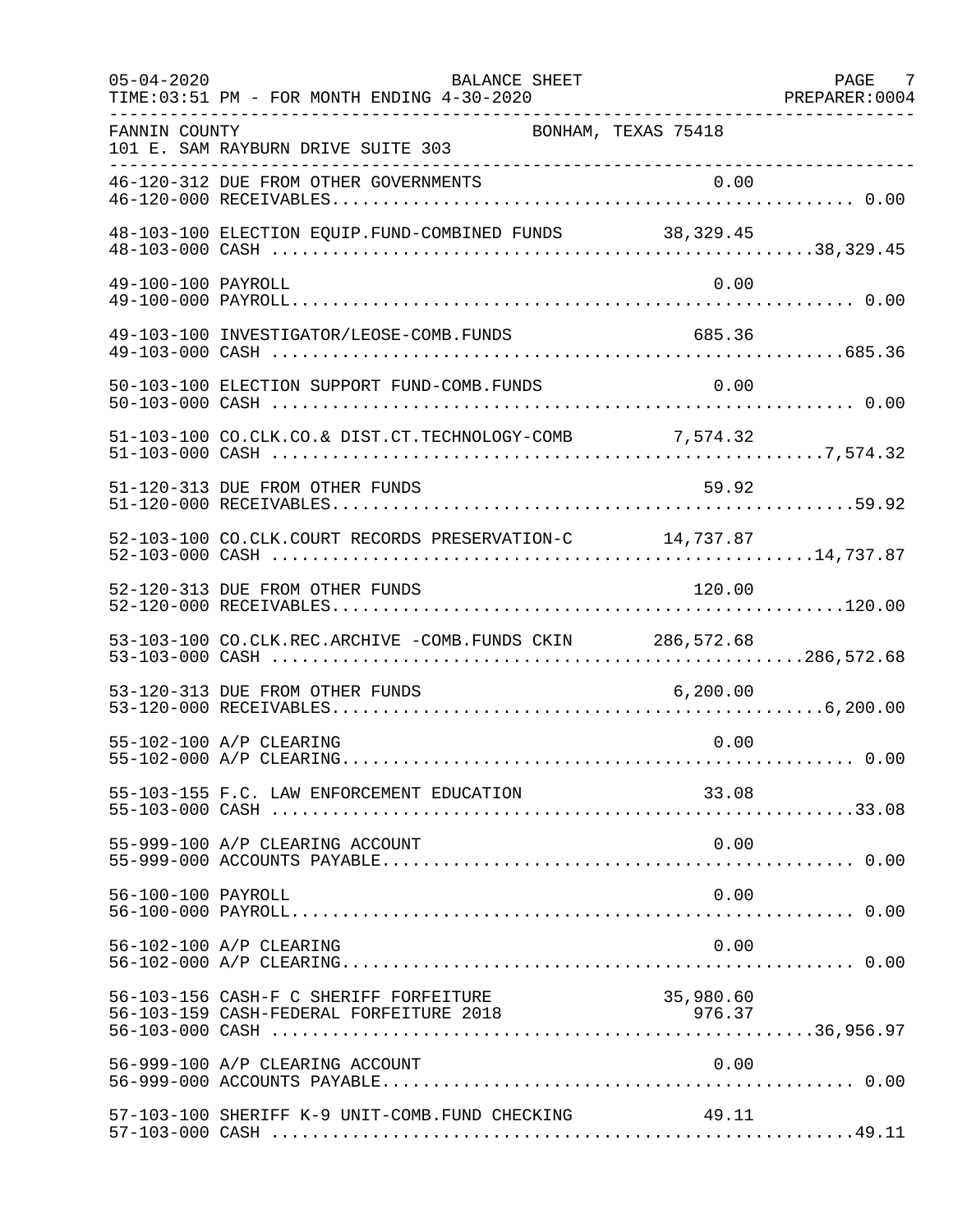| $05 - 04 - 2020$   | BALANCE SHEET<br>TIME: 03:51 PM - FOR MONTH ENDING 4-30-2020                                                         |                                | PAGE 8<br>PREPARER: 0004 |
|--------------------|----------------------------------------------------------------------------------------------------------------------|--------------------------------|--------------------------|
| FANNIN COUNTY      | BONHAM, TEXAS 75418<br>101 E. SAM RAYBURN DRIVE SUITE 303                                                            |                                |                          |
|                    | 59-103-100 DRUG COURT-COMBINED FUNDS                                                                                 |                                |                          |
|                    | 59-120-313 DUE FROM OTHER FUNDS                                                                                      | 324.05                         |                          |
| 60-103-175 TEXPOOL | 60-103-100 SINKING-COMBINED FUND CHECKING 475,725.40<br>60-103-260 SINKING-CASH 1998<br>60-103-275 TEXPOOL-1998 JAIL | 0.00<br>0.00<br>0.00           |                          |
|                    | 60-120-311 TAXES RECEIVABLE<br>60-120-312 DUE FROM OTHER GOVERNMENT<br>60-120-313 DUE FROM OTHER FUNDS               | 10,269.92<br>33.34<br>0.00     |                          |
|                    | 61-103-100 DIST.CLK.CO.& DIST.CT.TECH.-COMBINE 3,477.39                                                              |                                |                          |
|                    | 61-120-313 DUE FROM OTHER FUNDS                                                                                      | 39.93                          |                          |
|                    | 62-103-100 DIST.CLK.COURT RECORDS PRESERVATION 36,126.53                                                             |                                |                          |
|                    | 62-120-313 DUE FROM OTHER FUNDS                                                                                      | 222.25                         |                          |
|                    | 63-103-100 LEOSE CONST.#1-COMBINED FUNDS CHECK 2,373.57                                                              |                                |                          |
|                    | 64-103-100 LEOSE CONST.#2-COMBINED FUNDS CHECK 1,040.35                                                              |                                |                          |
|                    | 65-103-100 LEOSE CONST.#3-COMBINED FUNDS CHECK 3,376.80                                                              |                                |                          |
| 66-103-175 TEXPOOL | 66-103-100 GO BONDS CONST.2017-COMBINED FUNDS 23,881.25<br>1,083,114.22<br>1,083,114.22                              | 0.00                           |                          |
|                    | 67-103-100 ANNUAL PAYMENT-COMBINED FUND CKING                                                                        | 5,057.85                       |                          |
| 68-103-175 TEXPOOL | 68-103-100 GO BONDS CONST. 2018-COMB. FUNDS CHEC<br>68-103-168 BUSINESS MONEY FUND ACCOUNT                           | 0.00<br>6,391,819.68<br>0.00   |                          |
| 69-103-175 TEXPOOL | 69-103-120 CO BONDS CONST.2020-COMB.FUNDS CHEC<br>69-103-169 ICS DEPOSIT                                             | 100.01<br>9,901,898.86<br>0.00 |                          |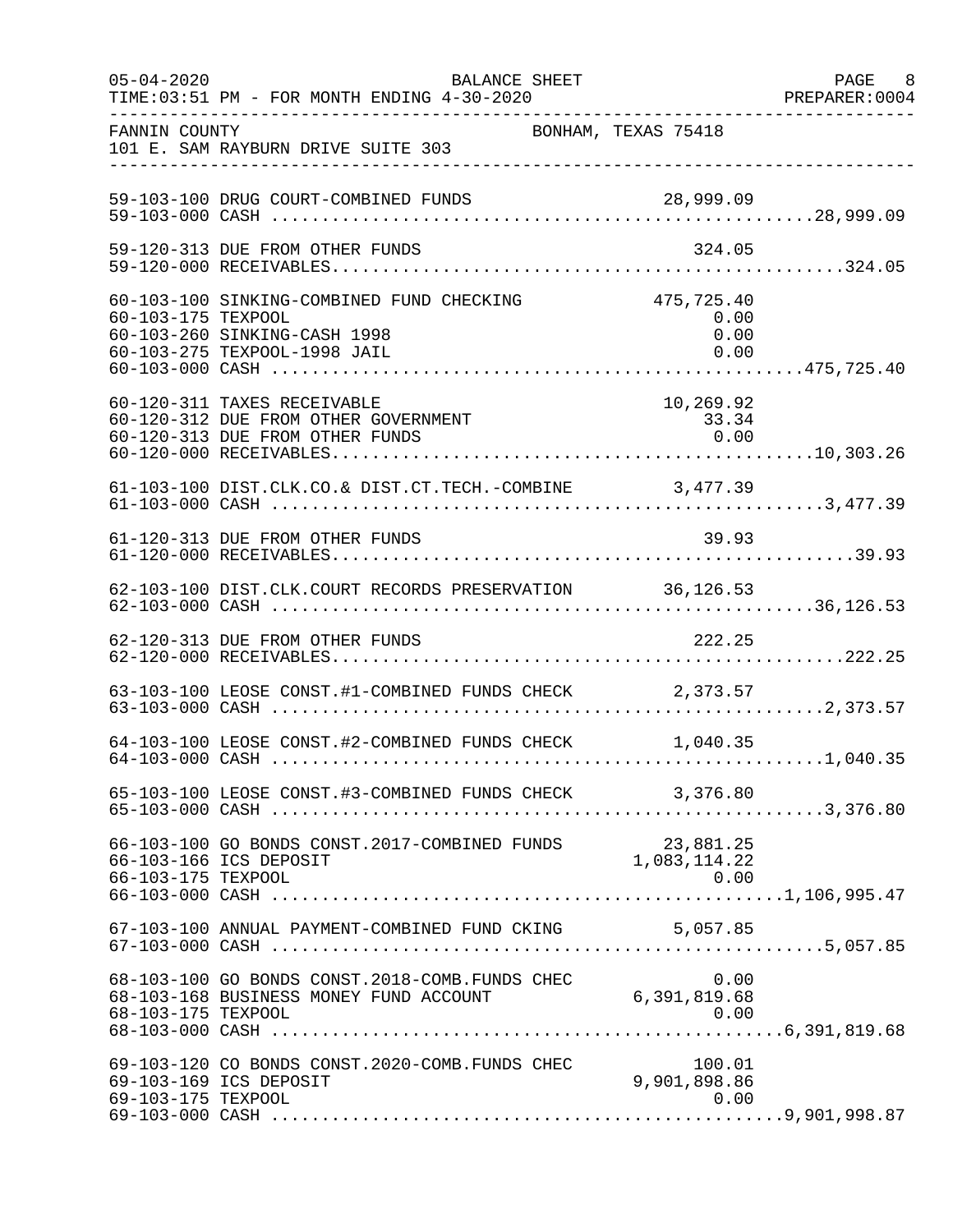| $05 - 04 - 2020$   | BALANCE SHEET<br>TIME: 03:51 PM - FOR MONTH ENDING 4-30-2020                                   |                     |                      | PAGE 9<br>PREPARER: 0004 |
|--------------------|------------------------------------------------------------------------------------------------|---------------------|----------------------|--------------------------|
| FANNIN COUNTY      | 101 E. SAM RAYBURN DRIVE SUITE 303                                                             | BONHAM, TEXAS 75418 |                      |                          |
|                    | 70-102-100 A/P CLEARING                                                                        |                     | 0.00                 |                          |
| 70-103-175 TEXPOOL | 70-103-100 RIGHT OF WAY-COMBINED FUND CHECKING 16,109.68<br>70-103-170 RIGHT OF WAY CASH ACCT. | $0.00$<br>84,777.74 |                      |                          |
|                    | 70-133-010 ADVANCE TO GENERAL<br>70-133-021 ADVANCE TO R&B #1<br>70-133-022 ADVANCE TO R&B #2  |                     | 0.00<br>0.00<br>0.00 |                          |
|                    | 70-999-100 A/P CLEARING ACCOUNT                                                                |                     | 0.00                 |                          |
| 71-100-100 PAYROLL |                                                                                                |                     | 0.00                 |                          |
|                    | 71-103-100 INV. CRIMES AGAINST WOMEN-COMB. FUNDS 0.00                                          |                     |                      |                          |
|                    | 71-120-312 DUE FROM OTHER GOVERNMENTS                                                          |                     |                      |                          |
| 72-100-100 PAYROLL |                                                                                                |                     | 0.00                 |                          |
|                    | 72-103-100 INV. CRIMES AGAINST CHILDREN-COMB. FU                                               |                     | 0.00                 |                          |
|                    | 72-120-312 DUE FROM OTHER GOVERNMENTS                                                          |                     | 0.00                 |                          |
|                    | 78-103-100 RAW WATER PIPELINE-COMB.FUNDS CKING 10,589.00                                       |                     |                      |                          |
|                    |                                                                                                |                     |                      |                          |
|                    | 80-103-180 CASH-VETERANS COURT PROGRAM                                                         |                     | 600.00               |                          |
|                    | 81-103-100 LAKE-COMBINED FUNDS CHECKING                                                        |                     | 104,021.21           |                          |
|                    | 82-103-100 LAKE PCT 3-COMBINED FUNDS CKING 496,867.22                                          |                     |                      |                          |
|                    |                                                                                                |                     |                      |                          |
| 84-100-100 PAYROLL |                                                                                                |                     | 0.00                 |                          |
|                    | 84-103-100 BOIS D'ARC-COMBINED FUNDS CHECKING 62,240.43                                        |                     |                      |                          |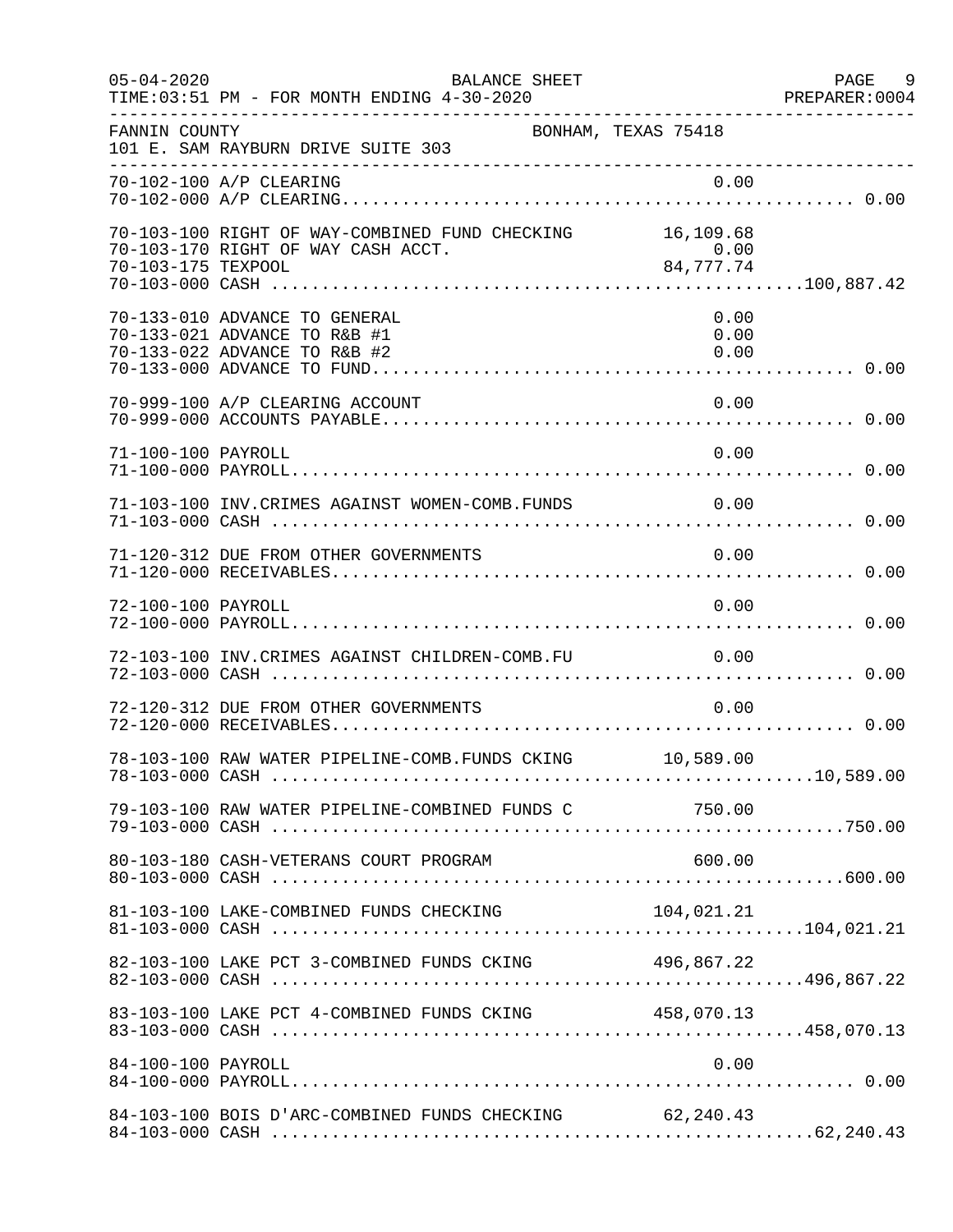| $05 - 04 - 2020$   | BALANCE SHEET                                                                                                                                                                                                                                                                                                                                                                                                                                                                                    | PAGE 10<br>PREPARER:0004                                                                                                                                                                                          |
|--------------------|--------------------------------------------------------------------------------------------------------------------------------------------------------------------------------------------------------------------------------------------------------------------------------------------------------------------------------------------------------------------------------------------------------------------------------------------------------------------------------------------------|-------------------------------------------------------------------------------------------------------------------------------------------------------------------------------------------------------------------|
| FANNIN COUNTY      | 101 E. SAM RAYBURN DRIVE SUITE 303                                                                                                                                                                                                                                                                                                                                                                                                                                                               | BONHAM, TEXAS 75418                                                                                                                                                                                               |
|                    |                                                                                                                                                                                                                                                                                                                                                                                                                                                                                                  |                                                                                                                                                                                                                   |
|                    |                                                                                                                                                                                                                                                                                                                                                                                                                                                                                                  |                                                                                                                                                                                                                   |
|                    |                                                                                                                                                                                                                                                                                                                                                                                                                                                                                                  |                                                                                                                                                                                                                   |
|                    |                                                                                                                                                                                                                                                                                                                                                                                                                                                                                                  |                                                                                                                                                                                                                   |
| 89-100-100 PAYROLL |                                                                                                                                                                                                                                                                                                                                                                                                                                                                                                  | 0.00                                                                                                                                                                                                              |
|                    | 89-103-689 CASH-STRUCTURAL FAM.THER.GRANT OOG<br>89-103-988 CASH-LOCAL FUNDS CARRIED FORWARD<br>89-103-992 CASH-INTEREST INCOME<br>89-103-993 CASH-BASIC PROBATION SUPERVISION<br>89-103-994 CASH-COMMUNITY PROGRAMS<br>89-103-995 CASH-LOCAL FUNDING FY 2020<br>89-103-996 CASH-PRE/POST ADJUDICATION<br>89-103-997 CASH-COMMITMENT DIVERSION<br>89-103-997 CASH-COMMITMENT DIVERSION<br>89-103-998 CASH-MENTAL HEALTH SERVICES 3,343.49<br>89-103-999 CASH-REGIONALS DIVERSIONS ALTERNATI 0.00 | 13,278.30<br>13,719.54<br>5,208.87<br>87,183.42<br>415.52<br>650.86                                                                                                                                               |
|                    |                                                                                                                                                                                                                                                                                                                                                                                                                                                                                                  |                                                                                                                                                                                                                   |
|                    | 92-999-100 A/P CLEARING ACCOUNT                                                                                                                                                                                                                                                                                                                                                                                                                                                                  | 0.00                                                                                                                                                                                                              |
|                    |                                                                                                                                                                                                                                                                                                                                                                                                                                                                                                  |                                                                                                                                                                                                                   |
|                    | 93-120-312 DUE FROM OTHER GOVERNMENT                                                                                                                                                                                                                                                                                                                                                                                                                                                             | 0.00                                                                                                                                                                                                              |
|                    | 95-100-100 PAYROLL CASH                                                                                                                                                                                                                                                                                                                                                                                                                                                                          | 19.68                                                                                                                                                                                                             |
| 98-160-100 LAND    | 98-160-200 BUILDINGS<br>98-160-201 ACCUM.DEPRECIATION-BUILDINGS<br>98-160-210 AUTOMOBILES AND TRUCKS<br>98-160-211 ACCUM.DEPR.AUTOS AND TRUCKS<br>98-160-215 COMPUTER EQUIPMENT<br>98-160-216 ACCUM.DEPR.-COMPUTER EQUIPMENT<br>98-160-220 OFFICE EQUIPMENT<br>98-160-221 ACCUM. DEPR.-OFFICE EQUIPMENT<br>98-160-225 RADIO EQUIPMENT<br>98-160-226 ACCUM.DEPR.-RADIO EQUIPMENT<br>98-160-227 SECURITY EQUIPMENT<br>98-160-228 ACCUM.DEP.-SECURITY EQUIPMENT                                     | 341,561.30<br>4,737,000.00<br>$3,494,444.40-$<br>2,289,535.41<br>$1,392,369.10-$<br>753, 474.11<br>$657,090.62-$<br>164,640.04<br>$100, 426.88 -$<br>213, 359.45<br>$208, 278.09 -$<br>111,850.36<br>$20,036.23-$ |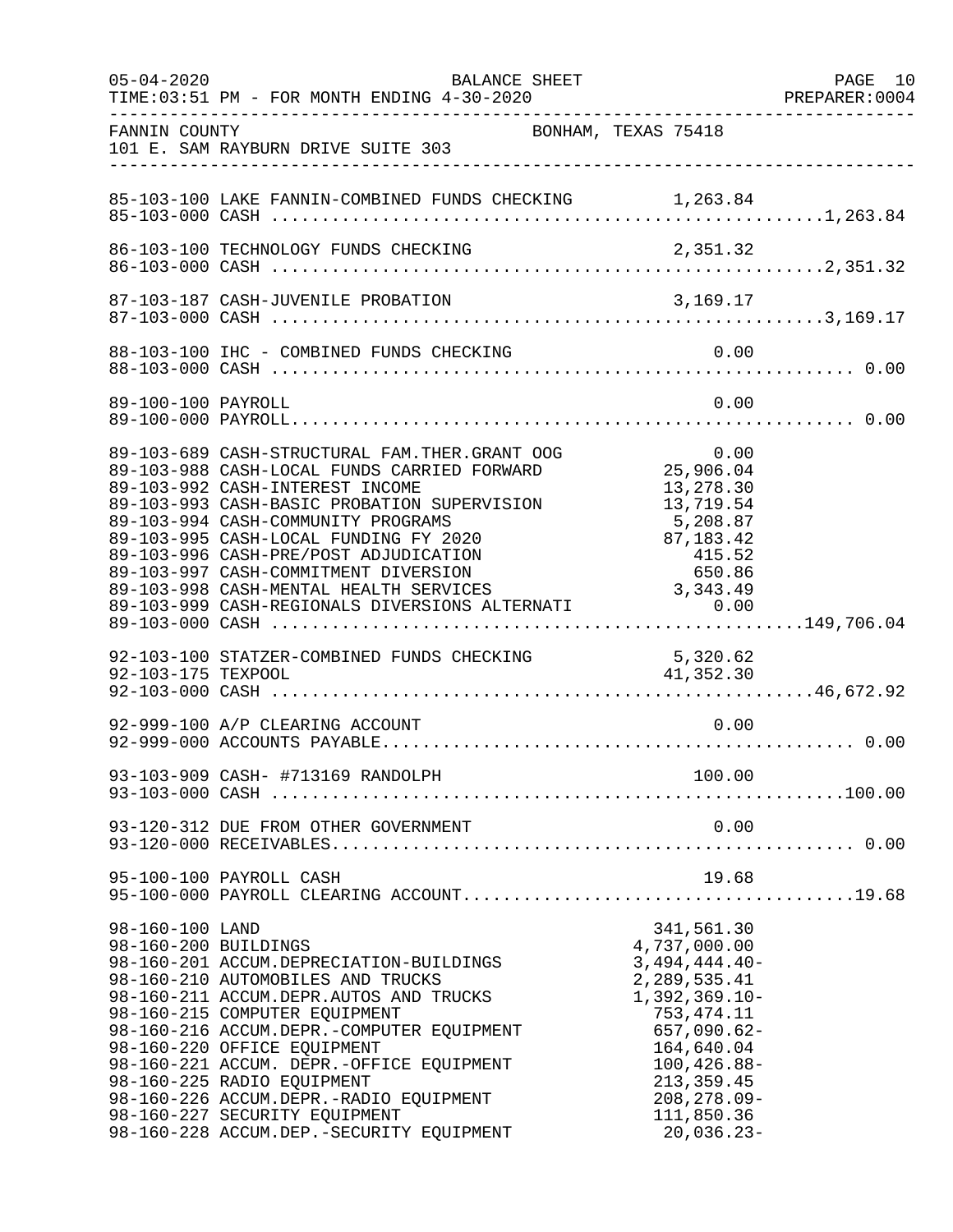| $05 - 04 - 2020$                       | BALANCE SHEET<br>TIME:03:51 PM - FOR MONTH ENDING 4-30-2020                                                                                                                                                                                                                                                                                                |                                                | PAGE 11<br>PREPARER: 0004 |
|----------------------------------------|------------------------------------------------------------------------------------------------------------------------------------------------------------------------------------------------------------------------------------------------------------------------------------------------------------------------------------------------------------|------------------------------------------------|---------------------------|
| FANNIN COUNTY                          | BONHAM, TEXAS 75418<br>101 E. SAM RAYBURN DRIVE SUITE 303                                                                                                                                                                                                                                                                                                  |                                                |                           |
| 98-160-230 ROADS<br>98-160-235 BRIDGES | 98-160-231 ACCUM. DEPRECIATION-ROADS 14,422,516.81-<br>98-160-236 ACCUM. DEPRECIATION-BRIDGES 3,673,811.72-<br>98-160-300 ROAD EQUIPMENT                                                                                                                                                                                                                   | 17,841,000.74<br>10,580,176.85<br>3,707,840.28 |                           |
|                                        |                                                                                                                                                                                                                                                                                                                                                            |                                                |                           |
|                                        | 99-170-200 DEFERRED PENSION OUTFLOW 1,424,804.00<br>99-170-000 DEFERRED PENSION OUTFLOW1,424,804.00                                                                                                                                                                                                                                                        |                                                |                           |
|                                        |                                                                                                                                                                                                                                                                                                                                                            |                                                |                           |
|                                        | ***** LIABILITIES *****                                                                                                                                                                                                                                                                                                                                    |                                                |                           |
|                                        | 10-200-097 DUE TO OTHER GOVERNMENTS-FINES<br>10-200-099 DUE TO OTHERS-FINES<br>10-200-150 ACCRUED SALARY PAYABLE<br>10-200-150 ACCRUED SALARY PAYABLE<br>10-200-155 ACCRUED FRINGE BENEFITS 10-200-200 DEFERRED TAX REVENUE 620,022.87<br>10-200-205 DEFERRED FINE REVENUE 620,022.87<br>10-200-900 SYSTEM ADDED LIABILITY LINE-ITEM 0.00<br>10-200-910 SY | 731,991.23<br>2,495,464.32<br>163,017.73       |                           |
|                                        | 10-207-070 DUE TO R.O.W.<br>10-207-089 DUE TO T.J.P.C.<br>10-207-090 DUE TO CJD<br>10-207-970 DUE TO OTHER GOVERNMENTS<br>10-207-990 DUE TO OTHERS                                                                                                                                                                                                         | 0.00<br>0.00<br>1,794.00<br>0.00<br>344.79     |                           |
|                                        | 10-225-510 TIME PYMT. WARRANTS ON COMPUTERS                                                                                                                                                                                                                                                                                                                | 0.00                                           |                           |
|                                        | 10-271-200 EQUITY ACCOUNT                                                                                                                                                                                                                                                                                                                                  | 4,836,105.53                                   |                           |
|                                        | 11-200-910 SYSTEM ADDED LIABILITY LINE-ITEM<br>11-200-000 SYSTEM ADDED LIABILITY DEPARTMENT 0.00                                                                                                                                                                                                                                                           | 0.00                                           |                           |
|                                        | 11-271-200 EQUITY ACCOUNT                                                                                                                                                                                                                                                                                                                                  | 117,585.27                                     |                           |
|                                        | 12-200-910 SYSTEM ADDED LIABILITY LINE-ITEM<br>12-200-000 SYSTEM ADDED LIABILITY DEPARTMENT 0.00                                                                                                                                                                                                                                                           | 0.00                                           |                           |
|                                        | 12-271-200 EQUITY ACCOUNT                                                                                                                                                                                                                                                                                                                                  | 3,601.12                                       |                           |
|                                        | 13-207-097 DUE TO OTHER GOVERNMENTS                                                                                                                                                                                                                                                                                                                        | 5,100.00                                       |                           |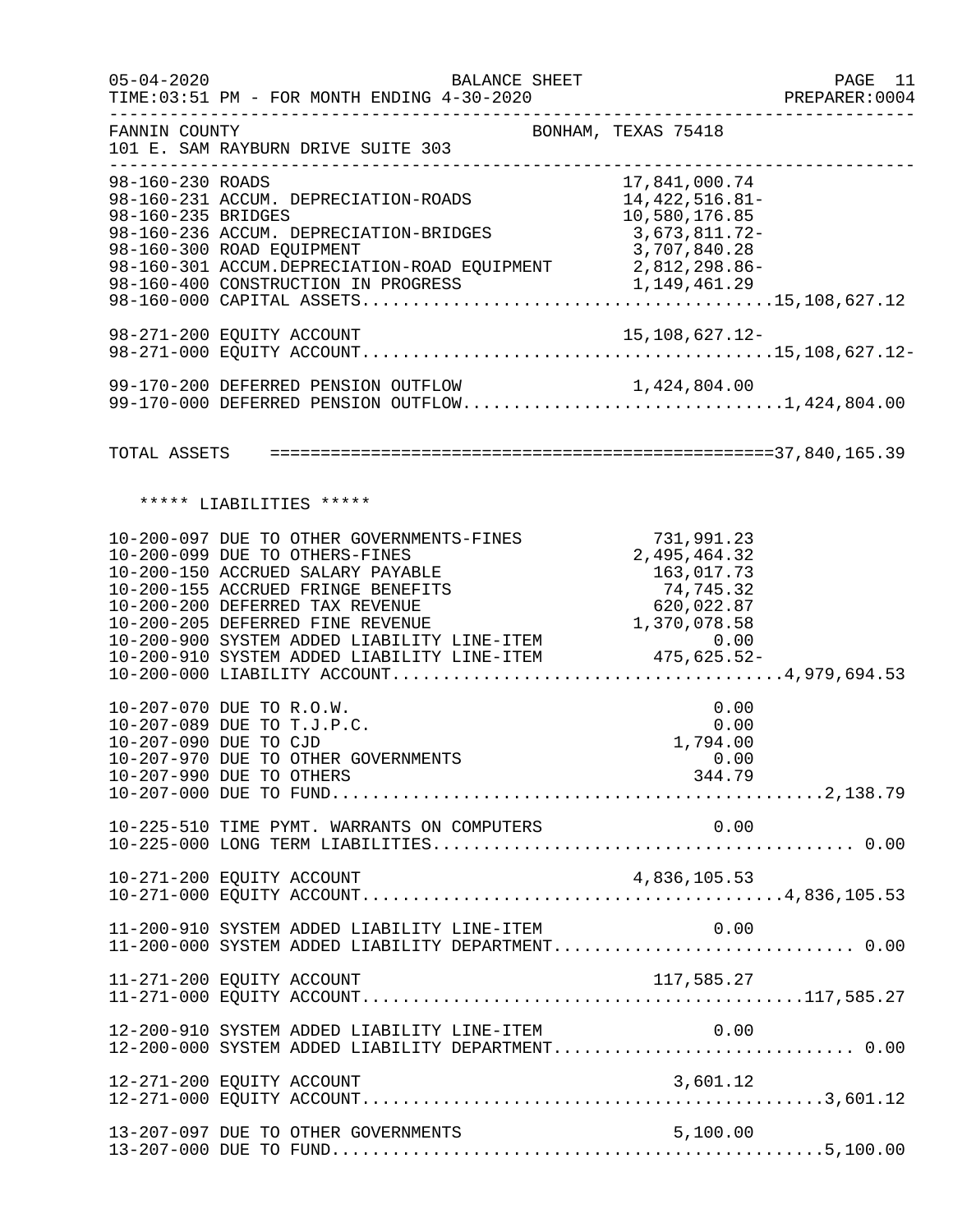| $05 - 04 - 2020$ | TIME: 03:51 PM - FOR MONTH ENDING 4-30-2020                                                                                                                                                                                                                                 | BALANCE SHEET |                     | PAGE 12<br>PREPARER: 0004 |
|------------------|-----------------------------------------------------------------------------------------------------------------------------------------------------------------------------------------------------------------------------------------------------------------------------|---------------|---------------------|---------------------------|
| FANNIN COUNTY    | 101 E. SAM RAYBURN DRIVE SUITE 303                                                                                                                                                                                                                                          |               | BONHAM, TEXAS 75418 |                           |
|                  | 13-271-200 EQUITY ACCOUNT                                                                                                                                                                                                                                                   |               | 375.00              |                           |
|                  | 14-200-910 SYSTEM ADDED LIABILITY LINE-ITEM                                                                                                                                                                                                                                 |               | 0.00                |                           |
|                  | 14-271-200 EQUITY ACCOUNT                                                                                                                                                                                                                                                   |               | 18,110.30           |                           |
|                  | 16-200-910 SYSTEM ADDED LIABILITY LINE-ITEM 0.00<br>16-200-000 SYSTEM ADDED LIABILITY DEPARTMENT0.00                                                                                                                                                                        |               |                     |                           |
|                  |                                                                                                                                                                                                                                                                             |               |                     |                           |
|                  | 17-271-200 EQUITY ACCOUNT                                                                                                                                                                                                                                                   |               | 5,282.50            |                           |
|                  | 18-200-150 ACCRUED SALARY PAYABLE<br>18-200-155 ACCRUED FRINGE BENEFITS 670.02<br>18-200-910 SYSTEM ADDED LIABILITY LINE-ITEM 6,013.00-<br>18-200-000 SYSTEM ADDED LIABILITY DEPARTMENT4,252.07-                                                                            |               | 1,090.91            |                           |
|                  | 18-271-200 EQUITY ACCOUNT                                                                                                                                                                                                                                                   |               | 83,961.38           |                           |
|                  | 19-200-150 ACCRUED SALARY PAYABLE<br>19-200-155 ACCRUED FRINGE BENEFITS<br>19-200-910 SYSTEM ADDED LIABILITY LINE-ITEM $0.00$                                                                                                                                               |               | 0.01                |                           |
|                  | 19-271-200 EQUITY ACCOUNT                                                                                                                                                                                                                                                   |               | 13,871.15           |                           |
|                  | 20-200-150 ACCRUED SALARY PAYABLE<br>20-200-155 ACCRUED FRINGE BENEFITS<br>20-200-910 SYSTEM ADDED LIABILITY LINE-ITEM $0.00$<br>20-200-000 SYSTEM ADDED LIABILITY DEPARTMENT0.00                                                                                           |               | 0.00<br>0.00        |                           |
|                  | 20-271-200 EQUITY ACCOUNT                                                                                                                                                                                                                                                   |               | 67,076.68           |                           |
|                  | 21-200-150 ACCRUED SALARY PAYABLE<br>21-200-155 ACCRUED SABANI FALABLE<br>21-200-155 ACCRUED FRINGE BENEFITS 5,414.04<br>21-200-200 DEFERRED TAX REVENUE 34,684.34<br>21-200-900 SYSTEM ADDED LIABILITY LINE-ITEM 0.00<br>21-200-910 SYSTEM ADDED LIABILITY LINE-ITEM 8,504 |               | 12,877.04           |                           |
|                  | 21-207-070 DUE TO RIGHT OF WAY<br>21-207-131 DUE TO RD. DIST. 17A                                                                                                                                                                                                           |               | 0.00<br>0.00        |                           |
|                  | 21-231-100 LOAN BSB EQUIPMENT                                                                                                                                                                                                                                               |               | 0.00                |                           |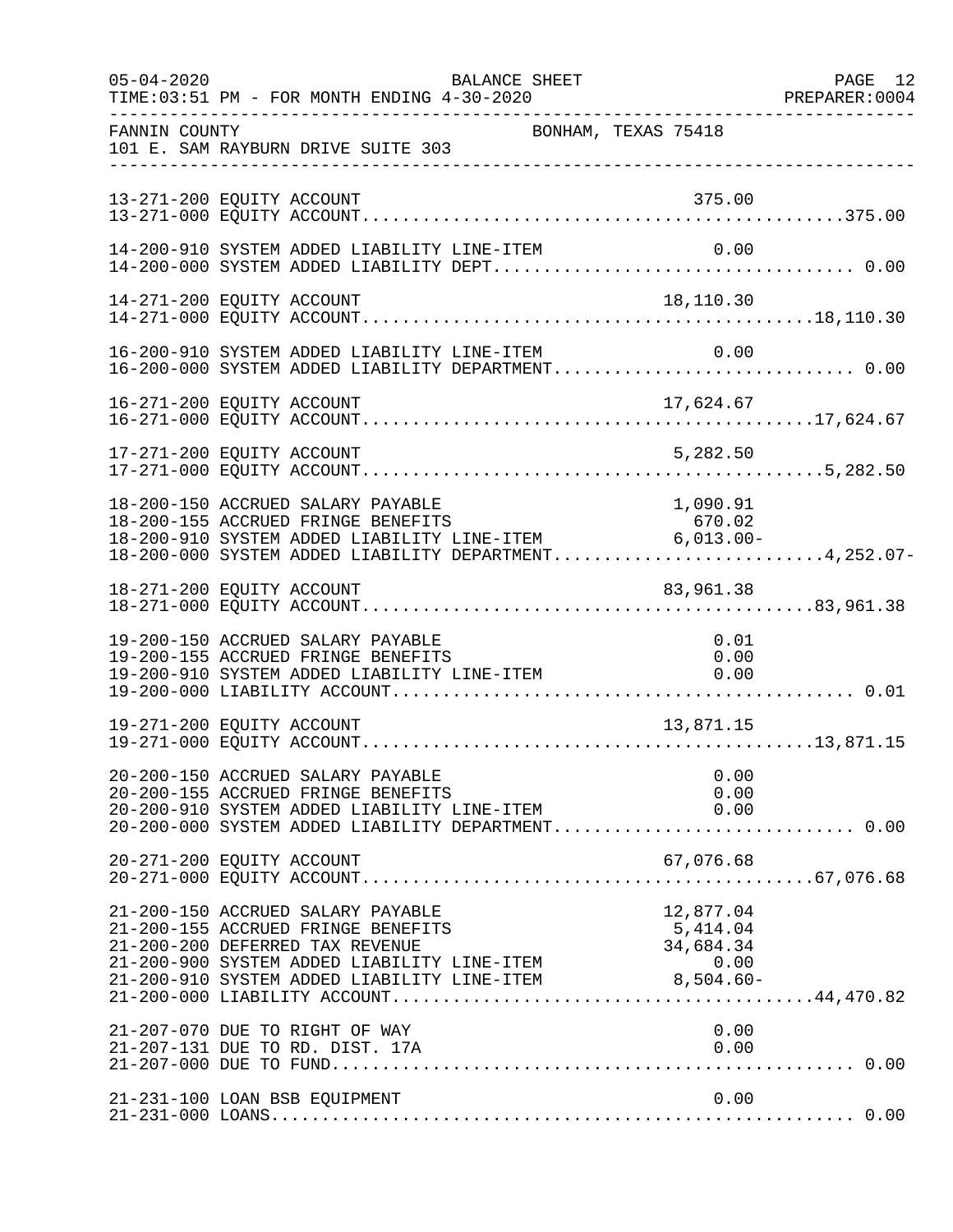| $05 - 04 - 2020$ | BALANCE SHEET<br>TIME: 03:51 PM - FOR MONTH ENDING 4-30-2020                                                                                                                                                                                                                  |                                                            | PAGE 13<br>PREPARER: 0004 |
|------------------|-------------------------------------------------------------------------------------------------------------------------------------------------------------------------------------------------------------------------------------------------------------------------------|------------------------------------------------------------|---------------------------|
| FANNIN COUNTY    | 101 E. SAM RAYBURN DRIVE SUITE 303                                                                                                                                                                                                                                            | -----------------------------------<br>BONHAM, TEXAS 75418 |                           |
|                  |                                                                                                                                                                                                                                                                               |                                                            |                           |
|                  | 22-200-150 ACCRUED SALARY PAYABLE<br>22-200-155 ACCRUED FRINGE BENEFITS<br>22-200-200 DEFERRED TAX REVENUE<br>22-200-900 SYSTEM ADDED LIABILITY LINE-ITEM<br>22-200-910 SYSTEM ADDED LIABILITY LINE-ITEM<br>22-200-910 SYSTEM ADDED LIABILITY LINE-ITEM<br>22-200-000 LIABILI | 11,285.41                                                  |                           |
|                  | 22-207-070 DUE TO RIGHT OF WAY                                                                                                                                                                                                                                                | 0.00                                                       |                           |
|                  |                                                                                                                                                                                                                                                                               |                                                            |                           |
|                  | 23-200-150 ACCRUED SALARY PAYABLE<br>23-200-155 ACCRUED FRINGE BENEFITS<br>23-200-200 DEFERRED TAX REVENUE<br>23-200-900 SYSTEM ADDED LIABILITY LINE-ITEM<br>23-200-910 SYSTEM ADDED LIABILITY LINE-ITEM<br>23-200-910 SYSTEM ADDED LIABILITY LINE-ITEM<br>23-200-000 LIABILI | 12,704.17                                                  |                           |
|                  |                                                                                                                                                                                                                                                                               |                                                            |                           |
|                  |                                                                                                                                                                                                                                                                               |                                                            |                           |
|                  | 24-200-150 ACCRUED SALARY PAYABLE<br>24-200-155 ACCRUED FRINGE BENEFITS<br>24-200-200 DEFERRED TAX REVENUE<br>24-200-900 SYSTEM ADDED LIABILITY LINE-ITEM 0.00<br>24-200-910 SYSTEM ADDED LIABILITY LINE-ITEM 19,181.13                                                       | 8,948.55<br>5,170.11<br>33,033.39<br>19,181.13-            |                           |
|                  | 24-271-200 EQUITY ACCOUNT                                                                                                                                                                                                                                                     | 344,096.02                                                 |                           |
|                  | 25-271-200 EQUITY ACCOUNT                                                                                                                                                                                                                                                     | 2,177.67                                                   |                           |
|                  | 26-200-910 SYSTEM ADDED LIABILITY LINE-ITEM<br>26-200-000 SYSTEM ADDED LIABILITY DEPARTMENT 0.00                                                                                                                                                                              | 0.00                                                       |                           |
|                  | 26-271-200 EQUITY ACCOUNT                                                                                                                                                                                                                                                     | 49,651.88                                                  |                           |
|                  | 27-271-200 EQUITY ACCOUNT                                                                                                                                                                                                                                                     | 9,287.58                                                   |                           |
|                  | 28-200-910 SYSTEM ADDED LIABILITY LINE-ITEM<br>28-200-000 SYSTEM ADDED LIABILITY DEPARTMENT 0.00                                                                                                                                                                              | 0.00                                                       |                           |
|                  | 28-271-200 EQUITY ACCOUNT                                                                                                                                                                                                                                                     | 6,336.74                                                   |                           |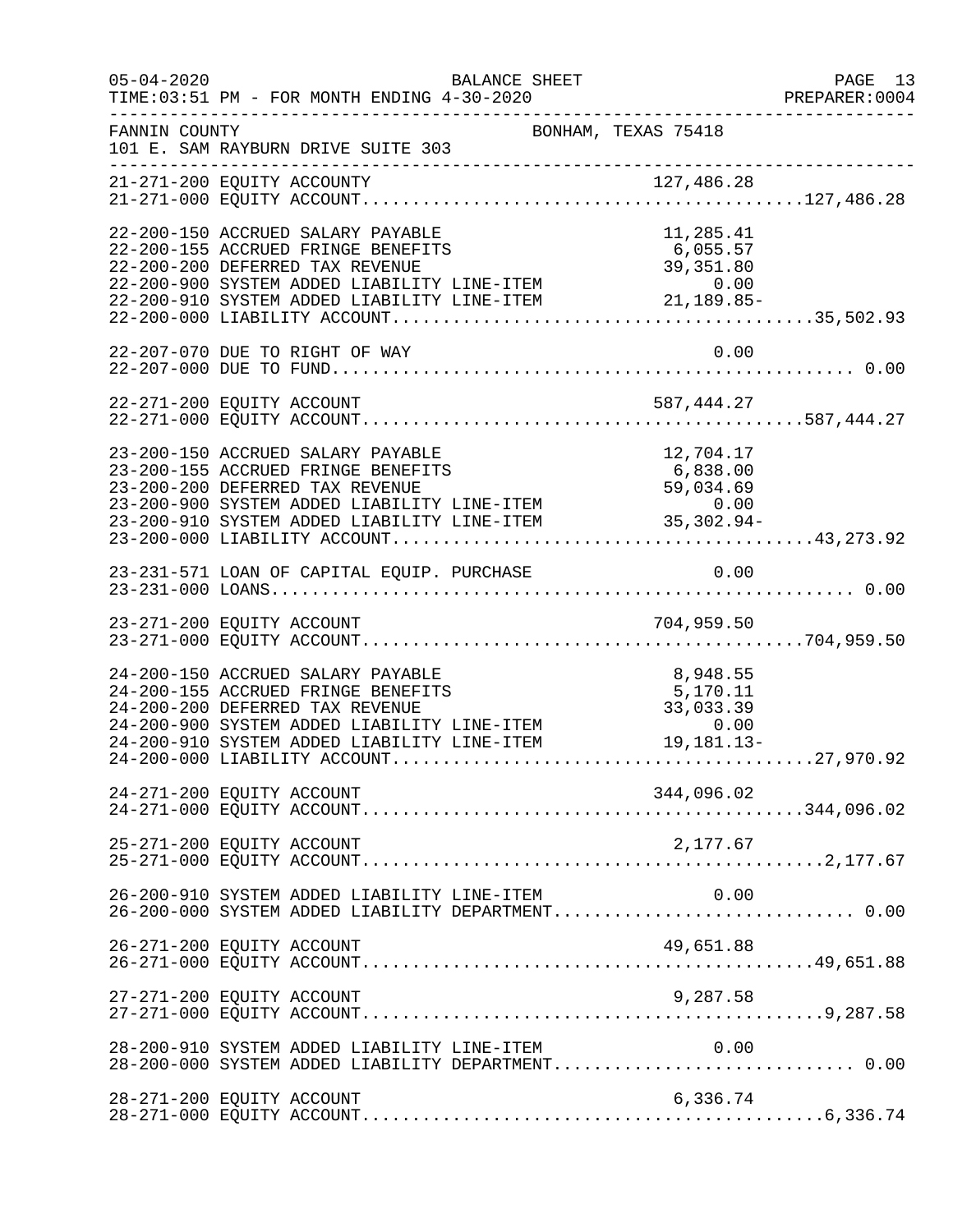| $05 - 04 - 2020$ | <b>BALANCE SHEET</b><br>TIME: 03:51 PM - FOR MONTH ENDING 4-30-2020                                                                                                      | -------------------- | PAGE 14<br>PREPARER: 0004 |
|------------------|--------------------------------------------------------------------------------------------------------------------------------------------------------------------------|----------------------|---------------------------|
| FANNIN COUNTY    | BONHAM, TEXAS 75418<br>101 E. SAM RAYBURN DRIVE SUITE 303                                                                                                                |                      |                           |
|                  | ------------------------------------                                                                                                                                     |                      |                           |
|                  | 31-200-900 SYSTEM ADDED LIABILITY LINE-ITEM                                                                                                                              |                      |                           |
|                  | 31-271-200 EQUITY ACCOUNT                                                                                                                                                | 111,442.70           |                           |
|                  | 33-271-200 EQUITY ACCOUNT                                                                                                                                                | 8,596.74             |                           |
|                  | 34-271-200 EQUITY ACCOUNT                                                                                                                                                | 32,371.65            |                           |
|                  | 35-200-910 SYSTEM ADDED LIABILITY LI                                                                                                                                     | 0.00                 |                           |
|                  | 35-271-200 EQUITY ACCOUNT                                                                                                                                                | 177,962.54           |                           |
|                  | 36-200-150 ACCRUED SALARY PAYABLE<br>36-200-155 ACCRUED FRINGE BENEFITS<br>210.02 36-200-155 ACCRUED FRINGE BENEFITS<br>36-200-910 SYSTEM ADDED LIABILITY LINE-ITEM 0.00 | 627.24<br>210.02     |                           |
|                  | 36-271-200 EQUITY ACCOUNT                                                                                                                                                | 15, 145.58           |                           |
|                  | 37-200-910 SYSTEM ADDED LIABILITY LINE-ITEM                                                                                                                              | 0.00                 |                           |
|                  | 37-207-099 HELD IN TRUST                                                                                                                                                 | 51,572.27            |                           |
|                  |                                                                                                                                                                          |                      |                           |
|                  | 0.00 SYSTEM ADDED LIABILITY LINE-ITEM 0.00<br>38-200-000 SYSTEM ADDED LIABILITY DEPARTMENT0.00                                                                           |                      |                           |
|                  | 38-271-200 EQUITY ACCOUNT                                                                                                                                                | 19,527.80            |                           |
|                  | 39-200-900 SYSTEM ADDED LIABILITY LINE-ITEM                                                                                                                              | 0.00                 |                           |
|                  | 39-271-200 EQUITY ACCOUNT                                                                                                                                                | 20,703.81            |                           |
|                  |                                                                                                                                                                          |                      |                           |
|                  | 40-271-200 EQUITY ACCOUNT                                                                                                                                                | 381.73               |                           |
|                  | 41-200-910 SYSTEM ADDED LIABILITY LINE-ITEM<br>41-200-000 SYSTEM ADDED LIABILITY DEPARTMENT 0.00                                                                         | 0.00                 |                           |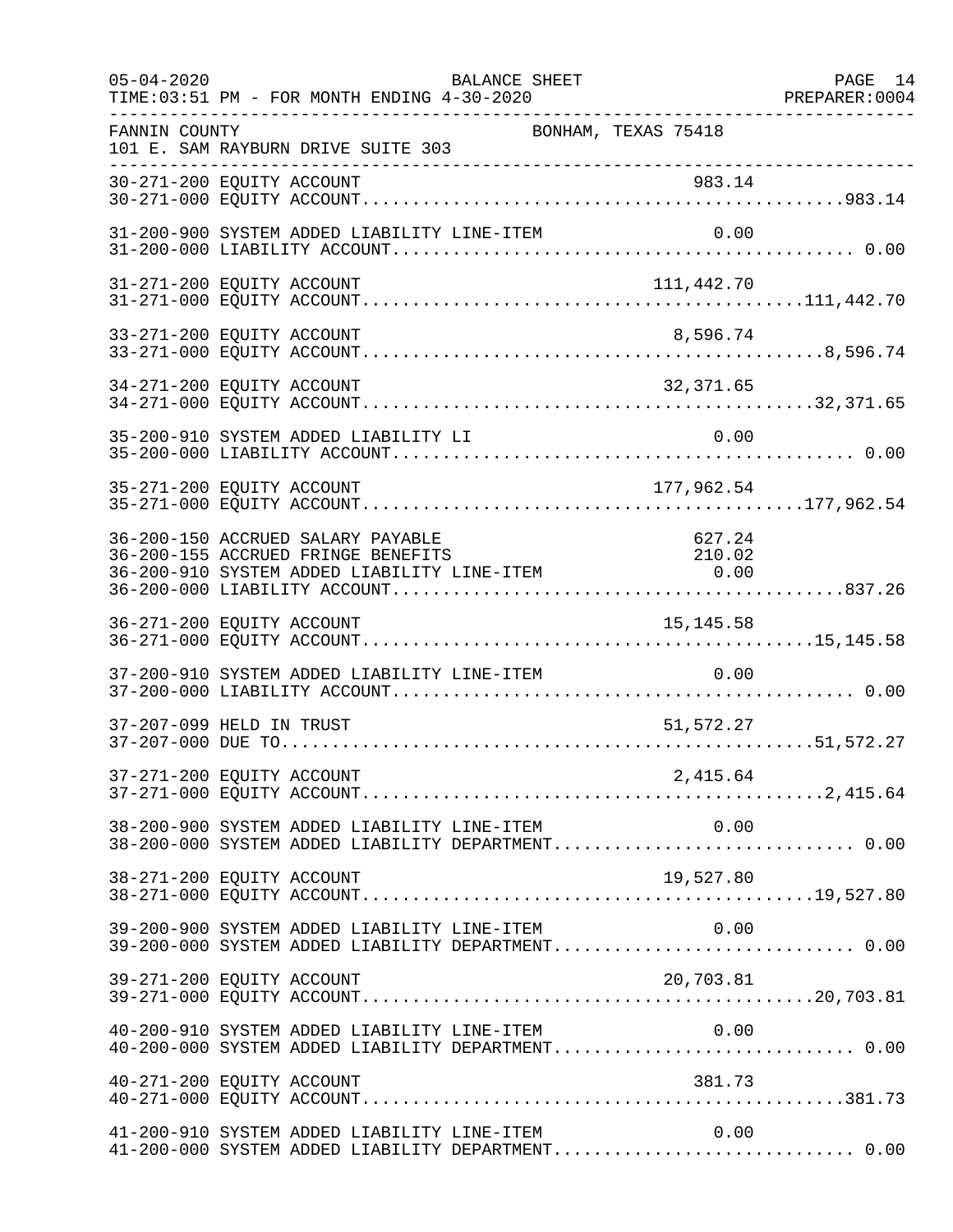| $05 - 04 - 2020$          | TIME: 03:51 PM - FOR MONTH ENDING 4-30-2020                                                                                                                                  | BALANCE SHEET       |                                                                   | PAGE 15 |
|---------------------------|------------------------------------------------------------------------------------------------------------------------------------------------------------------------------|---------------------|-------------------------------------------------------------------|---------|
| FANNIN COUNTY             | 101 E. SAM RAYBURN DRIVE SUITE 303                                                                                                                                           | BONHAM, TEXAS 75418 |                                                                   |         |
|                           | 41-207-095 DUE TO OTHER FUNDS                                                                                                                                                |                     | 0.00                                                              |         |
| 41-271-200 EQUITY ACCOUNT |                                                                                                                                                                              |                     | 0.00                                                              |         |
|                           | 42-200-910 SYSTEM ADDED LIABILITY LINE-ITEM<br>42-200-000 SYSTEM ADDED LIABILITY DEPARTMENT 0.00                                                                             |                     | 0.00                                                              |         |
| 42-271-200 EQUITY ACCOUNT |                                                                                                                                                                              |                     | $428.64-$                                                         |         |
|                           | $44-200-910$ SYSTEM ADDED LIABILITY LINE-ITEM $0.00$<br>$44-200-000$ SYSTEM ADDED LIABILITY DEPARTMENT0.00                                                                   |                     |                                                                   |         |
|                           | 44-207-095 DUE TO OTHER FUNDS                                                                                                                                                |                     | 0.00                                                              |         |
| 44-271-200 EQUITY ACCOUNT |                                                                                                                                                                              |                     | 0.00                                                              |         |
|                           | 45-200-150 ACCRUED SALARY PAYABLE<br>45-200-155 ACCRUED FRINGE BENEFITS<br>45-200-910 SYSTEM ADDED LIABILITY LINE-ITEM<br>45-200-000 SYSTEM ADDED LIABILITY DEPARTMENT302.00 |                     | 302.00<br>$\begin{array}{c} 0\, .\, 00 \\ 0\, .\, 00 \end{array}$ |         |
|                           | 45-207-095 DUE TO OTHER FUNDS                                                                                                                                                |                     | 0.00                                                              |         |
| 45-271-200 EQUITY ACCOUNT |                                                                                                                                                                              |                     | $370.90 -$                                                        |         |
|                           | 46-200-910 SYSTEM ADDED LIABILITY LINE-ITEM                                                                                                                                  |                     | 0.00                                                              |         |
| 46-271-200 EQUITY ACCOUNT |                                                                                                                                                                              |                     | 7,765.67                                                          |         |
|                           | $48-200-910$ SYSTEM ADDED LIABILITY LINE-ITEM $0.00$<br>$48-200-000$ SYSTEM ADDED LIABILITY DEPARTMENT0.00                                                                   |                     |                                                                   |         |
| 48-271-200 EQUITY ACCOUNT |                                                                                                                                                                              |                     | 38,584.59                                                         |         |
| 49-271-200 EQUITY ACCOUNT |                                                                                                                                                                              |                     | 681.66                                                            |         |
|                           | 50-200-910 SYSTEM ADDED LIABILITY LINE-ITEM 0.00<br>50-200-000 SYSTEM ADDED LIABILITY DEPARTMENT 0.00                                                                        |                     |                                                                   |         |
| 50-271-200 EQUITY ACCOUNT |                                                                                                                                                                              |                     | 0.00                                                              |         |
| 51-271-200 EQUITY ACCOUNT |                                                                                                                                                                              |                     | 7,573.88                                                          |         |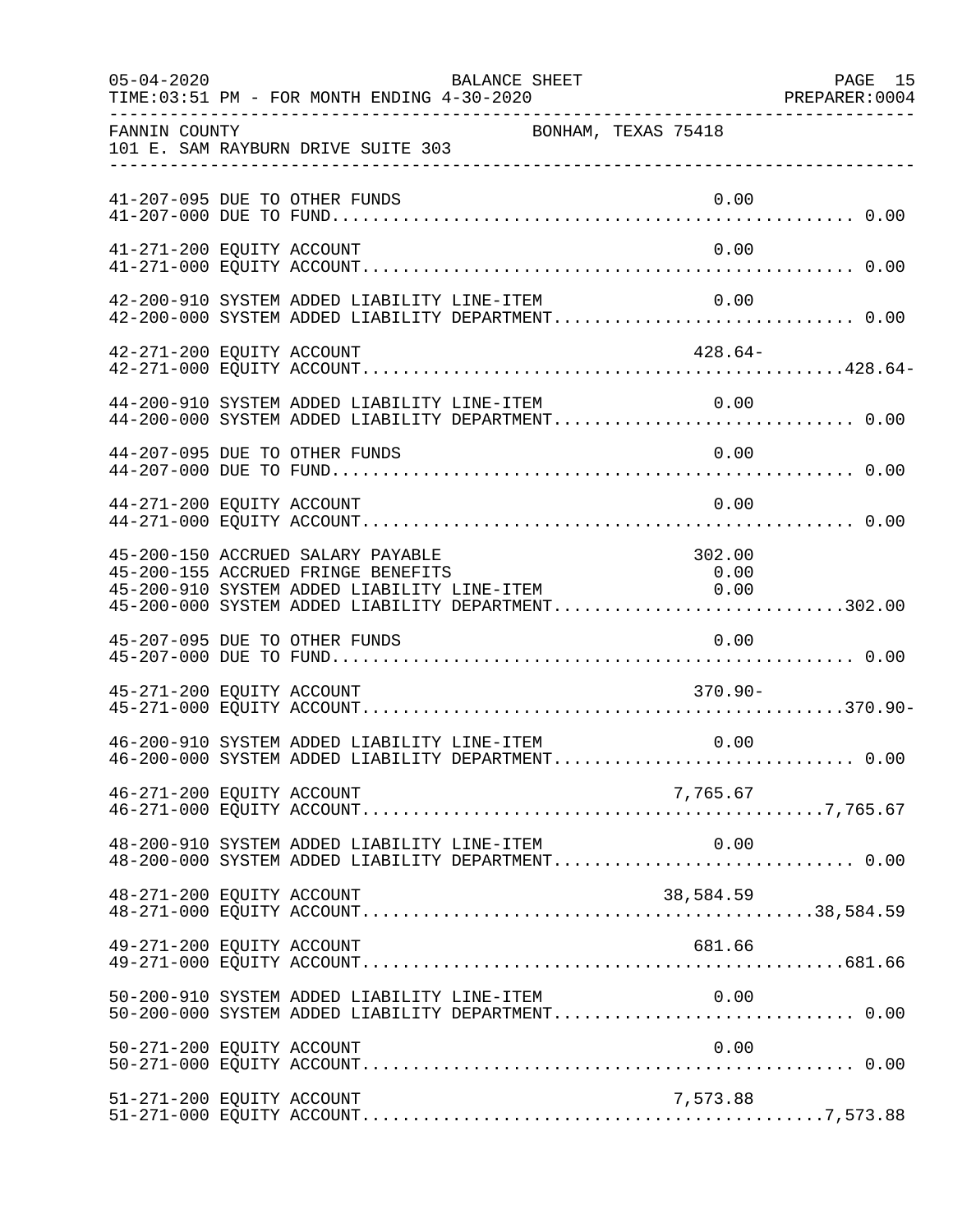| $05 - 04 - 2020$ | BALANCE SHEET<br>PAGE 16<br>PREPARER:0004<br>------------------<br>TIME: 03:51 PM - FOR MONTH ENDING 4-30-2020 |  |
|------------------|----------------------------------------------------------------------------------------------------------------|--|
| FANNIN COUNTY    | BONHAM, TEXAS 75418<br>101 E. SAM RAYBURN DRIVE SUITE 303                                                      |  |
|                  | 52-200-910 SYSTEM ADDED LIABILITY LINE-ITEM 0.00<br>52-200-000 SYSTEM ADDED LIABILITY DEPARTMENT 0.00          |  |
|                  | 52-271-200 EQUITY ACCOUNT<br>14,655.89                                                                         |  |
|                  | 53-200-910 SYSTEM ADDED LIABILITY LINE-ITEM 4,496.80-<br>53-200-000 SYSTEM ADDED LIABILITY DEPARTMENT4,496.80- |  |
|                  | 290,083.48                                                                                                     |  |
|                  |                                                                                                                |  |
|                  | 55-271-200 EQUITY ACCOUNT<br>0.06                                                                              |  |
|                  | 56-200-910 SYSTEM ADDED LIABILITY LINE-ITEM<br>0.00                                                            |  |
|                  | 45,071.06<br>56-271-200 EQUITY ACCOUNT                                                                         |  |
|                  | 57-200-910 SYSTEM ADDED LIABILITY LINE-ITEM 0.00                                                               |  |
|                  | 57-271-200 EQUITY ACCOUNT<br>49.11                                                                             |  |
|                  | 59-200-910 SYSTEM ADDED LIABILITY LINE-ITEM 1,642.50-<br>59-200-000 SYSTEM ADDED LIABILITY DEPARTMENT1,642.50- |  |
|                  | 59-271-200 EQUITY ACCOUNT<br>31,365.09                                                                         |  |
|                  | 60-200-200 DEFERRED REVENUE<br>9,341.26<br>60-200-910 SYSTEM ADDED LIABILITY LINE-ITEM<br>0.00                 |  |
|                  | 60-207-990 DUE TO OTHERS<br>0.00                                                                               |  |
|                  | 60-271-200 EQUITY ACCOUNT<br>153,672.87                                                                        |  |
|                  | 61-271-200 EQUITY ACCOUNT<br>3,333.08                                                                          |  |
|                  | 34, 291. 11<br>62-271-200 EQUITY ACCOUNT                                                                       |  |
|                  | 63-200-910 SYSTEM ADDED LIABILITY LINE ITEM<br>0.00                                                            |  |
|                  | 63-271-200 EQUITY ACCOUNT<br>1,688.40                                                                          |  |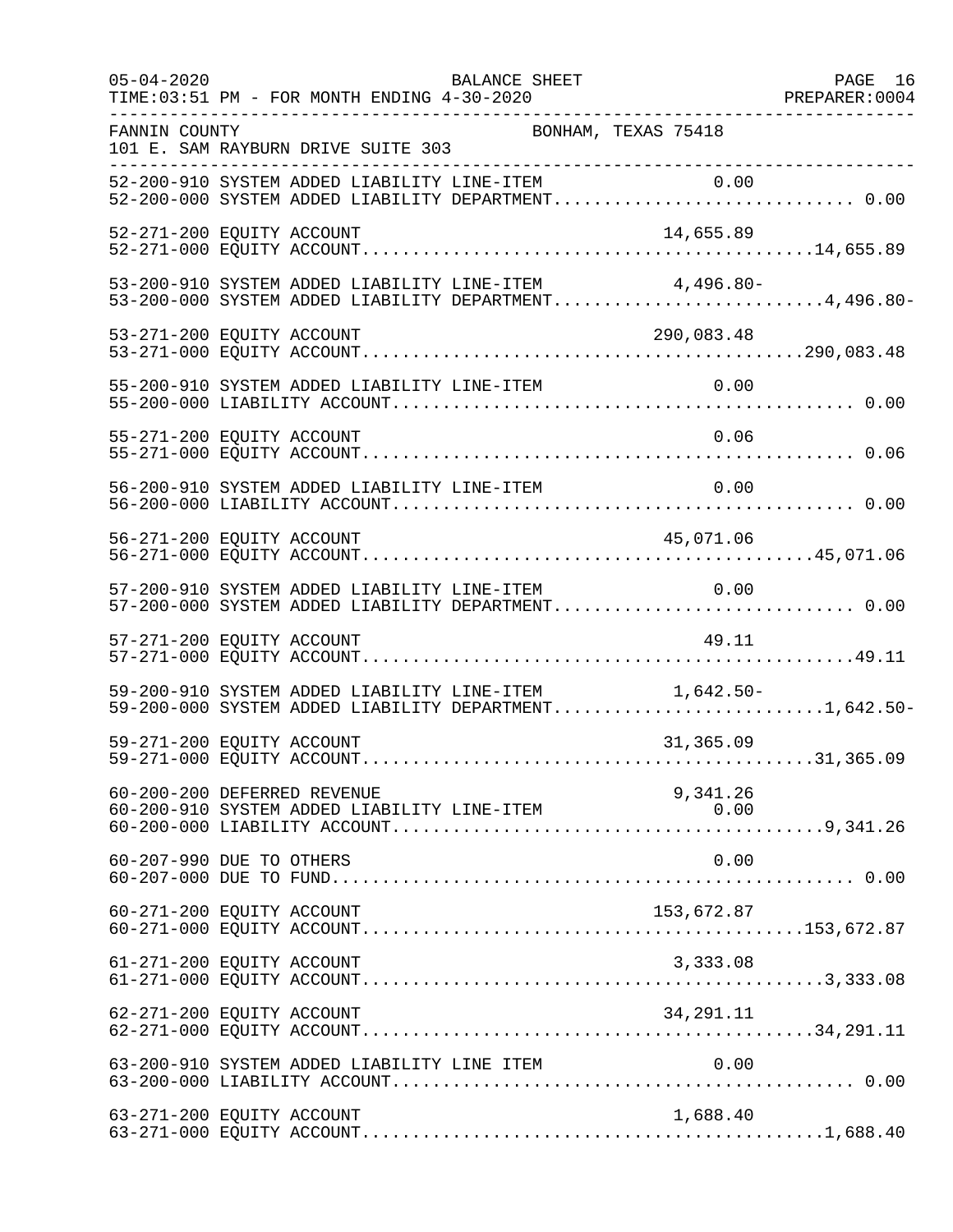| $05 - 04 - 2020$ | BALANCE SHEET<br>TIME: 03:51 PM - FOR MONTH ENDING 4-30-2020                                               |                     | PAGE 17 |
|------------------|------------------------------------------------------------------------------------------------------------|---------------------|---------|
| FANNIN COUNTY    | 101 E. SAM RAYBURN DRIVE SUITE 303                                                                         | BONHAM, TEXAS 75418 |         |
|                  | 64-200-910 SYSTEM ADDED LIABILITY LINE ITEM                                                                |                     |         |
|                  | 64-271-200 EQUITY ACCOUNT                                                                                  | 355.18              |         |
|                  | 65-200-910 SYSTEM ADDED LIABILITY LINE ITEM                                                                | 0.00                |         |
|                  | 65-271-200 EQUITY ACCOUNT                                                                                  | 2,691.63            |         |
|                  | 66-200-910 SYSTEM ADDED LIABILITY LINE-ITEM 92,194.35-                                                     |                     |         |
|                  | 66-207-990 DUE TO OTHERS                                                                                   | 0.00                |         |
|                  | 66-231-200 2017 GO BONDS PAYABLE                                                                           | 0.00                |         |
|                  |                                                                                                            |                     |         |
|                  | 67-200-910 SYSTEM ADDED LIABILITY LINE-ITEM 530.00-<br>67-200-000 SYSTEM ADDED LIABILITY DEPARTMENT530.00- |                     |         |
|                  | 67-271-200 EQUITY ACCOUNT                                                                                  | 9,498.04            |         |
|                  | 68-200-910 SYSTEM ADDED LIABILITY LINE -ITEM 0.00                                                          |                     |         |
|                  | 68-231-200 2018 GO BONDS PAYABLE                                                                           | 6, 250, 000.00      |         |
|                  | 68-271-200 EQUITY ACCOUNT                                                                                  | 76,605.99           |         |
|                  | 69-200-910 SYSTEM ADDED LIABILITY LINE-ITEM                                                                | 0.00                |         |
|                  | 69-271-200 EQUITY ACCOUNT                                                                                  | 0.00                |         |
|                  | 70-200-900 SYSTEM ADDED LIABILITY LINE-ITEM<br>70-200-910 SYSTEM ADDED LIABILITY LINE-ITEM                 | 0.00<br>0.00        |         |
|                  | 70-271-200 EQUITY ACCOUNT                                                                                  | 100,051.38          |         |
|                  | 71-200-910 SYSTEM ADDED LIABILITY LINE-ITEM                                                                | 0.00                |         |
|                  | 71-271-200 EQUITY ACCOUNT                                                                                  | 0.00                |         |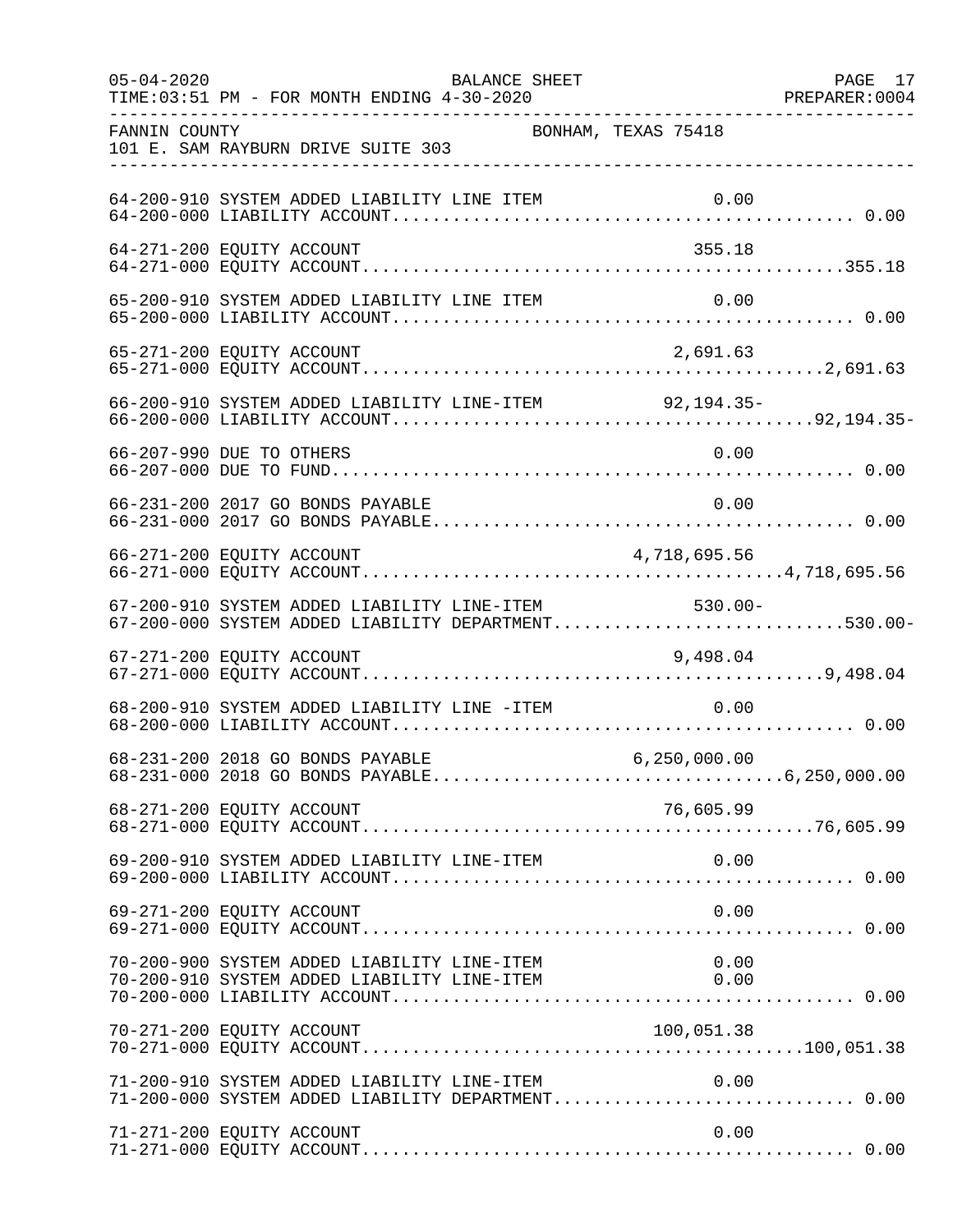| $05 - 04 - 2020$          | TIME: 03:51 PM - FOR MONTH ENDING 4-30-2020                                                                | BALANCE SHEET       | 28 PREPARER:0004 | PAGE 18 |
|---------------------------|------------------------------------------------------------------------------------------------------------|---------------------|------------------|---------|
| FANNIN COUNTY             | 101 E. SAM RAYBURN DRIVE SUITE 303                                                                         | BONHAM, TEXAS 75418 |                  |         |
|                           | 72-200-910 SYSTEM ADDEND LIABILITY LINE-ITEM<br>72-200-000 SYSTEM ADDED LIABILITY DEPARTMENT 0.00          |                     | 0.00             |         |
| 72-271-200 EQUITY ACCOUNT |                                                                                                            |                     | 0.00             |         |
|                           | 78-200-910 SYSTEM ADDED LIABILITY LINE ITEM                                                                |                     | 0.00             |         |
|                           |                                                                                                            |                     | 150,000.00       |         |
|                           | 79-200-910 SYSTEM ADD LIABILITY LINE ITEM                                                                  |                     | 0.00             |         |
| 79-271-200 EQUITY ACCOUNT |                                                                                                            |                     | 75,000.00        |         |
|                           | 80-200-910 SYSTEM ADDED LIABILITY LINE-ITEM                                                                |                     | 0.00             |         |
| 80-271-200 EQUITY ACCOUNT |                                                                                                            |                     | 600.00           |         |
|                           | 81-200-910 SYSTEM ADDED LIABILITY LINE ITEM                                                                |                     | 0.00             |         |
| 81-271-200 EQUITY ACCOUNT |                                                                                                            |                     | 4,021.21         |         |
|                           | 82-200-910 SYSTEM ADDED LIABILITY LINE ITEM                                                                |                     | 0.00             |         |
| 82-271-200 EQUITY ACCOUNT |                                                                                                            |                     | 565,378.74       |         |
|                           |                                                                                                            |                     |                  |         |
|                           |                                                                                                            |                     |                  |         |
|                           | 84-200-910 SYSTEM ADDED LIABILITY LINE ITEM 50,527.35-<br>84-200-000 SYSTEM ADDED LIABILITY DEPT50,527.35- |                     |                  |         |
| 84-271-200 EQUITY ACCOUNT |                                                                                                            |                     | 533,975.09       |         |
|                           | 85-200-910 SYSTEM ADDED LIABILITY LINE-ITEM 388.75-<br>85-200-000 SYSTEM ADDED LIABILITY DEPARTMENT388.75- |                     |                  |         |
|                           |                                                                                                            |                     |                  |         |
|                           | 86-200-910 SYSTEM ADDED LIABILITY ITEM                                                                     |                     | 0.00             |         |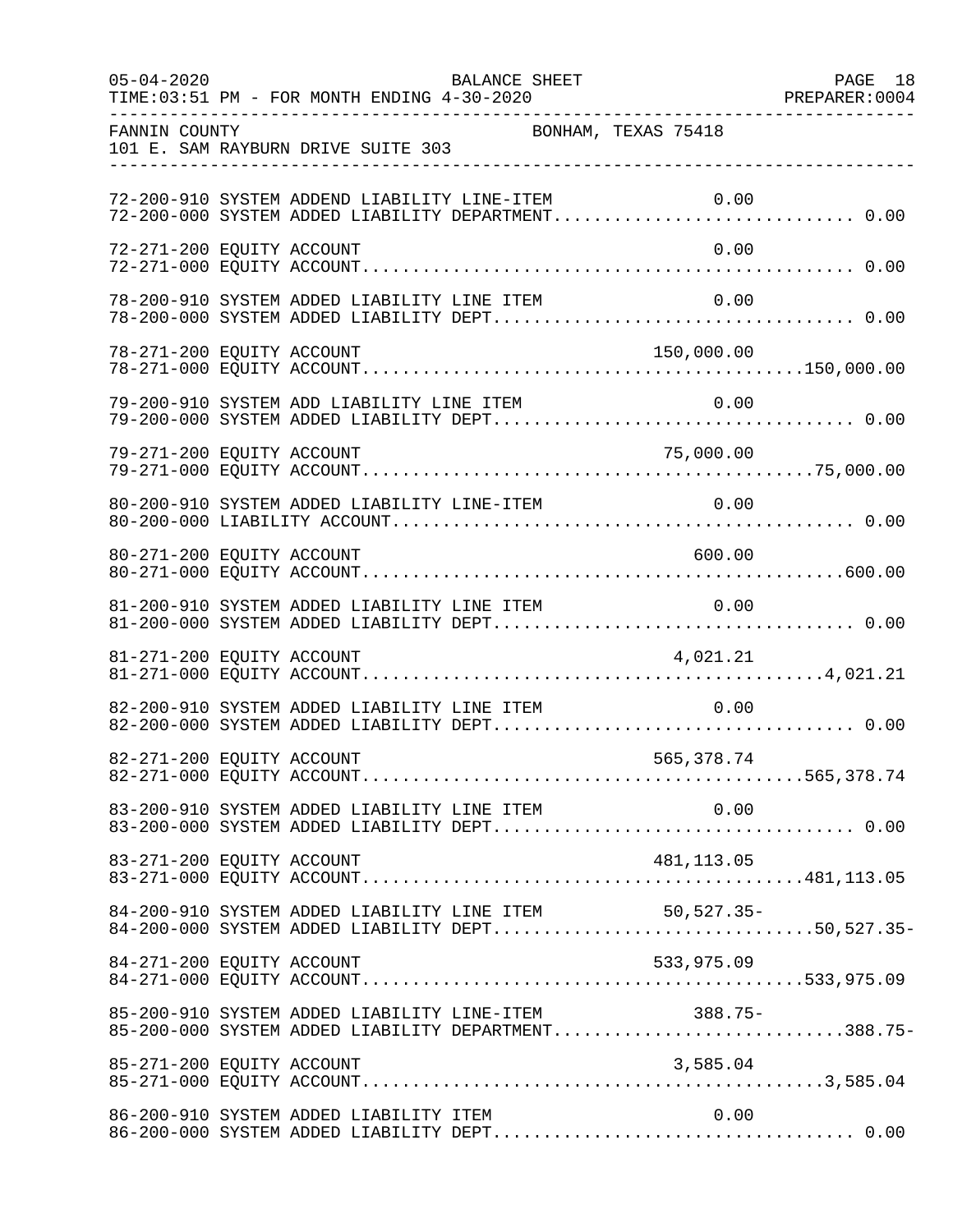| $05 - 04 - 2020$    | BALANCE SHEET<br>TIME: 03:51 PM - FOR MONTH ENDING 4-30-2020                                                                                                                                                                                                                                                                                                                                                                                                                                                                                                             |                                                                                                                                                                                          | PAGE 19 |
|---------------------|--------------------------------------------------------------------------------------------------------------------------------------------------------------------------------------------------------------------------------------------------------------------------------------------------------------------------------------------------------------------------------------------------------------------------------------------------------------------------------------------------------------------------------------------------------------------------|------------------------------------------------------------------------------------------------------------------------------------------------------------------------------------------|---------|
| FANNIN COUNTY       | 101 E. SAM RAYBURN DRIVE SUITE 303<br>___________________________________                                                                                                                                                                                                                                                                                                                                                                                                                                                                                                | BONHAM, TEXAS 75418                                                                                                                                                                      |         |
|                     | 86-271-200 EQUITY ACCOUNT                                                                                                                                                                                                                                                                                                                                                                                                                                                                                                                                                | 5,235.92                                                                                                                                                                                 |         |
|                     | 87-200-910 SYSTEM ADDED LIABILITY LINE-ITEM<br>87-200-000 SYSTEM ADDED LIABILITY DEPARTMENT 0.00                                                                                                                                                                                                                                                                                                                                                                                                                                                                         | 0.00                                                                                                                                                                                     |         |
|                     | 87-202-319 A/P RESTITUTION-JUVENILE PROBATION                                                                                                                                                                                                                                                                                                                                                                                                                                                                                                                            | 0.00                                                                                                                                                                                     |         |
|                     | 87-271-200 EQUITY ACCOUNT                                                                                                                                                                                                                                                                                                                                                                                                                                                                                                                                                | 2,335.77                                                                                                                                                                                 |         |
|                     | 88-271-200 EQUITY ACCOUNT                                                                                                                                                                                                                                                                                                                                                                                                                                                                                                                                                | 0.00                                                                                                                                                                                     |         |
|                     | 89-220-189 DEFERRED REVENUE                                                                                                                                                                                                                                                                                                                                                                                                                                                                                                                                              | 0.00                                                                                                                                                                                     |         |
|                     | 89-271-200 EQUITY ACCOUNT                                                                                                                                                                                                                                                                                                                                                                                                                                                                                                                                                | 60,400.36                                                                                                                                                                                |         |
|                     | 92-200-900 SYSTEM ADDED LIABILITY LINE-ITEM 0.00<br>92-200-910 SYSTEM ADDED LIABILITY LINE-ITEM 0.00<br>92-200-000 SYSTEM ADDED LIABILITY DEPARTMENT 0.00                                                                                                                                                                                                                                                                                                                                                                                                                |                                                                                                                                                                                          |         |
|                     | 92-271-200 EQUITY ACCOUNT                                                                                                                                                                                                                                                                                                                                                                                                                                                                                                                                                | 46, 269.00                                                                                                                                                                               |         |
|                     | 93-200-910 SYSTEM ADDED LIABILITY                                                                                                                                                                                                                                                                                                                                                                                                                                                                                                                                        | 0.00                                                                                                                                                                                     |         |
|                     | 93-271-200 EQUITY ACCOUNT                                                                                                                                                                                                                                                                                                                                                                                                                                                                                                                                                | 100.00                                                                                                                                                                                   |         |
|                     | 95-200-910 SYSTEM ADDED LIABILITY LINE-ITEM 0.00<br>95-200-000 SYSTEM ADDED LIABILITY DEPARTMENT 0.00                                                                                                                                                                                                                                                                                                                                                                                                                                                                    |                                                                                                                                                                                          |         |
| 95-271-200 DEPOSITS |                                                                                                                                                                                                                                                                                                                                                                                                                                                                                                                                                                          | 20.64                                                                                                                                                                                    |         |
|                     | 99-200-240 ACCRUED INTEREST<br>99-200-250 GENERAL OBLIGATION BOND<br>99-200-251 GOB-CURRENT PORTION<br>99-200-255 BOND DISCOUNT CURRENT<br>99-200-256 BOND DISCOUNT<br>99-200-257 BOND PREMIUM CURRENT<br>99-200-258 BOND PREMIUM<br>99-200-275 NOTES PAYABLE<br>99-200-277 NOTE #16240648-SHERIFF<br>99-200-278 NOTE #16308936-SHERIFF<br>99-200-279 NOTE #16291000-R&B#3<br>99-200-280 NOTE #16295968-R&B#3<br>99-200-281 ODYSSEY #16235752-GENERAL<br>99-200-310 CAPITAL LEASE-CURRENT PORTION<br>99-200-350 ACCRUED COMPENSATION<br>99-200-400 NET PENSION LIABILITY | 61,179.00<br>5,930,000.00<br>160,000.00<br>$2,699.60-$<br>$60, 741.09 -$<br>10,976.99<br>246,982.37<br>0.00<br>0.00<br>0.00<br>0.00<br>0.00<br>0.00<br>0.00<br>199, 433.20<br>897,879.00 |         |